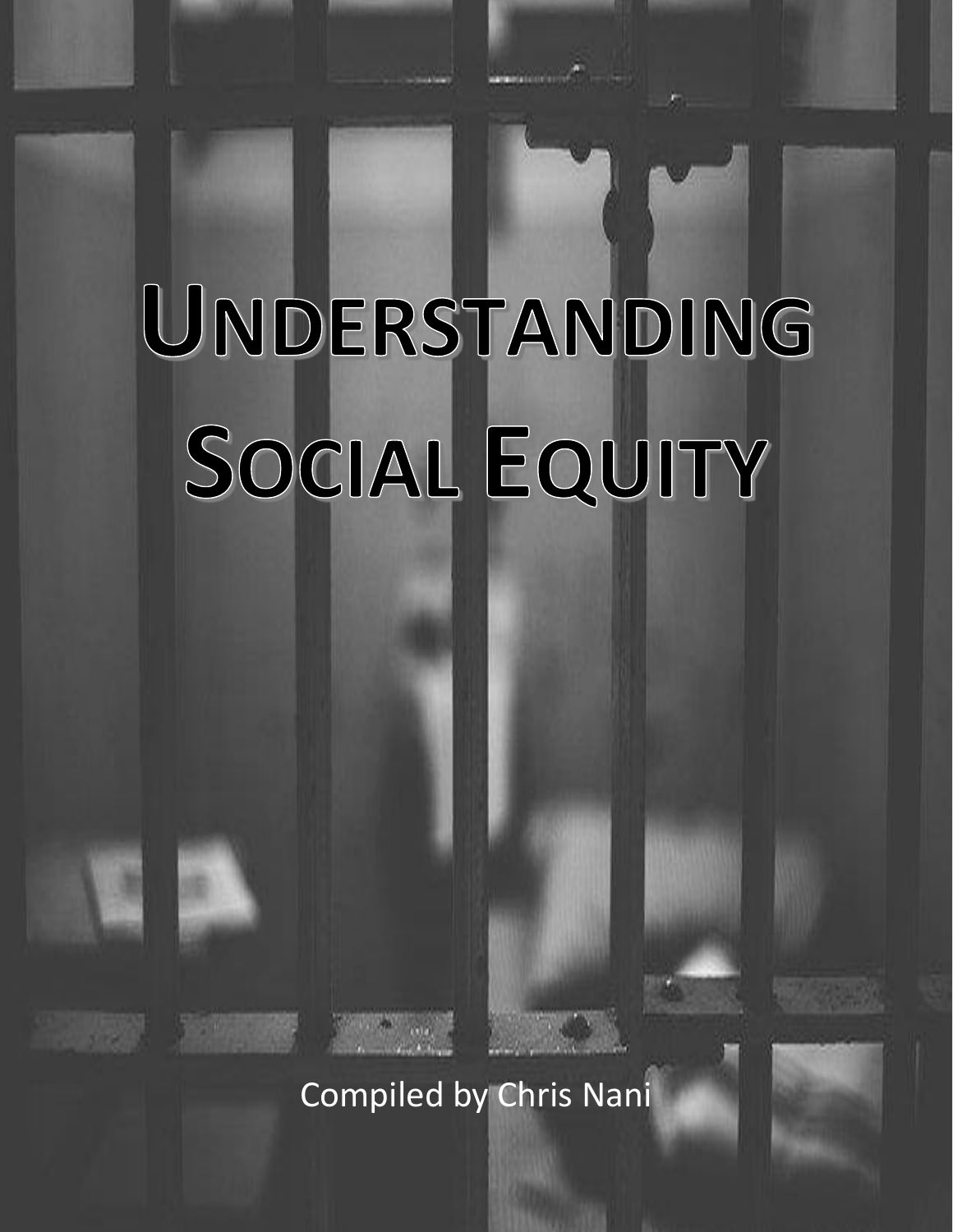|  | <b>Table of Contents</b> |
|--|--------------------------|
|  |                          |

| Preface                                                   | $\boldsymbol{3}$ |
|-----------------------------------------------------------|------------------|
| <b>Contributing Authors</b>                               | 4                |
| <b>Social Equity Challenges</b>                           | 5                |
| <b>Constitutional Challenges</b>                          | 5                |
| <b>Tracking Social Equity</b>                             | 10               |
| <b>Unpacking Social Equity</b>                            | 13               |
| <b>What Is Social Equity?</b>                             | 13               |
| <b>Why Does Social Equity Matter?</b>                     | 20               |
| A Brief History of Cannabis                               | 24               |
| Why Is Now The Right Time for Social Equity Programs?     | 28               |
| <b>Criteria to Qualify Social Equity Applicants</b>       | 36               |
| <b>Cannabis Convictions</b>                               | 36               |
| Residency                                                 | 40               |
| <b>Income Based</b>                                       | 44               |
| <b>Existing Social Equity Programs</b>                    | 46               |
| <b>Los Angeles</b>                                        | 46               |
| <b>Oakland</b>                                            | 52               |
| <b>Massachusetts</b>                                      | 56               |
| <b>Illinois</b>                                           | 60               |
| <b>Key Factors for a Successful Social Equity Program</b> | 63               |
| <b>Merit Based Licensing</b>                              | 63               |
| <b>Separate Licensing Processes</b>                       | 65               |
| <b>No Property Requirement</b>                            | 67               |
| Mentorship                                                | 71               |
| <b>Business Incubators</b>                                | 77               |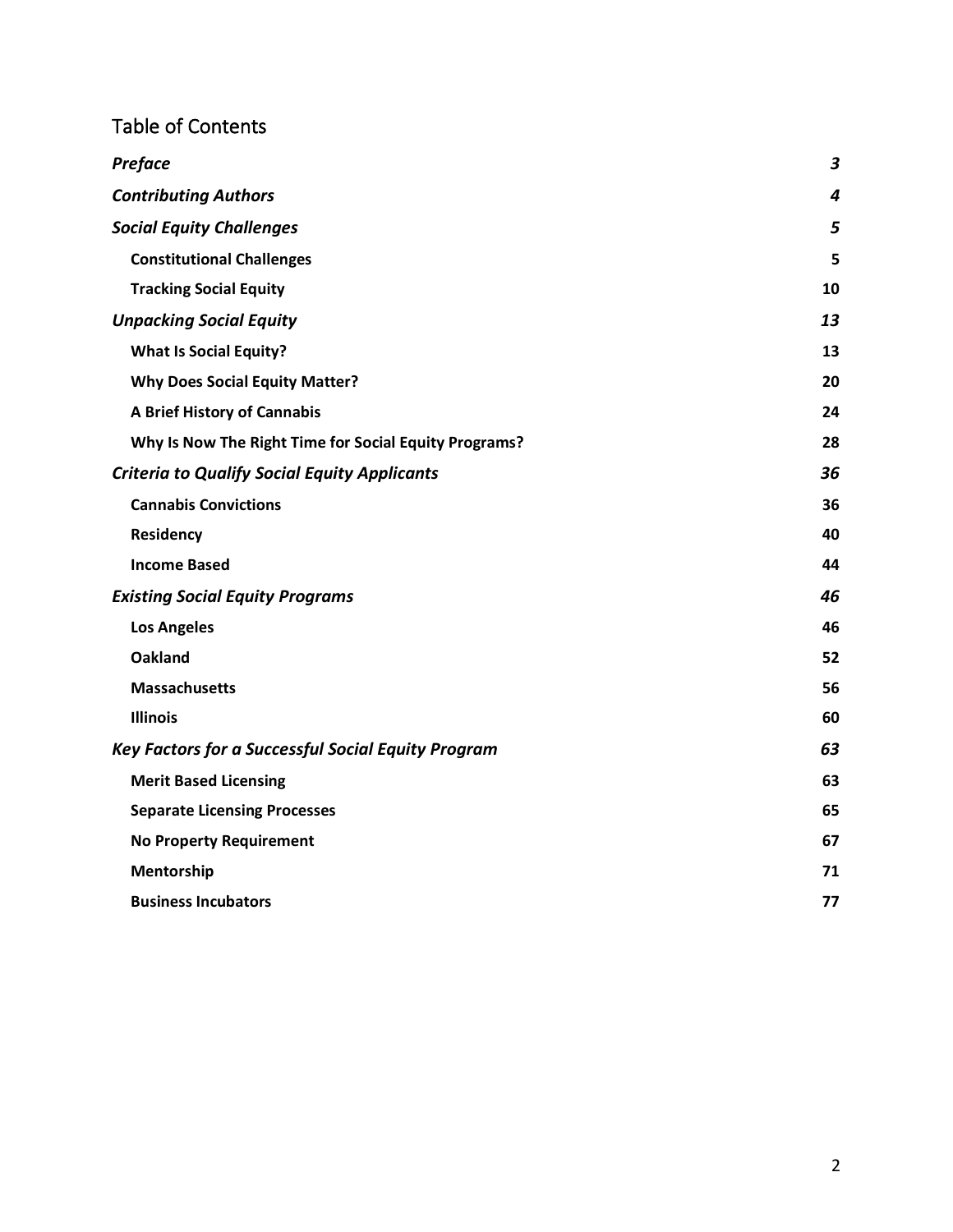## **Preface**

*Chris Nani*

<span id="page-2-0"></span>Social equity programs, a recent innovation of the cannabis industry, are programs that seek to remediate and help individuals, families, and communities harmed by the War on Drugs. In 2017 I began researching social equity programs and to my dismay found there was little, if any, research available on social equity programs and how they're created. Consequently, the lack of guidance or any information on why social equity programs succeed or fail has led many programs to repeat the same mistakes of their predecessors and severely weakened those program's chances of survival.

I developed the Social Equity Assessment Tool (S.E.A.T.) in 2018 and began using it in 2019 to better understand programs. My first case study was Los Angeles' social equity program. It concluded that the program would fail because of possible corruption, lack of transparency, and a severely under-resourced agency tasked with creating, implementing, and enforcing their social equity program. Since then, I have been able to speak with regulators and advocates across the country about designing and implementing social equity programs.

My experience with the general lack of knowledge about social equity programs was further validated when I started asking other major thought leaders and organizations about their views on how social equity programs are faring. Collectively, we agree they can be improved by educating regulators and policymakers. Our goal is not to implement change overnight, but rather, to start a larger conversation about social equity. We believe by collectively bearing our thoughts on social equity programs we can be a resource and reference for drafters of social equity programs.

Our goal can further be defined into four objectives:

- Educate regulators on what social equity programs are and their importance.
- Why certain criteria should be used to define social equity applicant eligibility.
- An analysis of prior social equity programs.
- Key factors for social equity programs.

*Understanding Social Equity* is a compilation of viewpoints from various authors with diverse backgrounds. From attorneys, policy analysts, and journalists to advocates, business owners, and social equity applicants, my goal was to provide as many perspectives as possible – some of which may conflict with other authors to provide regulators a wide range of respected opinions about social equity programs. Together, we believe this compilation can be used as a guide for drafters and regulators when determining minute details about how they would like to create or improve their social equity program. The authors of this compilation only represent viewpoints expressed in their individual work.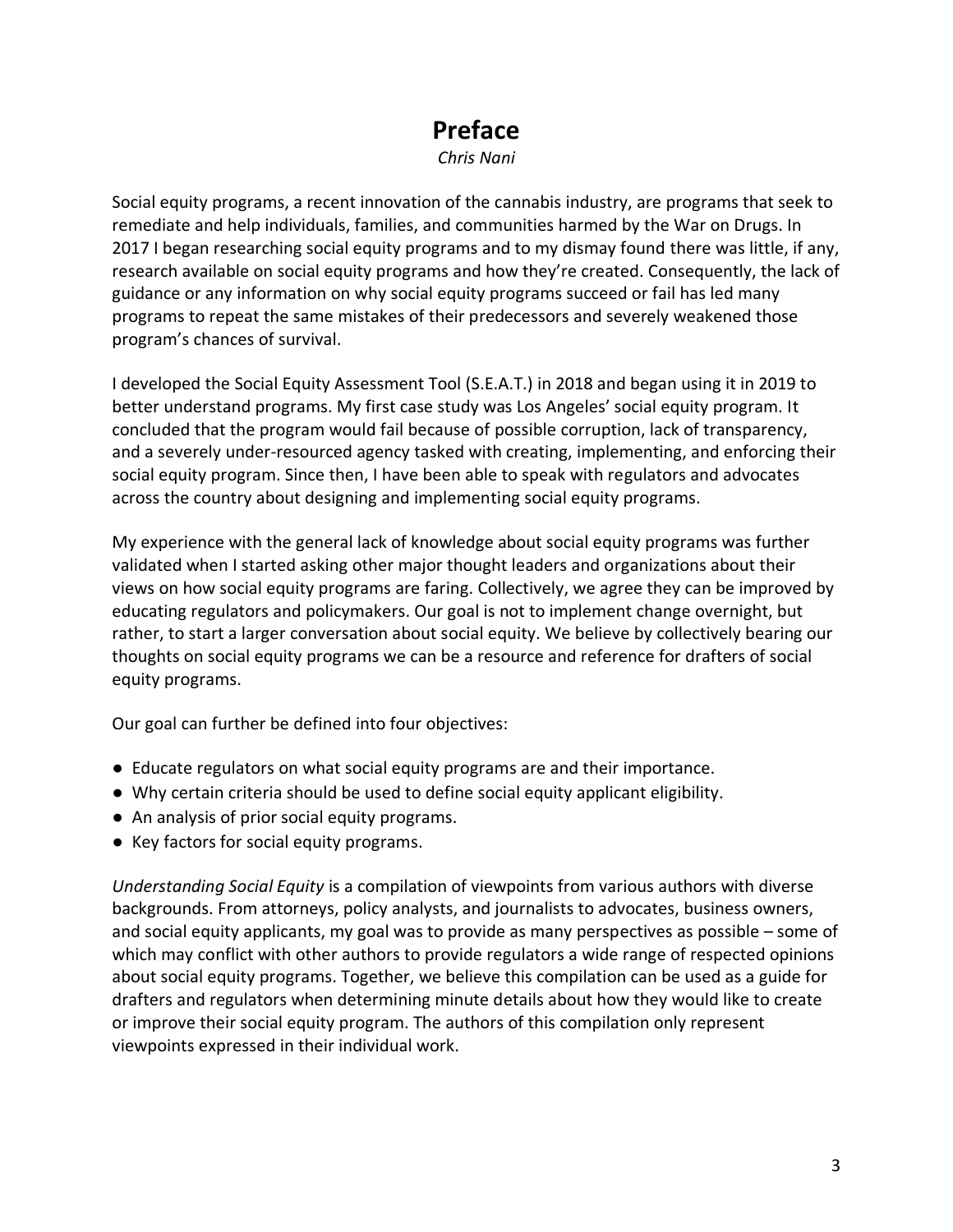### Contributing Authors

<span id="page-3-0"></span>[Douglas A. Berman,](https://www.linkedin.com/in/douglas-berman-65329632/) Professor Ohio State University

[Emily A. Burns,](https://www.linkedin.com/in/legallyburns/) Attorney Legally Burns LLC

[Jessica F. Gonzalez,](https://www.linkedin.com/in/jessicagonzalez613/) General Counsel Minorities for Medical Marijuana

[Todd Hughes](https://www.linkedin.com/in/todd-hughes-pmp-12014647/) PMP, Chairman of the Board Minority Cannabis Business Association

[Cedric Haynes,](https://www.linkedin.com/in/cedric-haynes-5bb46143/) Director of Public Policy and Partnerships Weedmaps

[Eli McVey,](https://www.linkedin.com/in/eli-mcvey-2b8a8a54/) Research Editor Marijuana Business Daily

[Chris Nani,](https://www.linkedin.com/in/chris-nani-651623aa/) Attorney & Social Equity Researcher Endo Insider

[Richard Ng,](https://www.linkedin.com/in/richng/) Social Equity Consultant Design Good Business

[Natalie Papillion,](https://www.linkedin.com/in/nataliepapillion/) Executive Director The Equity Organization

[Akele Parnell,](https://www.linkedin.com/in/akele-parnell-52127028/) Attorney Chicago Lawyers' Committee for Civil Rights

[Erik Range,](https://www.linkedin.com/in/erange/) Chairman of the Board Minorities for Medical Marijuana

[Ryan Rapaport,](https://www.linkedin.com/in/ryanvevonrapaport/) Managing Partner Digital Venture Partners

[Brandon L. Wyatt,](https://www.linkedin.com/in/brandon-l-wyatt-esq-a3373115/) Principal Wyatt Legal & Consulting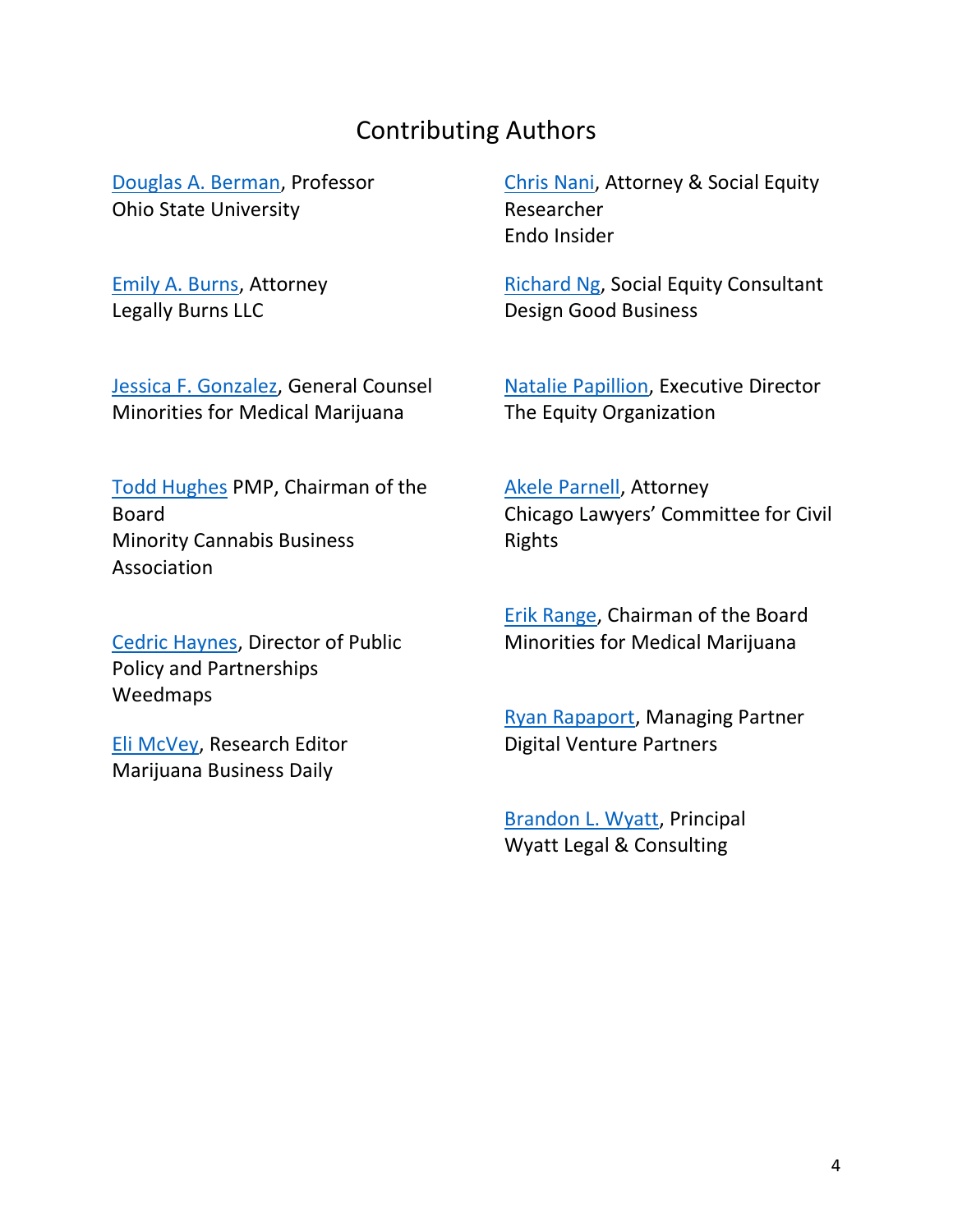# **Social Equity Challenges**

<span id="page-4-0"></span>Constitutional challenges and developing accurate metrics are two of the most pressing issues for social equity programs. Any government action, such as creating social equity programs, is subject to scrutiny to ensure it's constitutional and effective. Constitutional challenges commonly arise when individuals feel their rights have been breached, there is disproportionate treatment, or when taxpayer money is used. Secondly, to determine if a program is effective metrics must be made to measure against. The cannabis industry has little in the way of social equity research. To date, the only metric developed to gauge social equity programs is [S.E.A.T.](https://papers.ssrn.com/sol3/papers.cfm?abstract_id=3312114) or the social equity assessment tool.

## **Constitutional Challenges**

*Emily Burns*

<span id="page-4-1"></span>The topic of social equity has become an increasingly popular topic as states look to implement legalization and accompanying regulations, but the constitutional law implications of these programs remains unknown. At the outset, it is important to understand that the legal landscape with respect to cannabis-related social equity programs remains largely unknown, as there have been few legal challenges resulting in binding, precedential opinions at the state level.

Although the Equal Protection Clause of the 14<sup>th</sup> Amendment was enacted in order to eradicate racial discrimination against minority groups, this same provision has been used to challenge the constitutionality of race-conscious, remedial measures designed to compensate individuals from past discrimination in the cannabis industry.

#### *Maryland*

When Maryland enacted medical cannabis reform legislation, authorizing the issuance of cultivation, processor, and dispensary licenses pursuant to state-mandated criteria, the legislature required the Maryland Medical Cannabis Commission (MMCC) to "actively seek to achieve racial, ethnic, gender, and geographic diversity when licensing [growers, processors, dispensaries]" to the extent permitted by federal and State law.

However, the Maryland Medical Cannabis Commission ("MMCC") decided not to allow for consideration of race and ethnicity in the scoring process in response to an opinion letter drafted by the Maryland Attorney General's Office of General Counsel. The opinion was provided in response to a request from Maryland Delegate Christopher West, who asked the Attorney General's Office whether the consideration of diversity in terms of race and ethnicity would subject the state of Maryland to litigation for violation of the Equal Protection Clause of the United States Constitution.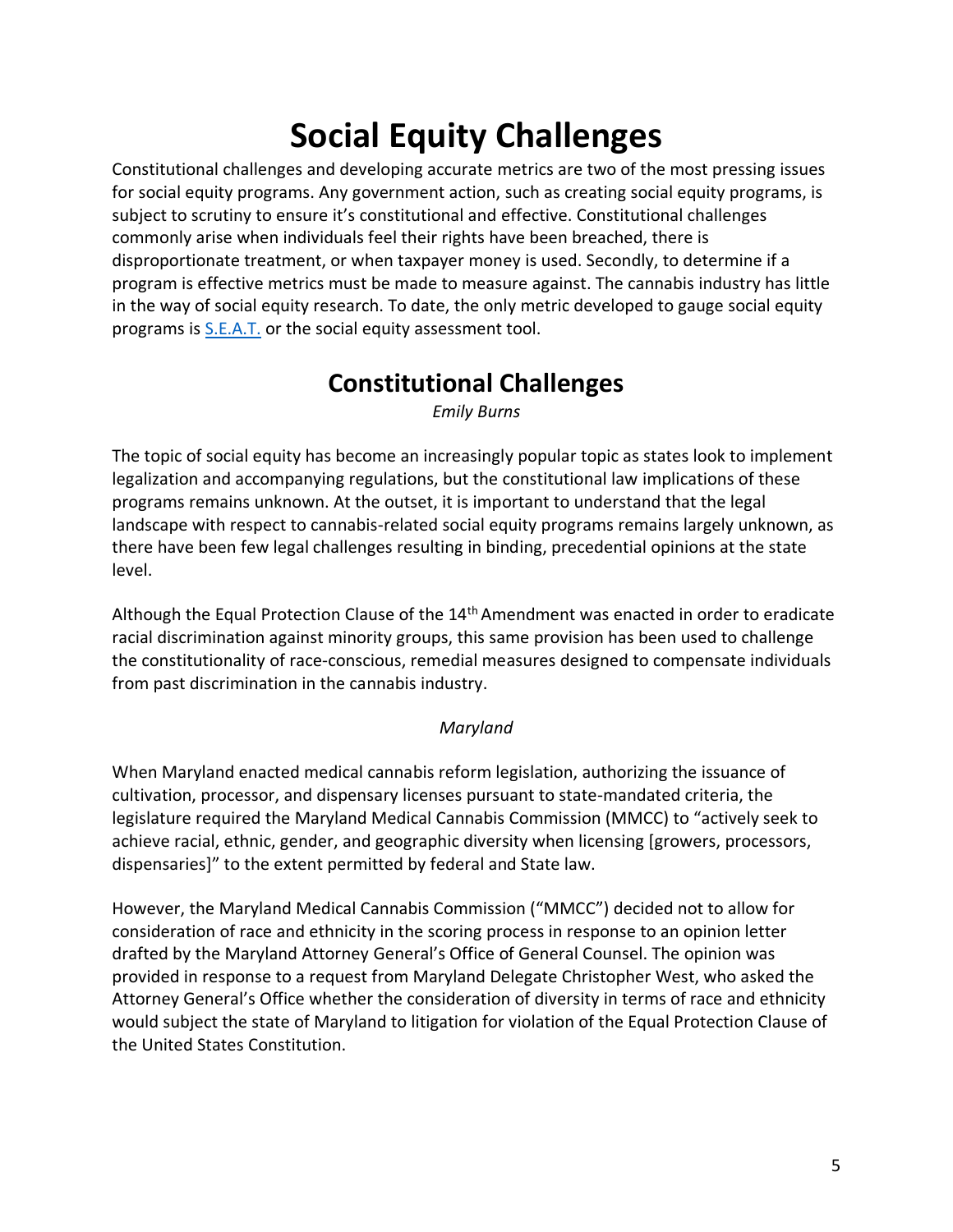The letter to Delegate West indicated that the state of Maryland could not consider race or ethnicity in the licensing process without a disparity study to determine the existence and extent of racial and ethnic minority discrimination in the medical cannabis industry. The letter prompted the state of Maryland to hire a diversity consultant for purposes of conducting a disparity analysis that would provide sufficient legal basis for diversity considerations in the license application and scoring process.

*Ohio*

The state of Ohio went further than Maryland in regards to their social equity initiatives by requiring 15% of cultivator, processor, and testing laboratories licenses to be awarded to economically disadvantaged groups, which included Blacks or African Americans, American Indians, Hispanics or Latinos, and Asians. After failing to obtain a license, Pharmacann, LLC filed a lawsuit against the Ohio Department of Commerce, claiming that the race-conscious set-aside legislation was unconstitutional as a matter of federal and state law.

The Ohio Court of Common Pleas ultimately granted summary judgment in favor of Pharmacann, LLC, because the Ohio legislature failed to compile and review sufficient evidence related to the medical cannabis industry to support the finding of a strong basis in evidence for a compelling government interest to exist. Additionally, the Court indicated that even if racebased remedial measures were supported by a strong basis in evidence, the Ohio legislation was not narrowly tailored in a manner that was consistent with Supreme Court jurisprudence. The Ohio case sparked concerns among diversity and inclusion advocates throughout the country, as lawmakers sought to avoid future legal challenges that would render social equity provisions unconstitutional as a matter of federal and state law.

#### *Legal Challenges*

Although the legal challenges to social equity provisions are intimidating to state agencies and lawmakers, it is important to understand that these legal issues are not settled as a matter of law. Rather, the various constitutional law implications of social equity programs remain unknown—and that is a great thing for those dedicated to ensuring diversity and inclusion in the cannabis industry.

To be clear, there is no federal or state law prohibiting the use of race-conscious measures or policies that specifically benefit members of a specific racial or ethnic group. If a state enacts race-conscious legislation, that law specifically prohibits individuals outside of the identified racial and ethnic groups from competing for certain programs or opportunities. The United States Constitution prohibits discrimination against any individual on the basis of race or ethnicity, so race-conscious measures have been challenged by individuals who were excluded from participating in the race-conscious program on the basis of their race or ethnicity.

There are a number of Supreme Court cases that address the constitutionality of race-conscious measures, but it should come as no surprise that the Supreme Court has never had the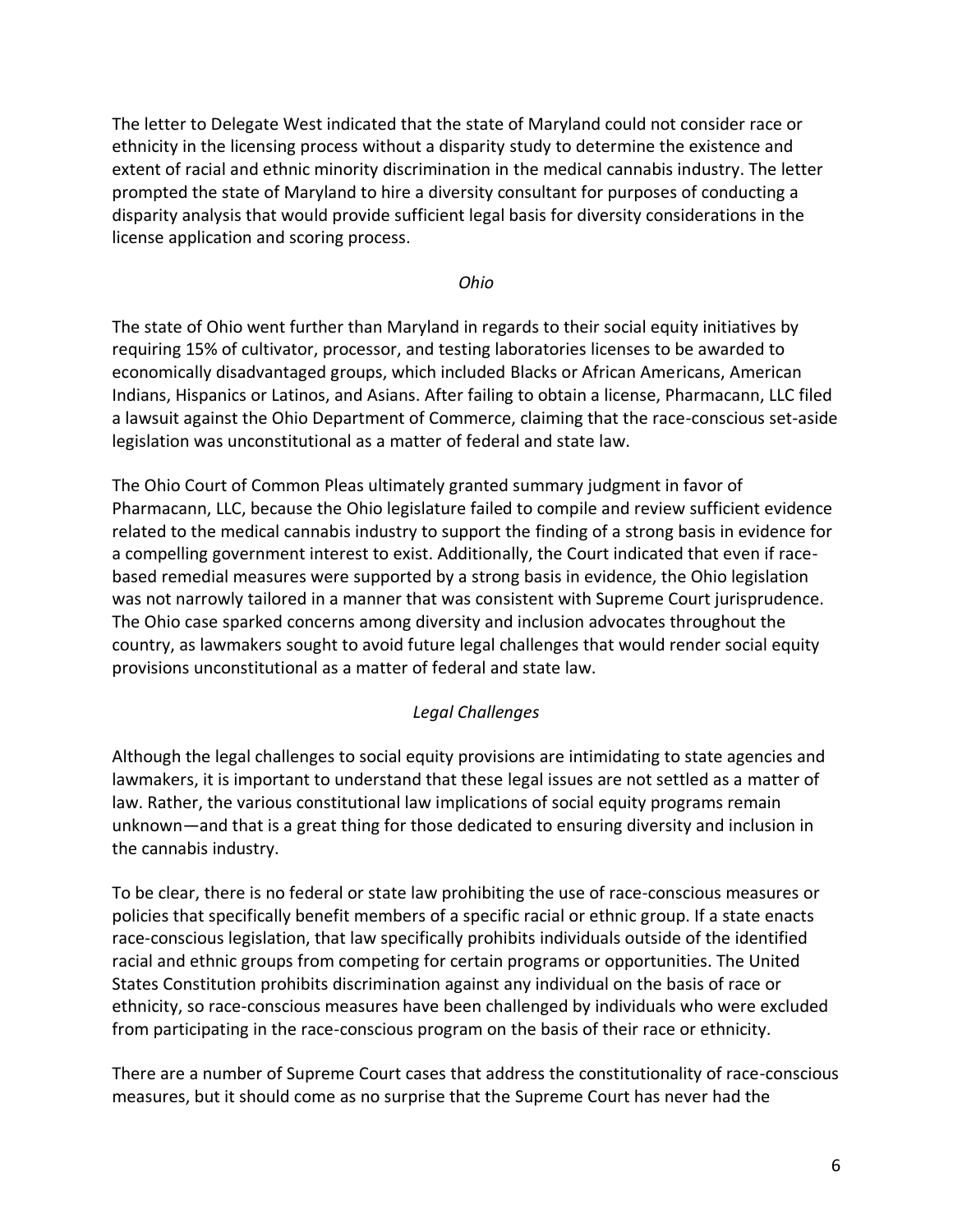opportunity to address the use of race-conscious measures specific to the state-governed cannabis license application process.

However, the Supreme Court has distinguished cases involving private sector discrimination (i.e. de facto discrimination) from state-sanctioned discrimination (i.e. de jure discrimination), which consists of prior state laws and policies that discriminated against individuals on the basis of race or ethnicity, although most of these laws targeted African American individuals. In *J.A. Croson v. City of Richmond*, the United States Supreme Court explained that findings of "prior discrimination by the government unit involved" can be evidence of a compelling government interest.

The *Croson* majority opinion specifically stated: "If the city [of Richmond] could show that it had essentially become a "passive participant" in a system of racial exclusion practiced by elements of the construction system, we think it clear that the city could take affirmative steps to dismantle such a system." Justice O'Connor further noted "It is beyond dispute that any public entity, state or federal, has a compelling interest in assuring that public dollars do not serve to finance the evil of private prejudice."

It is important to understand that the *Croson* decision did not prohibit race-conscious measures but required that set-aside contract programs are pursued by legislative bodies with goals that are "important enough to warrant use of a highly suspect tool." The Court explained that classification based on race carries a danger of stigmatic harm so race-conscious programs must be reserved for remedial settings in order to prevent notions of racial inferiority and politics of racial hostility.

Unlike the immediate case involving the provision of a limited number of Maryland medical cannabis licenses, the facts of the *Croson* case did not involve anything even approaching a prima facie case of a constitutional or statutory violation by anyone in the Richmond construction industry. However, the opinion stated "where gross statistical disparities can be show, they alone in a proper case may constitute prima facie proof of a pattern or practice of discrimination." If discriminatory exclusion is identified through statistical analysis, the relevant government unit would have a compelling interest in preventing its tax dollars from assisting these organizations in maintaining a racially segregated industry.

#### *Disadvantaged Business Enterprises*

The federal Department of Transportation Disadvantaged Business Enterprise ("DBE") program defines race-neutral means as "outreach, technical assistance, procurement process modification—measures which can be used to increase opportunities for all small businesses, not just DBEs, and do not involve setting specific goals for the use of DBEs on individual contracts. Contract goals, on the other hand, are race-conscious measures."

The awarding of contracts to DBEs is not necessarily race-conscious because a DBE that has "proven in the past it does the best or quickest work...or submitted the lowest quote," has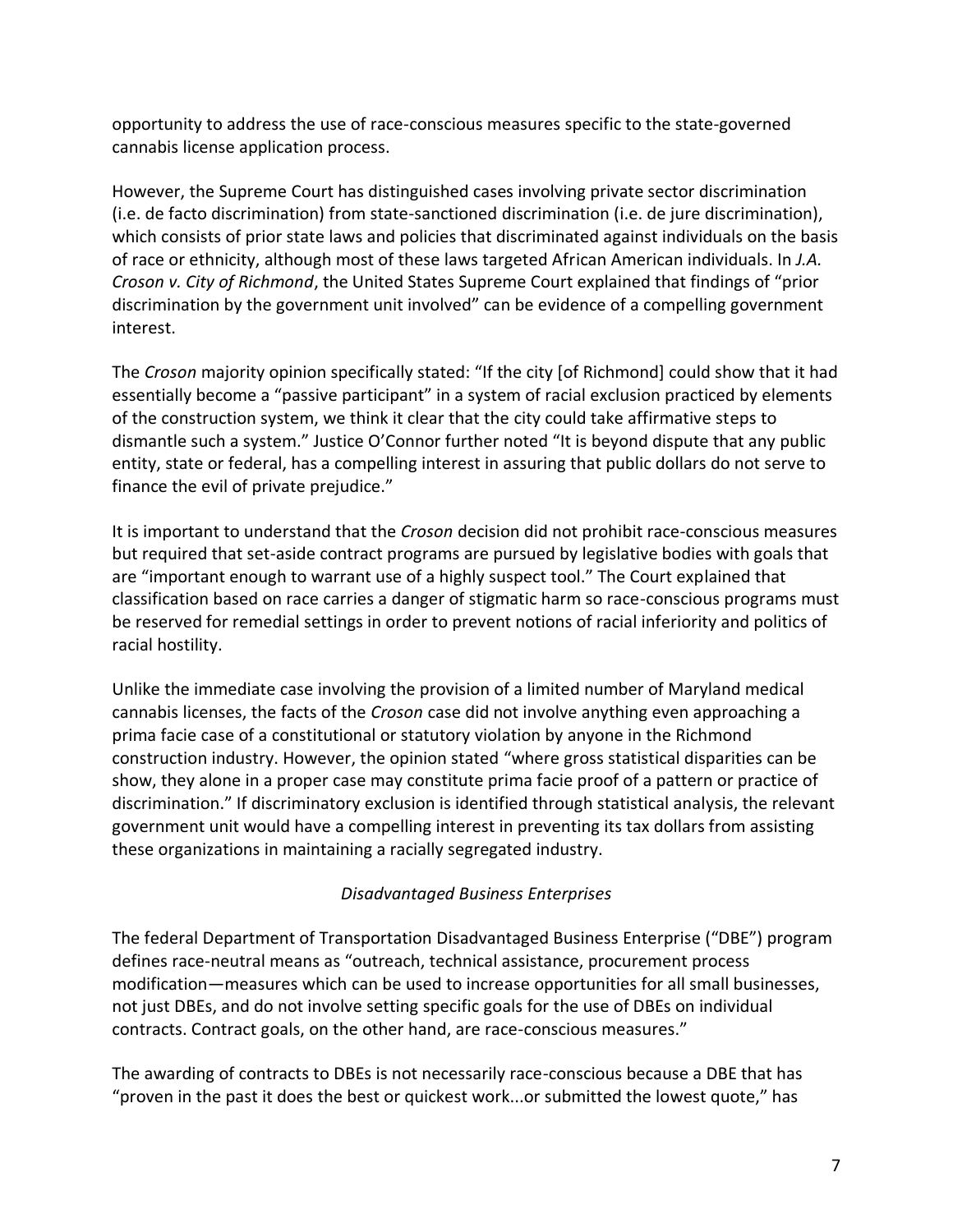obtained the subcontract through race-neutral means. The federal guidance manual for DBE programs specifically notes that race-neutral DBE participation includes, but is not limited to, the following: DBE contracts *obtained through customary competitive procurement procedures*; DBE participation *in a contract that does not carry a DBE goal*; DBE participation exceeding a contract goal; and DBE *subcontract awarded without consideration of the firm's DBE status in making the award*. The DOT guidance also states that outreach and training programs designed for DBEs are not automatically race-conscious measures simply because they only allow DBE participation and inclusion.

Courts like the United States Court of Appeals for the District of Columbia have concluded that the term "socially disadvantaged" is race-neutral because it permits individuals of any race to qualify as socially disadvantaged if they have been subjected to racial or ethnic prejudice or cultural bias. In a 2016 case, the Court found the definition of social disadvantage does not amount to a racial classification because it limits the field to certain racial groups or racial groups in general, and there is no presumption that a member of any particular group is socially disadvantaged based solely on their membership in that group.

#### *Closing Thoughts*

The Supreme Court has previously acknowledged the distinction between affirmative action programs subject to strict scrutiny and cases involving remedies for clearly determined constitutional violations. If there has been a judicial determination of a constitutional violation, this serves as a predicate for the formulation of a remedial classification. The Supreme Court has acknowledged the validity of racial preferences in cases of constitutional or statutory violations resulting in identified, race-based injuries to individuals held entitled to the preferences.

The Supreme Court has specifically noted that judicial, legislative, and/or administrative findings of constitutional or statutory violations provide a "substantial" government interest in preferring members of the injured groups at the expense of others, since the "legal rights of the victims must be vindicated." Further, there is a profound difference between governmental actions that are racist and governmental actions that seek to remedy the effects of prior racism or to prevent neutral government activity from perpetuating the effects of such racism.

A classification which aids persons who are perceived as members of a relatively victimized group at the expense of other innocent individuals is permissible only when there are judicial, legislative, or administrative findings of constitutional or statutory violations. After such findings have been made, the governmental interest in preferring members of the injured groups at the expense of others is substantial, since the legal rights of the victims must be vindicated. Further, public bodies that have engaged in racial discrimination cannot satisfy compliance with the Equal Protection Clause simply by ending the unlawful acts and adopting a neutral stance.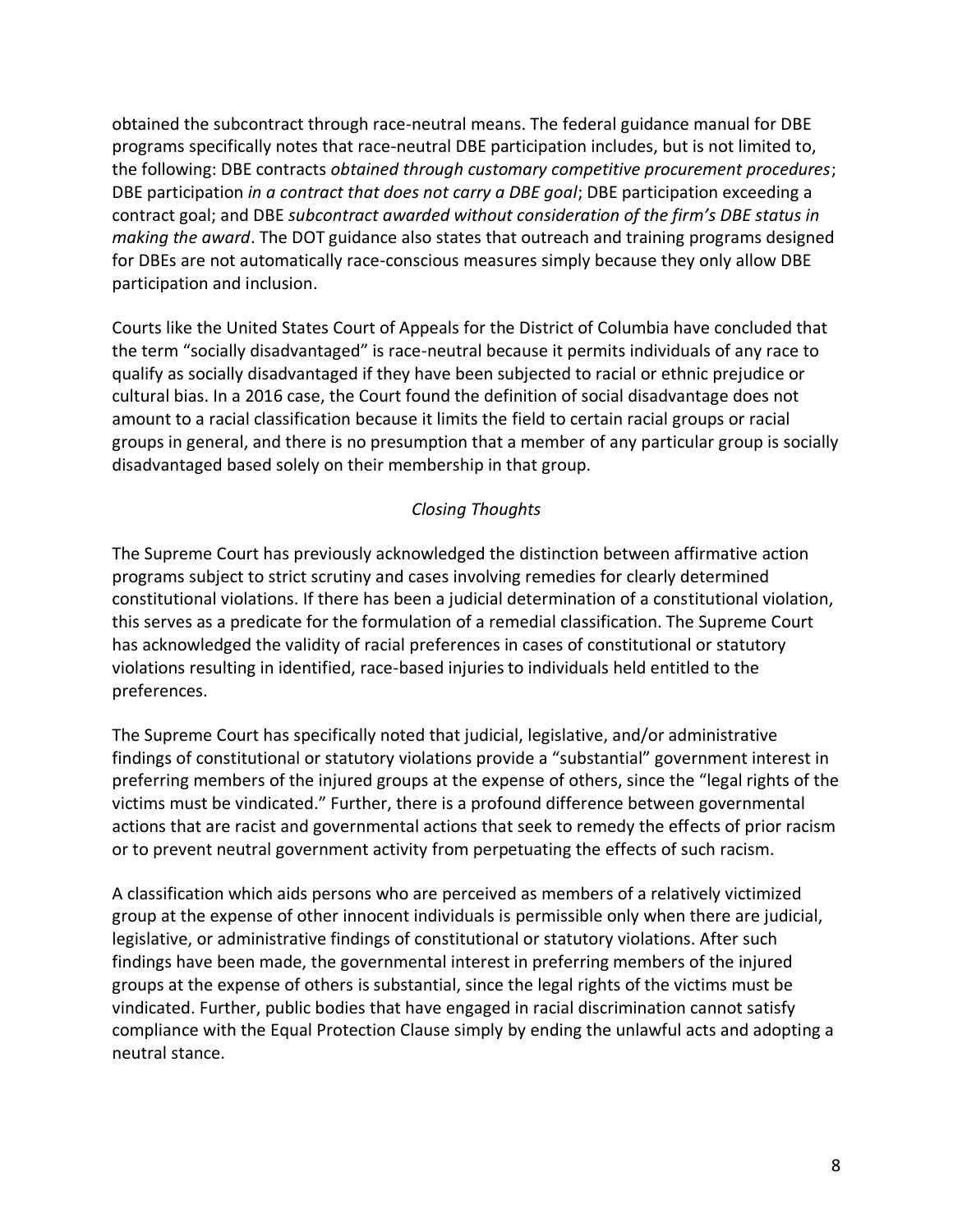In other words, race-neutral remedies are inadequate if consequences of past discriminatory acts influence or control present decisions. A race-neutral measure and/or program is designed to assist all small businesses and/or increase opportunities for all small businesses. In contrast, a race-conscious program or measure is specifically focused on assisting only disadvantaged business entities and typically includes specific goals for DBE participation in the awarding of contracts (i.e. set-aside contracts).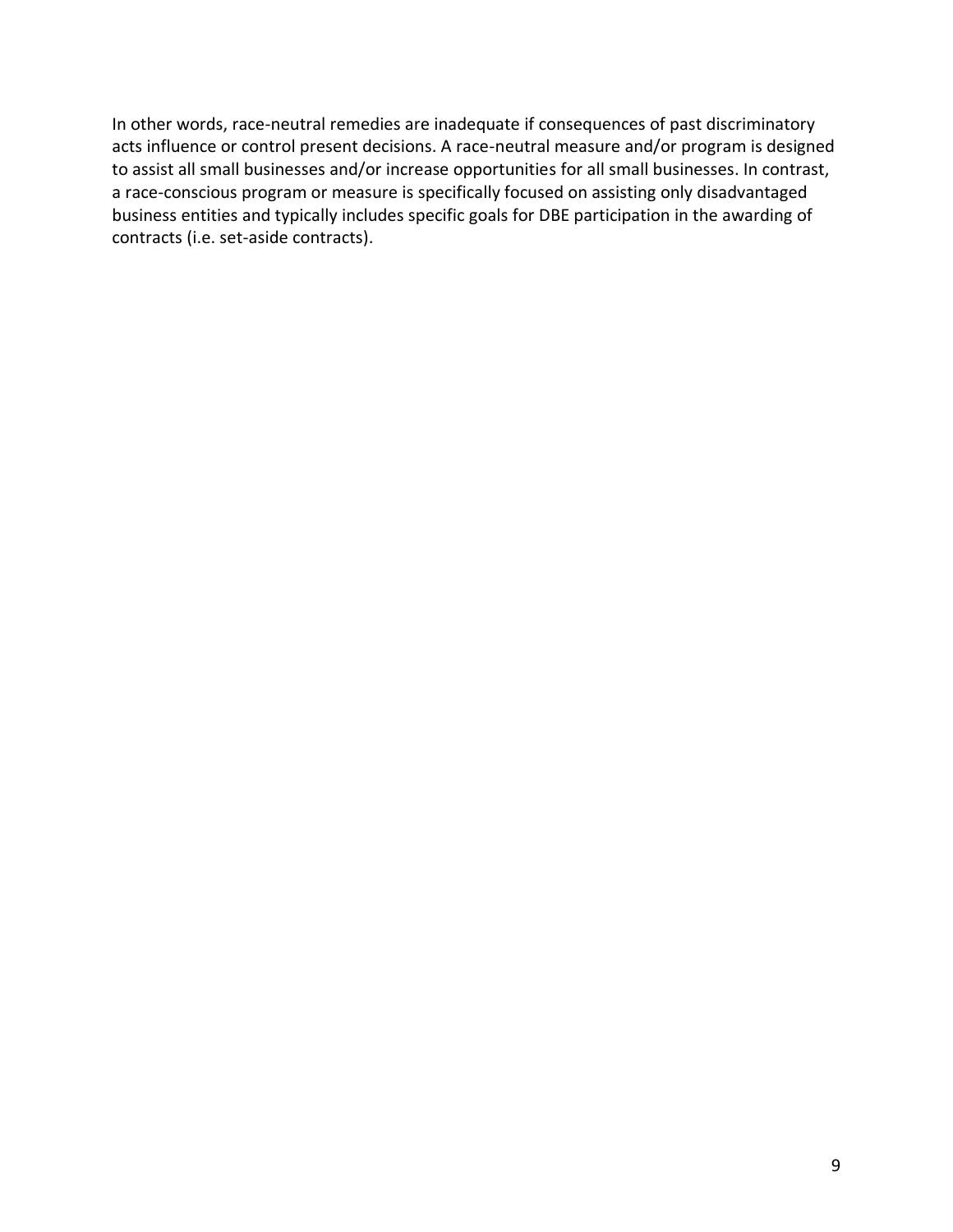## **Tracking Social Equity**

*Douglas A. Berman*

<span id="page-9-0"></span>Chris Nani, in the first sentence of his preface to this volume, defines social equity programs as those that "seek to remediate and help individuals, families, and communities harmed by the War on Drugs." Behind this crisp definition of social equity programs stands a series of complicated questions about just *who* should be the focal point for remediation and help and *how* these programs should be oriented and assessed. By starting to unpack these questions, we can begin to appreciate just why these programs are so important in principle and so challenging in practice.

The War on Drugs has been a societal disaster, and calculating its continuing harms is even harder than taking stock amidst a natural disaster. Some criminal justice metrics provide a partial accounting of the carnage: over a million people are arrested every year in the United States for drug possession; hundreds of thousands are incarcerated and millions more are under community supervision or are saddled with drug-related convictions. Even minor drug convictions can create lifetime difficulties; federal law alone creates over 500 collateral consequences limiting access to employment, occupational licenses, housing, education, and other opportunities.

Drug war programs like stop-and-frisk and asset forfeitures produce intangible traumas and tangible deprivations not just for justice-involved individuals, but also for families, friends and communities. Studies have documented profound, generational drug war "casualties" that include diminished employment and family cohesiveness, poorer educational attainment and health outcomes for children, and greater financial and housing insecurity.

Though it is hard to measure fully the drug war's myriad harms, it is easy to identify who disproportionately suffers from drug enforcement policies and practices. Reports document that African-Americans are four times more likely to be arrested on marijuana charges than white peers, and they make up nearly 30 percent of all drug-related arrests though accounting for only 12 percent of all substance users. Disparities are even more severe as to who is incarcerated for drug offenses: nearly 80 percent of people serving time for a federal drug offense are African-American or Latino, and people of color make up 60 percent of those serving time for drug charges in state prisons.

Amidst this sea of inequitable drug war harms, social equity programs necessarily confront challenges in assessing and prioritizing those needing help and deserving remediation. Because equity efforts in cannabis reform laws or in industry initiatives cannot possibly redress all past harms, difficult questions arise as to the proper focal points for reform efforts: e.g., should only individuals with cannabis convictions, or anyone subject to any harms from drug prohibitions, be beneficiaries? Should broader communities, particularly communities of color subject to disproportionate enforcement, be the main concern for social equity programs rather than just specific justice-involved individuals?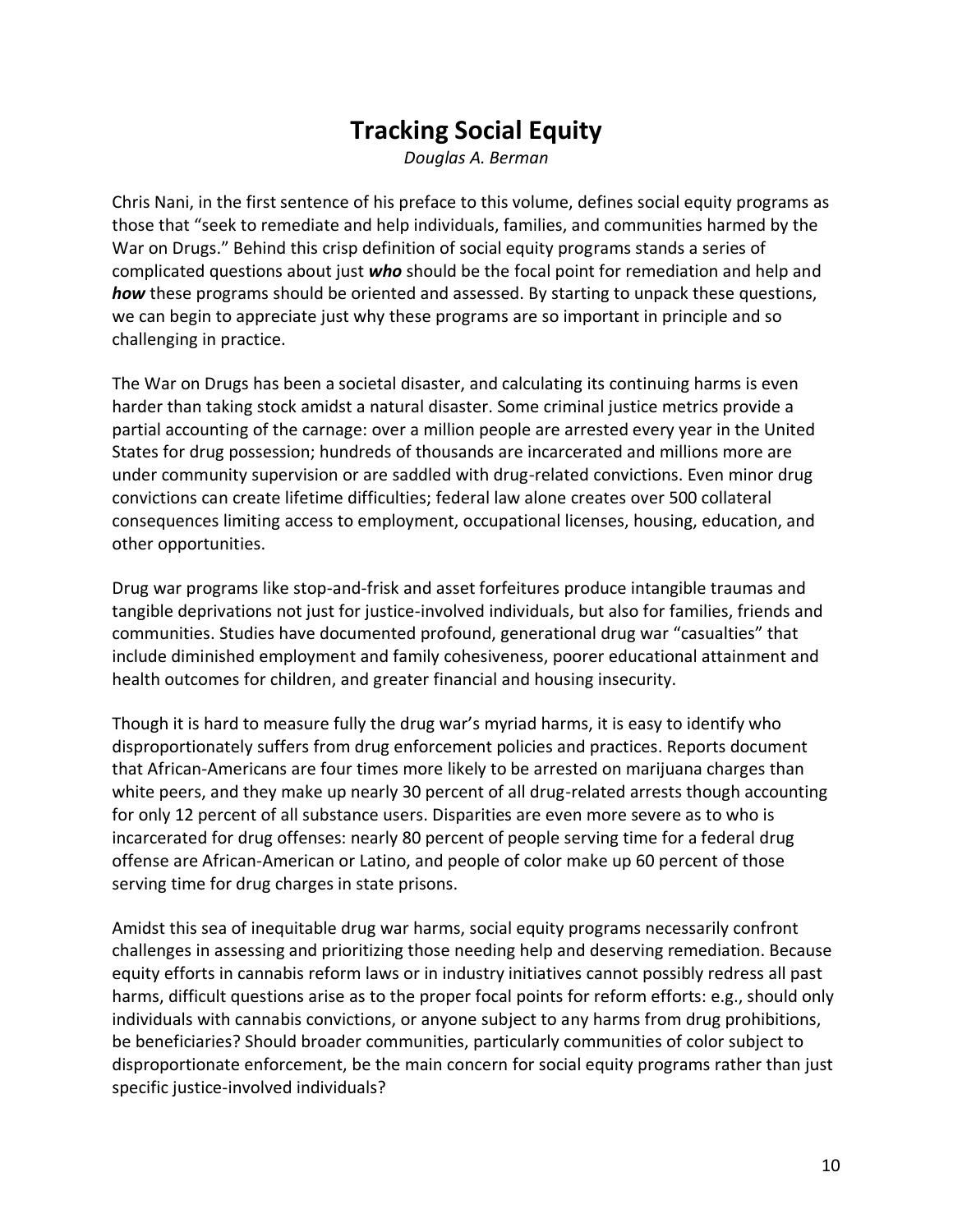The issues are front and center in laws and proposals for criminal record expungement. Problematically, there is little data in any jurisdiction on the nature and number of persons with past cannabis arrests or drug convictions, and no metrics exist for calculating just how past convictions create current hardships for individuals and families. Still, with anecdotes and growing empirical data showing expungements having significant positive impact for people with prior convictions, many advocates rightly view record expungement to be a critical remedial element of modern cannabis reform. But how ambitious should expungement efforts be and how can they be effectively evaluated?

In the era of big data, where employers and landlords use private parties to search online for criminal records, more proactive remedial efforts may now be essential. It can be dangerously easy to celebrate expunged convictions as a marker of equity's success; but if expungement efforts are not tangibly improving lives—perhaps because many justice-involved individuals confront many other legal and social barriers — these efforts could prove a modest and relatively hollow achievement.

These challenges grow as we consider other social equity programs and proposals. Laws and initiatives focused on providing preferential licensing considerations, or dedicated funding and business support, or employment assistance, necessarily have limits on just how many persons can be eligible for and can receive benefits. With stakes high and resources scarce, extra pressure attends the question of whether to prioritize the needs of specific drug war victims (such as formerly incarcerated individuals) or to make eligible a broader cohort of community members (such as all people residing in a region disproportionately affected by drug laws).

Moreover, given the enduring trauma that can follow criminal-justice involvement, equity programming must be ever mindful that persons harmed by the drug war may not be eager for involvement in a new cannabis industry. With many social equity programs built around cannabis activities, persons who may need and deserve meaningful remediation from drug war harms may remain unseen if they are eager to stay distanced from the cannabis space.

These challenging issues, which must be thoughtfully considered when creating any social equity programs, persist for effectively monitoring and assessing these programs once operational. Without clear and well-defined goals for preferential licensing or employment, it is impossible to determine whether and how social equity programs are succeeding. Early social equity programs have been perceived as not living up to expectations, but this may be partially a function of too much being expected at the outset and of too little sound forecasting of what

should be expected in the future. And because moneyed interests and politically connected actors can often find ways to seize any government program advantages, the implementation of social equity programs must be carefully monitored to ensure they deliver meaningful benefits to their intended beneficiaries.

These substantive challenges suggest an institutional response: jurisdictions should always couple social equity programs with an administrative infrastructure to help implement and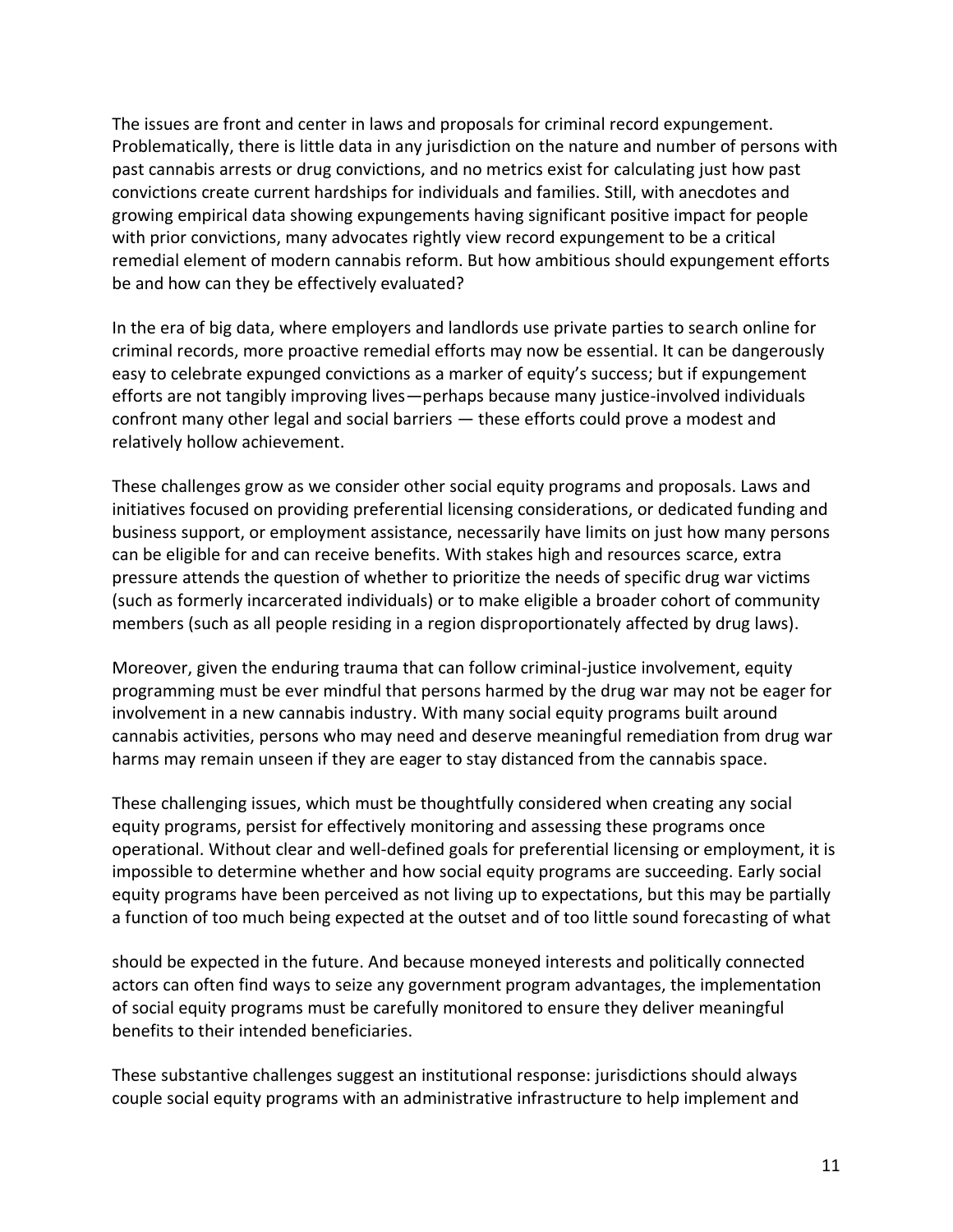assess these programs on an on-going basis. A dedicated institution, which can be funded by taxes and other revenues generated by cannabis reforms, should be tasked with proactively working on and evaluating policies and practices related to social equity programs. Encouragingly, an Ohio initiative that had been planned for a 2020 vote included a provision creating a "Commission on Expungement, Criminal Justice, Community Investment, and Cannabis Industry Equity and Diversity" which was to be given 25% of the revenue raised from a state cannabis sales tax. Though this proposal may not reach voters this year, it serves as a great example of the kind of structural change needed to tackle the critical complexities that attend any effort to remediate and help individuals, families, and communities harmed by the War on Drugs.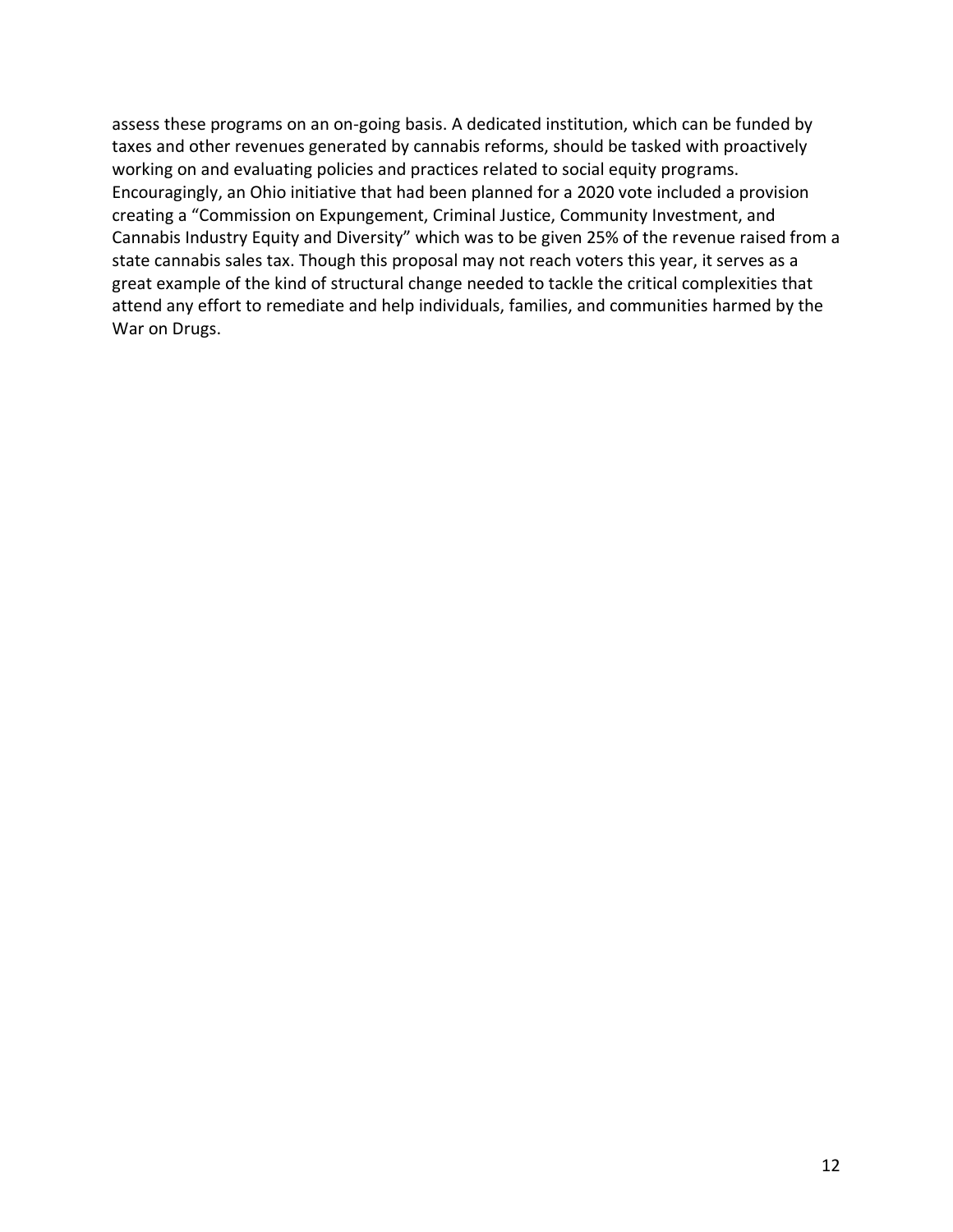# **Unpacking Social Equity**

<span id="page-12-0"></span>Social equity is a novel concept that has yet to have a standard definition. As social equity programs evolve, so does our understanding of what they are, why social equity matters, and why now is the right time for social equity programs. Furthermore, in this chapter the history of cannabis will be used to help illustrate the basis of social equity programs along with multiple perspectives on social equity programs from authors across the U.S. Below, questions are bolded and author names are italicized to differentiate responses per question.

## **What Is Social Equity?**

#### *Cedric Haynes*

<span id="page-12-1"></span>'Social equity', 'social justice', and 'disproportionately impacted community' are terms that are now frequently used in publications and conversations regarding cannabis. In a broader context, these terms are all used to either define communities that were harmed by the 'War on Drugs', policies to provide relief stemming from the 'War', or the resources that are given to these communities to lower barriers and facilitate entry into cannabis marketplaces. 'Social equity' is the term most frequently used of the three, but what does it really mean?

At a very basic level, 'equity' is defined both as "the quality of being fair or impartial" or "the value of shares issued in a company". I believe that both interpretations are applicable to "social equity", but to truly round out the concept, one needs to first understand how failed policies have unfairly affected distinct demographics within our society, creating the disproportionately impacted communities that deserve fairness and ownership-share of cannabis marketplaces.

To truly understand the potential impacts of the 'War on Drugs' to disproportionately impacted communities, we must first understand how a cannabis arrest or conviction can erect barriers in a person's life even in the present-day, not to make light of the severe toll that physical incarceration has already taken. Specifically, and as examples, a cannabis arrest or conviction can affect housing, education, and career prospects.

Shelter is one of the most basic and important necessities for everyone's livelihood. Those who qualify to receive federal assistance by way of housing are amongst the most underserved and vulnerable populations. Specifically, to qualify for federal rental housing assistance, you must be classified as low-income, elderly, or disabled. As policies currently stand, and as evidenced by the recent threats of eviction to public housing tenants in Illinois, these populations can be evicted from their homes based on medical or recreational cannabis use- even if legalized at the state level.

While a college degree is not the only indicator to how successful or stable a person will become, a degree has generally been regarded as one of the keys (though certainly not the only route) to a successful and stable life. Data shows that individuals with college degrees are more likely to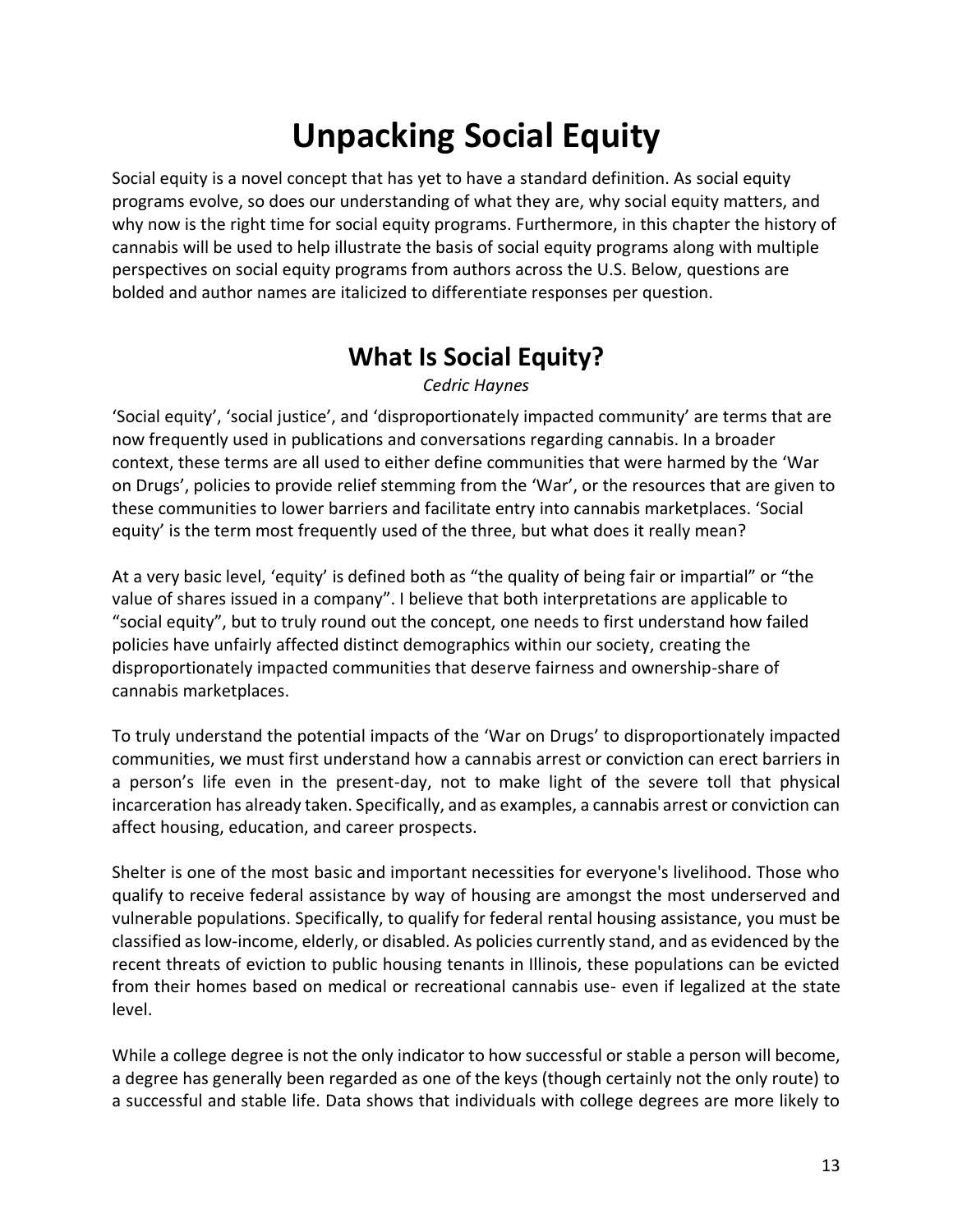be employed, own a home, and earn more, on average, than individuals without a college degree. However, the overwhelming majority of college educations are not free, and according to the National Center for Education Statistics, the cost of tuition has risen across all higher-learning institutions spanning back decades. Were it not for federal financial aid, I personally would not have been able to afford to attend college. A cannabis conviction incurred while receiving federal financial aid could have revoked my eligibility to receive federal financial aid, and I would not have been able to finish my education.

Employment, and the ability to support oneself, are essential to livelihood- shelter, food and the provision of care are all dependent upon income. Unfortunately, even in states that have legalized medical and/or recreational cannabis, a failed drug test or cannabis arrest can lead to the denial of an employment opportunity- or being fired from a current job. These outcomes directly jeopardize a person's stability and livelihood.

Why so much focus on these chosen areas of impact? Take into account that the previous three concepts are so interwoven into our basic human necessities and ambitions. Consider the very real personal, familial and financial costs associated with arrests, the judicial system, and confinement stemming from the 'War on Drugs'. Understand that the over policing associated with that 'War' disproportionately targeted black individuals and certain communities. Realize that the concepts of systemic oppression and community marginalization were purposely ingrained in the 'War on Drugs', and thus, cannabis.

A "disproportionately impacted community" is more than the definition granted to a particular demographic or geographic boundary created by a city or state to designate where and to whom resources are provided. Disproportionate impact is more than the basis for being granted a license or an opportunity to participate in any aspect of a cannabis industry. Although the context here is cannabis, disproportionate impact is bigger and more complex than the connotation and connection to the plant.

Disproportionate impact is the recognition that through failed or absent policies and overpolicing, entire communities were marginalized in multiple aspects of their lives, severely affecting socio-economic status and upward mobility . Social equity is understanding that, in fairness, it is right to ensure that disproportionately impacted communities receive the resources necessary to participate in these marketplaces, and have the opportunity to own cannabis businesses.

Social equity is the recognition that as cities, states, and operators prospect and reap the rewards of owning or fostering cannabis businesses– the staggering majority of owners are white. Headlines detail the once-in-a-lifetime financial boon of cannabis daily, and while operators are given the opportunity to profit via legalization, blacks are still more than 3.5 times likely to be arrested for cannabis, though cannabis use amongst blacks and whites are nearly identical, and blacks compose only 13-14% of the population. In essence, blacks are over 3.5 times more likely to have barriers erected in many aspects of their lives because of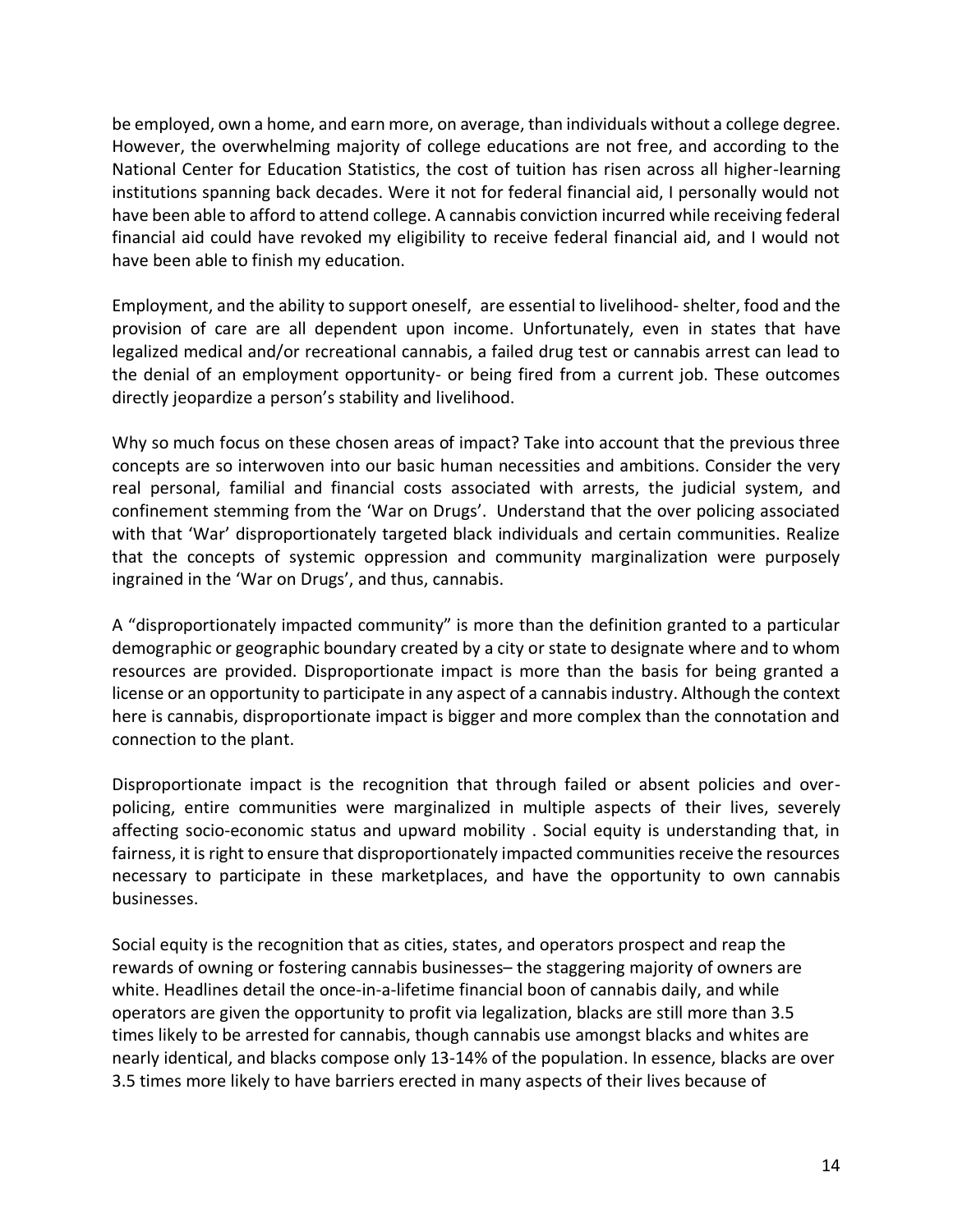cannabis, and therefore less likely to have the capital and resources necessary to enter and compete in marketplaces that are being driven by cannabis.

In summation, yes– social equity is about ownership and career opportunities, resources and aid in breaking into an industry that is built on the very plant responsible for marginalization– but it should also be about conceptualizing and taking strides toward making disproportionately impacted communities whole again. Social equity should not only be about lowering barriers to entering the cannabis industry, but also lowering and removing barriers that continue to disproportionately impact these communities in general.

I believe that the Social Equity Analysis Report commissioned by the City of Los Angeles says it best– 'social equity' is the promotion of "equitable ownership and employment opportunities in the commercial cannabis industry to decrease disparities in life outcomes for marginalized communities and to address disproportionate impacts of past cannabis enforcement in those communities".

\*\*\*\*\*

#### *Chris Nani*

Social equity is an amorphous term that does not have an agreed upon definition. Individuals may use the term to refer to the specific act of earmarking cannabis licenses for social equity applicants while others may more broadly use it to refer to helping communities and individuals harmed by the War on Drugs. Regardless, as an industry, we have come to the conclusion that the laws and regulations that once governed how we treat cannabis were overly harsh, systemically racist, and have caused generational harms.

Those same laws and regulations still exist and are enforced in a minority of states, but, as cannabis use becomes normalized, so do the laws and regulations surrounding it. Social equity is one of the first responses to legalization, if not in tandem with legalization. It is not perfect. But, social equity calls for justice and fairness. For example, one glaring issue is individuals with prior cannabis convictions should not be incarcerated while others become millionaires off the same activities.

Social equity is a response to the initial and ongoing injustice many see, including myself, with ownership within the cannabis industry. The injustice, grossly disproportionate ownership, has caused rise for concern and has delayed legalization efforts in states such as Illinois and New York. In both states, social equity advocates opposed legalization because they felt there were inadequate provisions addressing social equity. States such as Colorado, the pioneer of the cannabis industry, is owned almost entirely by white males with the exception of one African-American woman.

Social equity does not advocate for redistributing licenses. It does not call for taking away licenses from others. Social equity calls for a percentage of new licenses to be set aside for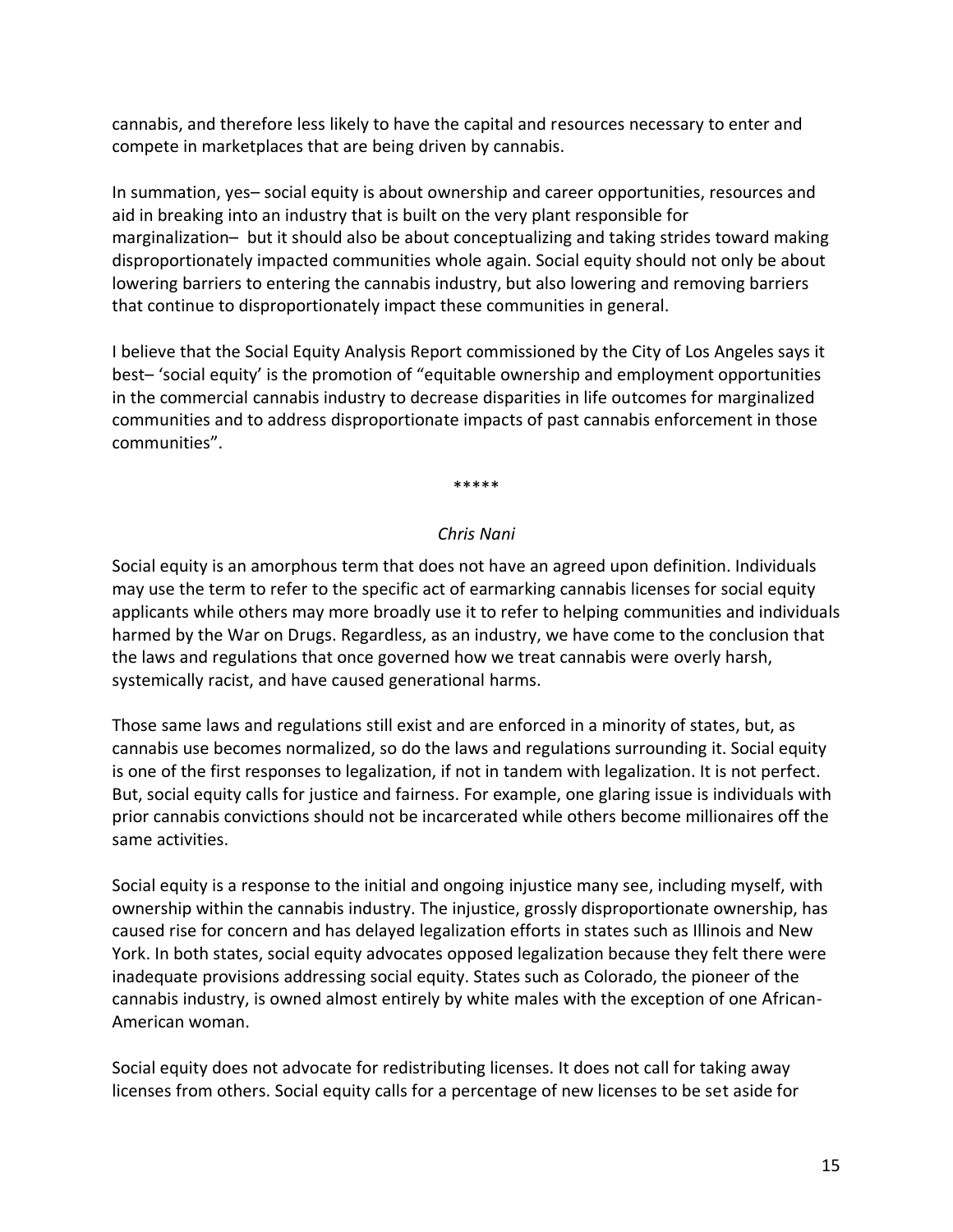individuals who have been harmed by the War on Drugs. The War on Drugs is a welldocumented failed drug initiative from the Nixon administration that targeted and devasted minority communities, specifically African-Americans were arrested for cannabis offenses at a rate of three to eight times the amount whites were for the same offense according to data from the ACLU.

Furthermore, admitting as an industry that the War on Drugs was wrong is a powerful force propelling social equity and the industry above any other. A unique aspect of the cannabis industry is how new it is. Because there are no existing rules, entrepreneurs, and policymakers must trailblaze a path. Social equity is emerging as a component of legalization in what was once an afterthought or considered too progressive for the cannabis industry. Social equity is more than afterthought for legalization, it should be essential to any new Act. Social equity is more than providing proportional representation, it is explicitly acknowledging the wrongdoings of past policies and starting a conversation on how to remedy past harms and make fair policies to prevent future injustices as well.

While social equity is still in its infancy, the term will remain fluid. However, a common theme that permeates every concept and definition of social equity is justice and fairness. Advocates want justice for those harmed by the War on Drugs. It is ludicrous individuals still are incarcerated for decades due to non-violent possession of cannabis. It is even more infuriating to watch another individual perform the same activity ten years later and reap millions of dollars while their counterpart remains incarcerated.

Secondly, social equity demands fairness. It demands those same individuals who have been harmed by the War on Drugs receive a proportional seat at the table. Some states, such as Alaska, prohibit any cannabis owners from having a prior felony. A part of the industry does come from pre-legalization and it is inherently unfair to prohibit those individuals who operated and created the industry before it was legalized from reaping the benefits of a legalized market.

#### \*\*\*\*\*

#### *Richard Ng*

The concept of social equity is not a new concept. Discussions held as far back by Aristotle and Plato highlight the importance of equity as a type of justice that may "go beyond the written law" and can evolve as a practice. The ideals of justice and equality were the cornerstones of the origin of the United States as colonists who were driven by political and social injustices drafted in the Declaration of Independence that "all men are created equal".

Over the decades in the United States, particularly in the 1960s and 70s the context was focused on racial injustice and civil rights. These social inequities highlighted the vastly differing experiences different American's had with government and institutions based on their specific identity groups. This put the spotlight on the importance of public administrators and, under the guidance of Dwight Waldo, the defining figure in modern public administration, a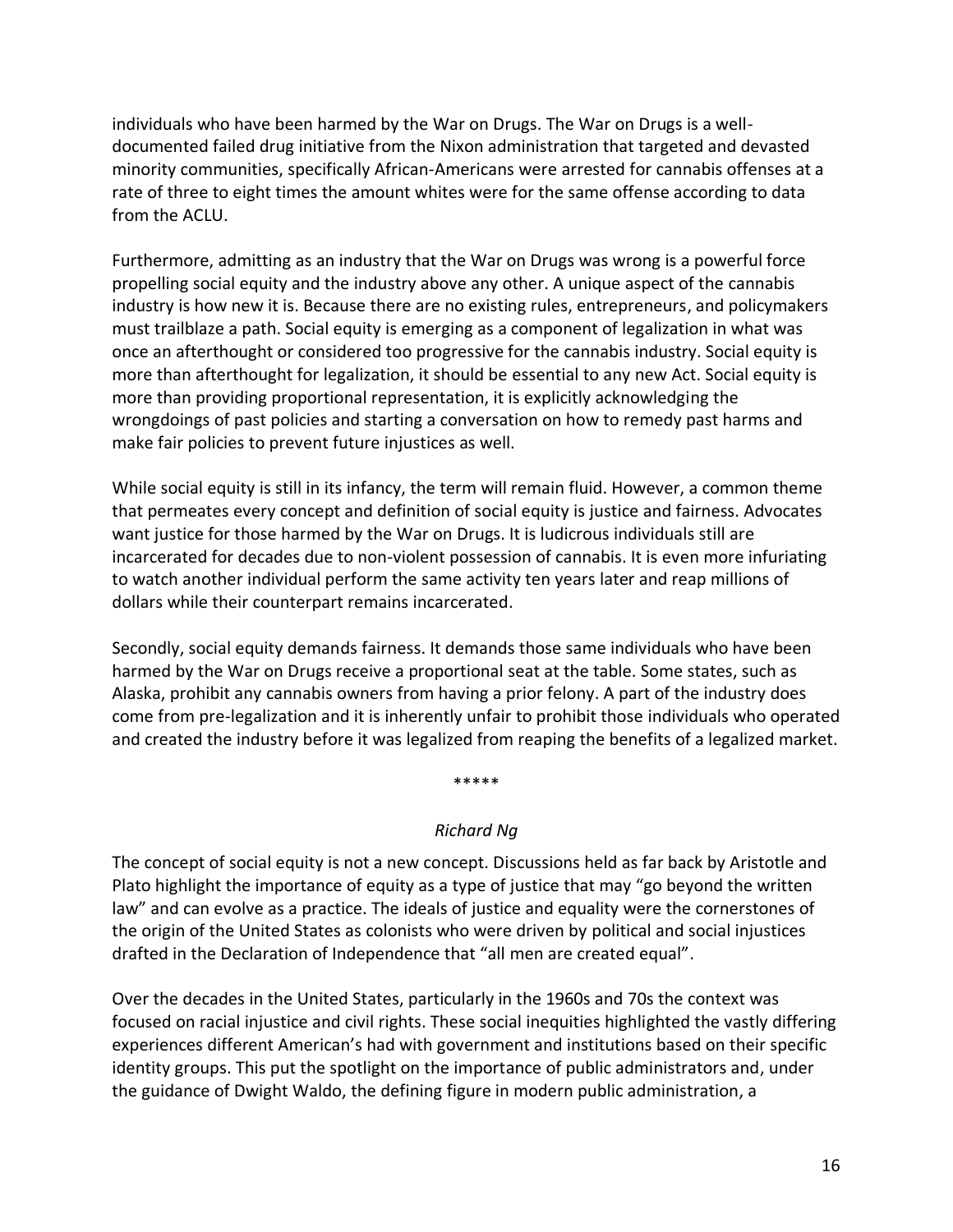movement was established for public administrators to use their discretion to enforce and influence policy as opposed to adhering to the laws of the land which at time may be regressive.

What spawned from the modern public administration movement were many technical definitions and concepts for equity. Black's Law Dictionary states, "[equity] denotes the spirit and the habit of fairness, justness, and right dealing which would regulate the intercourse of men with men – the rule of doing to all others as we desire them to do to us." and Rawl's theory of "justice and fairness". As these definitions started to expand and evolve the value system of justice and fairness became ubiquitous. Adler defined social equity as "equal treatment to which all are entitled by virtue of being human" while Falk described equity as "impartiality, fairness, and justice."

As the definition of equity and social equity started to evolve it was inevitable that the concept would be applied to public rights, access, and redistribution policy. The modern definition that guides public administrators from the National Academy of Public Administration (NAPA) defines social equity as "The fair, just and equitable management of all institutions serving the public directly or by contract, and the fair and equitable distribution of public services, and implementation of public policy, and the commitment to promote fairness, justice, and equity in the formation of public policy". Understanding the history and evolution of these definitions and concepts of equity and their applications to race and gender, including sexual and gender identity, economic status, physical and mental disabilities are vital to understanding how social equity is defined in the cannabis industry.

In the cannabis industry the social equity policies that are created and implemented by various government agencies on the State and local levels are addressing the inequities that were created by the enforcement of Federal and State policies on low income communities during the War on Drugs era. If one was to apply the current definition of social equity that is used to by public administrators and apply it specifically to cannabis then a definition specifically related to the cannabis space could read:

"Cannabis Social Equity is the active commitment to fairness, justice, and equality in the formulation of public policy, distribution of public services, implementation of public policy, and management of all institutions focusing on cannabis enforcement and oversight of the cannabis industries. Public administrators, including all persons involved in public governance around cannabis enforcement and oversight of the cannabis industry should seek to prevent and reduce inequality and injustice based on significant social characteristics and to promote greater equality in economic opportunities, access to services, procedural fairness, quality of services and social outcomes."

\*\*\*\*\*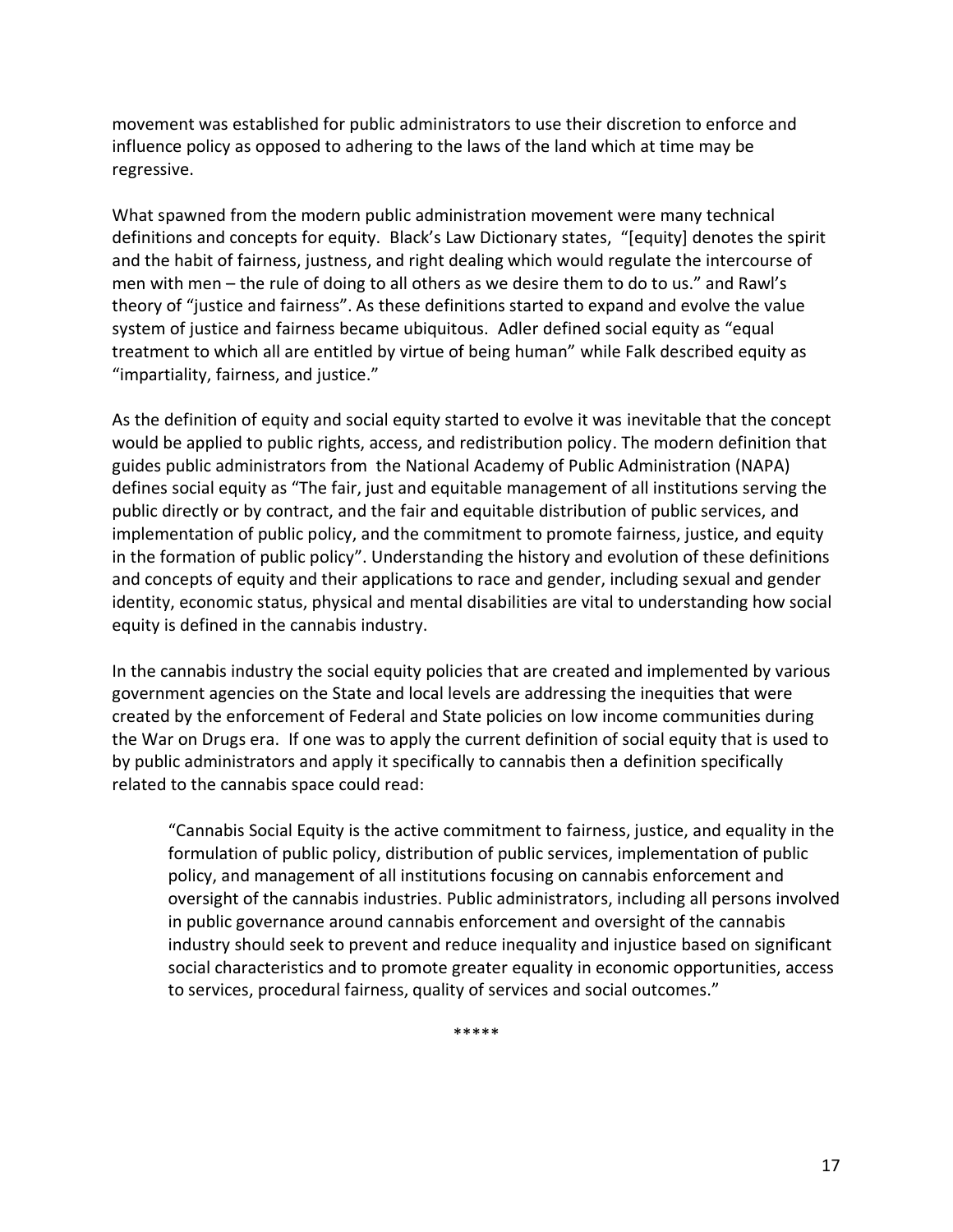#### *Eric Range*

For decades, failed public policy has created harsh social economic conditions in urban and rural communities. Ill-conceived policies like 'stop and frisk' and 'mandatory minimums' were locally enforced as a part of the prosecution of a federal "War on Drugs". To see the impact of these policies one need only to examine the despot social conditions which continue to plague urban and rural communities: high unemployment, high incarceration rates and deteriorating infrastructure. Further, the lasting mental effects of over-policing and abuse of power manifest themselves into a deep mistrust and even hatred of law enforcement. Consequently crime increases, real estate becomes devalued, tax bases disappear and homelessness soars.

These social conditions become the scape goat and excuse for the lack of public and private investment necessary to jump-start economic development in these communities. Any conversation about social equity policy must begin with an acknowledgment of failed public policy which have led to dismal social conditions.

Prohibitionist policies permeate nearly every aspect of social life including housing discrimination, predatory mortgage lending, employment and wage discrimination for previously incarcerated individuals, and most notably the justice system itself in its disproportionate adjudication of the "War on Drugs". Compounded by decades of failed economic policies, the prosecution of prohibition demolished the middle class and severely stifled the economic mobility of communities of color. These policies have undeniably tilted the balance of economic dominance away from individuals and the communities they reside in, toward the interest of several major industrial sectors: the prison industrial complex, health care/insurance providers, and the pharmaceutical industry.

Using a firm understanding of prohibitionist policies as the catalyst to the social conditions evident in urban and rural communities, we can develop an understanding of social equity. First, let's explore the goal of social equity and its policies specific to the cannabis industry, which I believe is, to create economic inclusion in the cannabis industry for communities and individuals who bore the brunt of the negative impact of prohibition. Secondly, it is important to understand that equity by definition is in contrast with equality, and seeks to unequally distribute resources to the areas of greatest need. Stated differently, social equity requires us to recognize the inherent unfairness in public policies which led to unequal social conditions causing us to focus our efforts and resources on correcting those conditions.

This framework thus justifies the implementation of specific policies, programs, and earmarked resources aimed at correcting social ills which are the conditions of failed prohibitionist policies. Unfortunately the current conversation surrounding social equity in the cannabis industry has primarily focused on leveling the playing field for individuals, from communities disproportionately impacted, to enter the industry as owners. While this is absolutely necessary, it unfortunately misses the mark, as demonstrated by the failed social equity program models attempted in states and municipalities across the country.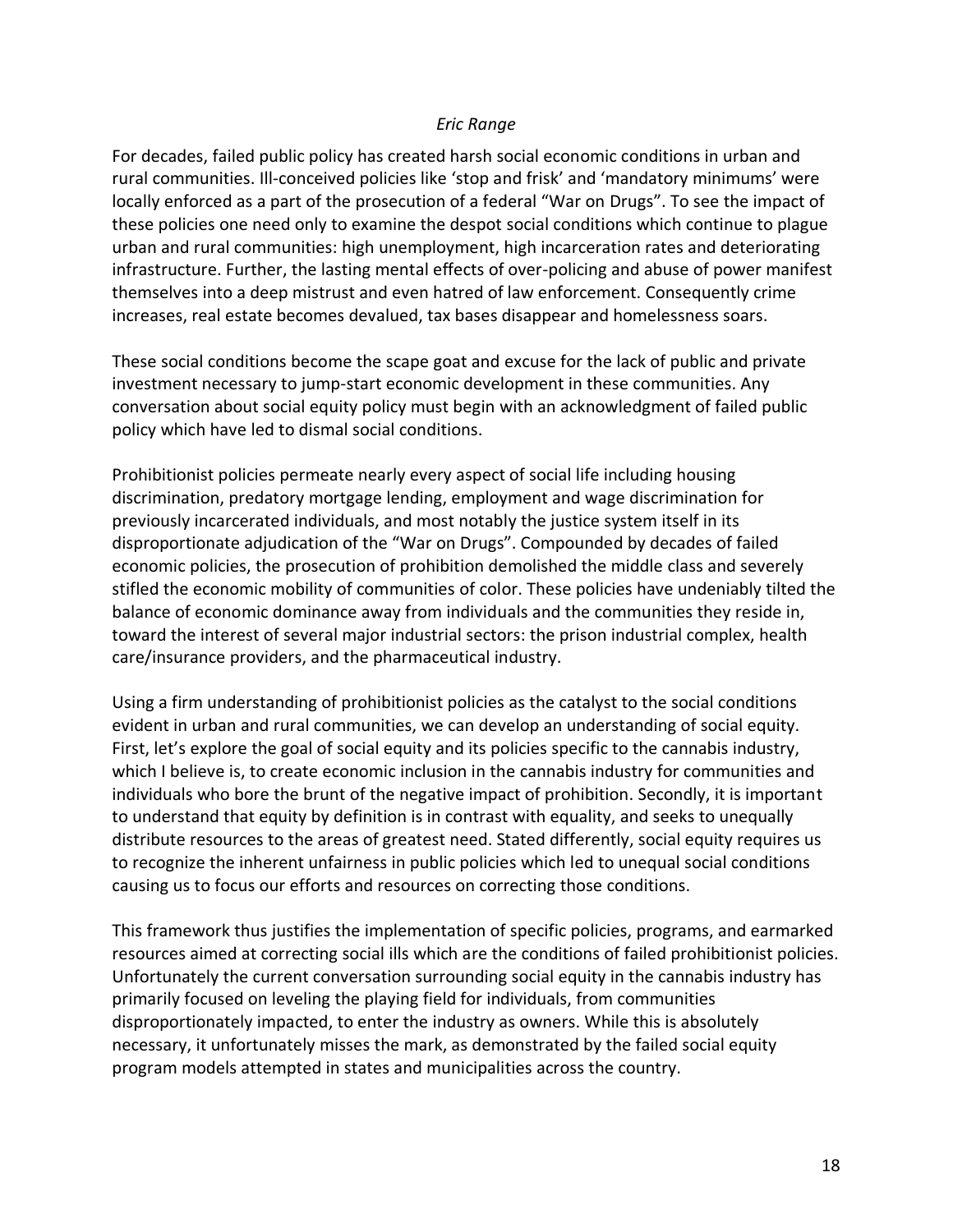There are many issues that must be cared for in this model in order to achieve the program's intended goals. Though frustrating, failure at this stage should not be looked upon negatively. As we continue to experiment with several different models we will undoubtedly learn more about what works and what does not. It is important to note however, that our efforts will only yield actionable insights if we are deliberate and honest in our evaluation and assessment of social equity policies.

Further, if we are to be as impactful as we hope, it is vital that we expand the conversation and our attention beyond business ownership in the space. As explained above, prohibitionist policies permeate all aspects of social life and so must the breadth and depth of the social equity policies we deploy. In fact, we must begin to view social equity through the much broader lens of economic development and redevelopment.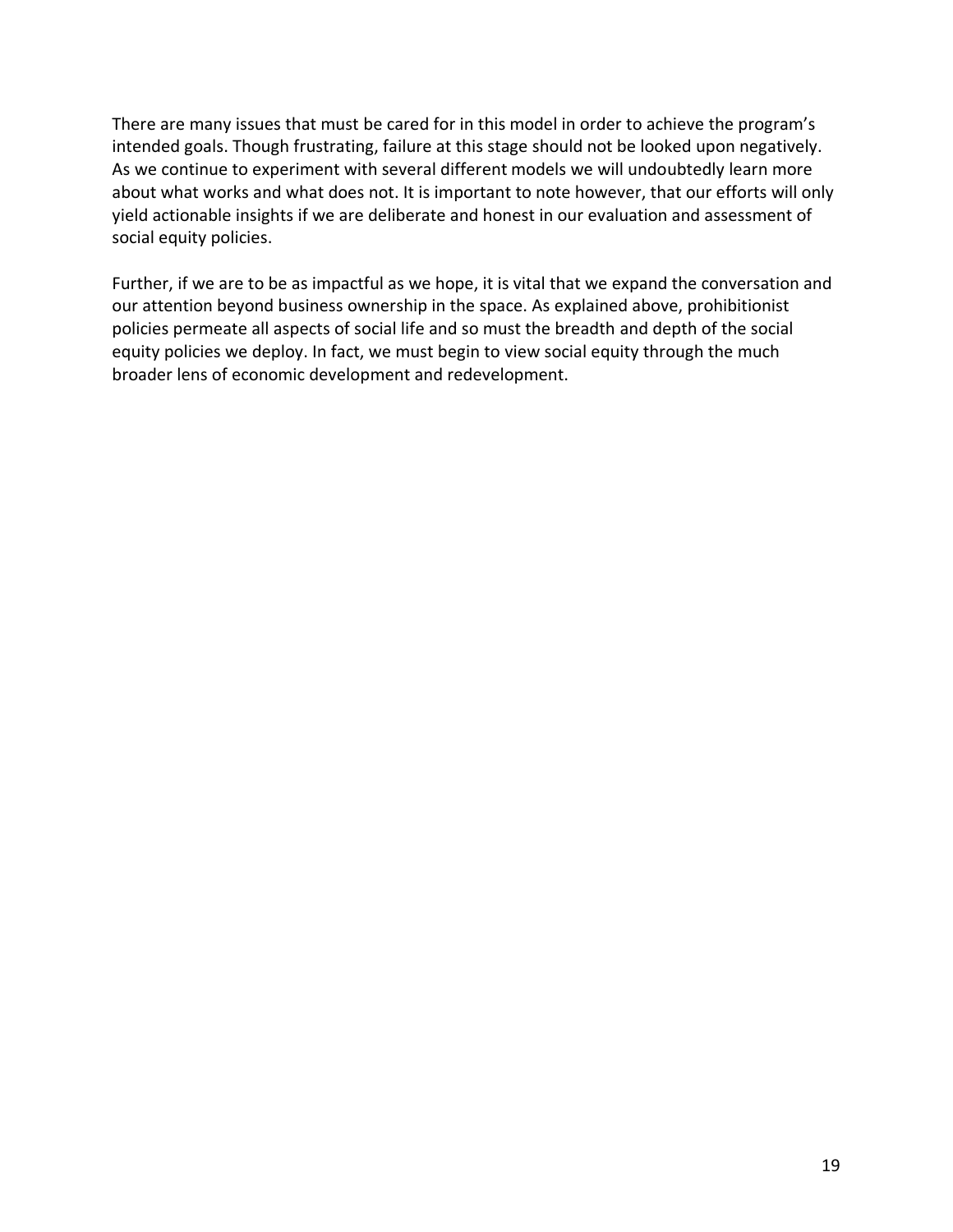## **Why Does Social Equity Matter?**

#### *Richard Ng*

<span id="page-19-0"></span>In order to appropriately discuss the development of a legal cannabis industry, it is crucial to reflect on the history and evolution of the concept of equity, why it is a concern for public administrators, and examples of negative consequences from the War on Drugs and current policies that can be both caused and rectified by the government agencies.

It is important that any stakeholder, individual, organization, business, government agency that is part of the cannabis community or is participating in the legal cannabis industry understand the historical consequences of the criminalization of cannabis. The negative impact on the lives of families and individuals that were arrested for cannabis-related crimes sparked a civil rights movement that created the foundation for what the legal cannabis industry is built on today.

Referring back to the value system of justice and fairness that is at the core of social equity, public administrators must design policies and programs that help restore the livelihood that was taken from communities impacted by the War on Drugs. It is the responsibility of public administrators to develop social equity programs as well as identify and reference the social inequities and injustices from the War on Drugs to show how their programs are working.

In reality, public administrators must understand that they are bound by the rule of law to implement regulations that may not adhere with the concepts of social equity. An example of this would be business taxes. Business taxes and fees in the cannabis industry are highly regressive and go against all concepts of social equity.

The binding nature of the law, however, does not preclude administrators from recognizing that the taxes they collect are regressive and trying to change this condition through legitimate methods. Without an awareness of or concern for social equity, and the historical context of the War on Drugs, administrators might simply follow the letter of the law or fail to question whether the law should be changed.

The concern for social equity can also guide public administrators in their duties. Having a commitment to inclusion and social equity are indispensable for truly sustainable development of an equitable cannabis industry. As the cannabis community strives to create an equitable and sustainable cannabis industry it is crucial that all cannabis stakeholders and specifically public administrators, ask "What do we want the future of cannabis to look like?"

#### \*\*\*\*\*

#### *Natalie Papillion*

America currently sits at a crossroads when it comes to cannabis. Medical marijuana is legal in thirty-three states, eleven of which have also legalized cannabis for adult-use. And, given the fact the number of legal states seems to grow every quarter, politicians and industry leaders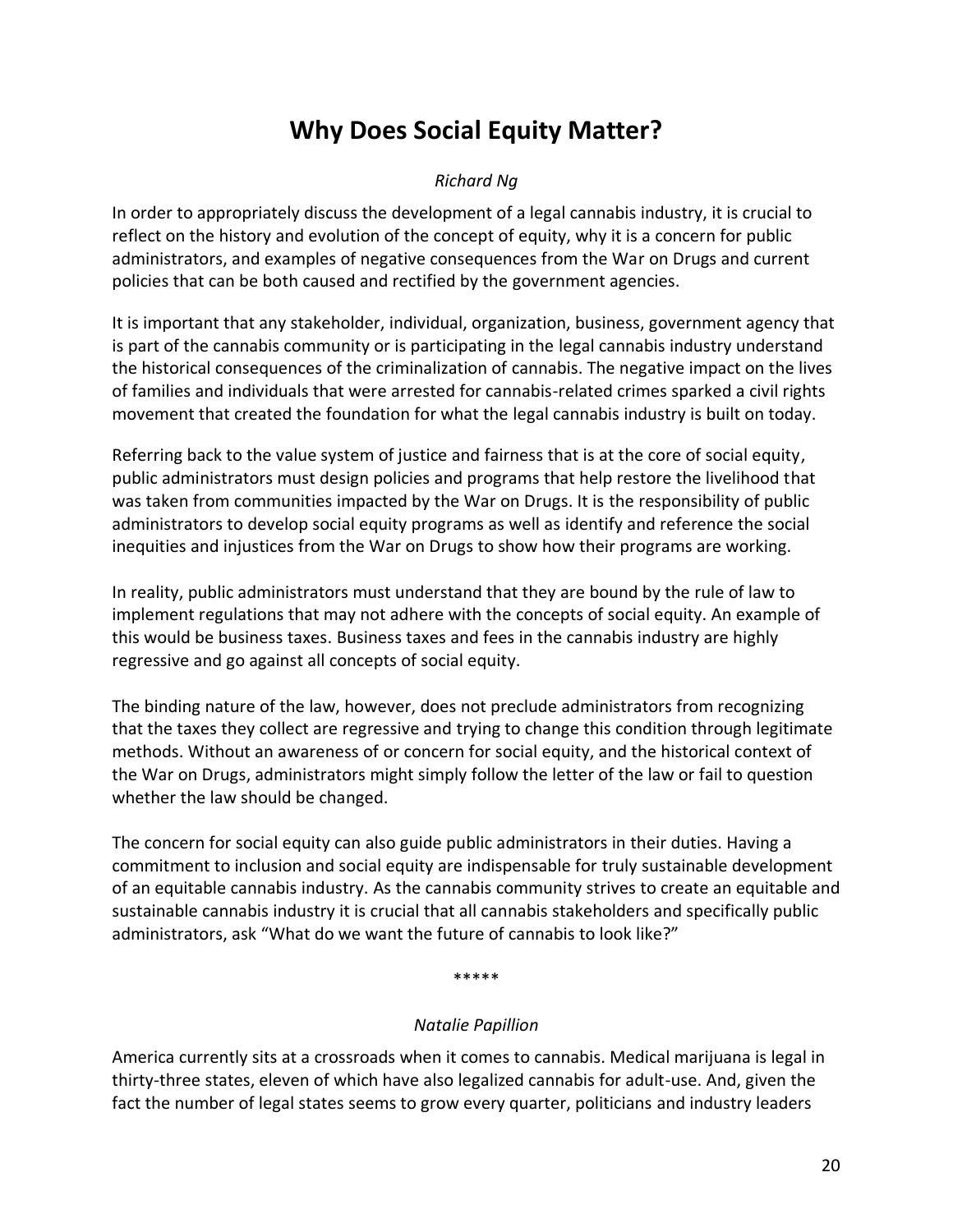expect full federal legalization in the coming years. These are exciting developments. After over a half-century of misguided drug policies, the country is well overdue for a more sensible approach to marijuana.

That said, the momentum behind marijuana legalization—coupled with the meteoric growth of the legal cannabis industry—has also highlighted the ways marijuana prohibition has fueled mass incarceration and devastated low-income communities of color. And to add insult to injury, the spoils of this new "Green Rush" are overwhelmingly flowing to wealthy, wellconnected and/or disproportionately white interests—and leaving the communities who bore the brunt of prohibition-related policing in the first place behind.

There's something so viscerally unjust about the fact a handful of wealthy, well-connected, disproportionately white business people will make millions of dollars doing the **very same thing** we've jailed generations of black and brown men for. It's imperative that members of the public—alongside our elected officials—come together to demand that legalization is accompanied by policies and programs aimed at repairing the harms of the War on Drugs.

This confluence of factors has laid the groundwork for a groundswell of support for social equity initiatives—programs and policies that ensure communities disproportionately harmed by the drug war are able to access economic opportunities in the legal cannabis industry. These efforts include legal measures to expunge low -level marijuana-related convictions, as well as policies that help people from disproportionately impacted communities access economic opportunities in the industry (most social equity programs are focused on facilitating minority ownership of cannabis businesses by giving entrepreneurs from disadvantaged backgrounds prioritized access to cannabis business licenses).

Given the sordid history and devastating social consequences of marijuana prohibition, it's imperative we have a once-in-a-lifetime opportunity —as well as an ethical obligation— to ensure we're creating a diverse, equitable and sustainable legal cannabis industry.

#### \*\*\*\*\*

#### *Akele Parnell*

Social equity matters because the War on Drugs was a war on people, and specifically, Black and Latinx people. It was never about drugs, public health, or safety. The War on Drugs was about power– political power, racial power, and economic power. It was about how power could be won, and how it could be maintained. And, this objective was made clear by its founders. At a press conference on June 18, 1971, Richard Nixon formally launched the War on Drugs, declaring drug abuse "public enemy number one". His administration's actual motivations for declaring the War on Drugs remained ostensibly hidden for decades. However, in a 1994 interview in Harper's Magazine, John Ehrlichman, former domestic policy chief for President Richard Nixon, revealed what many people of color had argued decades– that the real purpose of the War on Drugs was to destabilize Black communities and suppress progressive political power: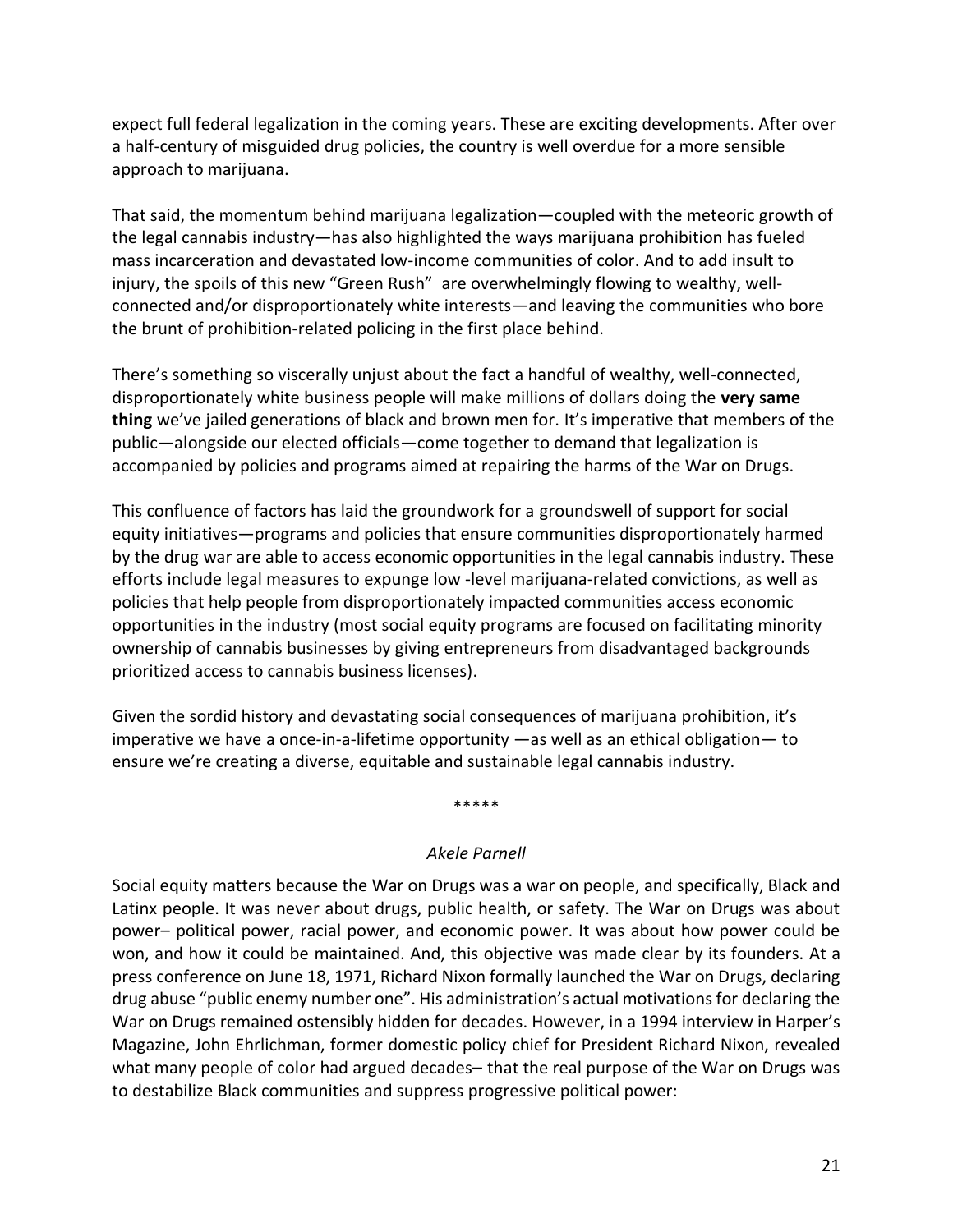"The Nixon campaign in 1968, and the Nixon White House after that, had two enemies: the antiwar left and black people. You understand what I'm saying? We knew we couldn't make it illegal to be either against the war or black people, but by getting the public to associate the hippies with marijuana and blacks with heroin, and then criminalizing both heavily, we could disrupt those communities. We could arrest their leaders, raid their homes, break up their meetings, and vilify them night after night on the evening news. Did we know we were lying about the drugs? Of course we did."

But racism shaped drug policy long before the launch of the drug war. Although often overlooked, the racist motivations behind the campaign to criminalize cannabis were made clear from its inception. In the 1930s, Harry J. Anslinger, the first Commissioner of the Federal Bureau of Narcotics, led a virulently racist campaign to criminalize cannabis citing its influence on Blacks and Latinx persons:

"There are 100,000 total marijuana smokers in the U.S., and most are Negroes, Hispanics, Filipinos, and entertainers...marijuana causes white women to seek sexual relations with Negroes…the primary reason to outlaw marijuana is its effect on the degenerate races…Reefer makes darkies think they're as good as white men."

Anslinger's campaign was successful and in 1937, Congress passed the Marijuana Tax Act outlawing the sell and possession of marijuana. Over time, cannabis laws become increasingly harsh with drug criminalization coalescing into an official drug war, initially under President Nixon and then again under President Ronald Reagan in the 80s. Overall drug arrests increased significantly with marijuana arrests accounting for nearly 80% of the growth in drug arrests in the 1990s. And by the 2000s, the majority of drug arrests in the U.S. were for marijuana, and almost all were for simple possession.

Today, the enforcement of drug laws remains a top priority for law enforcement agencies. The American Civil Liberties Union noted that in 2018, police made more arrests for marijuana than for all violent crimes combined. And although data shows that Blacks and Whites use cannabis at roughly the same rates, Blacks account for the overwhelming majority of cannabis arrests. This racial disparity is shockingly pronounced in places like Illinois and D.C., where Blacks are roughly 8x more likely to be arrested for cannabis than Whites. Yet, the significance of cannabis to the War on Drugs extends far beyond the criminal penalties for the plant itself. The alleged presence or smell of cannabis has been widely used a pretext for traffic stops, police searches and seizures and civil rights violations for nearly a century.

The War on Drugs, with marijuana as its weapon of choice, was waged mercilessly in Black and Brown neighborhoods for decades, leaving socially and economically devastated communities in its wake. Federal, state, and local governments have spent trillions of dollars tracking down and incarcerating drug offenders in low-income communities of color while simultaneously cutting funding for education, housing, healthcare, and development. The drug war has torn countless families apart and deprived millions of Black and Latinx Americans' of access to jobs, education,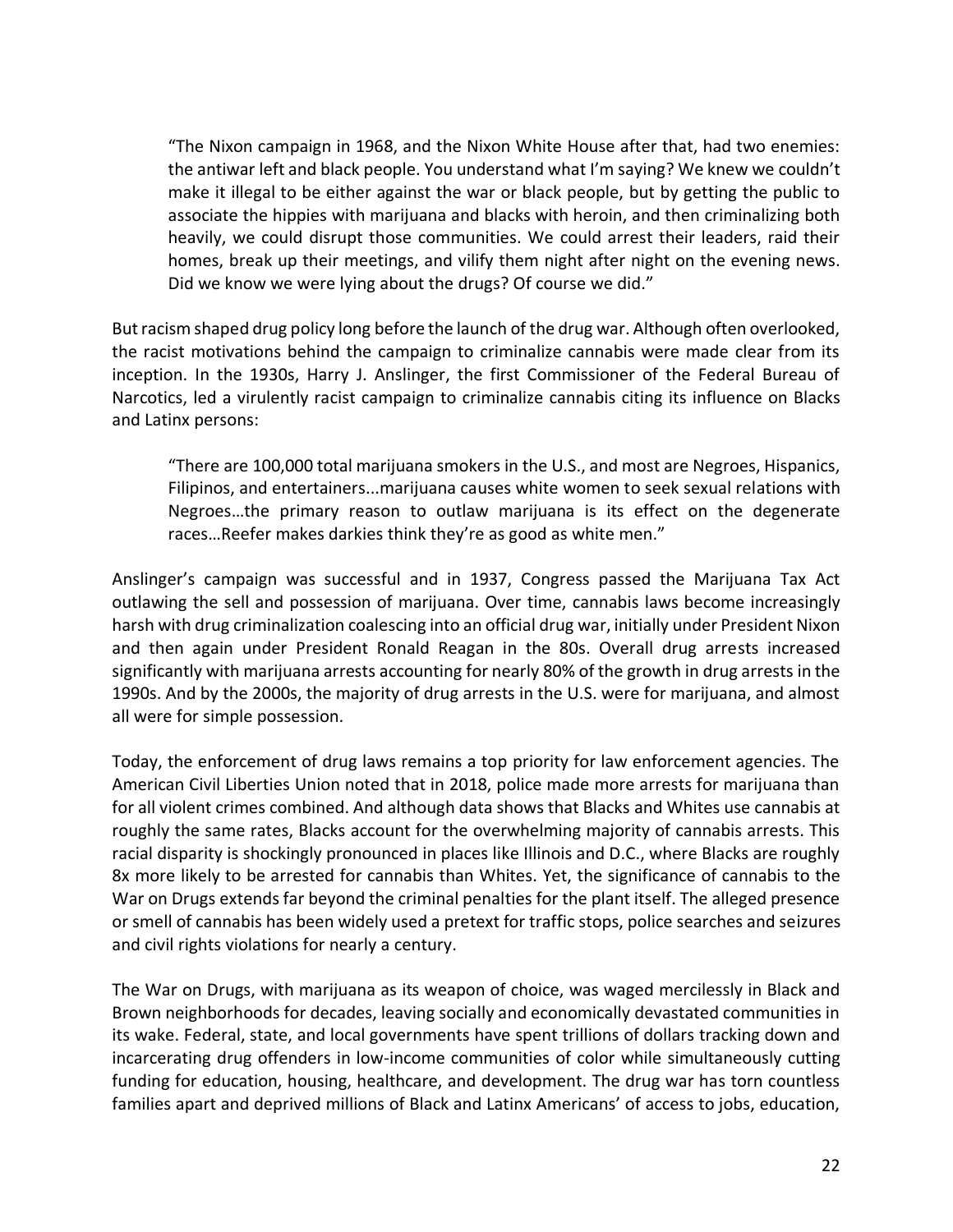healthcare, housing, citizenship, and the right to vote, thereby compounding racially disparate harms in ways that are impossible to quantify. Indeed, the prohibition of cannabis and other drug laws have been used as weapons of mass destruction in Black and Latinx communities.

Now as the nation begins to de-escalate the War on Drugs, starting with the legalization of marijuana, we carry a moral obligation to make social equity the focus of legalization. Social equity is the principle that every person, regardless of their background or identity, is entitled to fair and just access to resources and opportunities. This principle must be advanced through public policy and should govern the administration and distribution of resources and services in society. Social equity is realized when an individual's background and/or identity has no impact, positive or negative, on their access to resources and opportunities in society.

Social equity requires that marijuana legalization center those most harmed by the War on Drugs-Black and Latinx persons-just as criminalization centered their exploitation. Marijuana legalization is and has always been a racial justice issue, and cannabis prohibition is an almost century long civil and human rights violation. In order for cannabis policy to be just and equitable, it must focus on repairing the racially disparate harms of the War on Drugs and the creation of economic opportunities and benefits for Black and Latinx communities.

Thus far, most legalization efforts have failed to center social equity. And the majority of the wealth and economic opportunities generated by legalization have gone to wealthy white entrepreneurs— those whose racial and economic privilege shields them from the scourges of the War on Drugs. Meanwhile, for people of color, the harms of the drug war-entrenched socio-economic inequities and widespread collateral consequences–continue to serve as nearly insurmountable barriers to ownership and meaningful participation in the industry.

Without a course of correction, legalization will continue to recreate and reinforce the racial injustices of the War on Drugs. This must change, and it can. But to do so, all new and existing cannabis policies must center racial equity and industry leaders must adopt robust social equity plans of their own. This will not happen without a push from the most powerful public and private stakeholders to make social equity the chief goal of marijuana legalization nationwide. The story of marijuana legalization is still being written. And the policy decisions that legislators and industry leaders make in the coming months and years will determine its conclusion.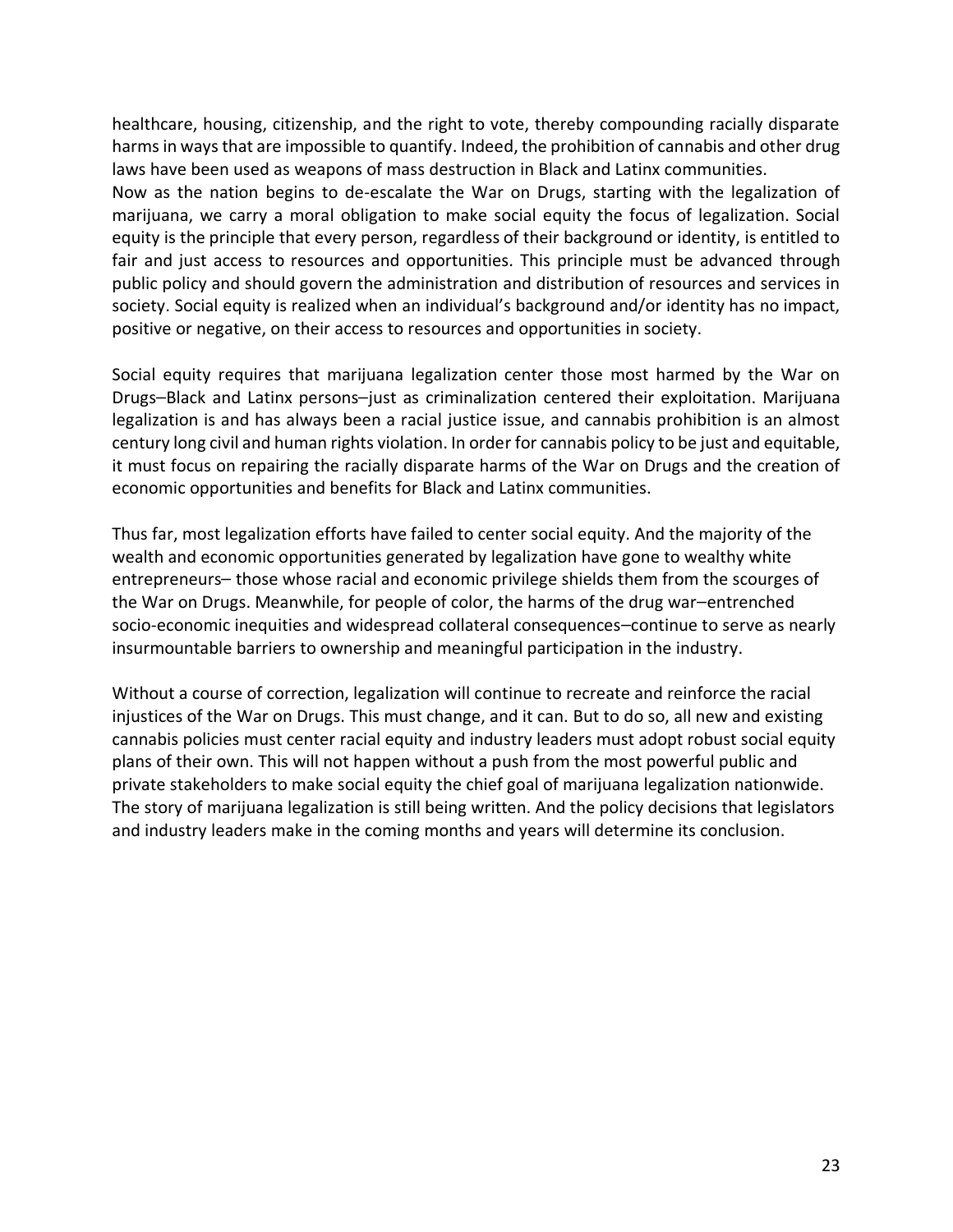## **A Brief History of Cannabis**

*Chris Nani*

<span id="page-23-0"></span>The United States has a history of xenophobia and racism as a response to foreigners, immigrants, and those that are somehow different based on the color their skin. As far back as the 1850s, when Chinese immigration was strong because of work opportunities, the U.S. enacted the Chinese Exclusion Act. The Act required Chinese businesses and individuals to register for special permits to work and travel. At one point, Congress went as far as restricting Chinese immigrants to fifteen per ship or vessel. The Act remained in effect until 1943 when U.S. war strategist decided it would increase war morale to repeal the Act.

#### *The Start of Prohibition*

Similar, to the Chinese Exclusion Act's purpose, the first laws targeting cannabis were meant to restrict and limit access to cannabis before weaponizing it against minorities. Initially regulated under the 1906 Pure Food and Drug Act, cannabis was classified as a "dangerous drug" and states began to classify cannabis as poison in the 1910s. Just as cannabis was shifting from a regulated drug sold at pharmaceuticals to fall out prohibition, the Great Depression was beginning.

The 1910 Mexican Revolution created a large influx of refugees and immigrants from Mexico to the United States. Many refugees found jobs near the U.S.-Mexico border working in agriculture. Because alcohol was also prohibited in 1920 due to the Eighteenth Amendment, cannabis was actually cheaper to buy. Consequently, workers would smoke cannabis during their breaks and after work as a way to relax. Cannabis became associated with Mexican immigrants, a group that was "taking jobs" from Americans. As the Great Depression caused record-breaking unemployment and economic chaos, Americans sought to point the finger at outsiders accusing them of taking jobs and resources.

The growing national xenophobia coupled with an economic depression helped spur the criminalization and eventual prohibition of cannabis. The Uniform State Narcotic Drug Act, drafted in 1925, was created to give police powers to states. States would now be able seize illegal drugs and prosecute those found guilty of violating the Act. Further pushing cannabis into the realm of criminality, the Marihuana Tax Act of 1937 made all possession of cannabis illegal without a medical or industrial purpose.

In connection with laws attempting to outlaw cannabis, the head the Federal Bureau of Narcotics, Harry J. Anslinger, continuously advocated for prohibiting cannabis pushing unsubstantiated racist claims as justification for prohibition. To quote Anslinger:

"There are 100,000 total marijuana smokers in the US, and most are Negroes, Hispanics, Filipinos and entertainers. Their Satanic music, jazz and swing, result from marijuana usage. This marijuana causes white women to seek sexual relations with Negroes, entertainers and any others."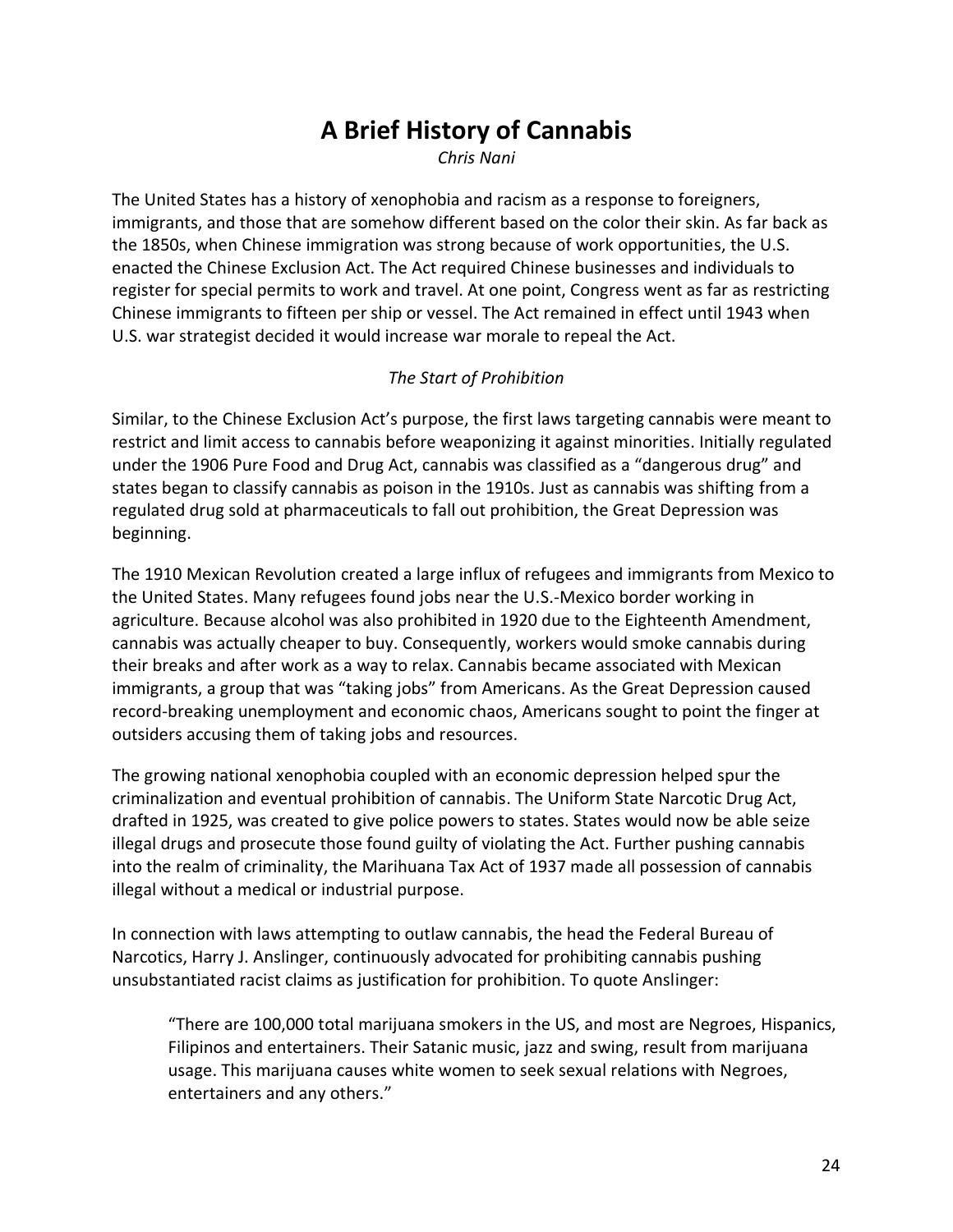Anslinger did not hide his disdain for minority communities, satanic jazz music, or cannabis. In fact, a quick Google search will show multiple quotes from Anslinger in Congressional hearings, public appearances, and in writing all demonstrating his outspoken behavior and attitude towards minorities and cannabis.

#### *The War on Drugs*

Although not officially starting until 1971, the War on Drugs began much earlier when laws were created to ensure harsh minimum sentences for cannabis possession. The Boggs Act of 1952 and Narcotics Control Act of 1956 both contributed to the initial basis of drug sentencing by requiring all first time cannabis possession offenses to serve a minimum of two to ten years with a fine up to \$20,000. For the next two decades, cannabis slowly became demonized and associated with criminality. In 1969, the Supreme Court ruled the Marihuana Tax Act was unconstitutional and repealed it. Congress immediately responded with the Controlled Substances Act of 1970, the current Act regulating cannabis.

The Controlled Substances Act classified all drugs into a schedule with Schedule I drugs being the most dangerous and Schedule IV requiring a prescription. Schedule I drugs are deemed to have a high potential abuse and no accepted medical use. Schedule I drugs include heroin, LSD, peyote, and cannabis. Immediately after the enactment of the Controlled Substances Act, cannabis arrest went from under 100 per 1,000 arrest to 450 per 1,000 arrest. The trend dipped at its lowest in 1990 with 300 per 1,000 arrest but has since skyrocketed to 850 per 1,000 arrest in 2007 according to the FBI Uniform Crime Reports.

The Controlled Substances Act was the official declaration of war against drugs and was helmed by President Richard Nixon. Nixon was an aggressive president and pushed for tougher drug laws, mandatory minimums, and the infamous "three strikes" policy which created minimum twenty-five year terms for repeat offenders. The Comprehensive Crime Control Act of 1984, pushed by Nixon, targeted cannabis and revised definitions of terms such as distribution, possession, and intent. History has shown none of these measures helped combat the spread of narcotics from cartels or illegal organizations. However, the data has proven the War on Drugs has targeted communities of color and devasted families for generations.

In addition to Nixon's push for tough drug law sentencing, he also to wanted to right that cannabis was an evil substance that could corrupt the youth. In 1970, Nixon created the Shafer Commission, a non-partisan commission led formed of doctors, lawyers, and led by a former state governor, Raymond P. Shafer. The commission was tasked with determining the harm cannabis caused and recommendations for how to address it nationally. The report came back in 1972 stating cannabis harms were limited if any and recommended descheduling cannabis from the Controlled Substances Act. Nixon was furious and attempted to bury the report after it did not support his supposition.

The Controlled Substances Act did have one carve out for allowing scheduled drug use. A scheduled drug could be used if it was a medical necessity. In 2001, a medical marijuana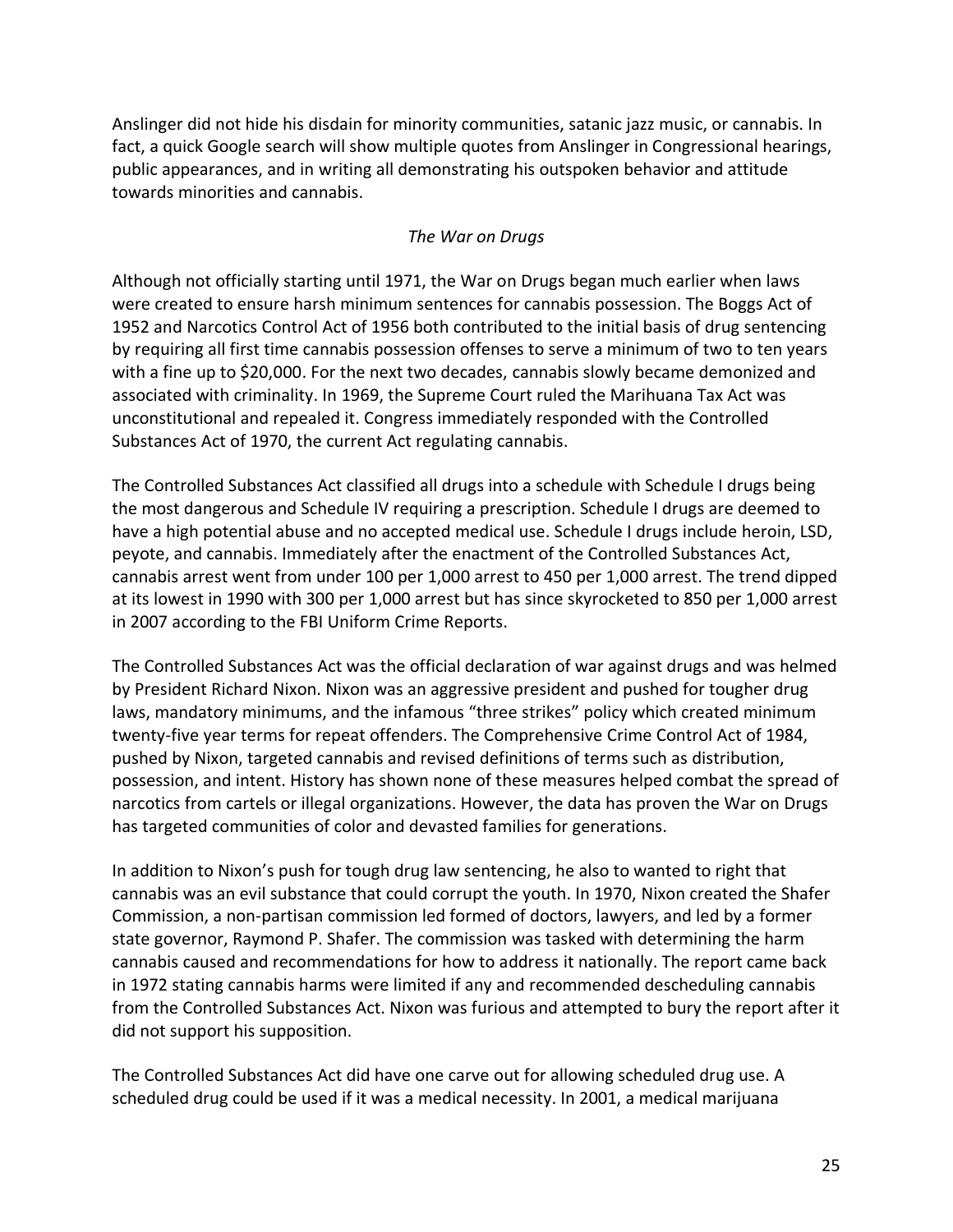cooperative in Oakland California was sued by the United States. The U.S. claimed the cooperative was violating the Controlled Substances Act by providing medical cannabis to terminally ill patients and those that were seriously ill. Upon a hearing by the Supreme Court, the Court found cannabis had "no currently accepted medical use" and denied the medical necessity defense to the cooperative.

However, a landmark decision in 2005 changed the legal landscape. While states were legalizing state programs, such as California and Colorado, had been in existence in a legal grey zone. At the state level, their programs were considered legal but the federal government still deemed them illegal and many medical cooperatives feared federal raids and prosecutions daily. This source of conflict came to a boil in Gonazles v. Raich (2005). The case revolved around cannabis grown, processed, and sold exclusively in California under the protection of California's medical marijuana program. The Supreme Court found the federal government still had jurisdiction to prosecute because the California grown cannabis *could* have an impact on the illicit market. Gonzales effectively gave the federal government free reign to come after any cannabis business, legal or not.

#### *Modern History*

Gonzales was the leading legal guidance for four years before the Ogden Memorandum was issued in 2009. The Ogden Memo simply advised U.S. attorneys not to prosecute compliant medical cannabis programs, yet after its release federal raids of compliance medical cannabis businesses increased. The Ogden Memo did little to help because it was vaguely written and did not provide protections for cannabis businesses.

The Cole Memo, introduced in 2013, directed federal resources be used to prevent the spread of cannabis to minors, diversion to illegal states, and to prevent cartels and organized crime. The Cole Memo did not tell federal law enforcement to not prosecute legal cannabis businesses, but it did state that businesses that maintained compliance with their state programs were not a priority. The Cole Memo prioritized protecting minors and stopping illegal drug trafficking. The Cole Memo supplemented the Ogden Memo and helped provide some confidence to the cannabis industry that as long as it remained compliant with state laws and regulations they would not be federally prosecuted or raided.

Support for the cannabis started gaining national approval in the 2000s and in 2014 the Rohrabacher-Farr amendment was introduced and passed by Congress. The amendment protects individuals from federal prosecution as long as they remain compliant with their state program and brought massive relief to an industry that still operated in a legal grey zone. Immediately after its passage, the Justice Department attempted to prosecuted individuals stating the amendment did not actually protect individuals but only applied to the actual state government bodies. The full text reads as follows:

"None of the funds made available in this Act to the Department of Justice may be used, with respect to the States of Alabama, Alaska, Arizona, California, Colorado,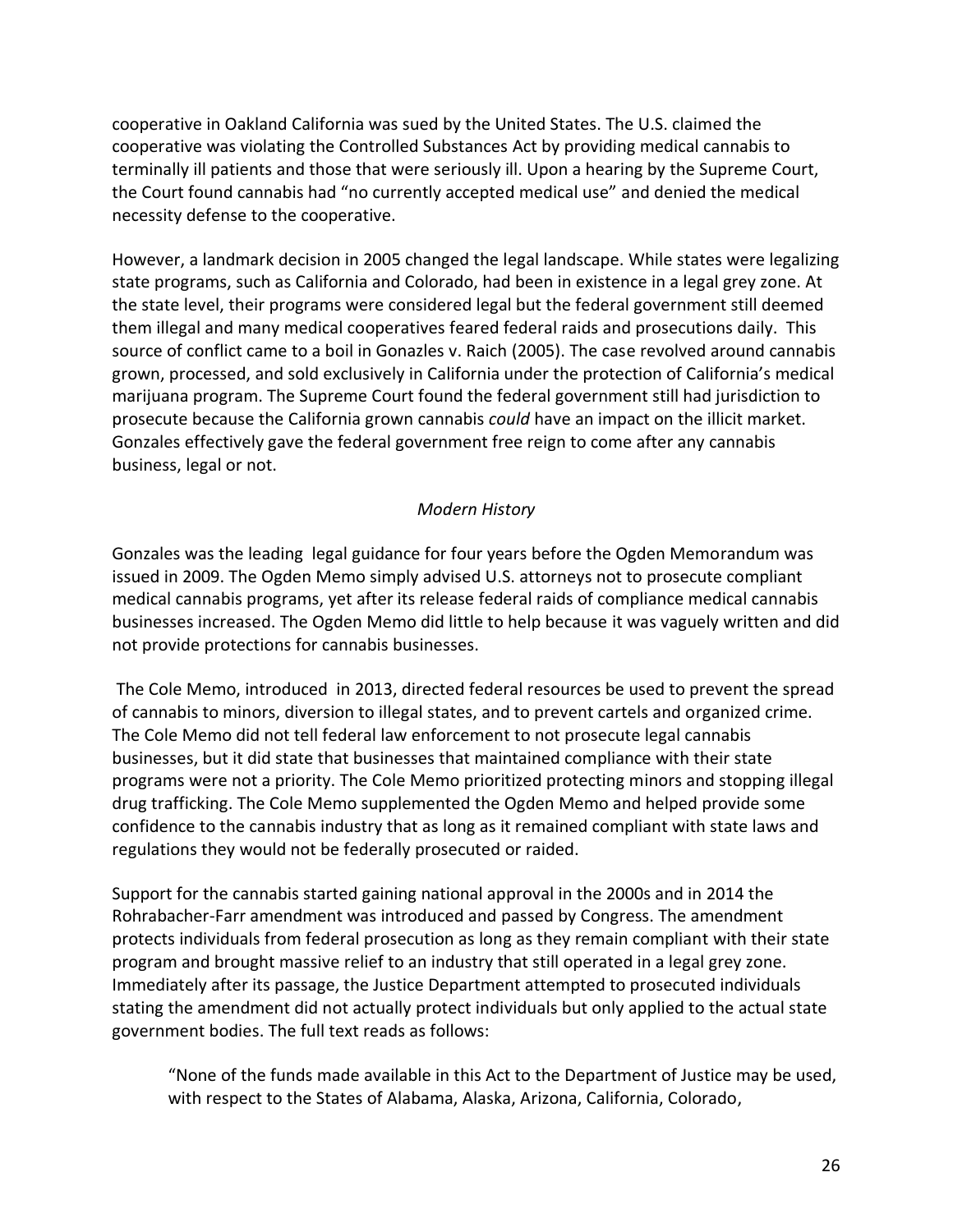Connecticut, Delaware, District of Columbia, Florida, Hawaii, Illinois, Iowa, Kentucky, Maine, Maryland, Massachusetts, Michigan, Minnesota, Mississippi, Missouri, Montana, Nevada, New Hampshire, New Jersey, New Mexico, Oregon, Rhode Island, South Carolina, Tennessee, Utah, Vermont, Washington, and Wisconsin, to prevent such States from implementing their own State laws that authorize the use, distribution, possession, or cultivation of medical marijuana."

In sum, the Department of Justice attempted twice to circumvent the amendment claiming it did not protect individuals. In the first case, the judge, U.S. District Judge Charles Breyer, wrote the Department of Justice's interpretation of the amendment "defies language and logic" and "tortures the plain meaning of the statute". After the first attempt, the original drafters of the amendment, Dana Rohrabacher and Sam Farr, responded to the Department of Justice by stating "As the authors of the provision in question, we write to inform you that this interpretation of our amendment is emphatically wrong." The Department of Justice's second attempt to cripple the amendment also failed with similar results and was heavily condemned by Congress and the public as an overreach of their authority.

Things appeared to be improving at a significant pace for the cannabis industry until 2018 when then-acting Attorney General Jeff Sessions rescinded the Cole Memo effectively ending guidance from both it and the Ogden Memo. Cannabis operators now worked across the nation in the majority of states and were shocked at the sudden change of policy. Without guidance from the memos, federal prosecutors were now once again free to prosecute cannabis businesses at their discretion. At this time, it appears the majority of federal prosecutors are not targeting cannabis businesses and the amount of federal prosecutions for cannabis-related offenses has fallen significantly.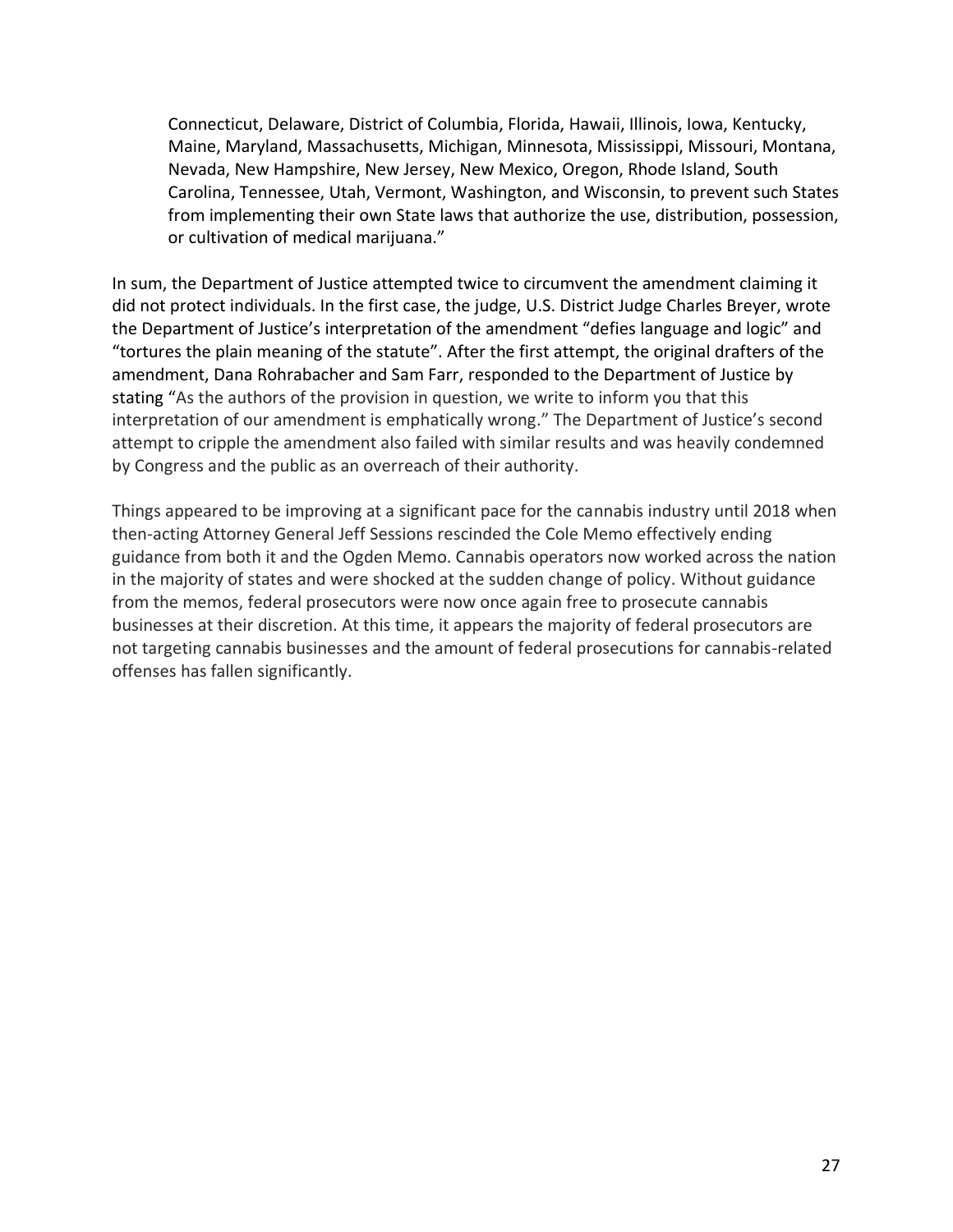## <span id="page-27-0"></span>**Why Is Now The Right Time for Social Equity Programs?**

*Chris Nani*

Social equity programs belong at the inception of any newly formed cannabis program for two big reasons. One, the well documented history of the War on Drugs to disenfranchise, arrest, and destroy communities of color is undisputed. Social equity programs serve as *one* way to help individuals and communities harmed by the War on Drugs. To acknowledge our past is to take responsibility and years of harsh drug law sentencing and brutal policing policies have created deep scars that cannot be healed without explicit acknowledgement and actions.

Secondly, social equity programs serve as a bridge from the legacy market to the legal market for operators. The legal cannabis industry is very new and many growers, manufactures, and businessmen have roots from the legacy market. To this day, states without legalization still have operators working in clandestine locations because the cannabis market cannot be legislated away, much like the alcohol industry continued covertly throughout prohibition. If a grower can't work in a regulated industry because of a cannabis conviction, where else can they take their services?

The War on Drugs did tremendous harm. As anecdotal evidence, I interviewed Tony Suggs– a social equity applicant eager to win a license as part of my case study for Los Angeles' social equity program. Tony's past involved cannabis convictions early in his life. During his incarceration, he wasn't able to earn income, participate in the cannabis industry, or develop new skills. At the same time Tony was incarcerated, MedMen, a cannabis company, began selling cannabis and earning millions of dollars. To reiterate, Tony was serving time for the same activity a newly formed multi-state conglomerate was doing but had a very different outcome. While Tony sat in his cell, others gained cannabis experience and profited from California's boom.

Social equity programs seek to help remediate this discrepancy by helping individual's like Tony through expunging cannabis convictions, providing assistance through the licensing process, and reducing fees and expenses social equity applicants have to pay. While this is not exhaustive, social equity programs are important because they help expediate the recovery process from the War on Drugs, even if slightly. Social equity programs are necessary because they are an explicit government acknowledgement of the harm the War on Drugs has caused to communities of color, serve as a bridge into the regulated industry for legacy operators, and help restore the rights of the individuals harmed.

\*\*\*\*\*

#### *Natalie Papillion*

The momentum behind marijuana legalization has resulted in a groundswell of public and political support for social equity initiatives. That said, we must all be aware that there's real urgency around the issue— any delay in passing and implementing these policies and programs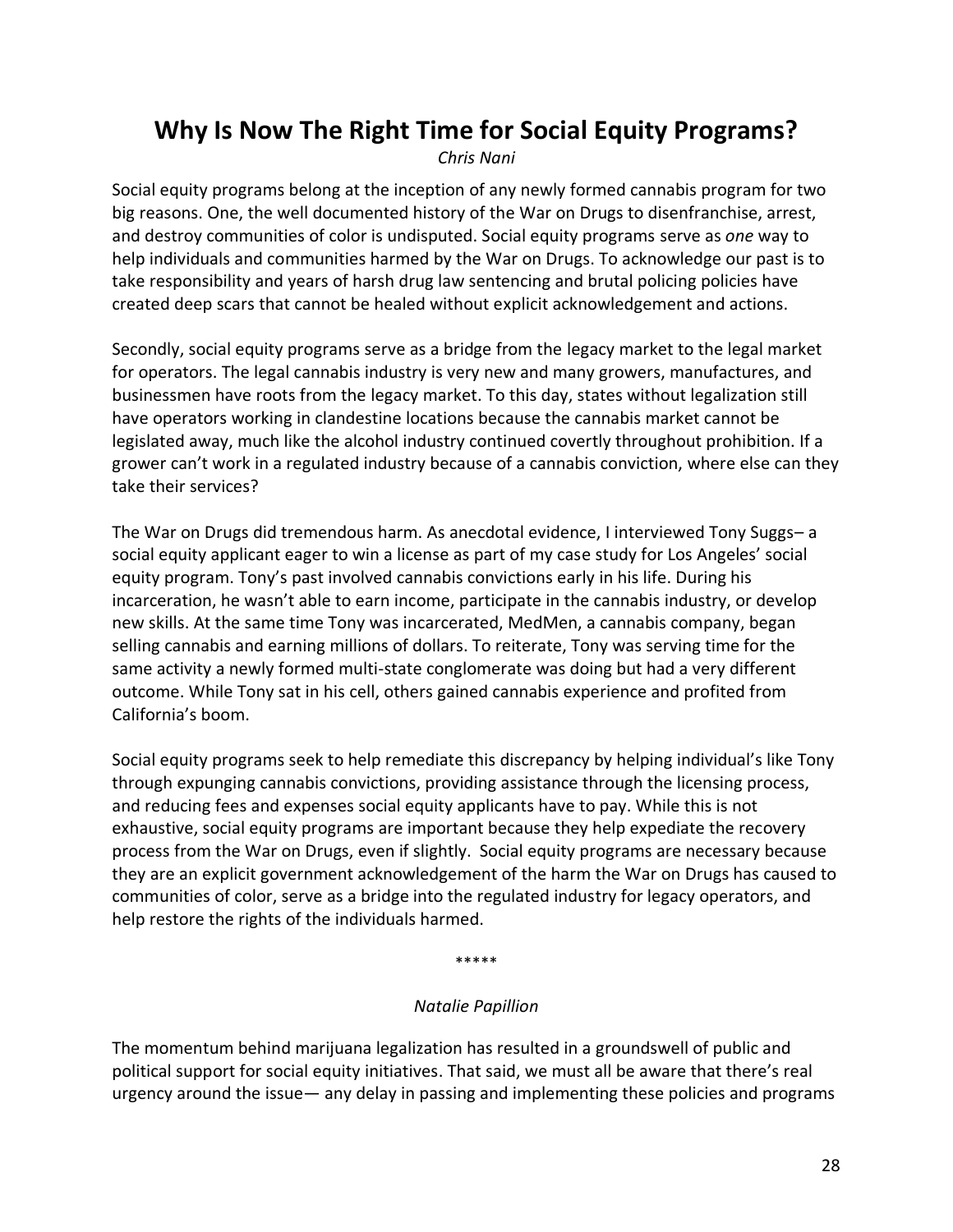threatens the long-term health and viability of social equity initiatives around the country. Here are ten reasons I believe now is the time for social equity programs.

- 1. **There's heightened public awareness around the failure of America's [War on](https://www.cato.org/publications/policy-analysis/four-decades-counting-continued-failure-war-drugs)  [Drugs.](https://www.cato.org/publications/policy-analysis/four-decades-counting-continued-failure-war-drugs)** There's broad consensus—amongst both the general public and America's political class—that marijuana prohibition has not only failed to curb cannabis use and stop crime, it's also been a key driver of the racial and economic inequities the country currently faces.
- 2. **We're in a watershed moment for criminal justice reform.** A national reckoning with the failures of the War on Drugs—as well as the devastation brought about by mass incarceration—has resulted in a groundswell of [bipartisan political support for broad](https://eji.org/news/bipartisan-support-criminal-justice-reform-still-strong/)[based criminal justice reforms,](https://eji.org/news/bipartisan-support-criminal-justice-reform-still-strong/) including an end to marijuana prohibition. We should take advantage of these shifting sentiments to advocate for restorative justice and social equity programming.
- 3. **The rise of progressive politics.** The conversation around income inequality now occupies a central role in America's public and political consciousness. Not only has this [forced the nation to reckon with the discriminatory policies that continue to increase](https://www.theatlantic.com/politics/archive/2019/01/new-litmus-test-2020-racial-wealth-gap/579823/)  [the country's racial wealth gap](https://www.theatlantic.com/politics/archive/2019/01/new-litmus-test-2020-racial-wealth-gap/579823/), it has led to growing public demands for policies that work to rectify these historical injustices.
- 4. **Growing public appetite for social equity initiatives.** Across the country, cannabis industry lobbyists—including former House Speaker John Boehner, who now [occupies a](https://www.bloomberg.com/news/articles/2019-04-18/ex-speaker-boehner-can-score-big-on-pot-deal-with-weed-legalized)  [lucrative seat on the board](https://www.bloomberg.com/news/articles/2019-04-18/ex-speaker-boehner-can-score-big-on-pot-deal-with-weed-legalized) of publicly traded cannabis company Acreage Holdings have worked to sell through legalization legislation by painting a picture of opportunity and prosperity for all. Industry reps pledged legal marijuana would become a muchneeded economic engine in the disproportionately urban, low-income and/or minority communities that were most harmed by cannabis criminalization in the first place. However, recent events have worked to expose the industry's dirty little secret; despite all the talk of a brand-new, radically-inclusive industry, 80% of legal cannabis companies [are controlled by white men.](https://mjbizdaily.com/chart-19-cannabis-businesses-owned-founded-racial-minorities/) And it goes beyond bad optics. The industry's homogeneity has spurred widespread interest in [programs](https://twitter.com/lollybowean/status/1195351945277403137) and policies that aim to help communities realize the diverse and equitable industry they were promised.
- 5. **The increased efficacy of social equity programming.** More and more states and municipalities have rolled out social equity initiatives over the past few years. The proliferation of these programs allow us to [access robust data sets related to the](https://mjbizdaily.com/chart-marijuana-social-equity-programs/)  [successes \(and failures\) of current social equity initiatives](https://mjbizdaily.com/chart-marijuana-social-equity-programs/)—as well as recommendations as to how we could improve these programs. Now that legislators, industry leaders and policy people are able to leverage these insights, they're in a much better position to create more efficient, impactful social equity programs (as well as improve existing initiatives).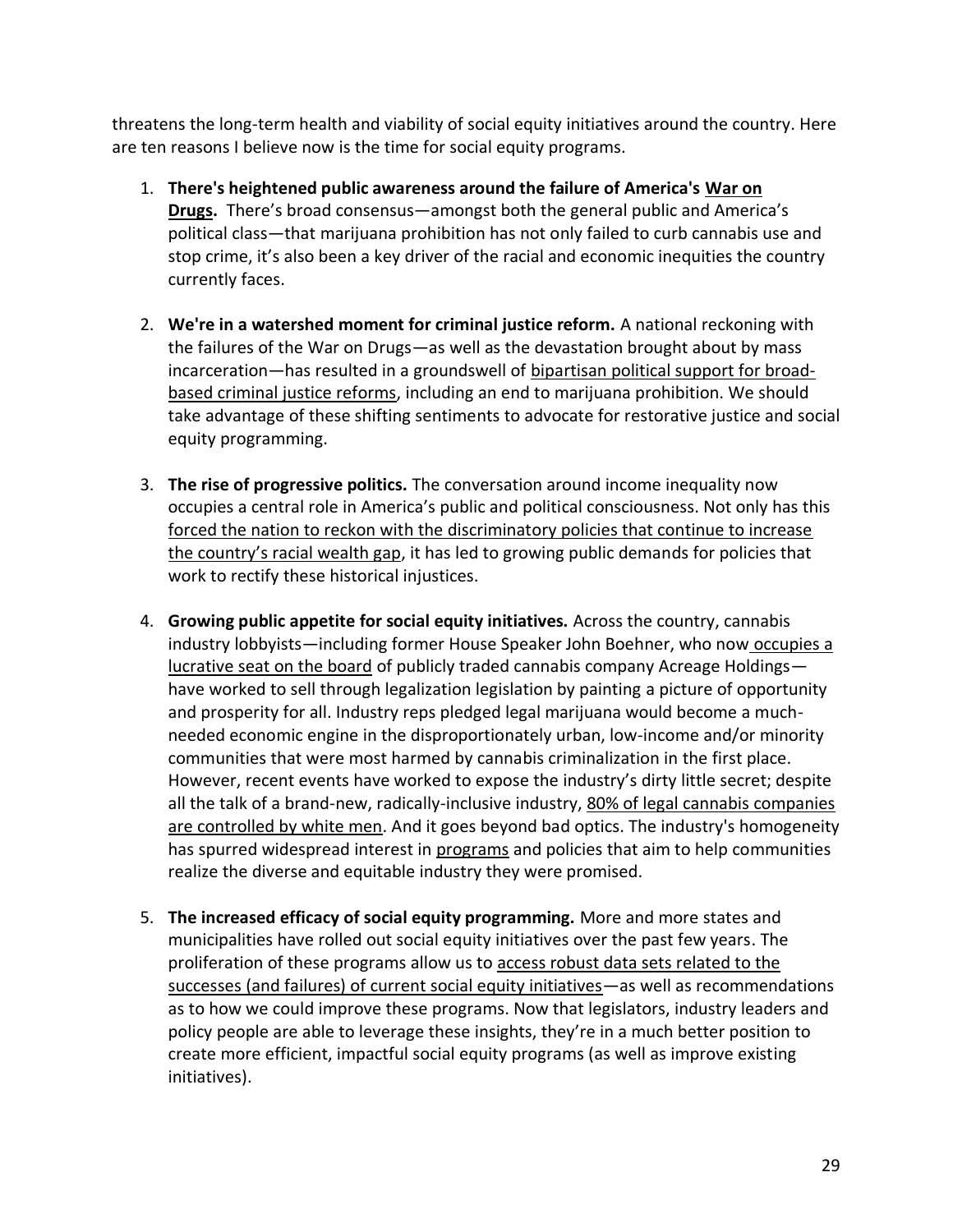- 6. **The cannabis industry is facing mounting public and political pressure.** The breathless media coverage that accompanied the early days of this emerging industry has been replaced by more measured, comprehensive (and oftentimes critical) reporting on cannabis industry antics. This increased scrutiny has [forced cannabis companies to](https://www.vice.com/en_us/article/pajbqy/cannabis-lobbying-in-washington-dc-isnt-working)  [search for ways to demonstrate they're responsible memb](https://www.vice.com/en_us/article/pajbqy/cannabis-lobbying-in-washington-dc-isnt-working)ers of the business—and [broader civic](https://www.vice.com/en_us/article/pajbqy/cannabis-lobbying-in-washington-dc-isnt-working)—community. Showing support for social equity programs is a strategic way for a cannabis company to convey to politicians, regulators, and consumers that they're behaving as good corporate citizens.
- 7. **The maturation of the cannabis industry.** Many cannabis companies now have the financial and operational resources required to [support more robust social impact](https://www.benzinga.com/markets/cannabis/20/02/15413562/social-equity-in-cannabis-this-is-the-way-that-our-industry-is-expanding)  [initiatives.](https://www.benzinga.com/markets/cannabis/20/02/15413562/social-equity-in-cannabis-this-is-the-way-that-our-industry-is-expanding) And given how crowded the cannabis marketplace currently is, creating a social impact program is a smart way for a company to differentiate themselves from their competitors—as well as to appeal to new, mission-driven customers.
- 8. **The potential impact of federal legalization on the legal status of social equity initiatives.** Most politicians and industry experts now agree the U.S. is on the cusp of federal legalization. When that does happen, social equity programs will likely fall under the fed's regulatory purview. As evidenced by the recent rulings in [Ohio](https://www.dispatch.com/news/20191116/courtsrsquo-rejection-of-minority-set-asides-in-ohiorsquos-cannabis-industry-might-reduce-its-diversity) and [Maryland,](https://my.vanderbilt.edu/marijuanalaw/2018/01/323/) this increased scrutiny could result in state-run social equity programs being deemed unconstitutional. That said—while no court has directly opined on the issue, many policy experts predict federal courts would allow a state's (previously made) licensing decisions to stand on precedent. Avoiding this legal limbo is one reason why state legalization is so important. In order to safeguard social equity programs, we must pass (and implement) social-equity focused legislation before the clock runs out.
- 9. **The likely impact of federal legalization on the success of social equity entrepreneurship.** Even if federal courts do find in favor of state-administered preferential licensing processes, the end of federal prohibition could still have a devastating impact on the survivorship rate of social equity businesses. Federal legalization would remove many of the barriers to entry cannabis companies are currently facing (access to banking services, 280E, etc). This loosened regulatory environment will only incentivize larger, more sophisticated players to enter the already hyper-competitive legal cannabis landscape. Without discounted and/or preferential licensing programs already in place, the increased influence of these well-capitalized cannabis companies may make it all but impossible for small and mid-sized social equity businesses to enter—and succeed—in the industry.
- 10. **The expected impact of federal legalization on the sustainability of social equity businesses.** We're already seeing large, well-financed companies start to sideline smallscale and/or social equity businesses. And—as if this increased competition doesn't make it hard enough for social equity businesses—easier access to banking services and interstate commerce would allow these larger cannabis companies to operate even more efficiently. This shift could see cannabis prices plummet. Social equity-focused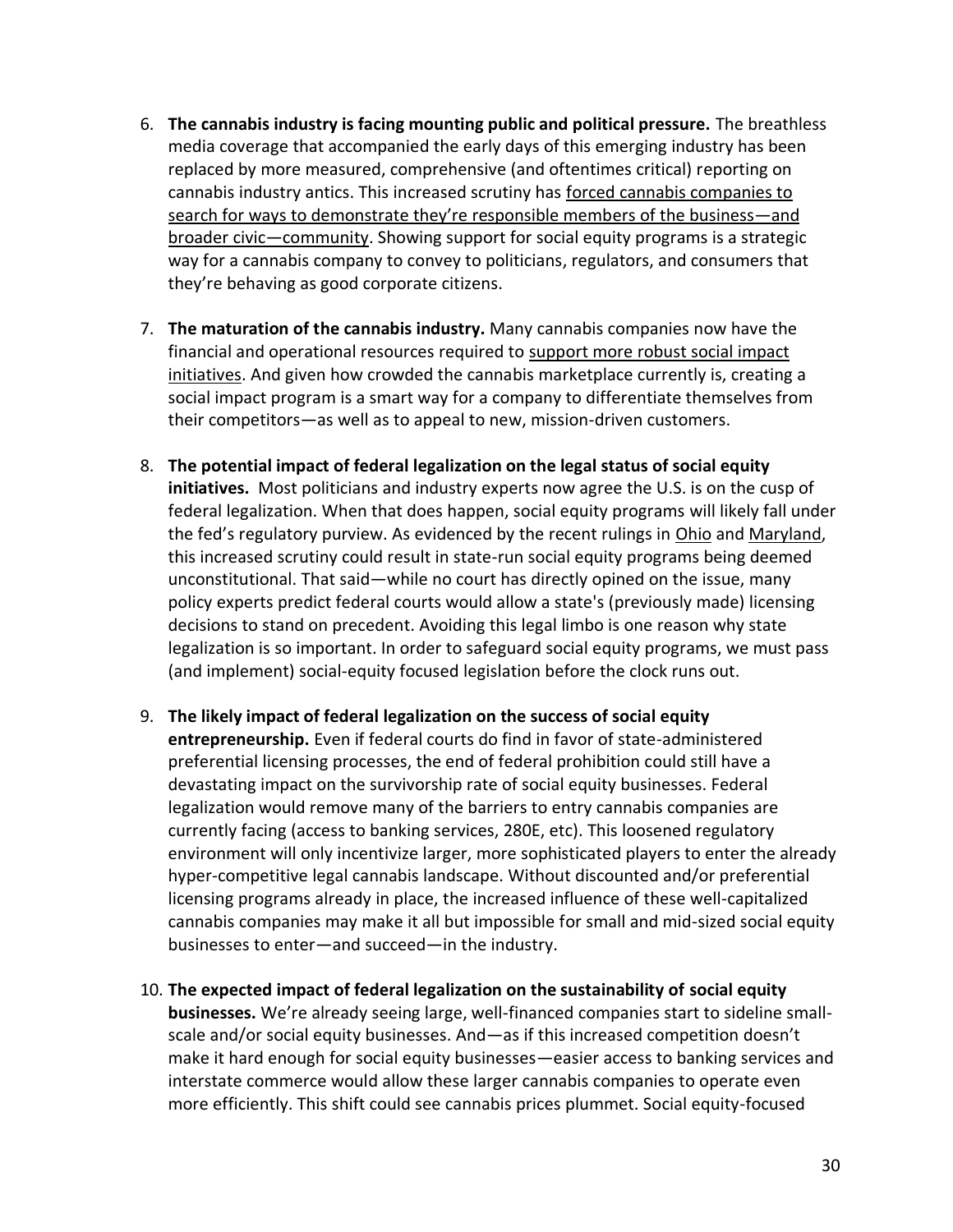legalization legislation is one way states can work to ensure these large corporations don't completely drive out craft-scale production and 'mom and pop' retailing. That said—for reasons explained earlier—it's crucial we ensure these initiatives are in place prior to federal legalization.

\*\*\*\*\*

#### *Ryan Rapaport*

As more states enact medical and adult-use cannabis legislation, advocates and regulators of the cannabis industry have yet to find a "one-size-fits-all" approach to help address social equity. While a growing number of states have included social equity provisions in their cannabis programs, they're each approaching the issue through different avenues.

The goal of these projects would seem simple: build programs for the people and their businesses by creating a pathway to the legal cannabis industry; people who were previously disadvantaged due to criminal records, gender, race, and socioeconomic status. But of the growing number of initiatives that have been implemented to date, none have been deemed successful.

So I am asked, why would now be the right time for communities to embrace social equity?

"This national, multi-billion dollar cannabis industry has potential to be exponentially larger than it currently is today," says Andrew Farrior, Managing Partner of Digital Venture Partners. "Cannabis is transitioning from the classification as an illicit drug to being deemed an essential business by states and municipalities in times of crisis." With much of the program structuring already well underway, it would seem that there should be opportunities for qualified applicants.

Any new industry gives a better opportunity for ownership than established industries but no one should be sitting idle waiting given the long term outlook. While there are many relevant reasons that social equity programs have been troubled to date, this is the time to take action as a community of people passionate about bettering the industry Shanita Penny, a consultant and policy leader in social equity puts it best: "The undeniable effects of the drug war are hampering equity in the industry, but together, we can address and repair the harms caused by discriminatory enforcement of marijuana laws and ensure access to and diversity in the emerging legal cannabis industry."

#### *Time to Be Heard*

As cannabis legalization spreads across the country, at least ten governors have gone so far as to put language ending marijuana prohibition in their annual budget requests. Others have used their State of the State speeches to pressure legislators to act on cannabis reform including Wisconsin, Virginia, U.S. Virgin Islands, Vermont, South Dakota, Rhode Island, New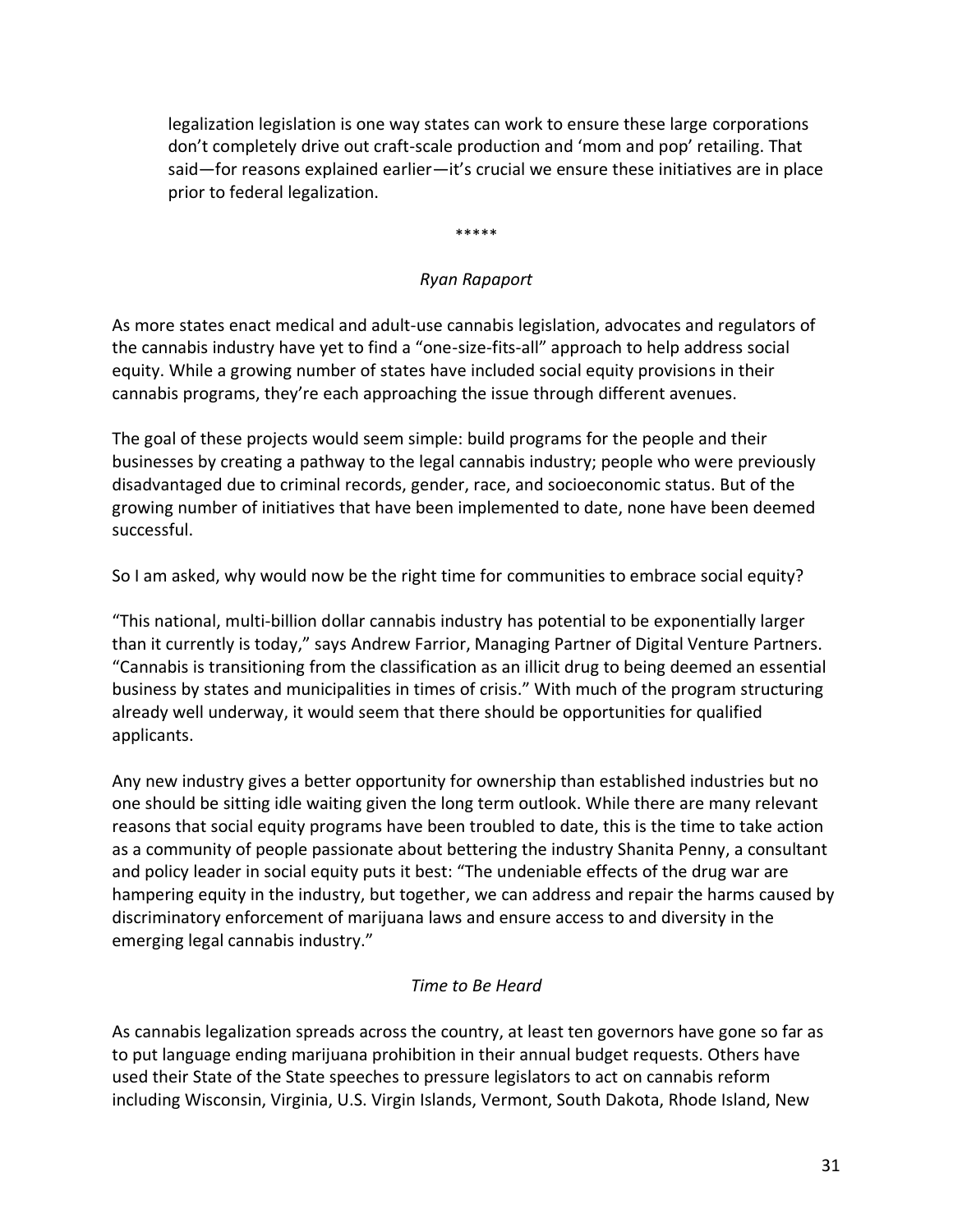York, New Mexico, Illinois, Connecticut, and Colorado. This is a direct result of many people's struggle for cannabis rights and years of advocacy. Social equity advocates can take advantage of these avenues by actively participating in public discussions and speaking to their appointed politicians at the community, state, and national policy levels. "Most of the challenges we face are legislative." Seun Adedeji, CEO of Elev8 Cannabis, one of the youngest African American men to receive a cannabis license. "For example, most banks are not willing to work with cannabis businesses as a federally illicit business, either as their account holder or lender." As a result, Seun's team was forced to overcome this by finding smaller credit unions who are willing to work with them for a higher fee. While the cost is high, he sees the stability as worthwhile.

Reform for issues like banking, small business loans, and lending in general are being effectuated every day by organizations like the National Cannabis Industry Association, NORML, The Drug Policy Alliance, the Minority Cannabis Business Alliance, and more. These are participation based programs that give advocates a direct line to the political and educational wings of cannabis. Adedeji adds, "As an industry, the NCIA has been doing a great job on lobbying for equal treatment for cannabis businesses, so we're hopeful that both access to banking and fair taxation will be available for social equity businesses in our industry in the coming years."

#### *Time to Hold Organizations Accountable for Social Equity*

The competition between illicit versus regulated markets need to be addressed, and not the way it is currently being done. I don't believe there will be much to disturb the illicit market unless programs are created to provide a pathway for previous illicit market entrepreneurs to enter the legal market. As multistate operators look to spread their influence, they should look to the communities that support them by entering into business relationships with social equity businesses, where they exist. By relying on the cues of the community, not only will they be benefiting from cross collaboration with social equity business, but also giving back jobs, education, and quality products. That also means that states must have funded programs to create realistic pathways to enter the regulated market for legacy illicit market actors operators.

There are an increasing number of different models available from states such as Massachusetts, which has led on attempting to prioritize social equity during license application processes, and Illinois which made such social equity a key point in their legislation to create a legal market and application process. Meanwhile, there are still industry groups such as the Minority Cannabis Business Association, which has published recommendations for state regulators intent on incorporating social equity requirements into their licensee applications.

In order to effectively position people to succeed in communities disproportionately impacted by the war on drugs, the operators who are paying into funds for dispersal into the community need to make sure that there are future programs being created that focus on providing significant and immediate economic benefits. While there are many social equity incubators,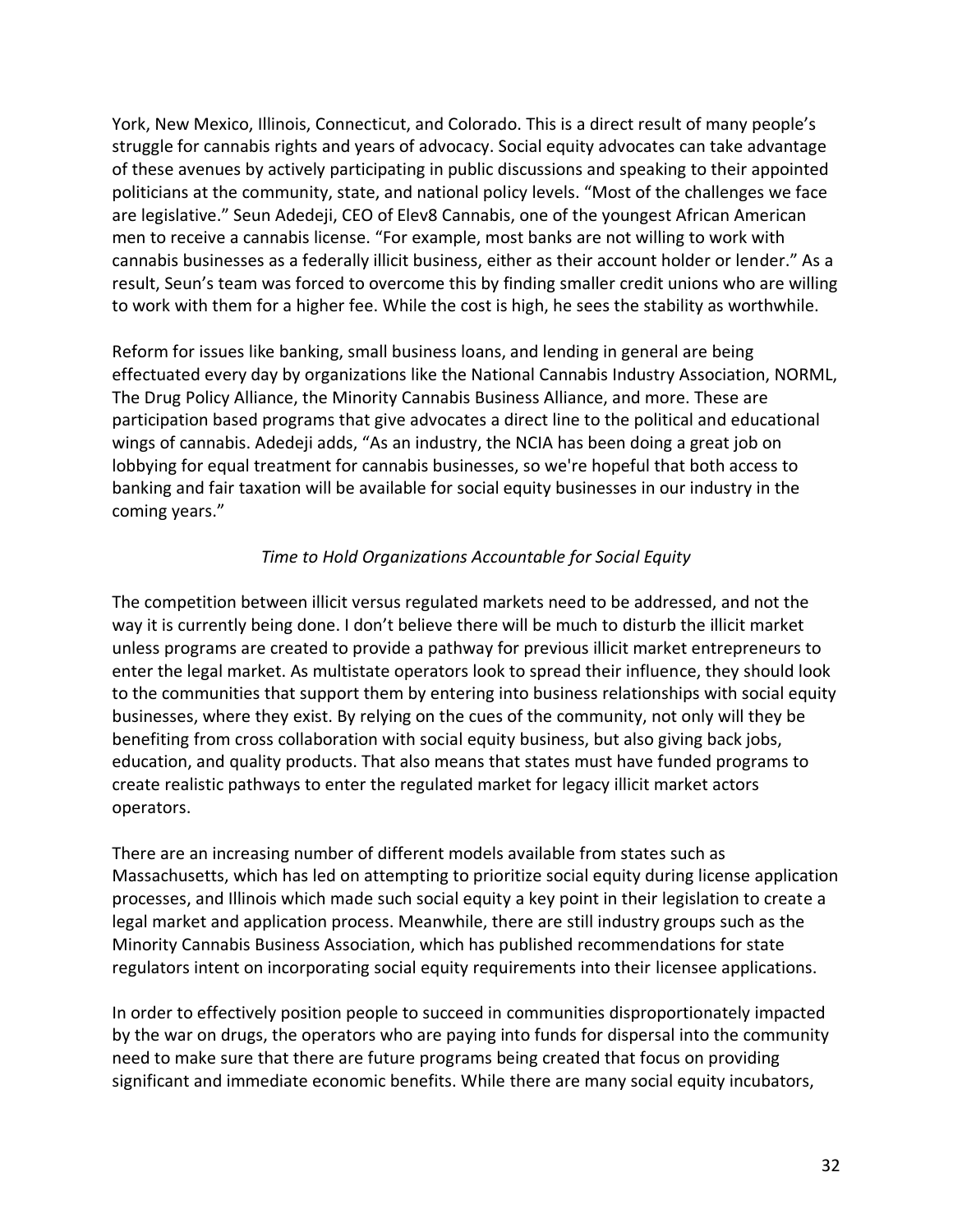accelerators, and models of support being built to help, programs alone will not result in the desired outcomes.

An opportunity exists now to bridge the consumer and social equity brands gap. A great example lies in former NBA player-turned co-founder and CEO of Viola Brands, Al Harrington. His team is the largest multi-state minority owned cannabis company in the United States. It is important to point out that Al, other professional athletes, and cannabis industry advocates also had success while working with the Congressional Black Caucus to take a hard look at licensing policies and the lack of equitable diversity in the awarded licenses. During an interview with MGRetailer, Al spoke to his responsibility to work towards uplifting communities, "I think our people just have to wake up and realize in this situation it's one of those things where you really should support brands that have people that look like you, because I really feel like cannabis is a way of reparations for the black community," he continues. "So, our goal as a company is to empower and uplift the community, to be a resource and an on-ramp for other black entrepreneurs to actually get into the cannabis space safely."

Within this context, it should be a requirement of multi state operators to create a diverse community of businesses. And equally, constituents should hold legislators to a standard of opportunity to become engaged by actively inquiring about program offerings, providing detailed feedback for improvement, and creating a list of organizations committed, or perhaps, not committed to social equity.

#### *Time to Incubate Social Equity Businesses*

By highlighting current efforts, this is the time for proponents of social equity to hold larger organizations accountable and allow the industry to foster improved initiatives. Most current programs for social equity provide an incubation option where training, resources, and technical expertise are available in exchange for a percentage of equity. Many also provide seed capital in the form of grants and loans to graduates of such programs. And, other incubators have launched after being sponsored by venture capital and private equity funds who specialize in the cannabis interest.

While still in its infancy, programs similar to Oakland's Incubator program could provide a lot of value. With the Oakland program helping to make it easier to find partners and has reportedly started showing modest results. The program was touted for being one of the first in the country to attempt to repair damage that befell minority communities, and other cities, including San Francisco and Los Angeles, have followed Oakland's lead.

With some early success, this is the right time to reflect and reiterate programs to provide more funding and more mentorship channels. "You give a poor person with no money a license, what am I going to do with the license?" Alphonso "Tucky" Blunt told the San Francisco Chronicle. Blunt is a former felon who alongside his partner Brittan Moore, founded Blunts + Moore as one the first social equity applicants in Oakland to open their retail store. But he also points to a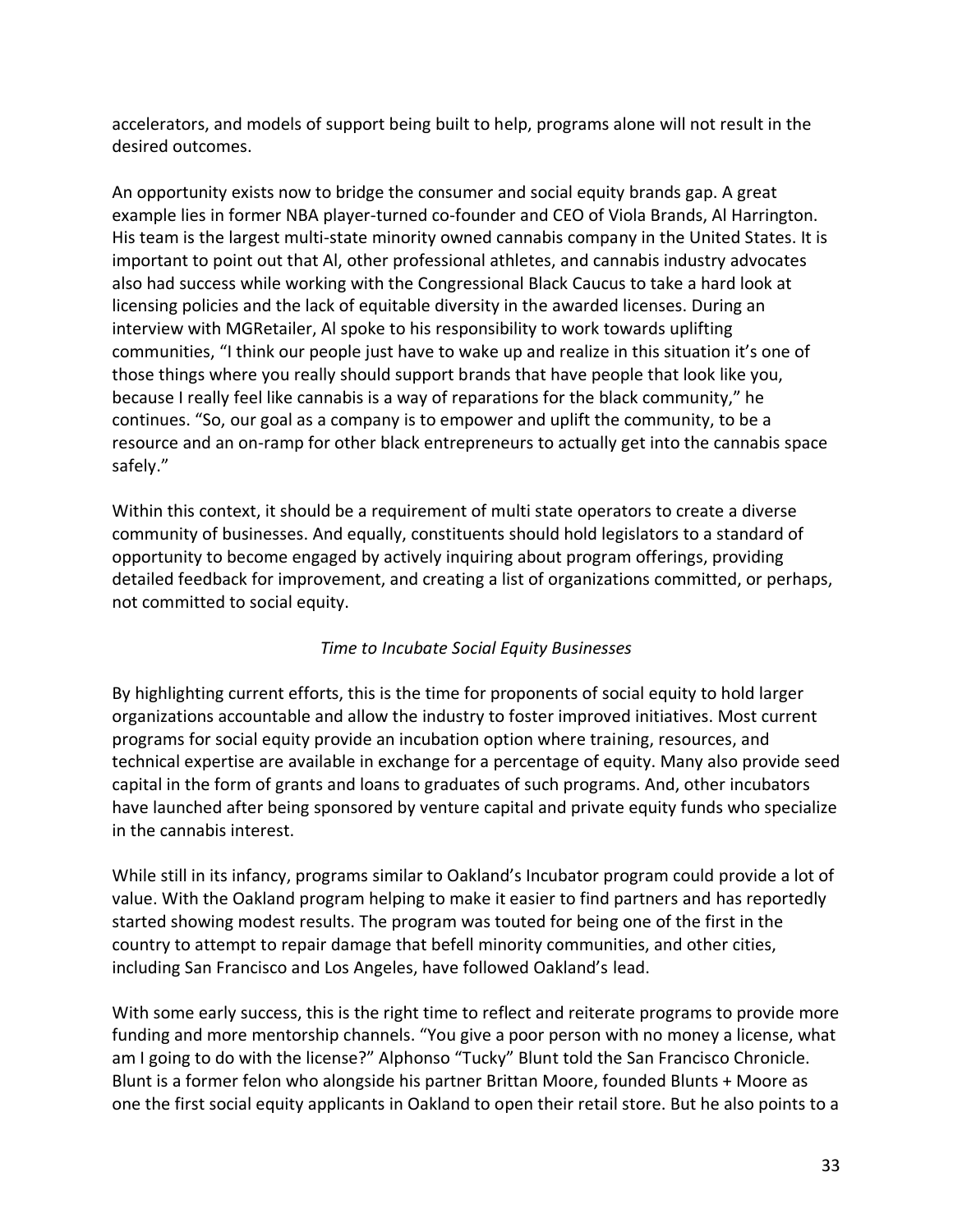consistent theme of lack of funding and education. "Where am I going to go find a building? Educate those same people, who you give licenses to, educate them how not to sign their life away to lenders."

With expungement and legal reform happening as it pertains to cannabis, businesses should start prioritizing the employment of formerly incarcerated people in all cannabis-related community outreach, tracking, and employment training programs. A good standard being set by groups like ECO Cannabis in Oakland, are recommending a hiring target of 50% for workers who have been impacted by the War on Drugs and/or would qualify as Social Equity license applicants.

Elsewhere, companies like Viola have taken to their own to build up Social Equity by offering their own program: Viola Cares. Alongside its strategic alliance with Root & Rebound, Viola will produce a first-of-its-kind toolkit designed specifically for people with cannabis-related convictions. Dustin Heiman, Head of Brand Development feels an obligation to the community to give back: "Here at Viola we are becoming a voice and a platform that's facilitating conversations in the community to increase representation with providing an incubation program to begin to create employment opportunities, educational opportunities and overexpanding the diversity in the cannabis industry." A ten plus year cannabis entrepreneur, Dustin knows what it's like to get through the day-to-day grind and believes a more inclusive cannabis industry is what makes it one of the best places to work: "This industry is for everyone and we need diverse minority representation at the forefront of this rapidly growing cannabis community."

Incubation for social equity can extend into non-plant touching business opportunities on the ancillary side as well. Outside of growing and selling cannabis, there are more than 100 additional ways to break into the industry, for exmaple incubator programs like Merida Capital's i2 accelerator happening in partnership with the MCBA. The three-month i2 program includes access to: MCBA-Merida executives, connections and networking opportunities with a consistent, high-level mentorship, and training from experts in and outside of the cannabis industry.

Alex Henry is a co-founder of JIFF, a data-driven retail platform that curates bespoke cannabis recommendations. He went through the i2 accelerator and spoke to his experience having access to channels of mentorship: "For a lot of these incubators, you are going to get what you're willing and able to take out of it. Some of it requires you doing your due diligence and spending time to tap into the network of those who are providing mentorship." He also spoke to the access to feedback and review he had, having the ability to pitch his business and gain a competitive advantage when vying for fundraising. Despite the varying levels of success for social equity business leaders who have gone through these incubators, cannabis industry advocates must lean into the conversation around incubating those businesses by mentoring, funding, and providing access to business resources.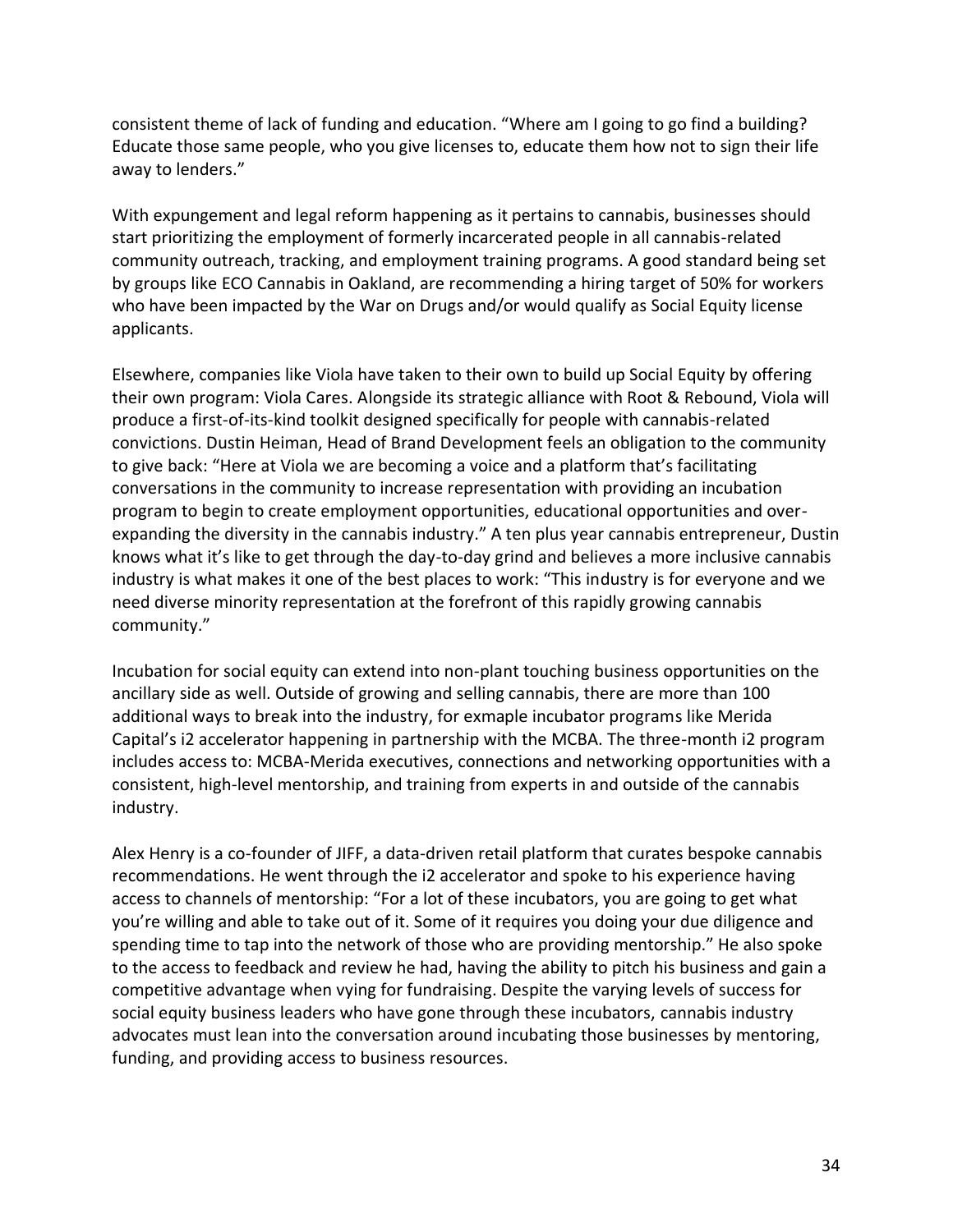#### *Why Now?*

While slow and steady might win this race, it is time to take advantage of the early success, and more so failures, of social equity programs. While the concept of social equity is designed to level the playing field for those disadvantaged by the War on Drugs, the process can be hard, lengthy, and seemingly impossible. Without starting down this path, few will have the willpower to put in the rigorous work and take the high risks required to succeed in the cannabis industry. But for entrepreneurs interested in social equity business, taking that first step down that path as someone who refuses to be excluded from the industry will be the ones to reap the burgeoning opportunities that are to come. It's time to take that step today.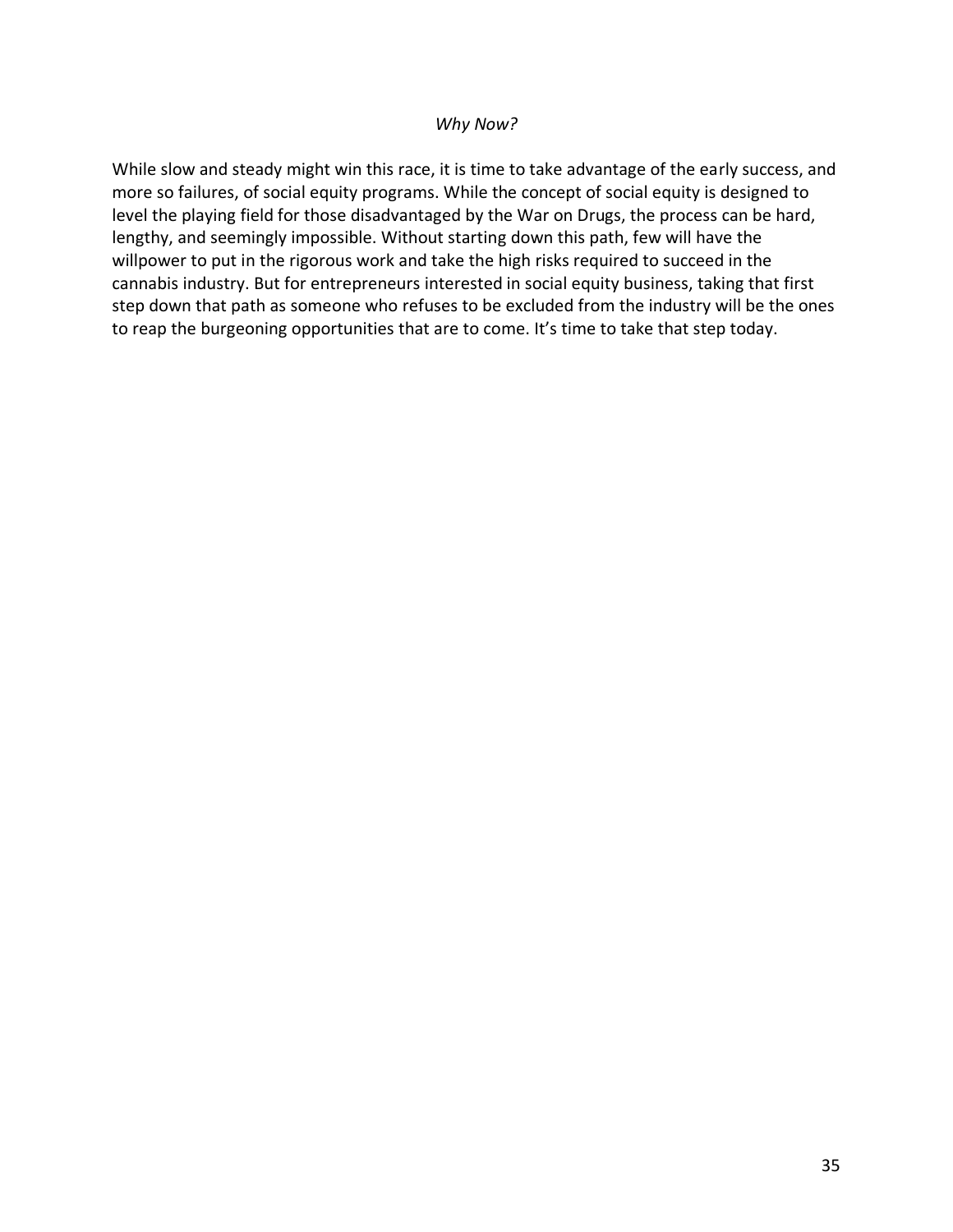# <span id="page-35-0"></span>**Criteria to Qualify Social Equity Applicants**

Los Angeles, Oakland, Sacramento, San Francisco all have social equity programs. So do states like Massachusetts, Illinois, Michigan, and Pennsylvania. None of these programs are identical and some would argue they are all very different. Regardless, social equity programs must have social equity applicants to function. Who decides who is eligible and why? What criteria should be used? This chapter does not state how programs should be made but rather states common criteria used to grant eligibility for social equity programs. Not every program uses income based eligibility, but every program does use cannabis convictions and residency as part of their criteria. As criteria evolves for social equity programs, we hope they continue to focus on the original mission, helping those harmed by the War on Drugs.

## **Cannabis Convictions**

*Chris Nani*

<span id="page-35-1"></span>In every social equity program, the first qualifying factor to determine if an individual qualifies as a social equity applicant is if they have a prior qualifying cannabis conviction. The cannabis conviction must always be non-violent but otherwise it varies by state. Some states require the individual applying to have the conviction while others states permit an individual to apply if a member of their immediate family has a qualifying cannabis conviction. Secondly, the type of conviction determines if the individual is eligible. For example, individual A convicted of intent to distribute five grams of cannabis (think of two joints) to an underage friend would not qualify as a social equity applicant while individual B convicted of possession of thirty grams of cannabis would be eligible. The reasoning behind individual B being eligible while A is not lies in their motive. Individual A was convicted of attempting to sell cannabis illegally to a minor while individual B was convicted for possession.

Cannabis convictions are used as a qualifying factor for social equity applicants because they are the most direct way to determine if an individual was harmed by the War on Drugs. Alluding back to "What Is Social Equity?", it is helping the individuals and communities harmed by the War on Drugs. A criminal conviction and incarceration are both tangible harms with lasting detrimental effects. Criminal convictions are grounds for denying an individual housing, employment, higher education, firearm ownership, retirement plans, insurance, immigration status, the ability to travel, the right to vote, and jury service. Furthermore, incarceration can cause or exacerbate mental health conditions in addition to the physical dangers found in every prison such as beatings or rape. According to the American Psychological Association half of prisoners have some mental health condition and it estimates 10-25% have serious mental health illnesses that remain largely untreated while incarcerated.

With the loss of civil rights and opportunity coupled with the physical and mental toll of the criminal justice system, individuals with cannabis convictions have a serious and legitimate claim they were and are continuously harmed by the War on Drugs. The costs of having a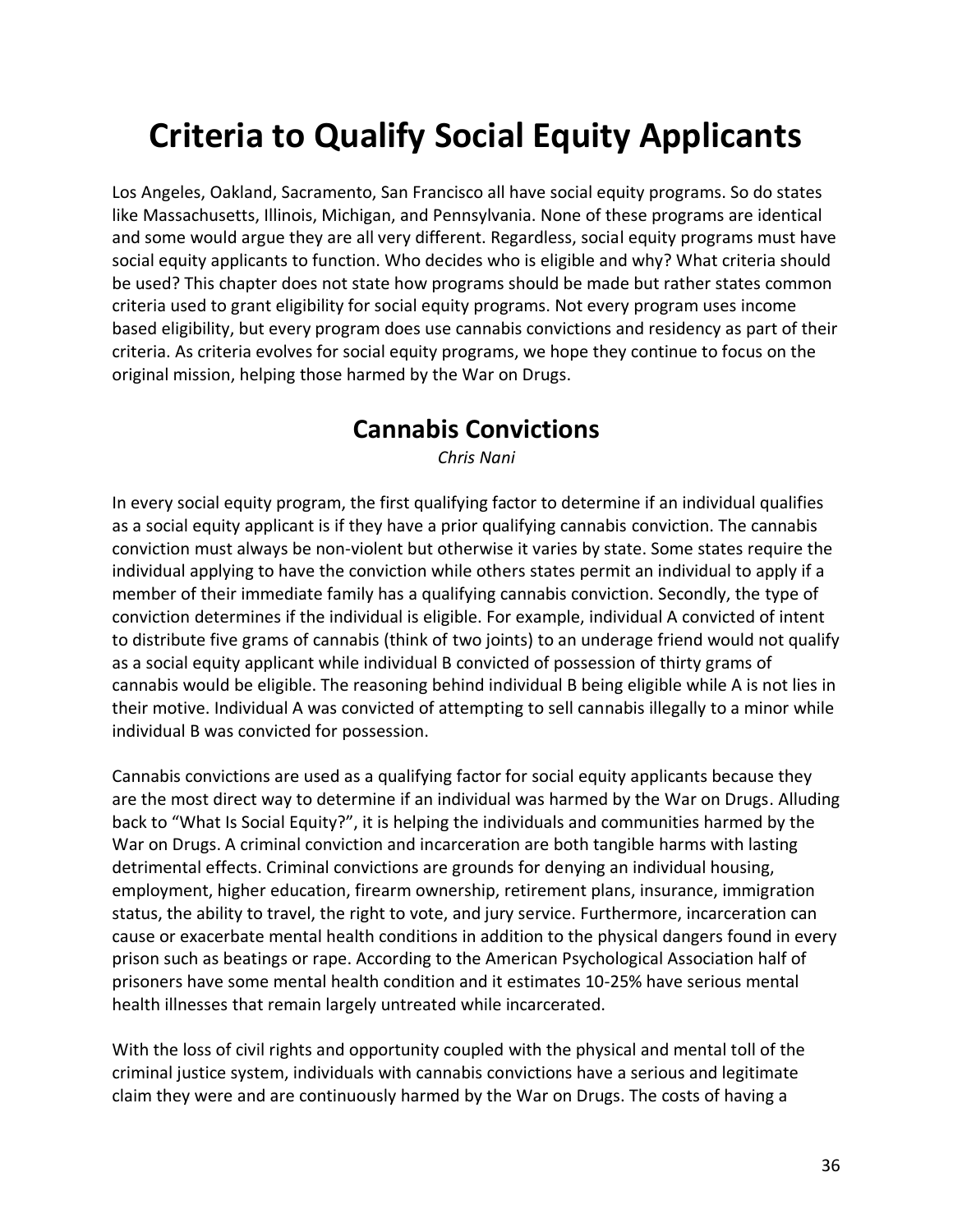criminal conviction extends far past the time spent incarcerated. A criminal conviction remains on an individual's criminal record for the remainder of their life and is accessible by anyone unless it is sealed or expunged. Both methods require the assistance of an attorney, are costly, and time intensive. Because a cannabis conviction is placed on an individual's criminal record, the individual will always be harmed if and until they can have it sealed or expunged.

Although there is controversy surrounding what types of cannabis convictions should and should not be allowed as qualifying cannabis convictions, each state has developed their own method to determine what convictions should be permitted. Localities and states have generally followed the below rules when determining what cannabis conviction should be permitted to qualify an individual including:

- 1. The cannabis conviction must be non-violent.
- 2. The cannabis conviction does not include any element of diversion.
- 3. The cannabis conviction involved only low quantities of cannabis, regardless of the form.
- 4. The cannabis conviction, even if non-violent, did not occur contemporaneously or in close timing to a disqualifying offense such as a violent crime.
- 5. The cannabis conviction must have occurred before legalization.

Looking further into each rule, a valid justification is required for each rule if these rules are to be used to qualify and disqualify individuals from social equity programs based on their cannabis conviction.

### *1. The cannabis conviction must be non-violent.*

Non-violent offenses will always be a foundational qualifier because regulators and policymakers alike want to ensure their cannabis programs are primed for success as much as possible. The stigma surrounding a cannabis conviction in general still heavily exists and is cause for some regulators to be hesitant in permitting any individual with a conviction to operate in the industry. A non-violent cannabis conviction additionally informs regulators that the individual did not attempt to harm or hurt another individual during their offense. Non-violent cannabis offenses generally include some form of possessing cannabis, drug paraphernalia, or attempting to purchase cannabis in an unregulated market.

A non-violent offense is different from a violent offense in that possession of five grams of cannabis could be used for a plethora of reasons such as for medication, anxiety, or recreational purposes while a violent offense by nature must have caused or intended to cause harm or damage. An argument could be made that cannabis possession cannot be violent because possession does not cause harm or damage; however, the scope of a violent offense is expansive. Anytime a deadly weapon, force, or aggression is used in an act and the individual is possessing cannabis it can be considered a violent cannabis offense. The laws and regulations of each state make it difficult to state generalities, and, depending on the prosecutor, a simple possession offense can be argued and morphed into a greater more severe offense.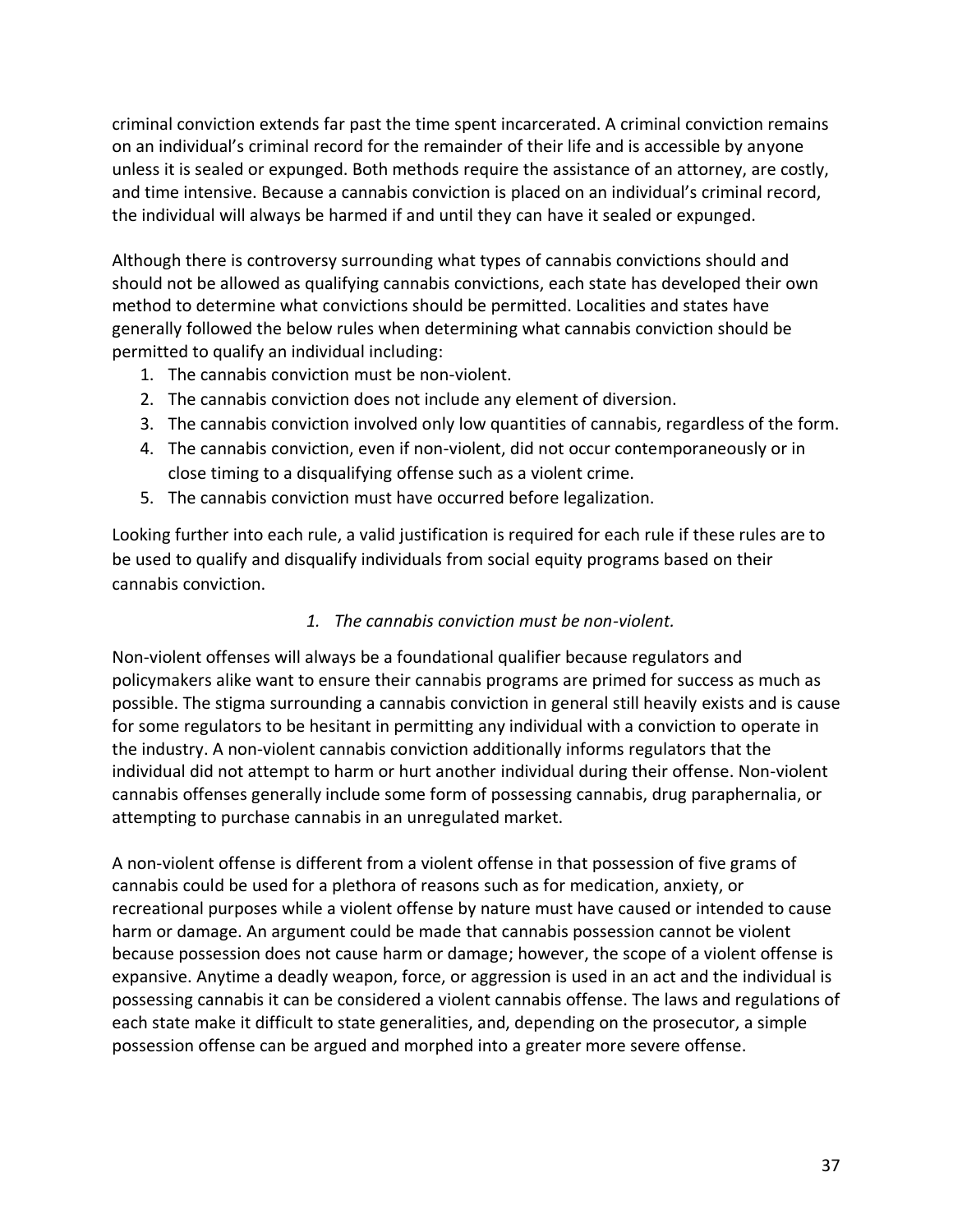### *2. The cannabis conviction does not include any element of diversion.*

Diversion is providing cannabis bought from a state-compliant dispensary to underage minors or transporting said cannabis across state lines and providing it to anyone, even if it's from one legal state to another legal state. Cannabis regulations require individuals to be over twentyone to purchase, consume, and possess cannabis in adult use states. By providing cannabis to anyone under the state mandated age requirement, diversion occurs. The second form of diversion, interstate commerce, occurs when cannabis from Colorado is sold in Georgia for example. All cannabis regulations require cannabis to be grown, process, sold, and consumed within the state. By diverting legal cannabis to illicit sources, an individual commits diversion an offense that immediately disqualifies an individual from any social equity program.

Regulators, policymakers, and the cannabis industry generally agree that any individual who has been convicted of diversion should not be permitted to apply for cannabis licenses, including qualifying for a social equity program. Diversion is taken seriously because of the harms it causes. It reduces the legitimacy of the industry and demonstrates poor decision-making skills by the offender. Social equity programs are meant to help individuals and communities harmed by the War on Drugs.

### *3. The cannabis conviction involved only low quantities of cannabis, regardless of the form.*

Social equity programs are meant to help those harmed by the War on Drugs. Going back to the principles of justice and fairness, possession of small amounts of cannabis is legal in the majority of states. In no state is unlicensed distribution of cannabis permitted, but since the majority of states recognize possession as benign when states do open their newly legalized markets possession is considered an eligible offense for social equity programs. It's unjust to punish an individual for an act (possession) when the act is now legal. Small possession offenses should therefore always be permissible as a qualifier for social equity applicants. However, all fifty states continue to persecute unlicensed distribution of cannabis and therefore there is no unjust act since all the states are applying the same standard of justice to an individual whether they illegally distributed ten kilos of cannabis in 1990 or 2020.

Secondly, law enforcement does not discern a difference between flower, edibles, liquids, tinctures, dermal patches, pills, capsules, or lozenges. It's all considered cannabis and there is no equivalency scale. While some states are adapting their laws to reflect the difference, many still do not have equivalency scales. Ten grams of concentrates and ten grams of flower may be treated the same in a state making both eligible as a qualifying offense for social equity programs. Regulators should reconsider how they treat cannabis since its potency greatly varies depending on the form. A tincture or concentrate while small will deliver greater potency than flower if they both are of equal weight.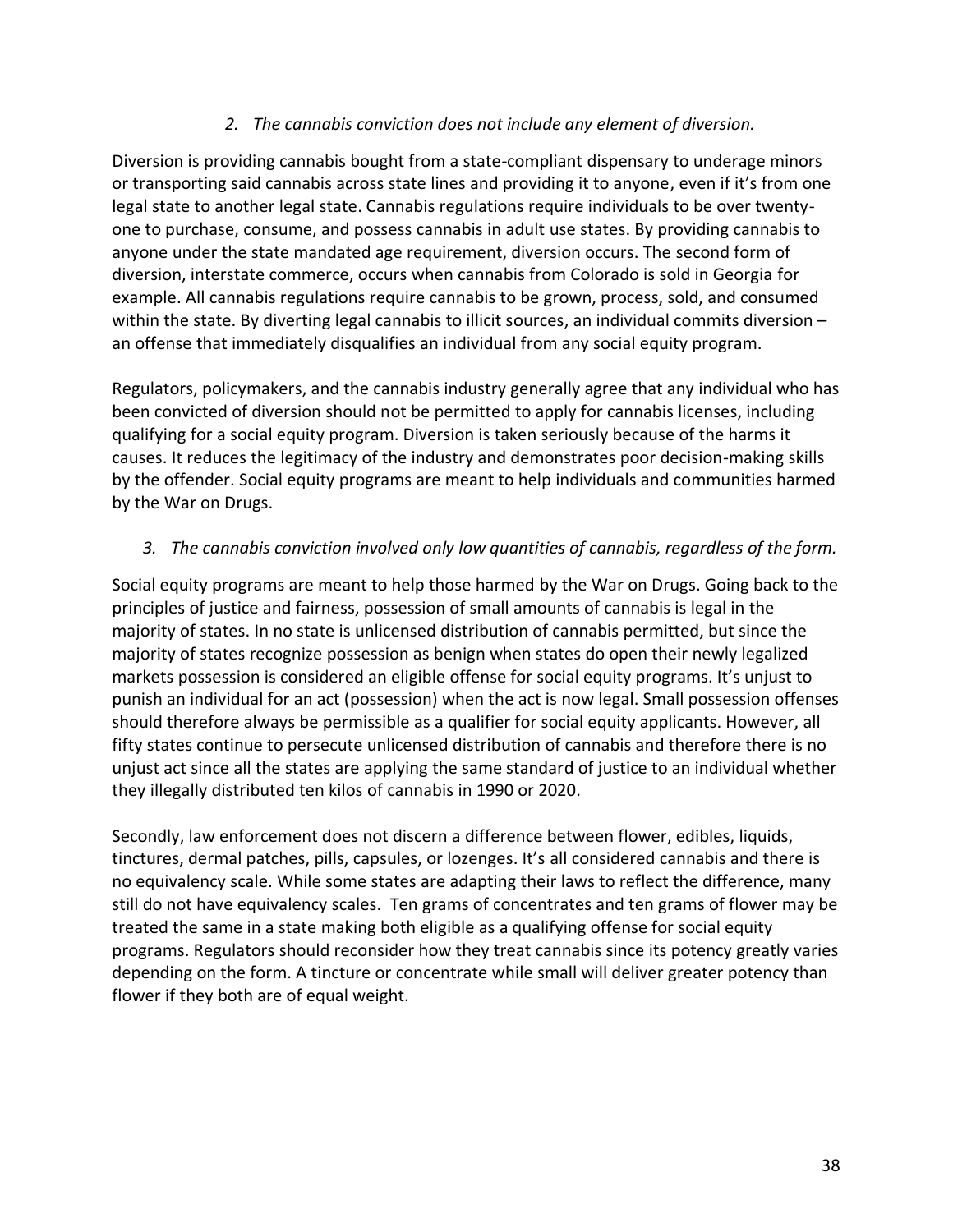### *4. The cannabis conviction, even if non-violent, did not occur contemporaneously or in close timing to a disqualifying offenses such as a violent crime.*

Individuals that do qualify with an eligible cannabis conviction may nevertheless be denied status as a social equity applicant because of additional offenses levied against them. Was the person arrested with a handgun? Did they push an officer? In both scenarios, prosecutors could allege there was a deadly weapon or violence in conjunction to the cannabis offense. Because of the relatively small size of social equity programs, regulators have to be very selective in the applicants they take and any violent offense will not be tolerated.

As per regulators, they want to see their social equity programs succeed and the applicants flourish. While a violent offense is not indicative of future behavior, regulators continue to use it as a disqualifier. A possible solution would be to revise the standard to bar applicants with violent offenses within the last [X] amount of years. For example, regulators could look at an applicant's entire criminal record to determine qualifying cannabis convictions and only consider violent offenses that occurred within the last five years as compared to their lifetime. People change and should be given the opportunity to show they've changed or they will return to the legacy market where they are welcomed.

### *5. The cannabis conviction must have occurred before legalization.*

Social equity programs are meant to help those harmed by the War on Drugs. Legalization decriminalizes cannabis, making it lawful to possess, distribute, and use cannabis. A cannabis conviction post-legalization does not count because there is no injustice. Cannabis laws are reformed post-legalization and are not nearly as reprehensible as pre-legalization laws which can include decades of incarceration and hefty fines. In comparison, most states with legalization only fine individuals post-legalization a small fine.

It would be an insult to those harmed by the War on Drugs to see applicants with only postlegalization convictions receive social equity licenses. Those that have been harmed by the War on Drugs have undergone immeasurable pain and damage because of their convictions. The amount of harm caused by a fifteen year sentence compared to a fifty dollar fine are very different. One effectively destroys a portion of an individual's life while the other is a minor inconvenience comparatively. There is also a legal market to operate in and willfully operating outside of it is not the same as operating prior to legalization.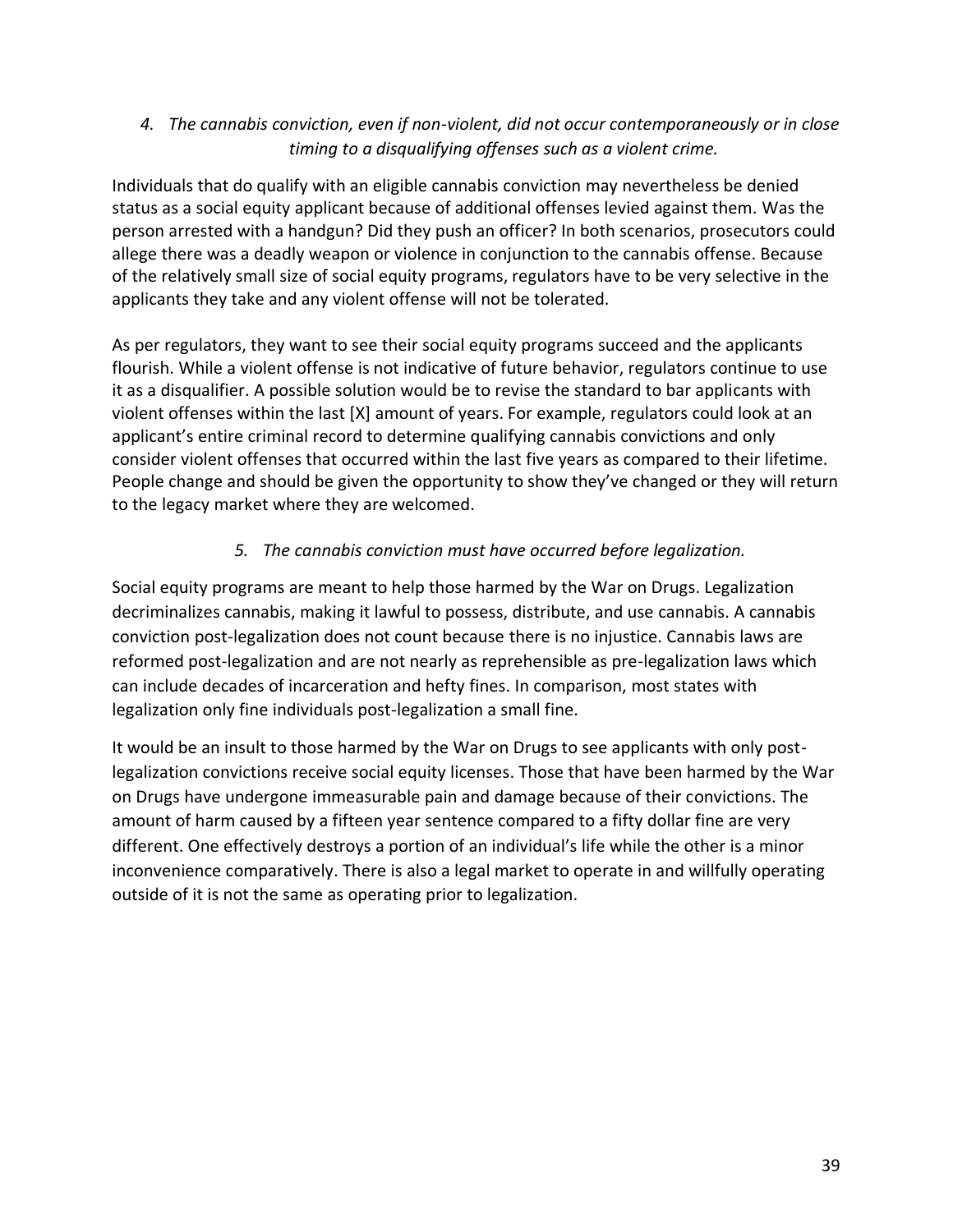## **Residency**

*Eli McVey*

Residency requirements, broadly speaking, are used to award rights or privileges to residents of a state in favor of non-residents. Residency requirements are often used in fields such as higher education to offer scholarships or discounted tuition rates to in-state residents. In the commercial cannabis industry, residency requirements are a relatively common occurrence.

Many states that have legalized recreational or medical marijuana have included requirements that marijuana license holders – and in some cases, investors – be residents of the state in which they're operating or investing. For example, in Alaska's adult-use cannabis industry, all persons with a direct or indirect financial interest in a cannabis business must reside in the state - no opportunities exist for out-of-state residents to profit from the sale of recreational marijuana.

These requirements are justified as a way to ensure safety in the industry and provide a leg-up to in-state residents by preventing larger, more sophisticated and well-funded businesses from outside the state from swooping in and reaping all the economic benefits of cannabis legalization.

### *Social Equity in the Cannabis Industry*

The concept of social equity in the cannabis industry has been explained in-detail in previous chapters, but a summary of the idea warrants restating here.

A truly equitable cannabis industry understands that in order to achieve equality it has to develop policies for and distribute resources to differently situated members of society, leveling the playing field such that all individuals are equally likely to benefit from the commercial cannabis industry. The result of an equitable cannabis industry is equality in cannabis business ownership rates by race, gender or any other demographic characteristic.

And though laws and regulations governing the cannabis industry are not overtly discriminatory, they have systematically disadvantaged groups of people – namely racial minorities. Some of these practices include:

- Preventing individuals with a prior drug conviction from working in or owning a marijuana business.
- Requiring large amounts of liquid capital often in the six to seven-figure range just to apply for a cannabis business license.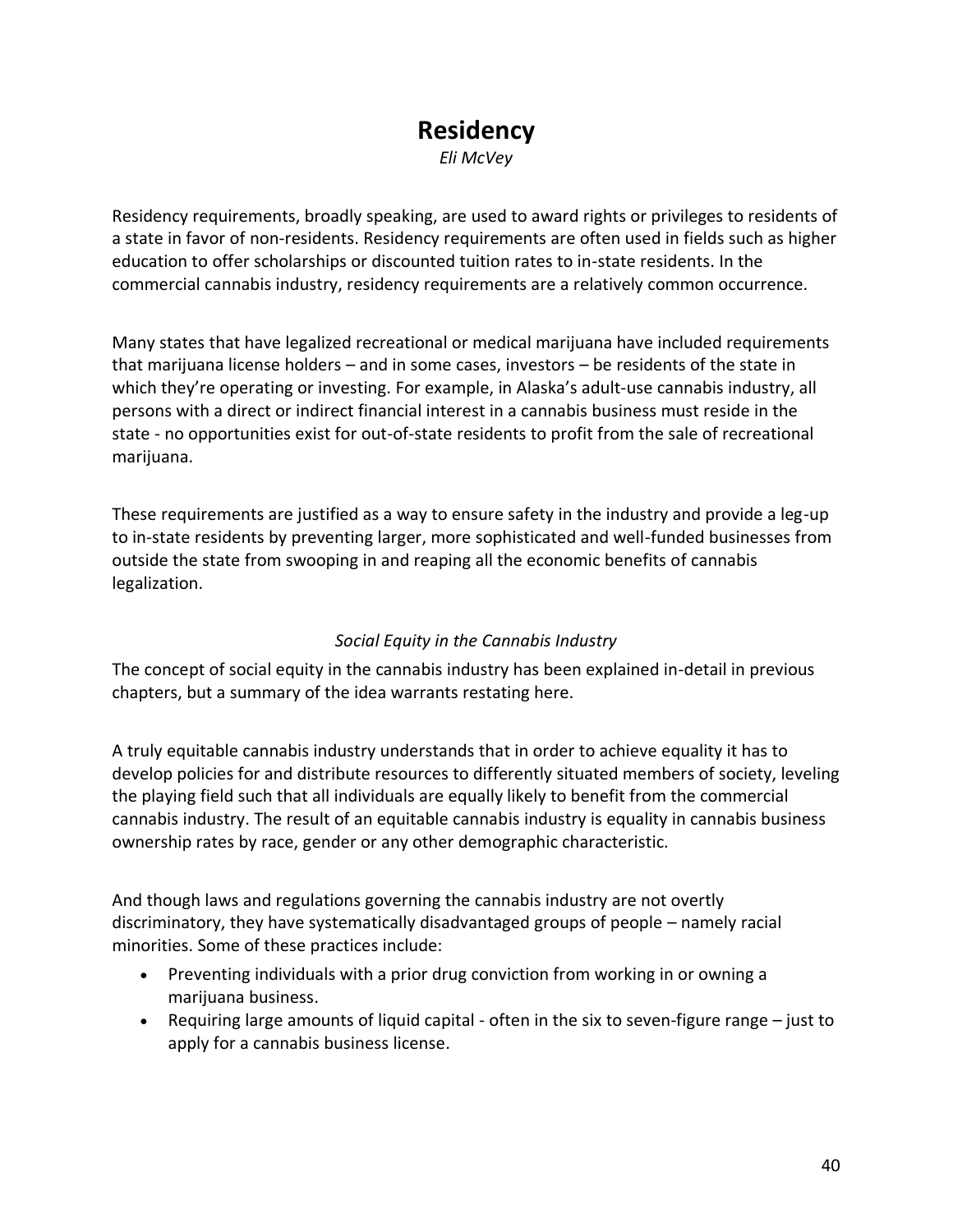### *Social Equity and Residency Requirements*

In order to advance the interests of disadvantaged individuals seeking to enter the commercial cannabis industry, there first must be a mechanism by which policymakers can identify said disadvantaged individuals. This is where residency requirements and social equity programs come together.

There is evidence that certain geographic areas have been inordinately affected by high rates of arrest and incarceration for cannabis and other drug crimes as a result of state and federal drug policy. Members of these communities – which are often communities of color - suffer from emotional, psychological, and financial harms as a result of such arrests or incarcerations. Thus, the geographic location of one's primary place of residence is a predictive indicator of whether an individual is at a disadvantage when it comes to their ability to participate in the commercial cannabis industry.

The widely-adopted term for the convergence of these two distinct concepts - social equity and residency requirements – is "disproportionately impacted area" (DIA). Where traditional, instate residency requirements are sweeping and semi-indiscriminate, DIA's are precise and multi-faceted. DIA's are residency requirements applied at the community and neighborhood levels instead of the state level - a Swiss Army knife instead of a machete.

To be clear, DIA's are still a type of in-state residency requirement, but more targeted and nuanced. An individual that lives in a DIA in Massachusetts, for example, would not qualify as a social equity applicant in Illinois.

### *Disproportionately Impacted Areas*

Several states and municipalities with social equity programs are using DIA's to identify individuals that live in communities most affected by the War on Drugs, including – among others – Illinois, Massachusetts, Los Angeles and San Francisco. In some social equity programs - like Los Angeles - DIA's are defined simply as areas with high rates of cannabis arrests and enforcement. In order to qualify as a social equity applicant, an individual may have to live in a DIA and meet some other criteria, such as having a prior cannabis-related arrest or making less than certain amount of income.

In Illinois, DIA's are classified as areas of the state with high rates of cannabis-related law enforcement and – by one or more metrics - are also experiencing a form of economic hardship. A DIA can be an all-encompassing term that incorporates considerations like poverty and high rates of cannabis-related law enforcement into its' creation or solely by arrest and/or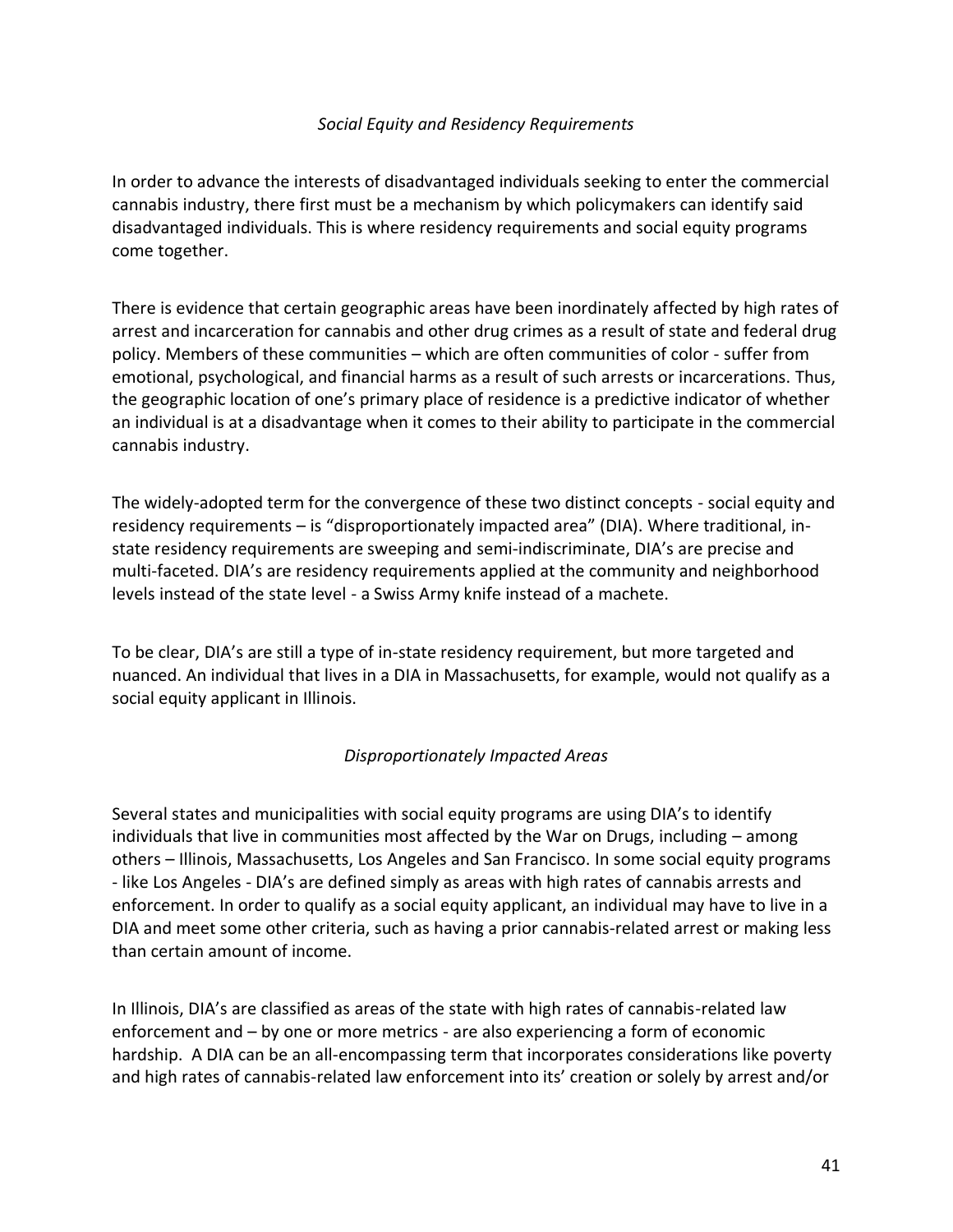incarceration metrics, requiring individuals to meet other, separate conditions – like qualifying as low-income – to be eligible for a social equity program.

Though there are variations in how regulatory bodies define DIA's, the core idea is the same: Promote equitable business ownership and employment opportunities in the cannabis industry in order to decrease disparities in life outcomes for marginalized communities and address the disproportionate impacts of the War on Drugs.

### *Example: Disproportionately Impacted Areas in Illinois*

Illinois – the most recent state to legalize adult-use cannabis – has made the use of DIA's central to its' social equity program. In Illinois, individuals can qualify as a social equity applicant by proving that, for five of the past ten years, they lived in a DIA. Illinois classifies DIA's as a census tract or comparable geographic area that has high rates of arrest, conviction and incarceration related to the sale, possession and use of cannabis, and meets at least one of the following criteria:

- Has a poverty rate of at least 20%.
- 75% or more of the children in the area participate in the federal free lunch program.
- At least 20% of the households in the area receive assistance under the Supplemental Nutrition Assistance Program.
- Has an average unemployment rate that is more than 120% of the national unemployment average.

In total, 683 census tracts in Illinois were designated as DIA's, home to approximately two million people. The map below shows what this looks like in practice, with the sporadic patches of light blue indicating areas of the state classified as a DIA.

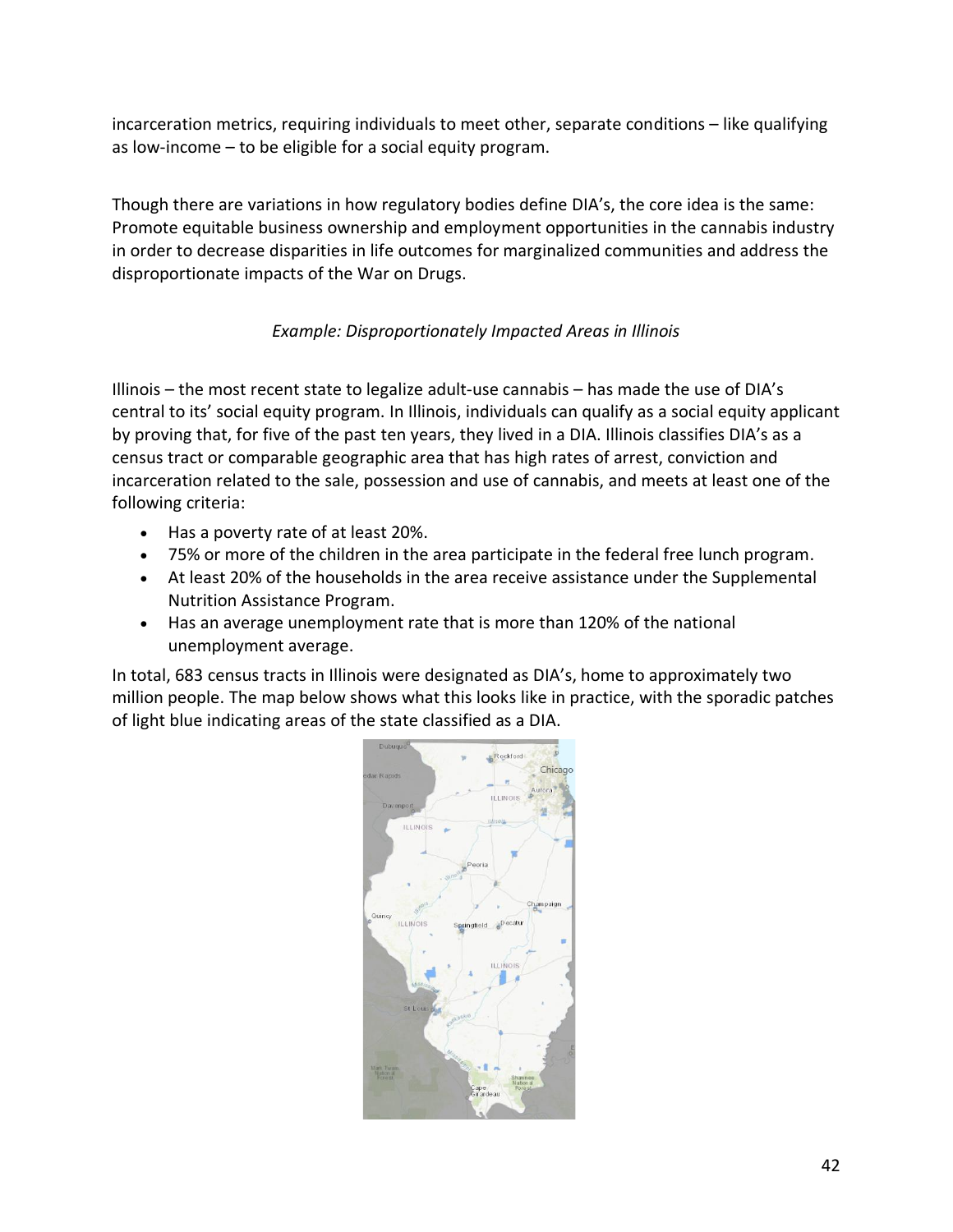### *Benefits and Drawbacks of Residency Requirements in Cannabis Industry Social Equity Programs*

Identifying individuals eligible to participate in cannabis industry social equity programs is a fraught endeavor. No matter what parameters are established for qualifying an individual to participate in a social equity program, some who should qualify will be left out and some that shouldn't qualify will. The fact of the matter is that people of color are significantly more likely to have been harmed by cannabis prohibition laws and enforcement.

However, using race-based criteria - such as requiring a certain percentage of licenses be awarded to businesses owned by racial minorities – is a non-starter. This was tried in Ohio's medical marijuana market and ultimately found unconstitutional. Illinois designed its social equity program to be race-neutral so that it withstand constitutional scruntiny.

But the use of residency requirements, specifically DIA's, are very adept at identifying communities that have borne the brunt of the War on Drugs, and thus a strong, predictive indicator of individuals in need of additional resources and policy considerations to have equal access to the opportunities offered by cannabis legalization. Although living in a DIA does not mean that an individual has been personally harmed by cannabis prohibition, it's a significantly more likely scenario compared to someone living outside a DIA and therefore a great tool lawmaker have when it comes to identifying potential social equity applicants.

There are some considerations policymakers should keep in mind:

- There can be unintended consequences of combining residency requirements with other criteria, such as the requirement that an individual live in a DIA and not make more than a certain amount of income or have a prior cannabis-related arrest. This limits the prospective pool of social equity applicants from a community, barring those that are likely the most qualified to run a successful cannabis business.
- Creating all-encompassing DIA's like in Illinois where a DIA has been both disproportionately impacted by cannabis prohibition and suffers a form of economic hardship - can create edge cases where an individual may qualify for a social equity program based on where they live, though they're not truly in need of additional assistance. For example, data used to create DIA's may not reflect rapidly-gentrifying urban areas, unintentionally offering social equity status to those least in need.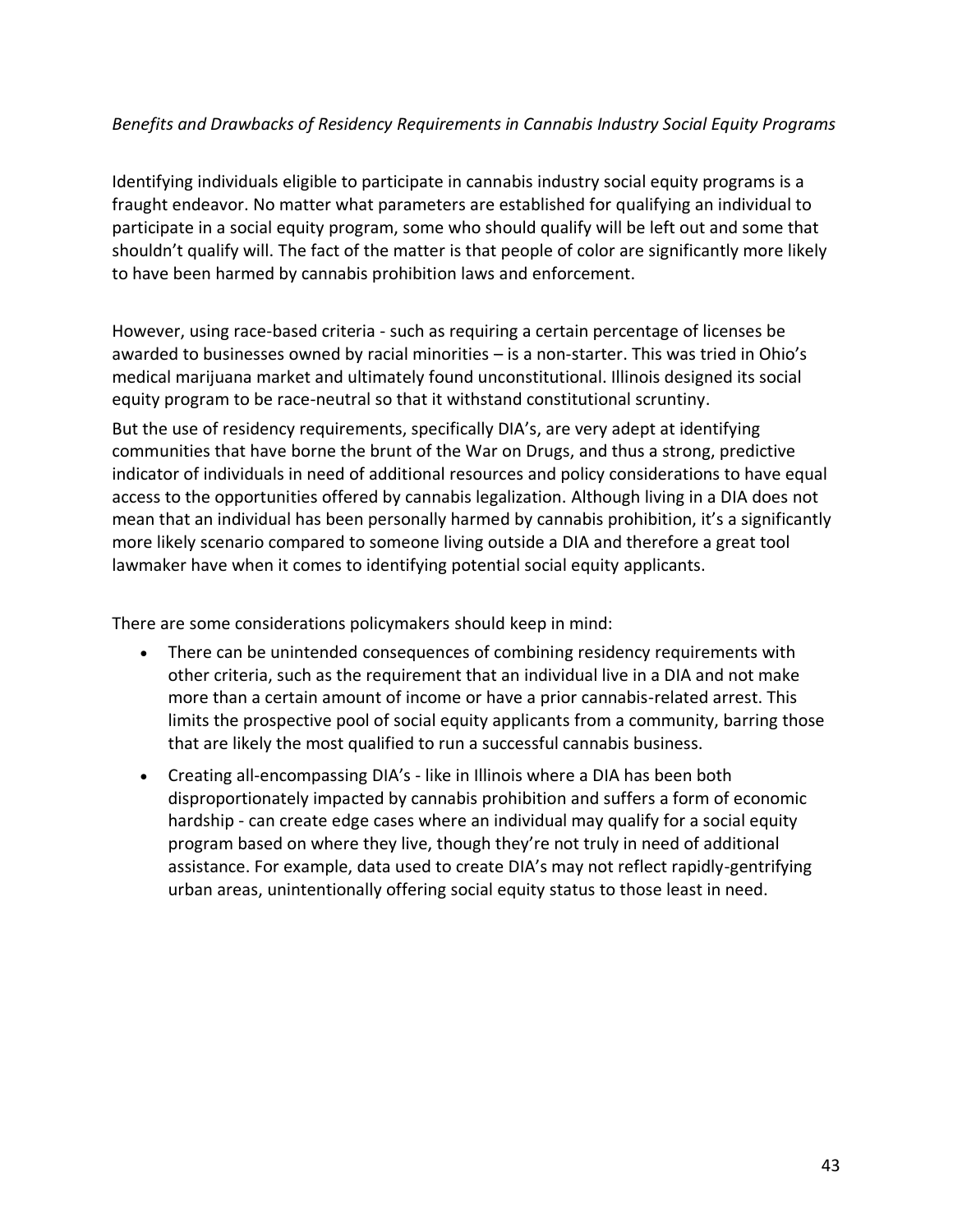# **Income Based**

*Richard Ng*

It is important that public administrators design and implement cannabis social equity policies that consider levels of income inequality as a qualifier for social equity applicants. This is important because as the cannabis industry evolves it becomes an equity tool within a city to address how to close the gaps in key areas such as unemployment, education, and inclusion on a local level. A low level of income inequality can reflect the exclusion or displacement of lowincome residents, or an overall lack of opportunity in cities.

Public administrators must assess the negative impact on communities as a result of the policies that were implemented during the War on Drugs era. The policies that required the enforcement of the usage of cannabis as a crime as opposed to a mental or a physical health issue had significant effects on families, many losing parents, relatives, that setback generations to come economically. There have been many studies that show that children with incarcerated parents are three times more likely to suffer from learning disabilities and anxiety.

These children are most likely to drop out of school which makes it more difficult to get a job, perpetuating the cycle of economic despair leading to a higher level of economic inequality. Specifically related to the capital side of the cannabis industry, public administrators must look at the individuals that were and have been participating in the unregulated market to support their families and livelihood must not be punished any more for their activities and must be included in the process of transitioning into the regulated market.

For public administrators that are looking to implement cannabis social equity policies to manage the participation in the cannabis industry there is a two pronged approach that could be taken as to why to include income inequality as a qualifier for social equity applicants:

1. Prioritizing the community over corporations in the cannabis industry.

This refers to administering more services and resources to the entrepreneurs and business owners that are currently participating in the unregulated market.

The California Cannabis Industry Association (CCIA) defines the unregulated markets as: "A group, entity, operator, enterprise or interactions that is not currently sanctioned because that activity, or those persons, are not in possession of local and state permits or the activity is outside of what is permitted. Activity outside of the regulated supply chain for whatever reason. Unregulated can be because of an unwillingness, inability based on resources, know-how or location. Unregulated includes subcategories that includes operators who have no intention of being regulated, dry areas where there is not a path to a permit, and under resourced or under informed. "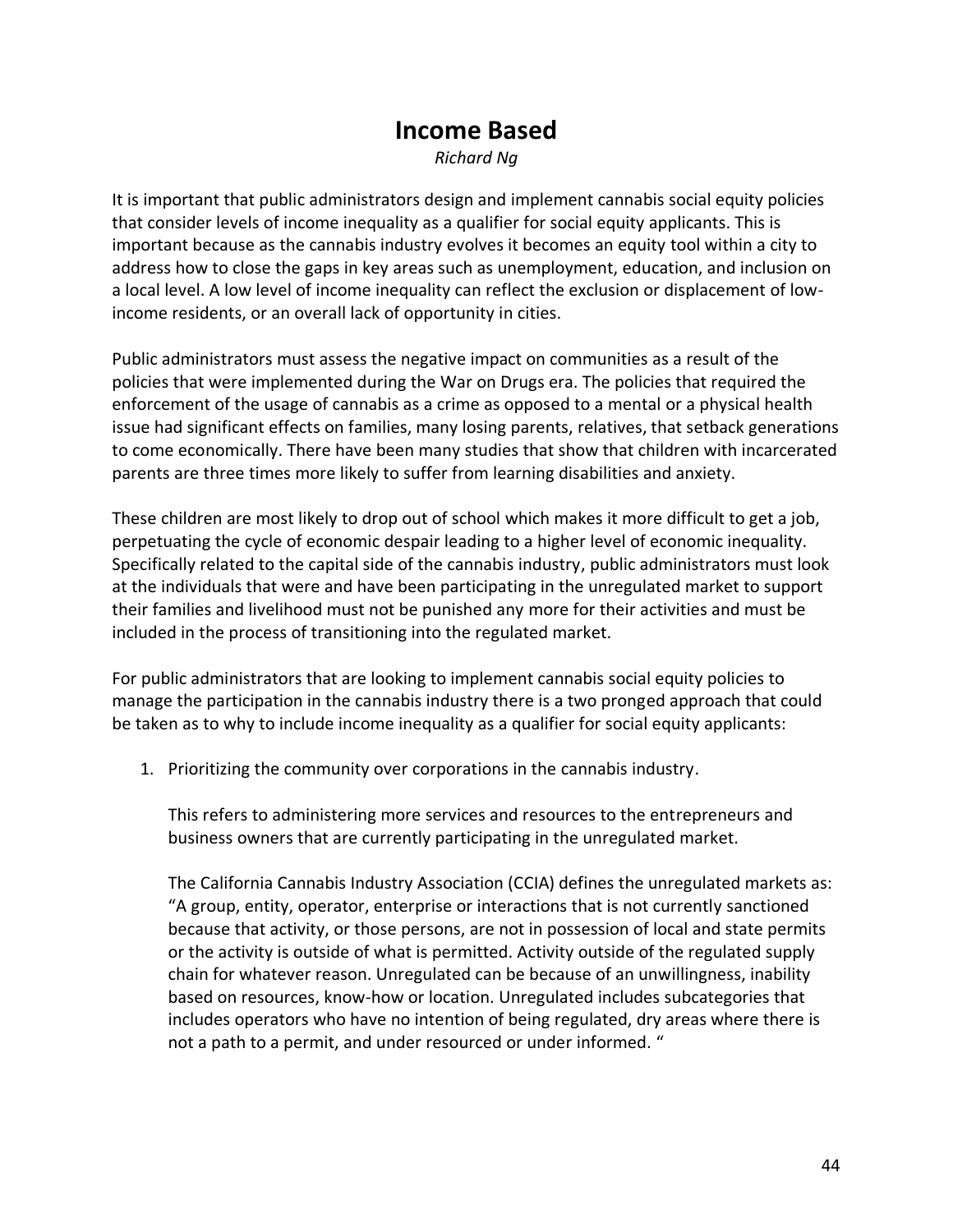These entrepreneurs come directly from the most marginalized communities within a city. It is the responsibility of the city to be stewards of these entrepreneurs and not put the interest of large corporations over their livelihoods.

2. Inclusion in the cannabis industry.

Another lens for public administrators is to look at income inequality and its role in inclusion in the cannabis industry. Inclusion in this analysis would refer to the opportunity for all residents—especially those most marginalized—to contribute to and benefit from the economic prosperity of the cannabis industry. Public administrators must use the cannabis industry as an equity tool in municipal management and by identifying the inequalities in income level they will create more business opportunities for jobs and entrepreneurship development.

The formula for qualification for a social equity applicant if the city is not looking at data that consist of poverty, spatial segregation, housing affordability and homeownership, and educational attainment, by income and race. This data can be captured through the creation of indices if they are not collecting this data already.

Rising income inequality creates economic, social, and political challenges and risks leaving more people behind in a constantly evolving economy. The resulting inequality of opportunities can then have a negative impact on economic performance and well-being. Inequality can also fuel protectionist sentiments.

A high level of inequality also raises political challenges because it breeds social resentment and generates political instability. People will no longer support the growing free cannabis market if they feel that they are losing out while a small group of winners profit such as large corporations. The end result is these corporations get richer and richer and the communities and entrepreneurs that are the residents of a city get left behind. This is why it is important for public administrators to include income inequality as a qualifier for social equity applicants.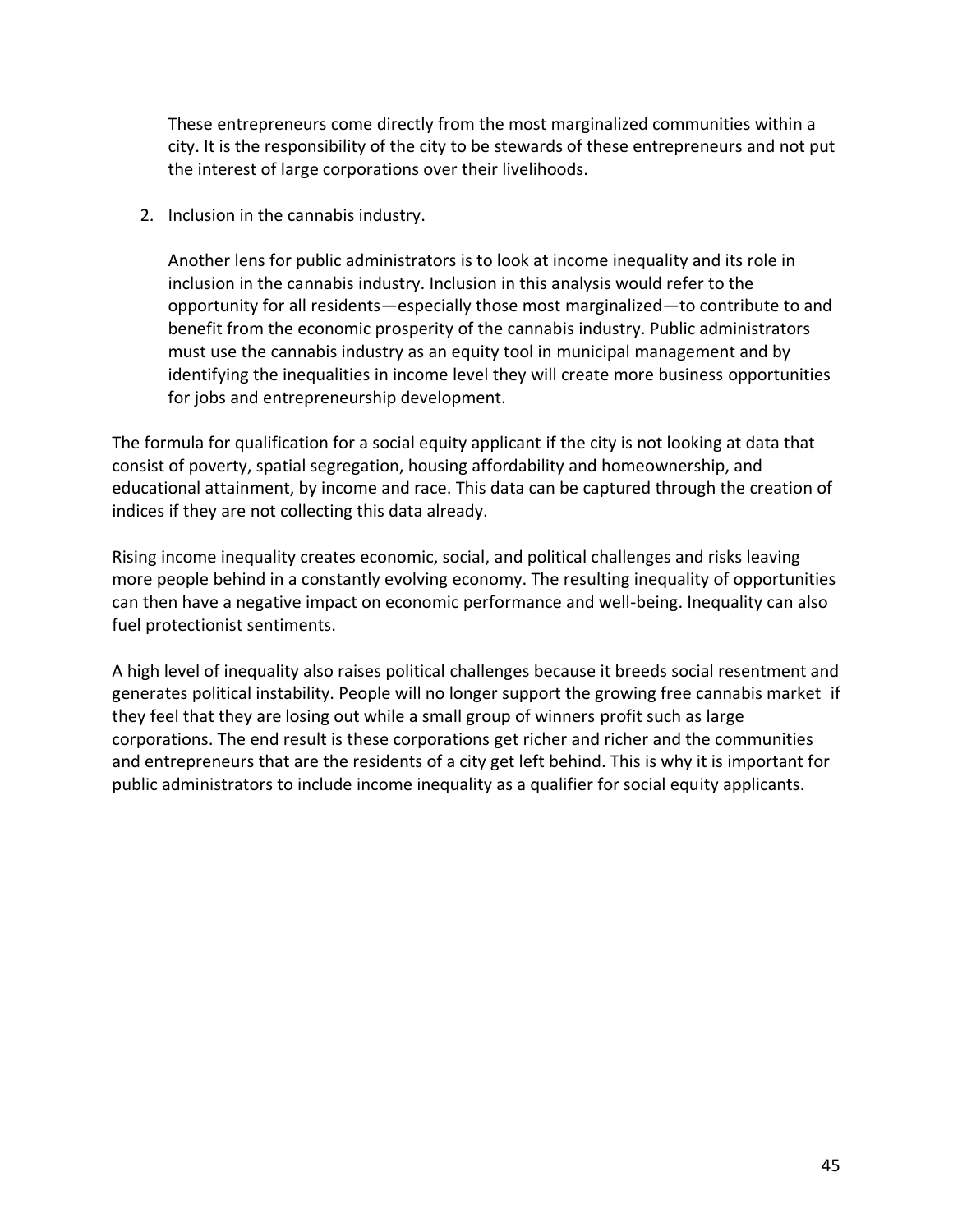# **Existing Social Equity Programs**

The few social equity programs that exist offer a glimpse into how various regulators have approached social equity. The novelty of creating a new government program unlike any program created is one cause for the drastic differences in how social equity programs have fared. In California, Oakland and Los Angeles enacted social equity programs in 2017 paving the way for future cities and states. Followed by Massachusetts in 2018 and soon to be Illinois, these four programs were selected to highlight the successes, differences, and challenges of social equity programs.

### **Los Angeles**

*Cedric Haynes*

In 2017, existing and newly forming cannabis marketplaces looked to the City of Los Angeles (the City) in anticipation of the largest regulated cannabis marketplace in the world. Many wondered how the rules and infrastructure would be set up and which aspects would be prioritized. Community groups, advocacy organizations, and current/prospective business owners weighed in to the Mayor's Office, Councilmembers, and at listening sessions convened by the City. Mayor Garcetti's intentions for Los Angeles's cannabis marketplace were evidenced through his statement for and nomination of Cat Packer as the first Executive Director of the city's Department of Cannabis Regulation. It was also a nod to how complex regulating a marketplace as large as the one contemplated at the time would be, as well as a commitment to equity.

"Taxing and regulating legal cannabis in Los Angeles will be a complex process — we need someone leading the effort who understands and can navigate those nuances," said Mayor Garcetti. "Cat's experience makes her an excellent fit for this new role. I am confident that her work will help us implement new regulations in a way that is fair and equitable for all of our communities, respects our neighborhoods and raises valuable new revenue for City services."

Prior to becoming executive director, Packer served as the California Policy Coordinator for the Drug Policy Alliance (DPA), whose mission is to "advance those policies and attitudes that best reduce the harms of both drug use and drug prohibition, and to promote the sovereignty of individuals over their minds and bodies." After solidifying her position as an advocate for individuals and communities harmed by the 'War on Drugs', Packer was approved to lead the process of creating a complex regulatory system that offers opportunities and restoration to said communities.

#### *The Analyses*

Prior to the passage of the ordinances governing Los Angeles's cannabis marketplace in December 2017, the City commissioned a report to promote ownership and employment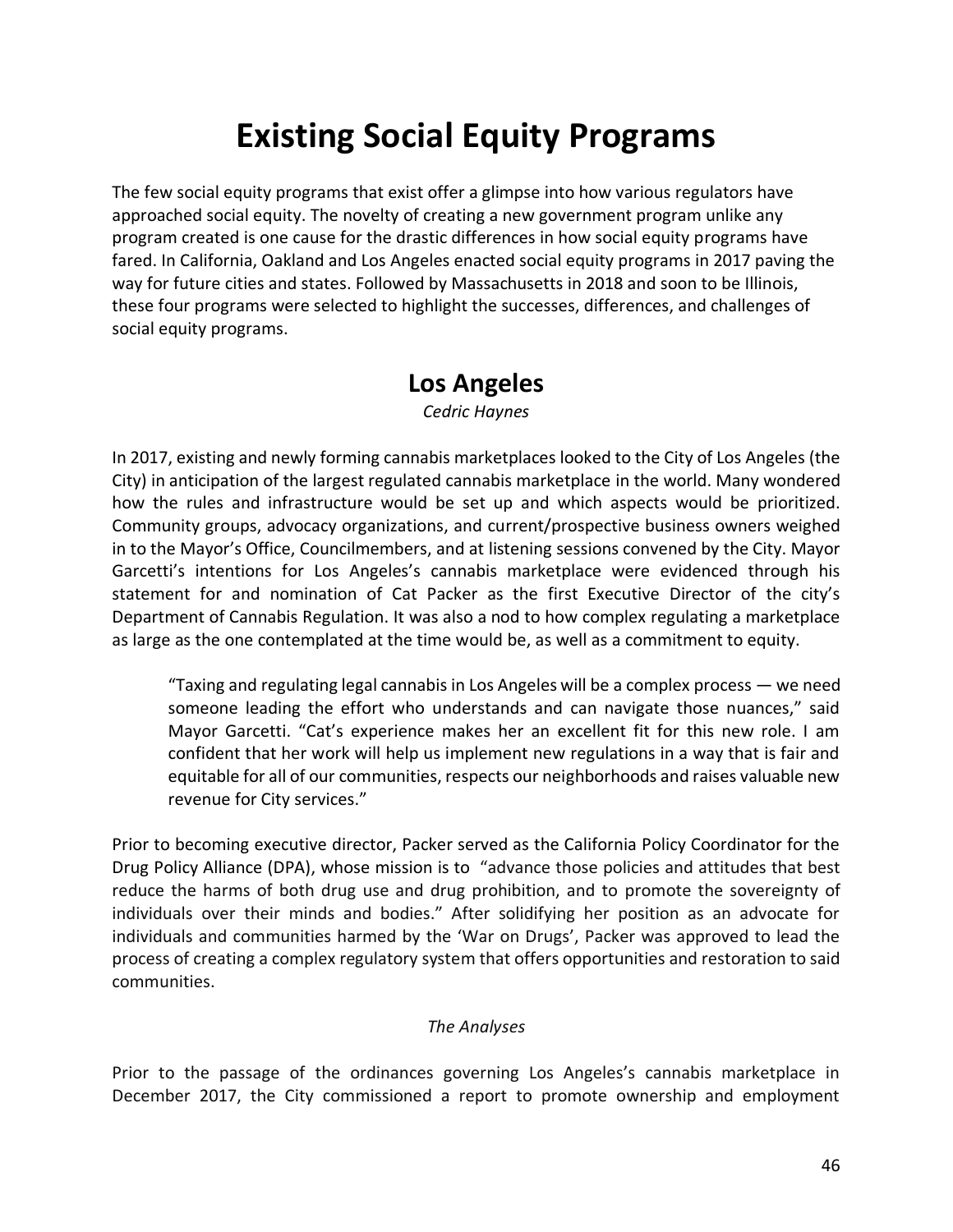opportunities for communities disproportionately impacted by the War on Drugs. Specifically, this report was tasked with defining what 'social equity' would mean for the City of Los Angeles. To lay the foundation, the report includes an extensive and detailed history of the War on Drugs' impact on communities and concentrated areas of over-policing. During the information gathering phases, the City held various engagements throughout communities to gather feedback and sentiment to include within the analyses. The report highlighted the racial disparity in arrests, noting that while Black people only made up 9.6% of the City's population, they totaled 40% of all cannabis arrests.

Ultimately, the methodology for identifying areas eligible for support from the City's social equity program, settled on the following;

- 1. Identify disparities
- 2. Map arrest hotspots
- 3. Map low income populations
- 4. Map overlay of poverty/arrest data
- 5. Identify potentially eligible districts

Additionally, the report compiled information and recommendations for various aspects for the programs implementation, including the identification and inclusion of ways to lower barriers to entry, as well as strategies to ensure the inclusion of communities in the policy making process.

### *The Los Angeles Social Equity Program*

From the information compiled in the report and input during the legislative process, the City implemented the following policies for its social equity program.

### Tiers for Eligibility

**Tier 1** - A Tier 1 Social Equity Applicant shall meet the following criteria at time of applying for a License: 1. Low Income and prior California Cannabis Arrest or Conviction; 2. Low Income and a minimum of five years' cumulative residency in a Disproportionately Impacted Area. A Tier 1 Social Equity Applicant shall own no less than a 51 percent Equity Share in the Person to whom the License is issued. A Tier 1 Social Equity Applicant shall receive the following benefits: 1. business, licensing and compliance assistance; 2. expedited renewal processing; 3. the potential for fee deferrals if the City Council adopts a fee deferral program; and 4. access to an Industry Investment Fund if established.

**Tier 2** - A Tier 2 Social Equity Applicant shall meet the following criteria at time of applying for a License: 1. Low Income and a minimum of five years' cumulative residency in a Disproportionately Impacted Area; or 2. a minimum of 10 years' cumulative residency in a Disproportionately Impacted Area. A Tier 2 Social Equity Applicant shall own no less than a 33 1/3 percent Equity Share in the Person to whom the License issued. A Tier 2 Social Equity Applicant shall receive the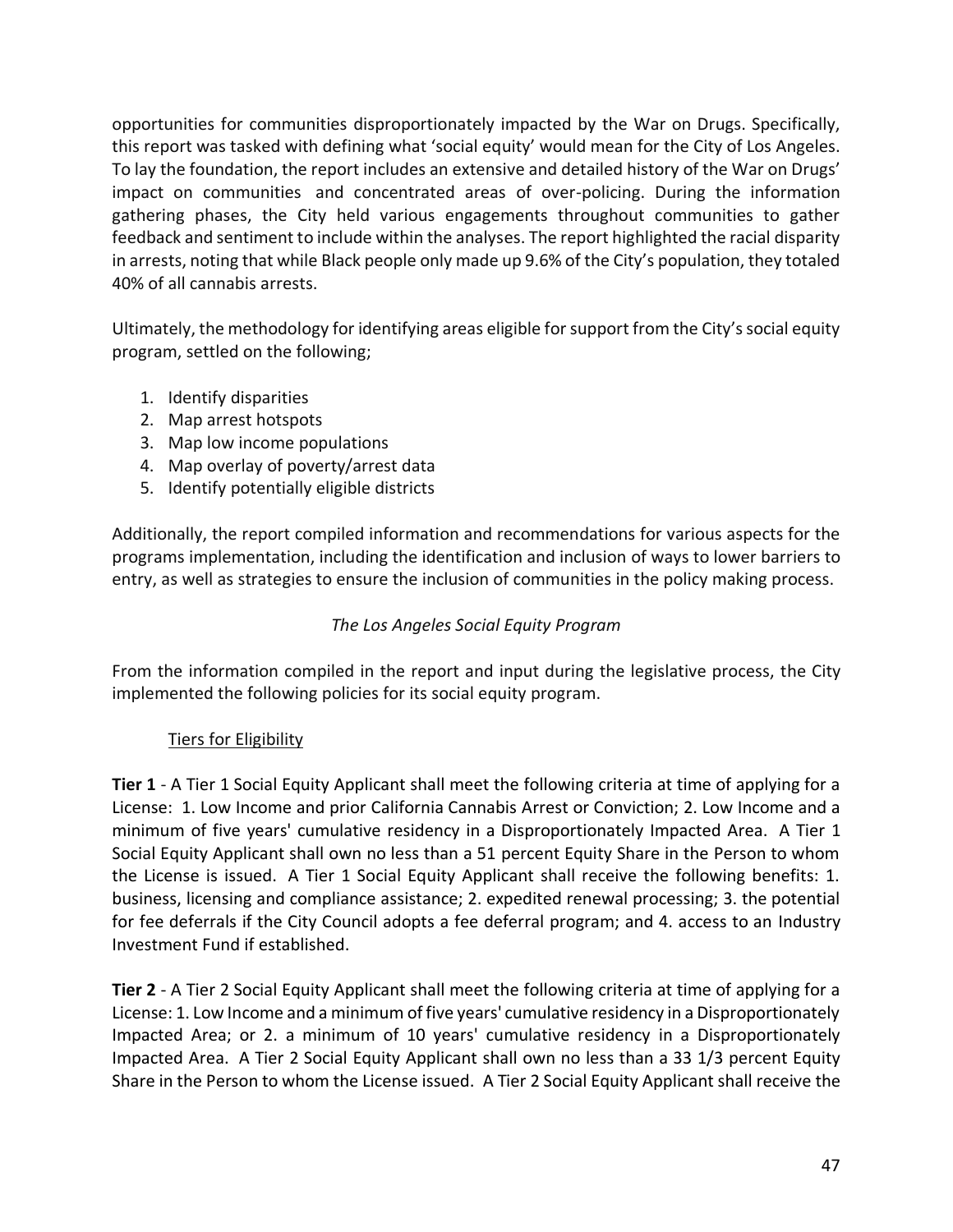following benefits: 1. business, licensing and compliance assistance; and 2. expedited renewal processing.

**Tier 3** - A Tier 3 Social Equity Applicant, prior to issuance of a License, shall enter into a Social Equity Agreement with the City to provide capital, leased space, business, licensing and compliance assistance for a period of three years to Persons who meet the criteria to be a Tier 1 Social Equity Applicant or Tier 2 Social Equity Applicant. If a Tier 3 Social Equity Applicant is eligible for Temporary Approval, it shall enter into a Social Equity Agreement with the City by August 1, 2019, or the date DCR determines it is eligible for Temporary Approval, whichever is later. A Tier 3 Social Equity Applicant shall provide a Tier 1 or Tier 2 Social Equity Applicant access to property with no rent and with prorated utilities for a minimum of three years.

### Licensing Phases

The application and licensing processes adopted by the City contemplated three phases.

Phase 1 - This phase was created to give priority licensing to existing medical marijuana dispensaries operating within the City before the passage of the regulations in December 2017. These businesses were supposed to have been operating in compliance with prior rules governing medicinal cannabis dispensaries within the City.

Phase 2 - This phase licensed businesses conducting non-retail activities to supply Phase 1 businesses.

Phase 3 - Phase 3 is the licensing of new cannabis businesses, and includes the implementation of the licensing scheme contemplated for social equity businesses. This phase consists of multiple 'rounds', notably with 2 rounds focusing on new storefront retail businesses and subsequent rounds for other license types. To date and of focus, the City is still within the first round of application processing, with the second round pending.

- Round 1- The first round was designated for 75 Tier 1 applicants and 25 Tier 2 applicants, totaling 100 retail storefronts eligible for further processing. Applications in this phase were evaluated on a first come, first evaluated basis that began on September 3, 2019. Requirements also included a completed lease or deed for a properly-zoned location.
- Round 2- This round allots for 150 retail storefronts, and also requires Tier 1 and Tier 2 qualification, but has no upfront property requirements.

### *Policy Outcomes*

The City prioritized an equitable industry at the outset via its choice of leadership and due diligence in evaluating, understanding and codifying social equity policies. However the City's rollout of the phases associated with the Social Equity Program have provided cautionary and real-time examples of how intentions and diligence can be mired in confusion and frustration associated with implementation. There are potential licensees who have been severely adversely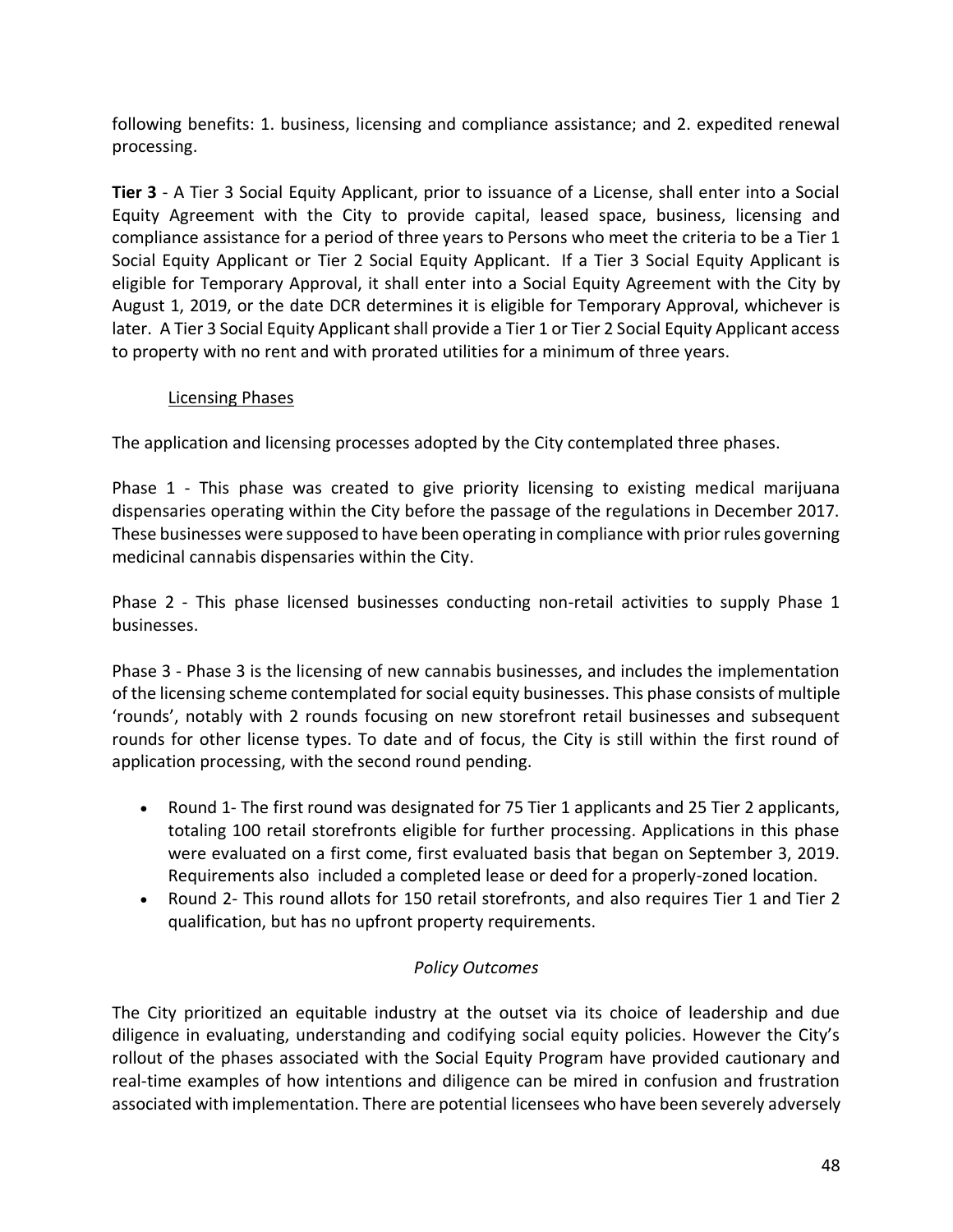affected related to the implementation of the City's application process for social equity qualified candidates.

### Round 1 Application Process, Audit and Lawsuit

In Spring 2019, the City set September 3, 2019 at 10:00am as the date and exact time that individuals would be able to access and start submitting applications. The City required prevetting of candidates to ensure compliance with Tier 1 and Tier 2 social equity criteria in advance of the start of the application process, leading to about 1,600 applicants eligible to participate in the process, of which about 800 prospective businesses applied (including test and duplicate applications).

The City used the Accella Application Platform for individuals to upload and ultimately submit the applications. Again, the applicants were evaluated on a first-come, first-evaluated basis, with the initial 100 businesses receiving approval to operate. Shortly following the opening of the application window, allegations of impropriety began to manifest, largely detailing the belief that individuals were able to access the application submission platform before the process began at 10:00am. These allegations dominated news outlets and public comment periods of the City Council and Los Angeles Cannabis Regulation Commission meetings. Subsequently, Mayor Garcetti ordered the application round to be halted while commissioning an independent audit to determine if individuals were indeed eligible to access the application portal before applicants believed the window of opportunity had opened.

Ultimately, the audit found that 226 applicants accessed the application platform before 10:00am, with 14 individuals starting applications before the launch time. The findings have casted doubt on the legitimacy of the application process for Round 1 as a whole, though the report found that the City conducted appropriate mitigation processes. As a result, the Social Equity Owners and Workers Association filed a lawsuit against the City in April 2020, imploring the City to vet all applications turned in during the process, or initiate a completely new application mechanism so that all applicants have a fair and transparent opportunity to be evaluated. To this date, confusion still remains as to how the City will move forward regarding applicants and licenses associated with Round 1. Until it is settled, Round 1 and Round 2 are in flux.

There are prospective applicants who are still holding onto and paying for the property agreements that were required under this application phase. Through March 2020, organizations composed of individuals that actually entered the application process estimated that they had collectively spent over \$8 million dollars on rent and holding fees in connection with the ongoing round. Importantly, these individuals through criteria requirements, were low-income individuals.

Notably, the Department of Cannabis Regulation has submitted recommendations to the City Council to make substantive changes to the social equity program to shore up eligibility criteria and application process. Some of these recommendations are reflected below, and a fulsome list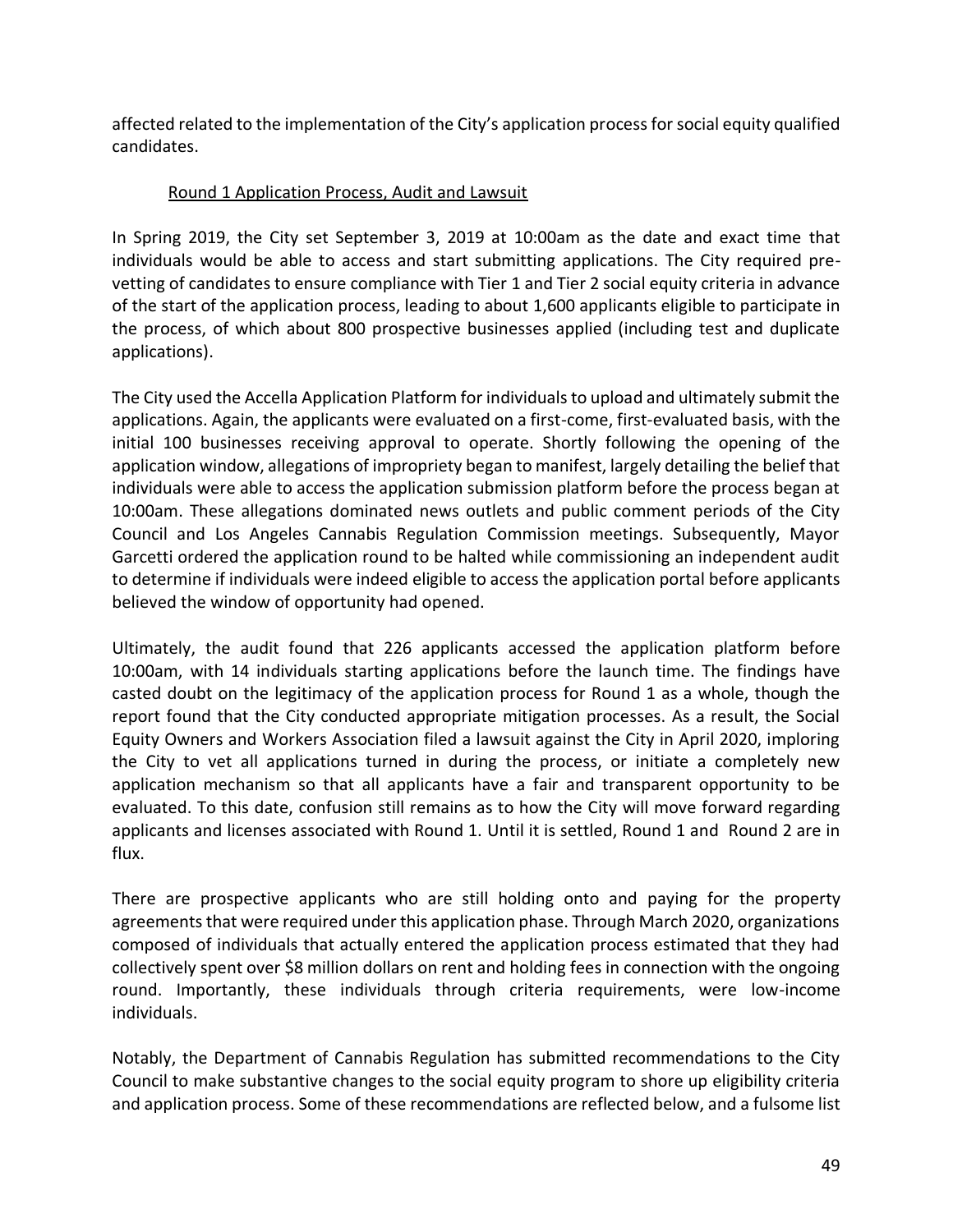can be found in the Department's letter to City Council, April 10, 2020 re: Performance Audit and Review of the Department of Cannabis Regulations' Phase III Round 1 Licensing Process.

### *Policy Recommendations*

### **Staffing**

• Ensure that staffing levels are commensurate with the size and scope of the cannabis marketplace contemplated within the jurisdiction.

### Analyses

- Commission an analysis of the contemplated jurisdiction to define what 'disproportionate impact means' for said jurisdiction. Ensure the analysis includes and incorporates feedback from data relevant to the enforcement of policies associated with the War on Drugs, and provide a mechanism to recurrently vet disproportionately impacted areas.
- Community feedback is critical to ensuring that these policies are made considering all applicable lenses.

Application Process

- Consider granting 'by-right' licenses to social-equity businesses. Los Angeles has set aside hundreds of licenses to ensure that they go to individuals who have been adversely affected by the War on Drugs.
- Directly provide or vet entities that can help potential social equity applicants with barriers associated with entry into cannabis marketplaces, including access to capital, application assistance, real estate acquisition, education, compliance and legal services.
- Create processes to pre-vet individuals to ensure they are eligible for the social equity program.
- Determine a date-certain on which to adjudicate cannabis applications and make this date is clear to all applicants via community outreach. Barring unforeseen circumstances, this will allow applicants to plan around dates when resources must be used.
- Use merit-based or lottery systems, or a combination thereof to evaluate applications. Ensure that criteria and processes to ensure consistency, transparency and fairness are clearly enumerated within ordinances and communicated to the public.
- Pew Research polling details the digital divide that exists between Blacks, Hispanics and Whites. First-submitted application processes conducted via the internet may inherently favor individuals who have access to the best infrastructure, and not those who are well qualified.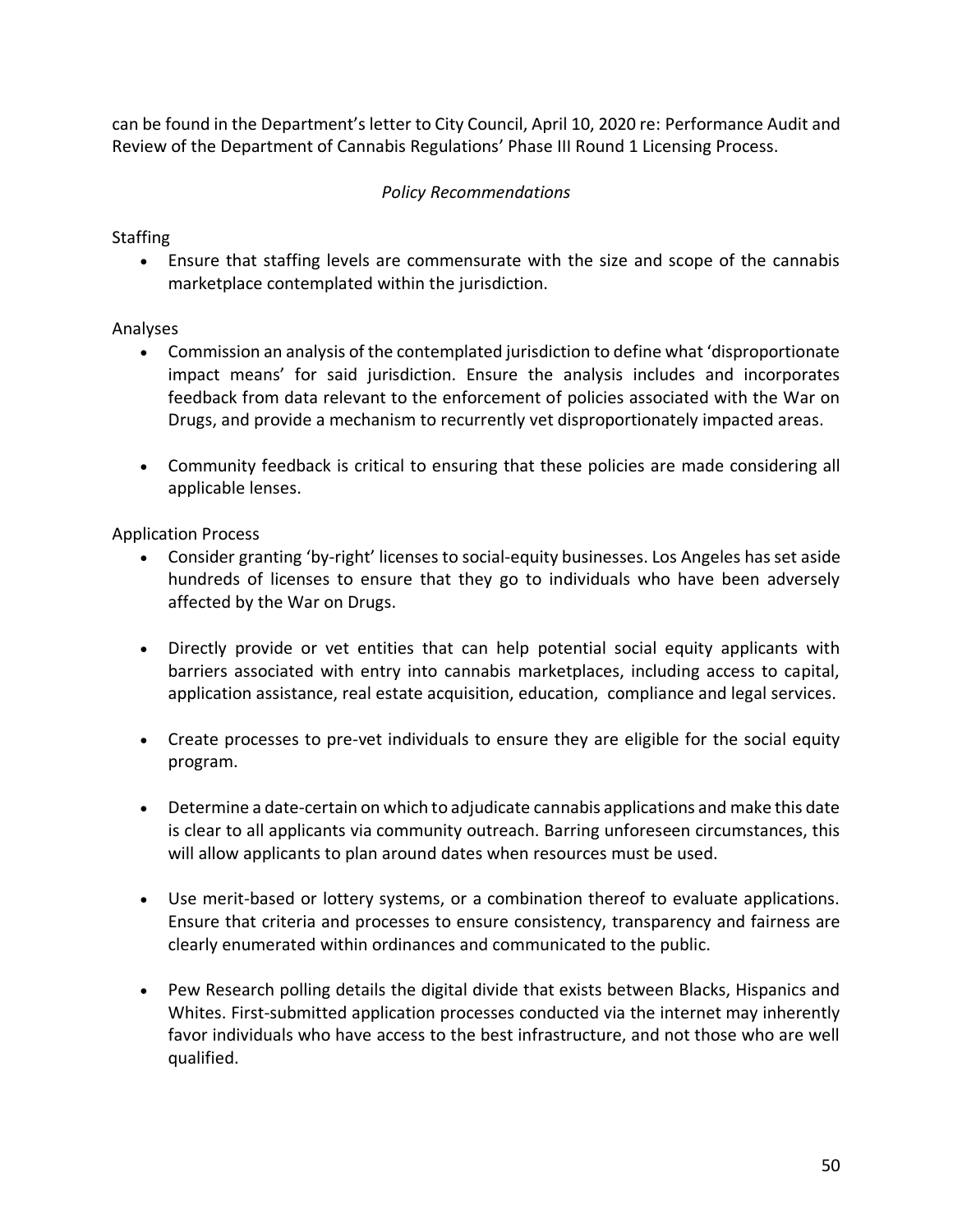• Do not use 'first-evaluated, first-granted' processes when opening the application process. This will favor individuals with the best infrastructure and highest speed internet, which may not reflect on the quality of the candidate.

Property Requirements

- Do not require a lease (or other high-capital requirements, if they can be avoided) as a part of the cannabis application process for social equity applicants, especially if the individuals include low-income as a part of eligibility criteria. Instead, continue to require only business, security, and proposed floor plans.
- Provide provisional licenses to successful applicants that include a finite time period to secure a properly-zoned premises. This will grant those who receive provisional approval more leverage with property owners who wish to secure a higher price per square foot because of the cannabis boom. The alternative creates an atmosphere where property owners may gouge prospective applicants, or make predatory deals because of the necessity of the lease for a completed application. Additionally, in this scenario, any funding secured and spent for an unsuccessful application is completely lost.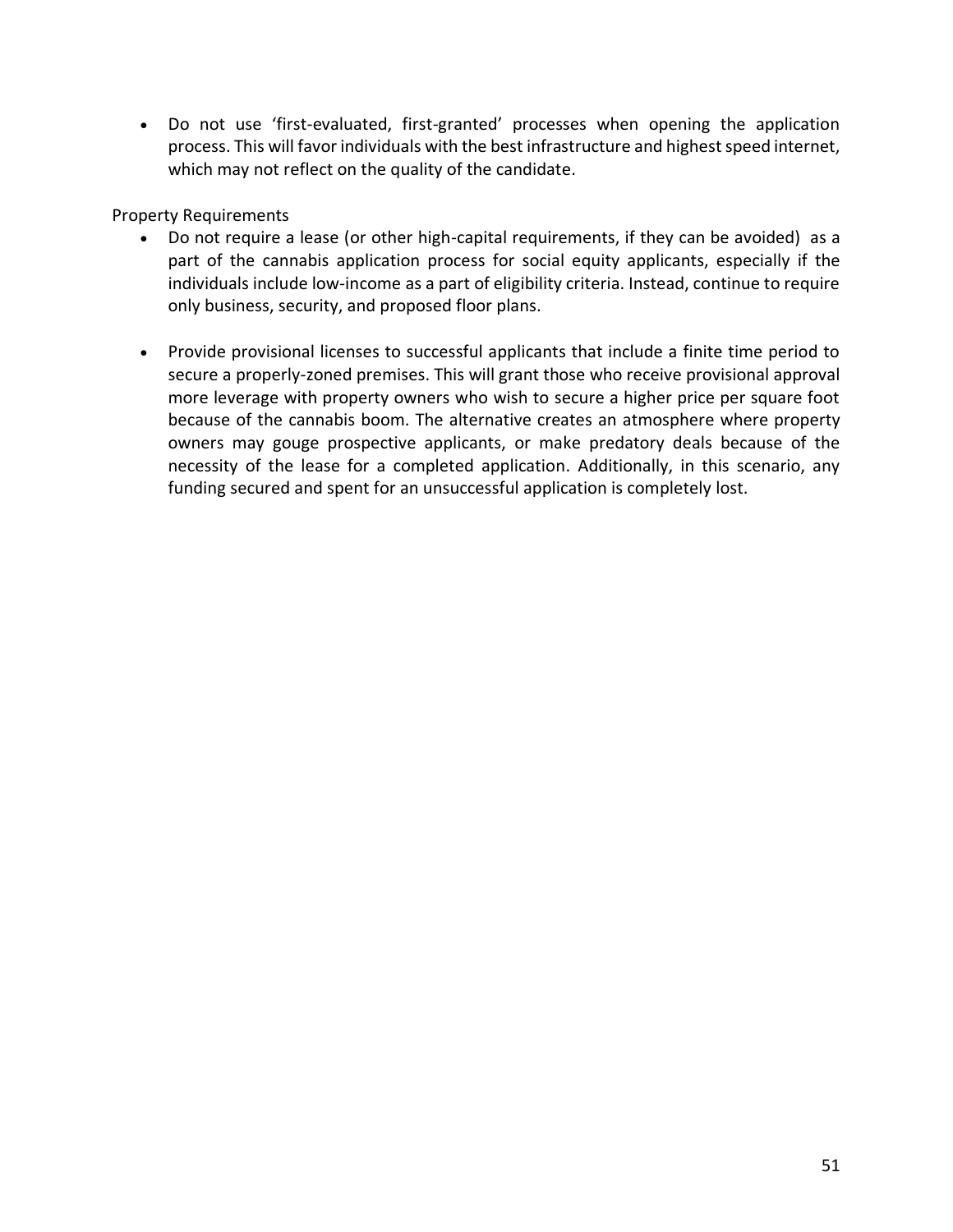# **Oakland**

*Richard Ng*

The Oakland Cannabis Social Equity Permitting Program was launched in 2017 with the intent "to promote equitable business ownership and employment opportunities in the cannabis industry in order to decrease disparities in life outcomes for marginalized communities and address the disproportionate impacts of the war on drugs in those communities." (Oakland Ord. No. 13425, § 2.)

Oakland's program focuses on racial and economic disparities amongst its communities referring to the "Equity Analysis and Proposed Medical Cannabis Ordinance Amendments" which were created by the Department of Race and Equity and the City Administrator's Office's Special Activity Permits Division as one of its main studies. The 71-page report focuses primarily on race and marijuana related law enforcement, and examines the various causes of the racial disparities and barriers to racial equity. The national War on Drugs is specifically referenced as one of the leading root causes that explains the "deeply problematic" different cannabis arrest rates for white and black people in Oakland.

An Equity Applicant is an Oakland resident:

- $\circ$  with an annual income at or below 80% of the Oakland Average Median Income and
- o either has a cannabis conviction received in Oakland or
- $\circ$  has resided, for ten of the last twenty years, in police beats that experienced a disproportionately higher amount of cannabis-related law enforcement.
- o All other applicants are considered General Applicants.

The Social Equity Permitting Program is housed within the City Administrator's Office's Special Activity Permits Division. There are several components that make up the Social Equity Permitting Program:

The City of Oakland required a minimum of half of all permits to be issued to Equity Applicants during the initial permitting phase. Under the Equity Incubator Program, a General Applicant provides an Equity Applicant with:

- $\circ$  three years rent-free space to operate their business. This space must be at least 1,000 ft<sup>2</sup> and may be located either at the General Applicant's place of business or in another location in zones approved for cannabis activity.
- $\circ$  In turn, the General Applicant receives permitting priority, relative to other General Applicants.

The City of Oakland also provides technical assistance to its Equity Applicants through a technical assistance consulting group. Example of some of the technical assistance services include:

o License application support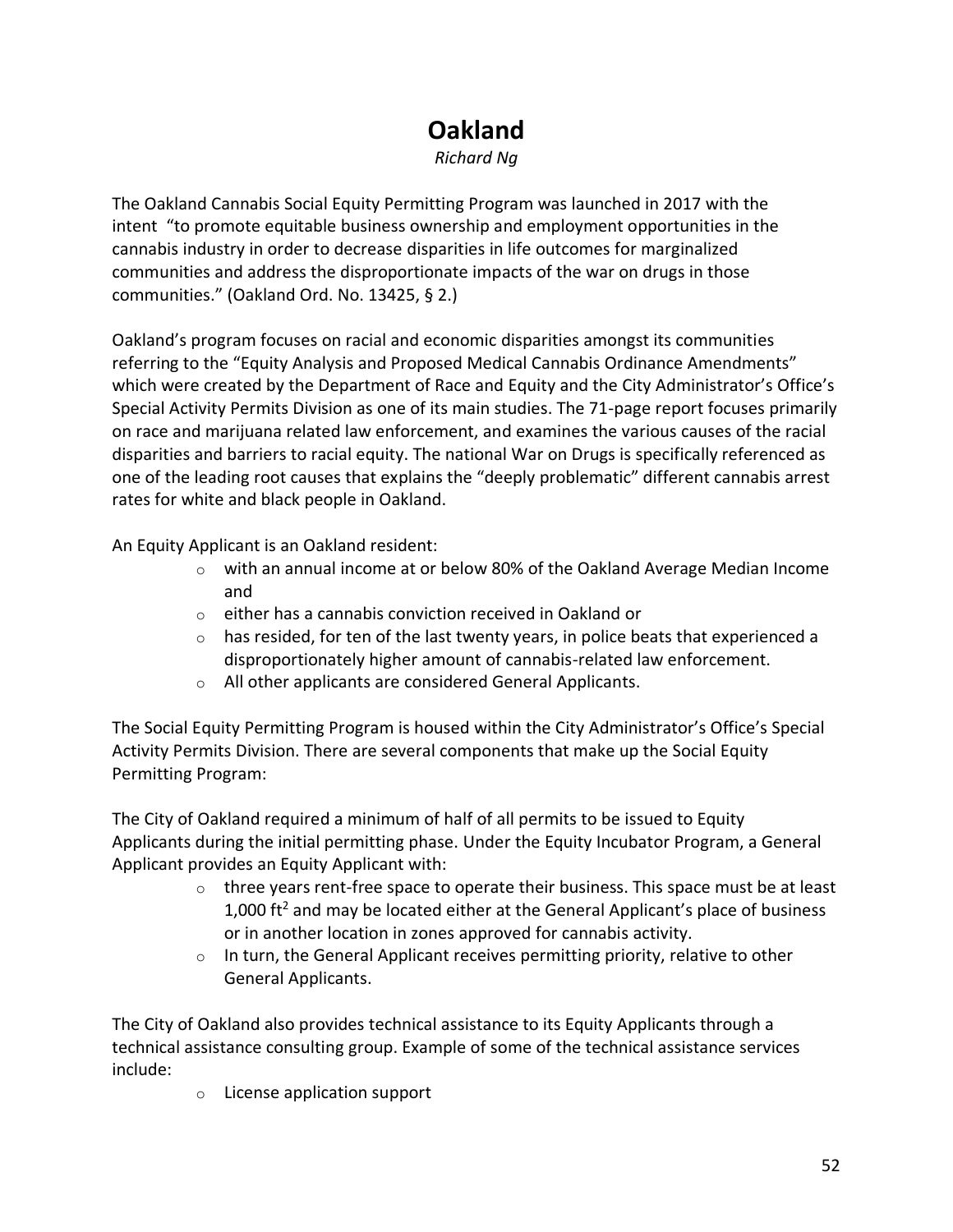- $\circ$  One on one business development and consulting
- o Legal assistance
- o Technical assistance workshops
- o Community events
- o Technical Assistance website
	- <https://makegreengo.thinkific.com/>

There is a loan and grant program that offers both grants and 0% interest four-year loans to Oakland verified Equity Applicants who fulfill the program criteria. The Equity Loan Program consists of public funds and repayments will be needed to make loans to equity applicants in the future. Accordingly, loan applicants must undergo a due diligence process and loan amounts will be disbursed in the following Tiers that are designed to help loan applicants build sustainable businesses.

- $\circ$  Tier 1 Establish the Business. Loan amount Up to \$5,000
- $\circ$  Tier 2 Get Compliant. Loan amount Up to an additional \$10,000; cumulative \$15,000.
- $\circ$  Tier 3 Open the Business. Loan amount Up to an additional \$15,000; cumulative \$30,000
- $\circ$  Tier 4 Start Operations. Loan amount Up to an additional \$20,000; cumulative \$50,000
- $\circ$  Tier 5 Grow the Business. Loan amount Up to an additional \$50,000; cumulative \$100,000. Tier 5 is only available to businesses that are either 100% owned by equity qualified individuals or businesses that match the City's loan amount with an equal-sized loan from a third-party.
- $\circ$  Tier 6–Expand the Business. Loan amount: up to an additional \$25,000; cumulative \$125,000. Tier 6 is only available to businesses that are either 100% owned by equity-qualified individuals or businesses that match the City's loan amount with an equal-sized loan from a third-party.
- Loan Program website
	- o <https://www.elevateimpactoakland.com/>

### *Licensing Overview*

On January 31, 2018 Pursuant to the Oakland Municipal Code, the city administered eight retail licenses with four mandated to go to Social Equity Applicants. The remaining four licenses were open to general applicants and also social equity applicants via a scored process. Of the four licenses that were not mandated for social equity applicants:

- Three of the four permits are Oakland-owned businesses
- Two of the four are equity-owned businesses
- 90% of all employees will be Oakland residents
- 50% of all employees will be formerly incarcerated, current Oakland residents
- 50% of product will be sourced from equity businesses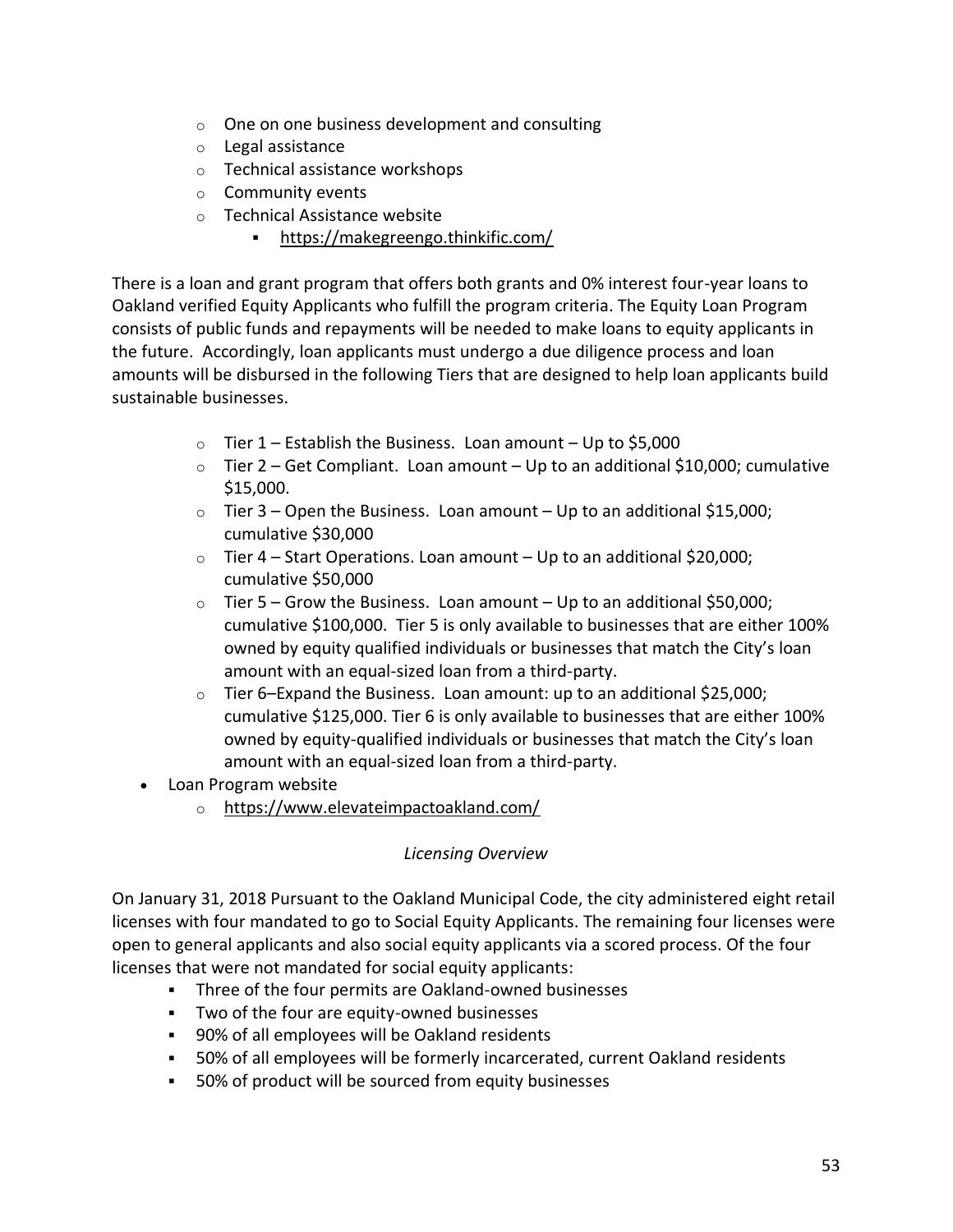▪ 29 equity businesses will be provided free rent and security for three years by these dispensary permit recipients

Combined with the four permits selected via public drawing on January 31, 2018, this means that six of the next eight new dispensary permits will be equity-owned businesses and seven of the next eight will be Oakland-owned businesses. The City will administer eight more retail licenses in FY 2020 that will follow the same process and mandated requirements bringing the total of retail licenses to sixteen.

In addition to dispensary permits, Oakland has an ongoing permit application process for cannabis businesses other than dispensaries, including growers, manufacturers, distributors, testing laboratories, and transporters. To date, the City has received more than 600 applications for non-dispensary permits; more than half of which are equity applicants. Currently more than 90 equity and 90 general applicants have received temporary licenses from the State of California to conduct commercial cannabis activity.

### *Equity Program Tax Relief*

In December 2019 Oakland's City Council unanimously approved an Equity Program Tax Relief program that would provide incentives in the form of tax discounts to businesses that supported the cannabis social equity program. The tax relief includes the following for larger cannabis businesses:

- 0.5% tax discount for 30% of workforce consisting of equity target population.
- 0.5% tax discount for 25% of essential staff consisting of equity target population.
- 0.5% tax discount for 20% managerial staff consisting of equity target populations.
- 0.5% tax discount for 25% of equity brands on retail shelves.
- 0.5% tax discount if all staff earn at least \$25/hour without health benefits or \$20 an hour with health benefits (only applies if business also earns at least one target population staffing incentive in the same year).
- 0.25% tax discount if 80% of staff are full time (only applies if business also earns at least one target population staffing incentive in the same year).
- 1.5% tax discount for businesses under \$2M in gross receipts for incubating beyond 3 years; this 1% for businesses over \$2M Incubation incentive applies for one equity business incubated only.

### *State Funding for Oakland's Social Program*

In October 2019, the California Bureau of Cannabis Control (BCC) announced the recipients of the local equity grant funding which is to be used for commercial cannabis equity programs that focus on inclusion and support of persons or communities that were negatively disproportionately impacted by cannabis criminalization. Grant funds were to be used to provide assistance and services to local equity applicants and licenses. The City of Oakland was awarded \$1,657,201.65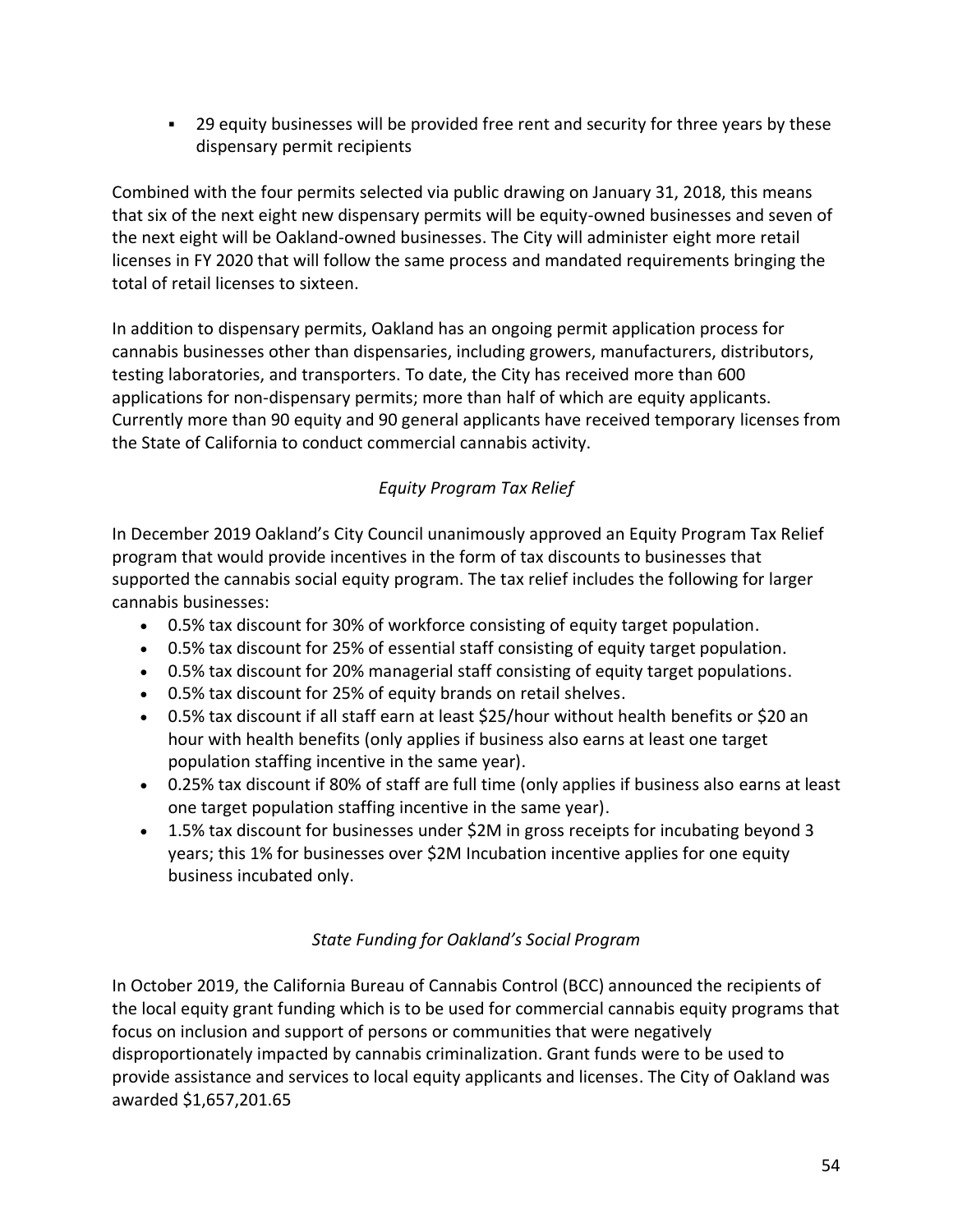In April 2020, California Officials from the BCC and the Governor's Office of Business and Economic Development disbursed \$30M in grant funding to support equity business development. The City of Oakland was awarded \$6,576,705

At this time of publication, it has not been made known to the public how these funds will be allocated.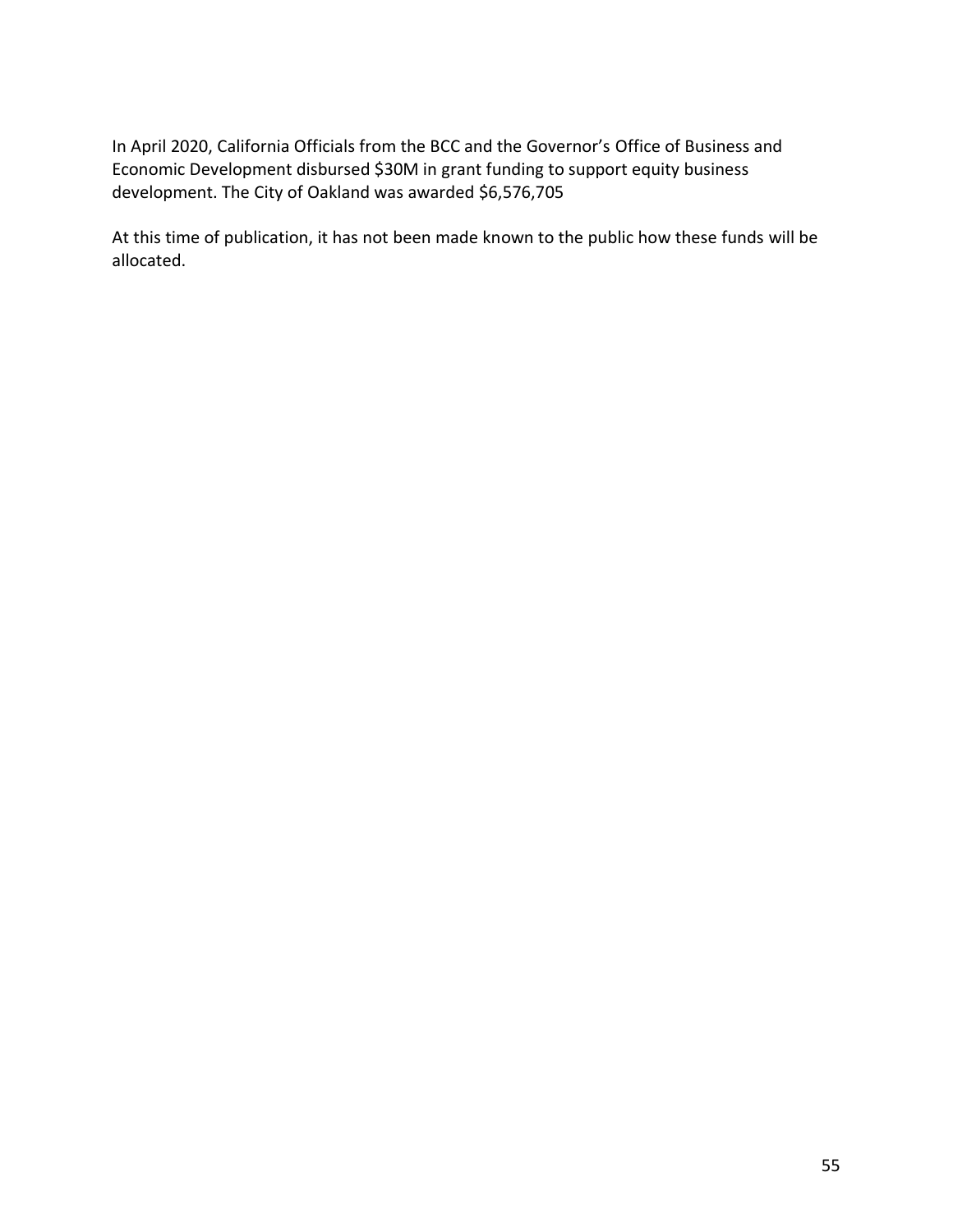## **Massachusetts**

*Ryan Rappaport*

The current state of the Massachusetts social equity program is a complicated story. Granted that in the nascent cannabis industry there has been persecution across many communities, there are communities in Massachusetts that have been disproportionately harmed by the past prohibition of cannabis. Unsurprisingly, a report by the ACLU in 2018 found there were sharp racial disparities in arrests in Massachusetts, even though white people and black people had similar rates for using and selling marijuana.

So when the Cannabis Control Commission (or CCC) unveiled its social equity program in June of 2018, it was heralded as a way to give back to the communities that were impacted. The program intended to help people who've been impacted by the war on drugs to work in the now-legal cannabis industry. "Social Equity Program participants are on their way to opening their own legal cannabis businesses in Massachusetts," Cannabis Control Commissioner Shaleen Title said. "Although achieving a state license could never redress the harm caused by the War on Drugs, I am proud our agency has delivered a program that moves toward fairness by providing tools applicants need to succeed in the Commonwealth's highly competitive marijuana marketplace. We are excited to see what the future holds for these entrepreneurs."

The Massachusetts program was one of the first statewide programs of its kind in the country to offer training, public forums, and legal guidance. The CCC has also differentiated different types of social equity, one tract focuses on economic empowerment for Massachusetts residents in an area of disproportionate impact for at least five of the past ten years with an income that does not exceed 400% of the Federal Poverty Level.

The second track focuses more strongly on those who have been disproportionately affected, mainly blacks and Latinos as per the arrest numbers in Massachusetts. Those with a past drug conviction and residence in Massachusetts for at least the preceding twelve months; or someone who is married to or the child of a person with a drug conviction and residence in Massachusetts for at least the preceding twelve months are given priority. And minorities in Massachusetts were 3.3 times more likely than whites to be arrested for cannabis possession in 2014, despite similar consumption rates, according to the American Civil Liberties Union. And a 2015 report found the median net worth for minority families in Boston was just \$8 compared to \$247,500 for whites.

One initially heralded part of the program lies in the CCC creating educational resources with different educational tracks. These tracks are based on an applicant's specific interests in the cannabis industry, their current skills, and the outcomes they are seeking to gain from the program.

These different tracts are categorized as follows:

• Entrepreneur: Those seeking licensure and ownership.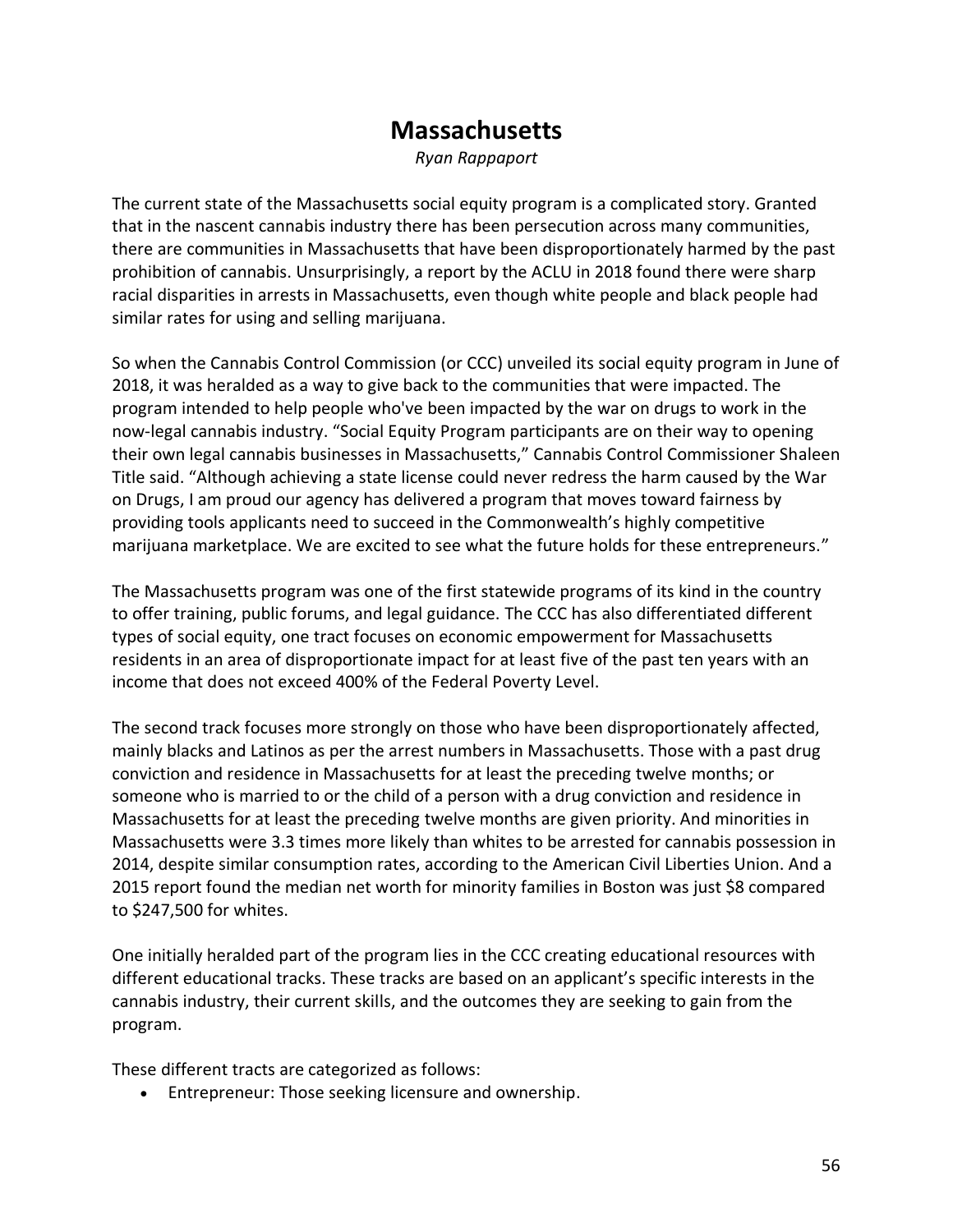- Core: Those interested in cannabis careers at Marijuana establishments at the managerial and executive level.
	- o Core Experienced Candidates (2-6 years)
	- o Core Professional Candidates (7+ years)
- Re-Entry & Entry: Those interested in entry-level positions within Marijuana Establishments.
	- o Re-entry level Candidates (re-entering society)
	- o Entry-level Candidates (0-2 years)
- Ancillary: Those with existing skills that are directly transferable to working with or supporting cannabis businesses. Inventors and developers of new cannabis accessories and tools.
	- o Trade Professionals
	- o Managerial Professionals

But given the progressiveness of this legislation, it's far from sunshine and lollipops. "It is the hardest thing I have ever had to do," says Jeff Bellino, co-founder of Hidden Hemlock alongside his brother Greg Bellino, who were applicants in the microbusiness program. He adds, "As someone who has spent much of my professional engineering career literally writing license applications and licensing approvals, these last three and a half years have been trying."

Unfortunately, for a number of different reasons the progress in Massachusetts social equity has been slow. Since the first cannabis retailers in Massachusetts opened in November 2018, the industry has been dominated by large, well funded, multi-state operators (or MSOs). The vast majority of which are owned by white men and corporate, multistate syndicates. As a result, there have been accusations of corruption and favoritism.

As of November 2019, just one of the state's 184 marijuana CCC's social equity program business licenses had gone operational and only eleven had been applied for. The commission has offered both expedited reviews and additional assistance through its program to prospective businesses run by women, people of color, and veterans, as well as people who either themselves have past drug arrests or reside in or were hired from areas with high cannabis arrest rate.

The state is struggling to meet its program goals for several reasons. Many cities and towns haven't prioritized social equity. And just as businesses owned by social equity applicants face challenges raising capital and navigating local approvals, they are doing so while competing with well-funded companies with expensive lobbyists and consultants. "Most of the challenges we face are legislative," says Seun Adedeji, CEO of Elev8 Cannabis, a multistate operator in Oregon with applications in Massachusetts and Illinois. "For example, most banks are not willing to work with cannabis businesses, either as their account holder or lender. We've overcome this by finding smaller credit unions who are willing to work with us for a fee. The cost is high, but the stability is worth it."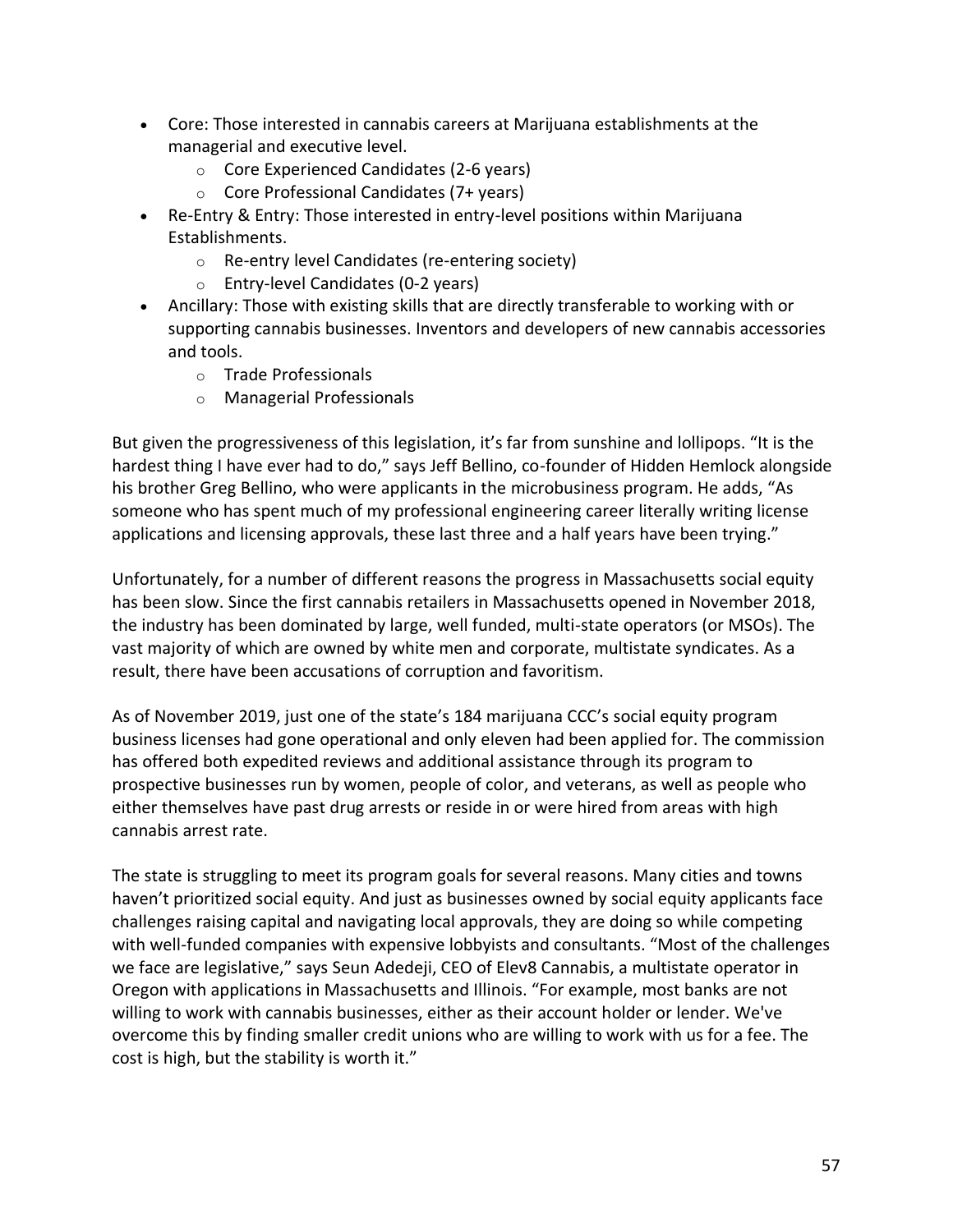And many municipalities are dragging their feet in their process and approving businesses, making it hard for entrepreneurs without access to capital to wait on the sidelines. Unfortunately, Massachusetts lawmakers declined to approve a measure, requested by the CCC, to establish no-interest loans issued by the state for disadvantaged entrepreneurs. "We strut around with our chests out like, 'We're the first state to do equity,' but it's far from being the vision that we thought it was going to be," Horace Small, of the Union of Minority Neighborhoods, told the Boston Globe.

And while equity entrepreneurs say these efforts are helpful, it's still a challenge to compete because officials are moving slowly. With all of the uncertainty in this process, applicants are often stuck having to pay for the storefronts where they're hoping to do business. And when there are investors involved with these businesses, applicants are stuck trying to reset expectations because they are in peril of losing funding given the delays and barriers.

"A lot of equity applicants across the state are in this limbo waiting  $-$  you're paying rent, you have no idea when it'll end or what it's going to look like," Kobie Evans of Pure Oasis, the first economic empowerment applicant to win a license, says to the Boston Globe. After several CCC meetings have been cut short by protests in 2020, the Cannabis Control Commission has provided platforms to hear more from the frustrated marijuana business applicants.

And finally on March 2020, almost four years after Massachusetts voters legalized recreational cannabis, Boston has its first adult-use cannabis store: Pure Oasis, opened its doors in Dorchester to dozens waiting in line. It was the first cannabis retailer owned by people in the state's social equity and economic empowerment program, This grand opening marked a milestone in Massachusetts' effort to use some of cannabis legalization's windfall to rectify racial and social inequities. "This is part of why we did this — we set out on this journey a long time ago to show people who look like us that if you work hard and you persevere, then success is soon to come," co-owner Kevin Hart of Pure Oasis told the Boston Globe.

Amidst all of this, there is a silver lining. Massachusetts has created programs for funneling all delivery and cannabis cafe licenses to small businesses and people in the social equity programs. The progressive Social Equity legislation, with respect for all of its hardships applicants have faced, has influenced other progressive legislation in places like Illinois.

And legislators like Boston Mayor Martin J. Walsh, are making efforts to improve this process. In March 2020, he appointed five members to a board, that will issue recommendations on which marijuana companies should receive local licenses and advise Walsh's office on cannabis regulation and policy. And though the formation of this group is a response to the criticism that Boston's previous process for choosing pot operators has been slow and confusing, therefore giving an advantage to better-connected and wealthier firms, it is seen as a small step in the right direction.

This program is not perfect. It has taken over four years for some social equity and economic empowerment applicants to even get their review meetings. But applicants remain hopeful like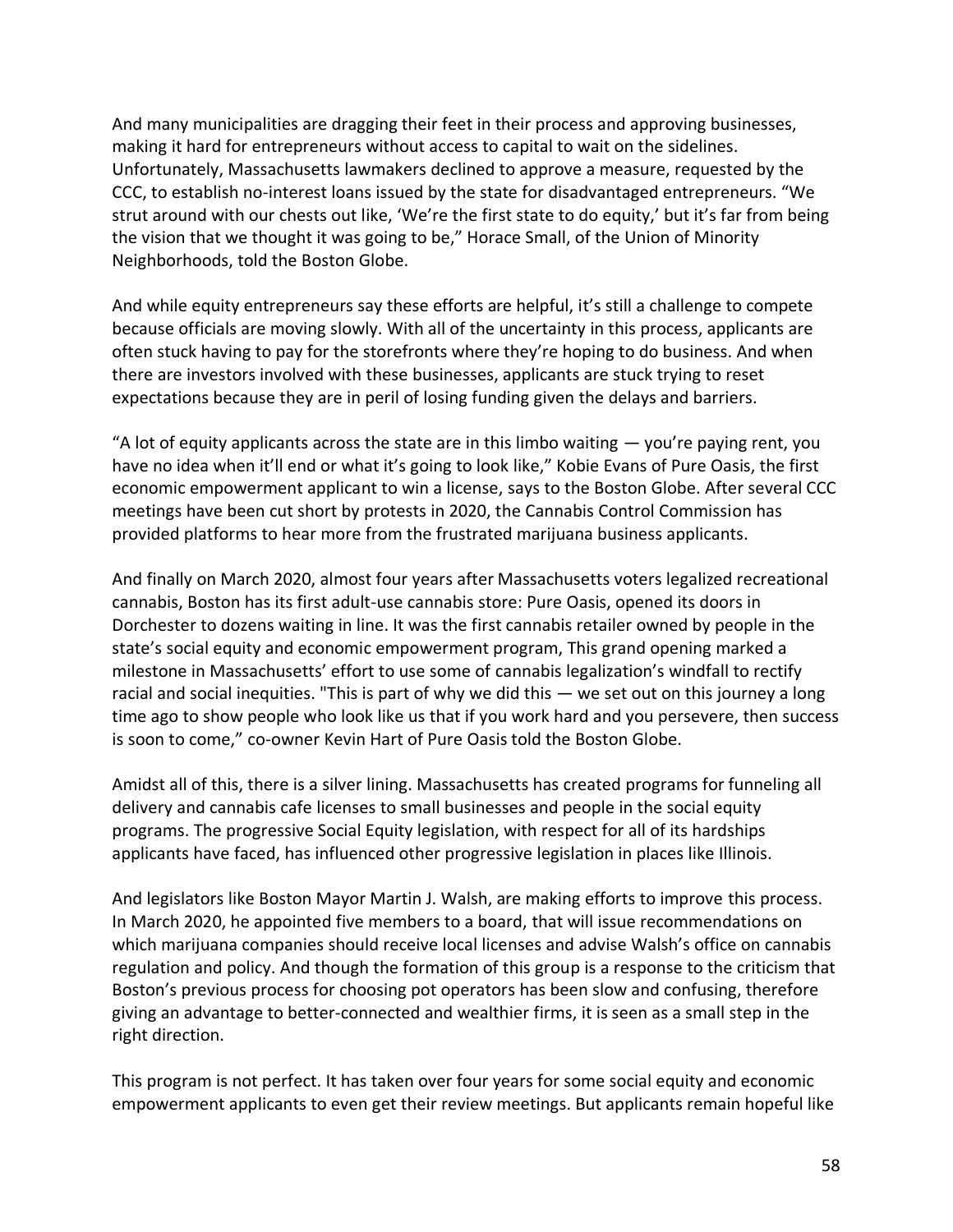Jeff Bellino: "My brother Greg and I are thrilled that the CCC has offered licensing options and priority status for microbusiness owners like ourselves. Without programs like this, it would be far too difficult to enter the market and compete with the large, well-funded, out of state companies."

There is still a journey ahead but it seems like everyone is working together to make this a successful program. Time will tell who will arise as successful participants and if this was indeed as impactful as the original legislation intended.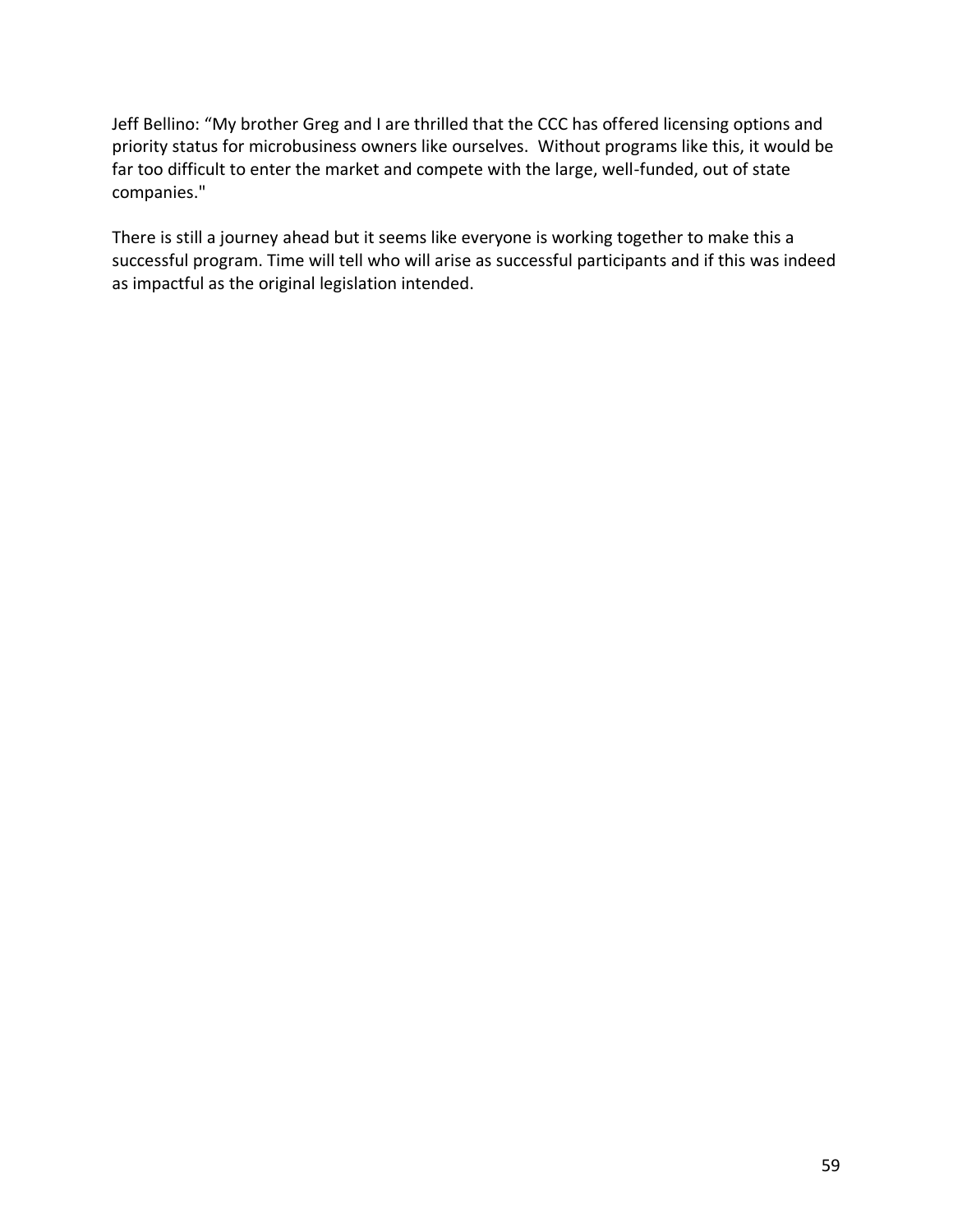# **Illinois**

### *Akele Parnell*

On June 25, 2019, Illinois Governor J.B. Pritzker signed into law the Illinois Cannabis Regulation and Tax Act (the "CRTA" and the "Act"), making Illinois the 11<sup>th</sup> state to legalize recreational marijuana. The law has been hailed as "the most equity-centric" and "progressive cannabis law in the nation," the "first to incorporate reparations – the dream of the legalization movement," and the "biggest step forward in social and criminal justice reform anywhere in the country." In addition to legalizing the possession, use, production, and sale of recreational marijuana for adults over 21, the CRTA provides for the expungement of upwards of 700,000 minor cannabis records, allocates a quarter of the tax revenue from recreational cannabis sales and licensing fees to a reinvestment program for communities most harmed by the "War on Drugs," and provides significant licensing preferences and funding to social equity businesses.

The crowning achievement of the CRTA is its establishment of a social equity program designed to create a legal cannabis industry that is equitable, diverse, and accessible to those most adversely impacted by the War on Drugs in Illinois. Under the program, qualifying applicants for cannabis business licenses that are sufficiently owned by or employ adversely impacted persons are deemed social equity applicants. Social equity applicants receive priority in the application process for new cannabis business licenses: dispensaries, craft growers (small-scale cultivation facilities), infusers, and transporters. In addition, the program provides eligible social equity applicants with access to grants, loans, and 50% fee-waivers for application and licensing fees.

The CRTA defines social equity applicant as an applicant for a cannabis business license that is an Illinois resident that meets one of the following criteria:

- 1. An applicant with at least 51% ownership and control by one or more individuals who have resided for at least five of the preceding ten years in a Disproportionately Impacted Area;
- 2. An applicant with at least 51% ownership and control by one or more individuals who:
	- i. Have been arrested for, convicted of, or adjudicated delinquent for any offense that is eligible for expungement under the Act; or
	- ii. Is a member of an impacted family; [or]
- 3. For applicants with a minimum of ten full-time employees, an applicant with at least 51% of current employees who:
	- i. Is a member of an impacted family; [or]
	- ii. Currently reside in a Disproportionately Impacted Area; or
	- iii. Have been arrested for, convicted of, or adjudicated delinquent for any offense that is eligible for expungement under the Act or member of an impacted family.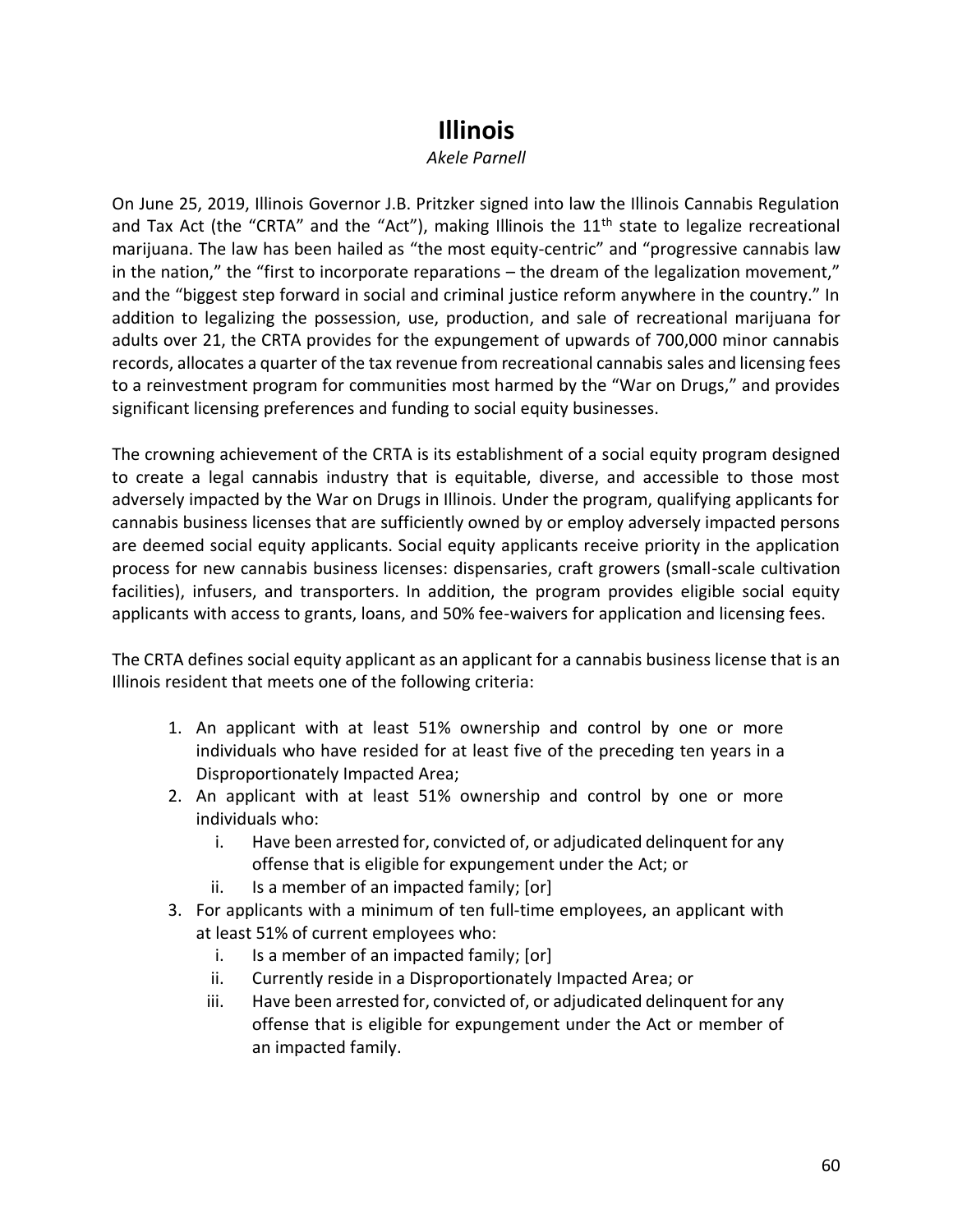The benefits of social equity applicant status are quite significant and include: 1) a 20% bonus in the application scoring process for cannabis business licenses, 2) a waiver of half of all application, license, and surety bond fees, 3) eligibility for access to loans and grants from the state's \$30 million Cannabis Business Development Fund, 4) access to technical assistance and support provided by the Illinois Department of Commerce and Economic Opportunity (DCEO), and 5) eligibility to participate in a state-approved cannabis business incubator or sponsorship program.

Given the sheer number of Illinois social equity applicants and the level of competition from general applicants, the point value of social equity applicant status is almost indispensable in the license application process. For example, the Illinois Department of Financial and Professional Regulation (IDFPR) will rank applicants for dispensary licenses using a 250-point scoring system and assign points based on the following ten criteria:

- Suitability of Employee Training Plan (15 points)
- Security and Record Keeping (65 points)
- Business Plan, Financials, Operating Plan, and Floor Plan (65 points)
- Knowledge and Experience in Cannabis or Related Fields (30 points)
- **Status as a Social Equity Applicant (50 points)**
- Labor and Employment Practices (5 points)
- Environmental Plan (5 points)
- Illinois Owner (5 points)
- Status as a Veteran (5 points)
- Diversity Plan (5 points)

As shown above, 20% of the total number of points that an applicant can receive is reserved for social equity applicants. This makes social equity applicant status the third most important aspect of an application after core operational criteria – security and record keeping (26%) and business plan, financials, operating plan, and floor plan (26%). And, unlike the two previous criteria, points for social equity applicant status are awarded on binary basis-either you qualify and receive all the points, or you do not, and you receive none of them. Similarly, the licensing process for all new cannabis business licenses reserves 20% of the total number of points available for social equity applicants on a binary basis, thereby virtually ensuring that all new licenses for cannabis business will go to social equity applicants.

Social equity applicant status can also makes the application and licensing process half as expensive. Qualifying social equity applicants are eligible for a 50% waiver of 1) the \$5,000 cannabis business application fee, 2) the \$5,000 infuser license fee, \$10,000 transporter license fee, \$40,000 craft grower license fee, and \$60,000 dispensing organization license fee to purchase a license upon award, and 3) the surety bond premiums which may be \$1,000 per year, per bond. In each case, eligibility for a fee waiver is subject to an income and license cap for the applicant and its owners.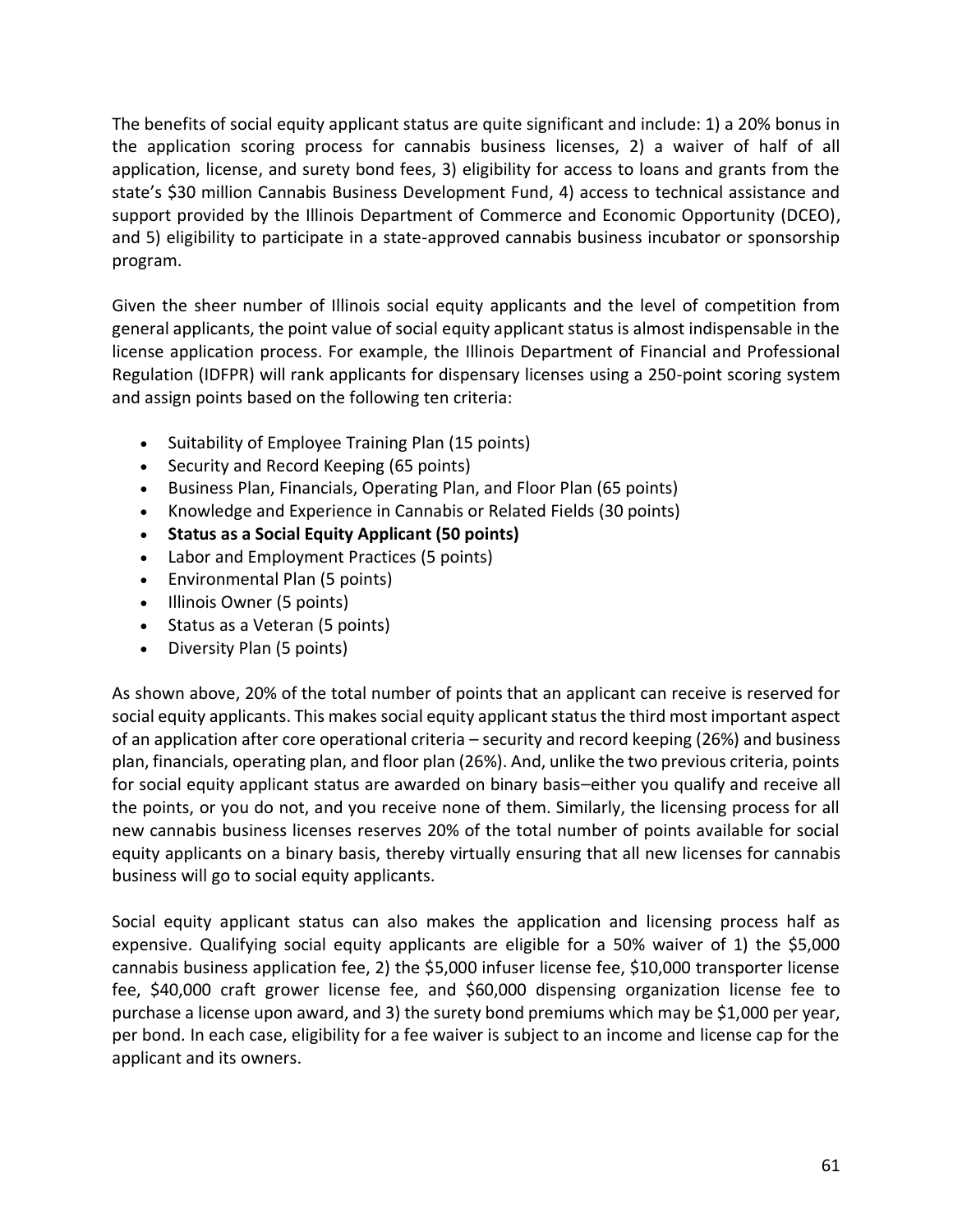In addition, social equity applicants are eligible to participate in a state-approved incubator program which will include a \$100,000 loan from a host licensee (existing dispensary operator) and at least one year of mentorship services on how to run a cannabis business similar to that of the host licensee. Lastly, social equity applicants are eligible to be selected to participate in a state-approved sponsorship program and receive an interest-free loan of at least \$200,000 from an existing dispensary operator. In both cases, the terms of the loans will be more favorable than commercial loans or other private debt financings. And the mentorship services may be even more valuable than the loans given the expertise that the host licensee has developed during its years of operations.

To fund the Illinois social equity program, the CRTA creates a Cannabis Business Development Fund that will provide startup and operating capital to qualifying social equity businesses. The fund started out with \$12 million transferred from the state's medical cannabis program. Fees collected from existing medical operators who pay to transition to recreational sales before January 1, 2021 and payments made as a result of transfers of licenses by social equity applicants will be deposited into the fund which is expected to grow the fund to \$30 million. Funds from the Cannabis Business Development Fund must only be used for the following:

- 1. To provide low-interest rate loans and grants to social equity licensees to help them start and operate their businesses;
- 2. For administrative costs related to the provision of low-interest loans and grants;
- 3. To pay for outreach to social equity applicants;
- 4. To conduct research concerning the participation of minorities, women, veterans, or people with disabilities in the cannabis industry; and
- 5. To assist with job training and technical assistance to residents of DIAs.

The CRTA's social equity program was specifically designed to benefit communities that were disproportionately impacted by the War on Drugs, but it is still too early to judge its effectiveness. In many ways, the program goes further than social equity programs in other states, but it is far from perfect. Conceptually, there may be more ideal ways to design a social equity program, such as a race-based application point system or a set aside of licenses for African American and Latinx applicants. However, despite the practical and ethical merits of race-based criteria and numerical targets, such measures invite constitutional challenges, and courts are likely to invalidate them.

When the State of Ohio reserved fifteen percent of its medical cannabis cultivation licenses for businesses owned or controlled by racial minorities, the measure was ruled to be unconstitutional under state and federal law. Given the legal challenges inherent in effecting race-conscious remedies for the drug wars race-specific harms, the most legally viable way for state and local governments to promote racial equity in the industry appears to be the adoption of a social equity program that provides licensing benefits, funding, and resources to business from DIAs. This approach will inevitably prioritize predominantly Black and Latinx communities, though not exclusively. And in doing so, new licenses can be reserved for businesses that are connected to disproportionately impacted communities and those who have suffered directly from the enforcement of marijuana laws.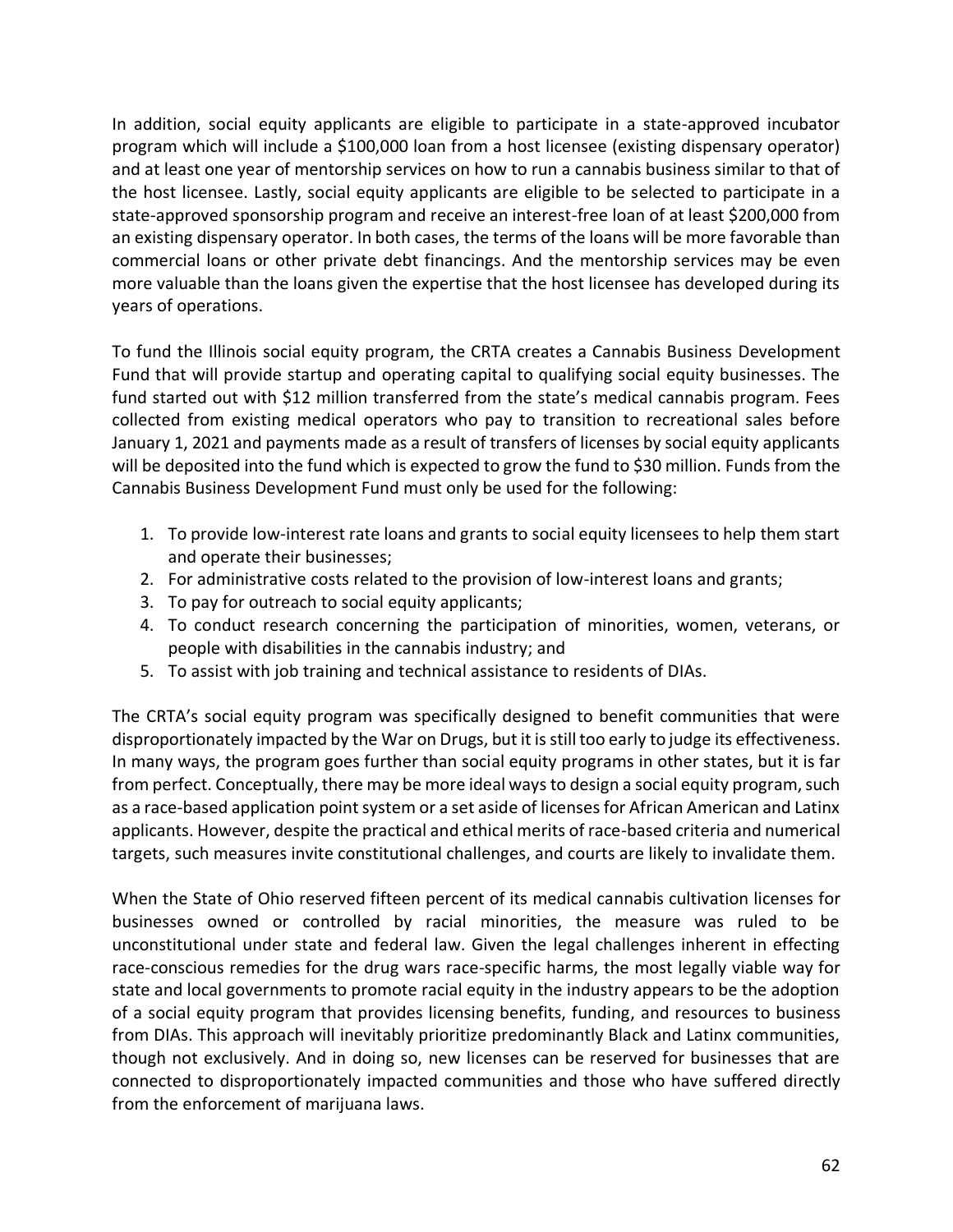# **Key Factors for a Successful Social Equity Program**

From Los Angeles to Boston, cities and states are slowly beginning to create and experiment with social equity programs. The difficulty in creating a successful social equity program is that it has to be tailored to the specific jurisdiction. While common factors have emerged in social equity programs, others factors, such as removing property as an initial requirement, have not proliferated social equity programs but are deserving of discussion. Many factors exist that impact successful social equity programs such as the leadership and budgets. While not all factors are explored, below are some factors our authors wish to highlight.

# **Merit Based Licensing**

*Chris Nani*

Social equity programs should award licenses based on a merit approach when there are limited licenses. Currently, social equity programs have developed multiple ways to select applicants. In Los Angeles, it was the first one hundred to electronically submit their application. In Illinois, it was part of the general application process while in Massachusetts it was a separate merit based licensing process.

Programs that have enacted first come, first serve approaches risk ruining the credibility of their program because the winners may not truly reflect the local community and there is a high probability cheating, manipulation, or otherwise fraudulent activity that will occur during the licensing process. Los Angeles' social equity program promised to license the first one hundred social equity qualified applicants that submitted applications.<sup>1</sup> The application cycle opened on September 3, 2019 and, by the end of October public outcry of corruption and cheating were rampant.

Marijuana Business Daily reported "Hundreds reportedly appeared Thursday for the city's Cannabis Regulation Commission meeting, where allegations of corruption, incompetence, and basic unfairness were leveled at city officials, including Cat Packer, the head of the L.A. Department of Cannabis Regulation (DCR)." The charges of corruption levied against DCR arose from video evidence as well as documents showing fourteen applicants had accessed the online portal submission before it had opened to the public at large. Further audits showed 226 applicants were able to sign in fourteen seconds before the official submission time.

<sup>&</sup>lt;sup>1</sup> It's important to note all applicants were required to show proof they had secured property for their proposed dispensary as part of the application. This requirement singularly cost applicants millions of dollars.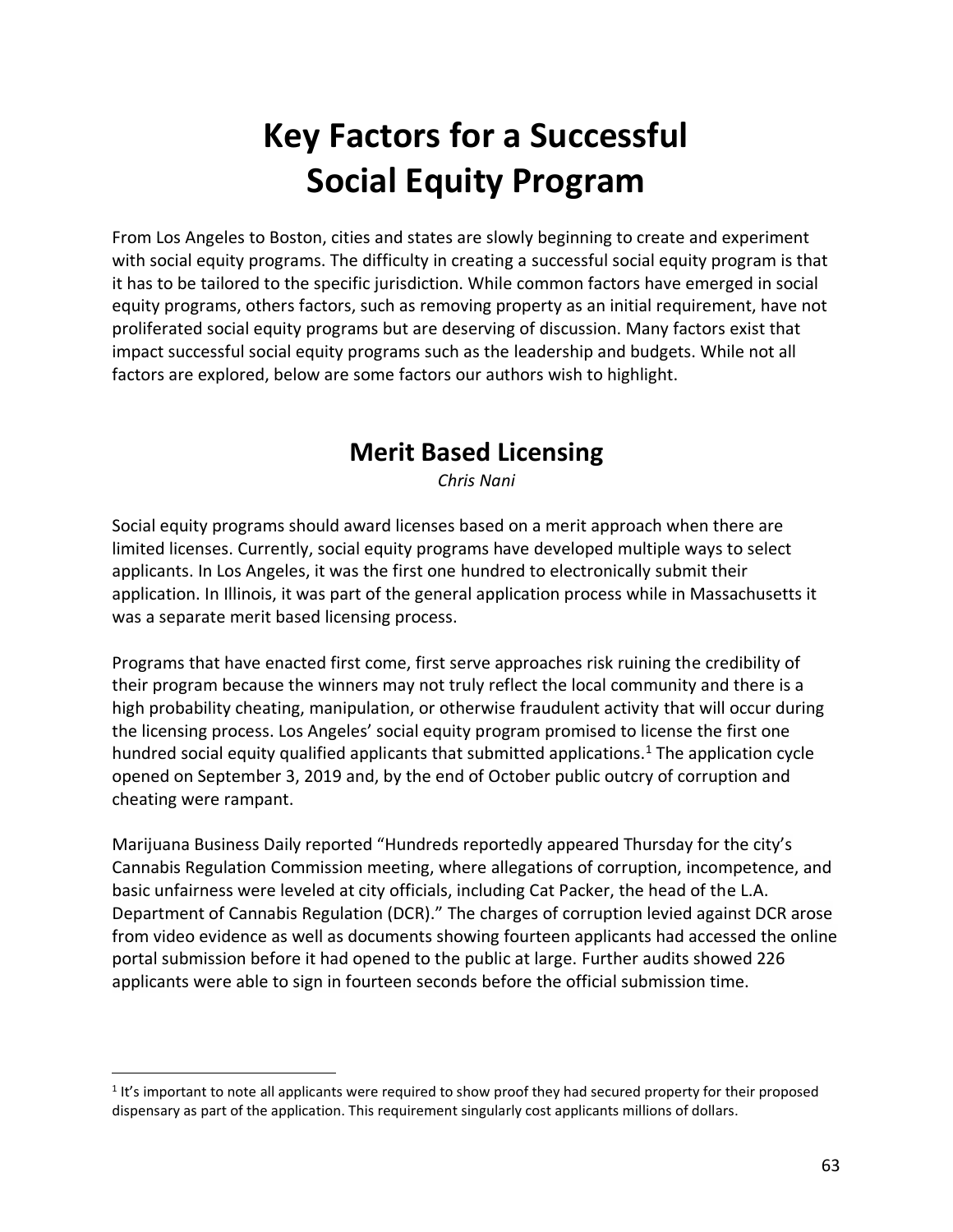The third-party audit conducted by Sjoberg Evashenk Consulting found neither incident gave a significant advantage to either group. The audit further found no corruption noting that DCR's unclear instructions were cause for some to believe they could not access the online portal until the official submission time stating DCR "created potential for confusion regarding the starting line."

In addition to the time sensitive nature of submitting applications for Los Angeles, those that had fiber optic cables, or high speed internet, had an insurmountable advantage over their competition. Because the application process was based on submission times, MSOs and well resourced applicants secured high speed internet to guarantee their connectivity would be faster. Los Angeles received hundreds of applications within the first few minutes of officially going live. If your application was not amongst the first few, months of hard work and securing a property were rendered fruitless.

In contrast to Los Angeles, other programs, like Massachusetts, have instituted a merit based approach. While a merit based approach has its own flaws, it is currently the preferred method. Merit based means applications are weighed using a set rubric by trained graders and licenses are given to the highest scoring applicants. The merit based approach reviews applicants business plan, security, and experience amongst other things and seeks to award licenses to applicants who demonstrate they are the most prepared operators.

Unlike a first come, first serve approach, merit based cycles accept applications for a fixed duration of time and do not take into account the time of submission. Additionally, merit based cycles seek to provide greater transparency and will normally provide information on how they will be scoring applications, how points will be distributed, and when decisions will be announced. Illinois wrote their scoring process into the regulations and provided multiple follow up FAQs to their scoring process for their first round of adult use retail licensing.

However, merit based approaches favor MSOs and other established businesses due to their experience and pre-established standard operating procedures that allow them to apply in multiple states at once with relative ease. The merit based approach may favor MSOs, but it also provides more time for social equity applicants than other methods to develop their application and find assistance if needed.

The merit based approach has many unanswered questions regulators continue to struggle with. Should all individuals harmed by the War on Drugs be treated the same or should severity matter for application purposes? How should applications be graded? Social equity programs are still in a feeling out process, but, in order to better support communities, regulators should create merit based licensing approaches over random or time based ones because they present a more fair opportunity for social equity applicants where applicants are measured on their overall application instead of their access to resources.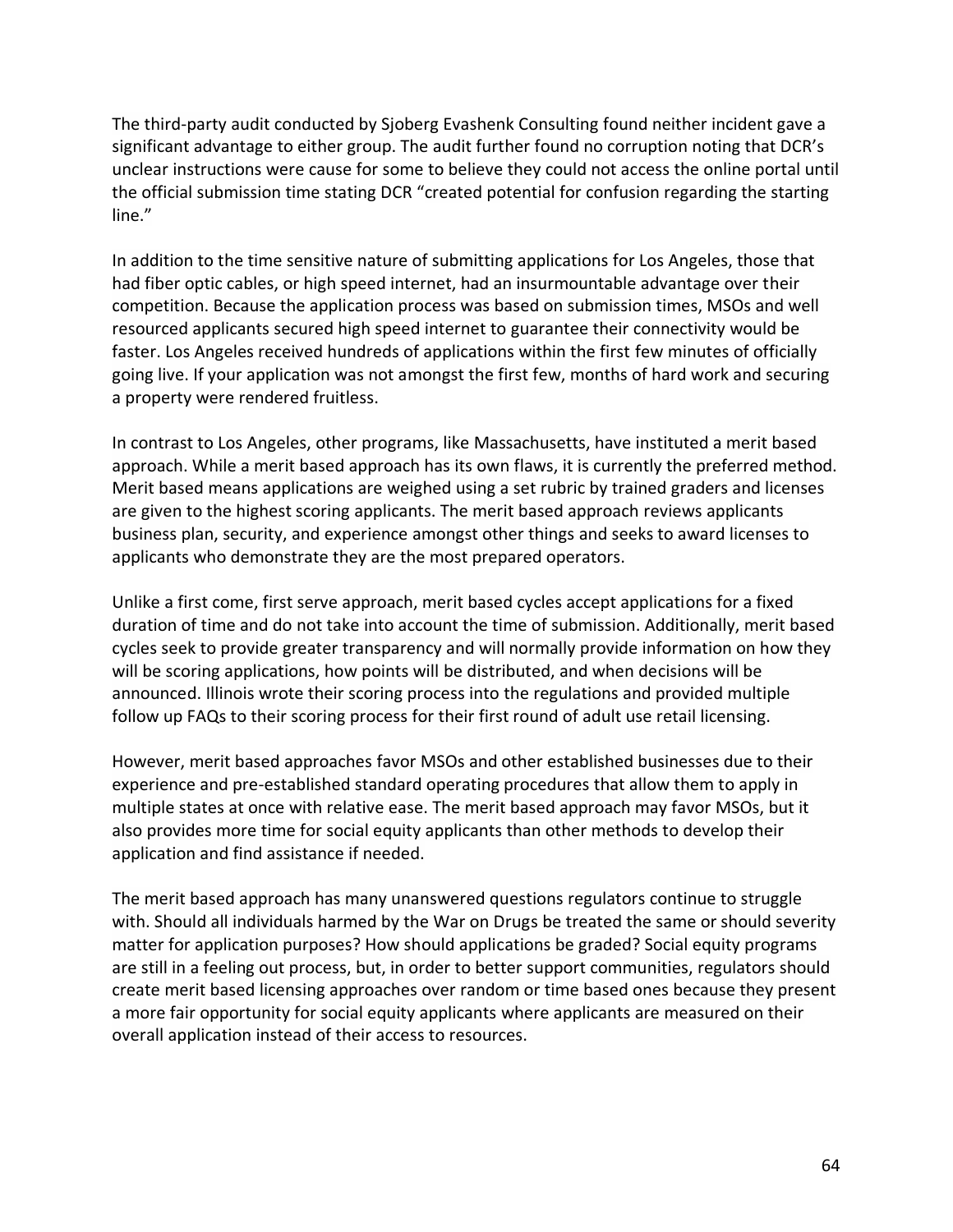# **Separate Licensing Processes**

*Chris Nani*

Social equity programs should have licenses earmarked specifically towards social equity applicants. Without dedicating licenses specifically to social equity applicants, cannabis programs run the common risk of being dominated by multi-state operators (MSOs). For example, Illinois incorporated social equity into their general licensing process. The result– MSOs became qualified as social equity applicants to remain competitive in the licensing phase, a predictable outcome. An unintended consequence however is that true social equity applicants, individuals harmed by the War on Drug, were forced to either join an MSO or risk being left behind.

As explained in the Illinois case study, social equity status accounted for 20% of the total eligible points for any Illinois cannabis application, providing a powerful incentive for companies to find creative solutions to become social equity applicants. The most prominent way MSOs qualified as social equity applicants in Illinois was by hiring social equity qualified employees. However, a critical difference between hiring and being a social equity applicant is ownership. MSOs that hired qualified employees will enjoy the fruits of their labor in exchange for a paycheck. Those employees may be terminated at any point while the revenue generated will leave the local community and flow to investors within MSOs.

While it may not be readily apparent, the problems created by having social equity included as a component in one general cycle center around ownership and competition. Social equity programs that do not mandate ownership remain with those harmed by the War on Drugs greatly reduce the efficacy of their program's mission – restoring and building generational wealth in areas of disproportionate impact. When licenses are awarded in one general cycle, social equity applicants must compete with experienced MSOs, which are large companies that include application writers, consultants, and lobbyist all trained to increase their company's chance of winning a license.

The compounding result is two-fold. Social equity applicants face an extremely difficult challenge of winning a license in a general cycle and those that do wish to remain competitive during the licensing process must make deals with MSOs or investors for financial aid and/or technical assistance in exchange for equity.

Before a cannabis dispensary may operate, it must first be licensed. Licensing cycles are only open for a few months at most, can require upwards of \$25,000 per application in fees and services, and are competitively graded based on prior operating experience, accomplishments, and the complexity of their standard operating procedures. MSOs are best prepared to apply in new markets because they have resources to monitor legislation, prepare applications ahead of time, and the resources and experience to consistently score highly on applications.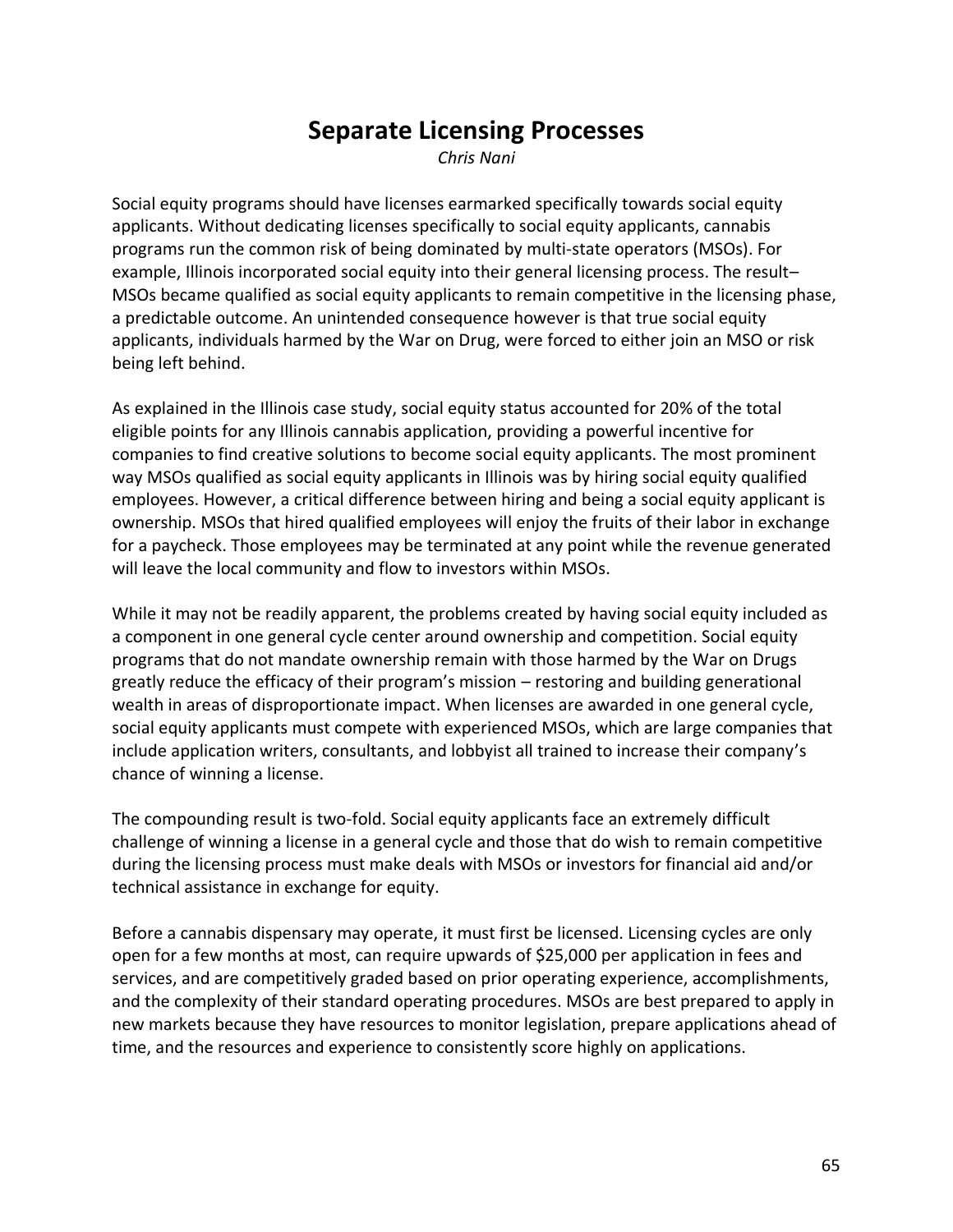In comparison, social equity applicants are disadvantaged individuals seeking ownership in the cannabis industry. Normally, they do not have vast sums of financial capital or teams of professionals at their disposal. Some social equity applicants may be able to find private funding, but at high interest rates or for large chunks of equity. Others may find they can hire consultants and professionals to bolster their application, but also at a similar price. For social equity applicants to remain competitive in a general licensing cycle, they must be willing to sell or barter a significant portion of their equity.

For social equity programs to reach their intended goal, they must provide fertile ground for social equity applicants to grow. A separate licensing process, exclusive to social equity applicants, would provide greater benefits to local communities because ownership, and consequently generational wealth, would be built in those communities. By earmarking social equity licenses, regulators could impose restrictions in ownership similar to Los Angeles.

Tier I social equity applicants, the individuals who qualify the company as a social equity applicant, are required to maintain at least 51% equity in the company initially in Los Angeles' social equity program. By regulation, individuals cannot sell or contract their rights away to their base equity of 51%. This ensures wealth remains with the individual(s) harmed by the War on Drugs and are not extorted by third parties or investors.

In addition to retaining ownership, separate licensing programs help level the playing field for applications because social equity programs provide tutorials, workshops, and free resources to social equity applicants to help them craft applications and learn what they need to do to submit a complete application. Social equity organizations, like Minorities for Medical Marijuana, have also aided applicants and many organizations will host their own free events in states with open licensing cycles. While a separate licensing process does not remove MSOs from the equation, it does remove a few of their advantages.

Fees are waived or reduced, making it easier for social equity applicants to submit applications, and free services and resources are provided to help applicants understand what is required. Perhaps more importantly, separate licensing programs can provide greater scrutiny to how ownership is distributed. It's common for licensing agencies to request an organization chart detailing the equity breakdown of the company and any agreements that provide control or ownership to third parties.

By creating bright line rules and standards, regulators can quickly verify if a company (1) qualifies as a social equity applicant, (2) has accurately reported their equity breakdown, and (3) no extraneous dealings exist that could jeopardize the status or equity of the applicant. Separate licensing cycles can be opened, closed, and graded contemporaneously. Greater oversight can also be devoted as the scope of the licensing process can be broken into general applicants and social equity applicants. While a separate licensing process will not prevent licenses going to MSOs or crafty application writers, it will help retain ownership within the communities harmed by the War on Drugs and reduce the experience and resource discrepancy between MSOs and mom & pop applicants.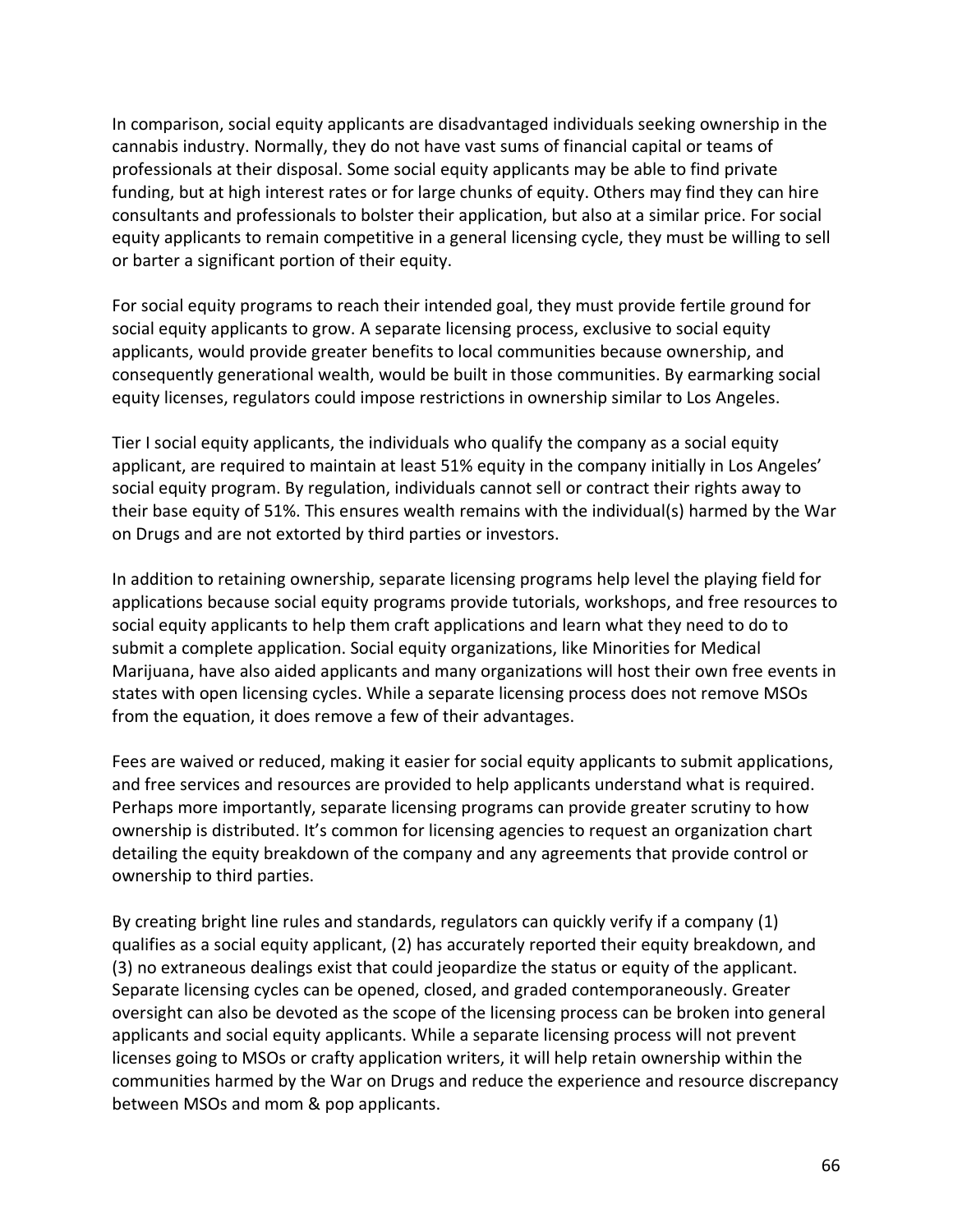# **No Property Requirement**

*Cedric Haynes*

"... [I'm a] social equity applicant. I'm one of the [applicants] that worked hard to comply and *follow the rules of this program. But now my partners and I have been up for almost six months since registration in September… Before that we worked for over a year to find and secure a location, make investments in the lease and improvements to our space. My partners and I have invested tens of thousands of dollars. If we don't get open soon, I figure we will lose this investment altogether…"*

- *Public Comment from Phase 3 Round 1 Social Equity Applicant for Storefront Retail Licenses, Los Angeles Cannabis Regulation Commission public meeting, March 5, 2020*

Social equity programs in cannabis marketplaces across the United States are being created and implemented with goals that include helping individuals disproportionately impacted by the 'War on Drugs' to obtain a share of said marketplaces as owners. This help is necessary- while headlines refer to the cannabis sector as the new "gold rush", entire communities are still reeling from the adverse effects of cannabis prohibition. More, the black community- which is multiple times more likely to have barriers erected affecting their very livelihoods and prospects for prosperity due to cannabis prohibition, only represent 4% of cannabis business founders and owners. Disproportionately impacted communities, often defined to include a low-income economic status, are more susceptible to high barriers to entry into cannabis marketplaces, chief of which is access to capital for the application process and general startup costs.

### *The "Green Tax"*

The 'green tax' is a term used to describe the price markup of many products associated with starting and maintaining a cannabis business, including legal, compliance, accounting, and real estate services. The markup exists because of the projected financial growth of legal cannabis marketplaces in the United States (\$13 billion over the next 5 years), the nascent nature of the industry, and the inherent liabilities associated with aiding a cannabis business. The reality is that startup costs are extremely expensive, ranging anywhere from low six-figures to multiple-millions of dollars depending on the location and type of cannabis business. The legal, compliance, and mandated fees associated with the application process alone will compose a significant portion of these costs. Prospective license holders must submit compelling cannabis applications because of the limited number of licenses available in most markets.

Because of the federal prohibition on cannabis, the lack of federal policy allowing cannabis banking, and the risk of financially 'aiding and abetting' federally illegal activity, banks beholden to the Federal Deposit Insurance Corporation (FDIC), which provides them insurance, are unlikely to provide resources to cannabis businesses. This leaves prospective cannabis business owners largely reliant on personal assets, familial wealth or private investors for large sums of startup capital. The vacuum created by the lack of capital has the potential to be filled by nefarious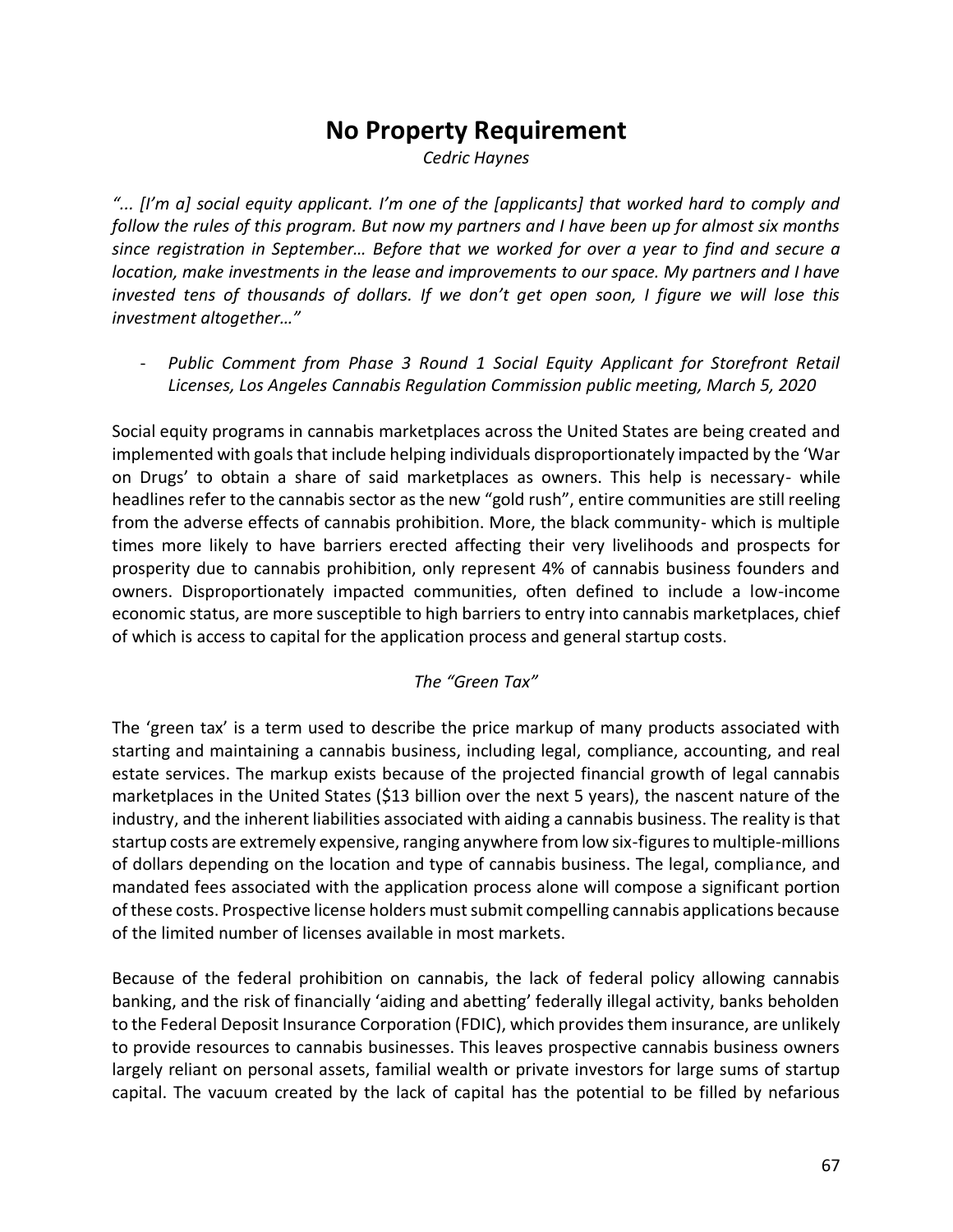entities. Disproportionately impacted communities, by definition, are less likely to have access to capital in general.

*"It seems that the biggest hustle in [Los Angeles] is [to] squeeze the social equity candidate out of money… either they want a piece of your business, or they want to go up on your rent, but that's the new hustle…"*

### *Real Estate as a Startup Cost*

Zoning processes are used by city planners to plan for infrastructure and the orderly development of a jurisdiction, and to ensure that compatible land uses are situated in suitable locations. Cannabis businesses across the United States are subject to stringent zoning standards, often with large radius restrictions around schools, parks, residential areas and other cannabis businesses. This limits the amount of properties that exist in areas that are properly zoned. The effect of the resulting squeeze of suitable property locations, coupled with the sector's financial growth projections and inherent risk, create an atmosphere where the price per square foot for a cannabis business can be many times the price per square foot for a non-cannabis business.

Every regulated cannabis business type will require the leasing or ownership of property in which to operate. Whether delivery, storefront retail, or cultivation, the business must operate within a physical property- whether owned or leased. If a leasing agreement or ownership of a physical property is mandated for an application to be deemed completed, the fees associated with the application become additional capital barriers to individuals who have been designated as 'disproportionately impacted'. Worse, if these expenditures are mandated, then any capital spent on rental or leasing agreements become complete losses if a license is not granted. Further, without a date-certain for city or state approval or denial of an application, or unexpected circumstances that requires a pause during the adjudication phase, lease-holders can be left to continue to pay leasing fees indefinitely, or lose the opportunity to receive a license.

*"... We need your help. We are in a crisis. It's been over six months since we applied… estimates indicate we [the applicant pool] have spent over \$8 million on rent and holding fees... This is unsustainable for social equity applicants who already have access to very limited resources. Approximately a quarter of us do not have the capital to last another 90 days. I've gone through alI of my savings and retirement fund because I thought this would be a way for me to retire, but all of this has been held up."*

### *Los Angeles and Chicago*

The comments dispersed through this document are all attributable to individuals who applied during Phase 3, Round 1 of Los Angeles's licensing scheme. Their testimonies are examples of the unintended policy consequences that stem from requiring applicants from disproportionately impacted communities to include "a copy of an executed lease agreement with proof of a deposit or property deed for its business premises" as a part of their application. Troublingly, the individuals allowed to apply during this particular process had to fit within Tiers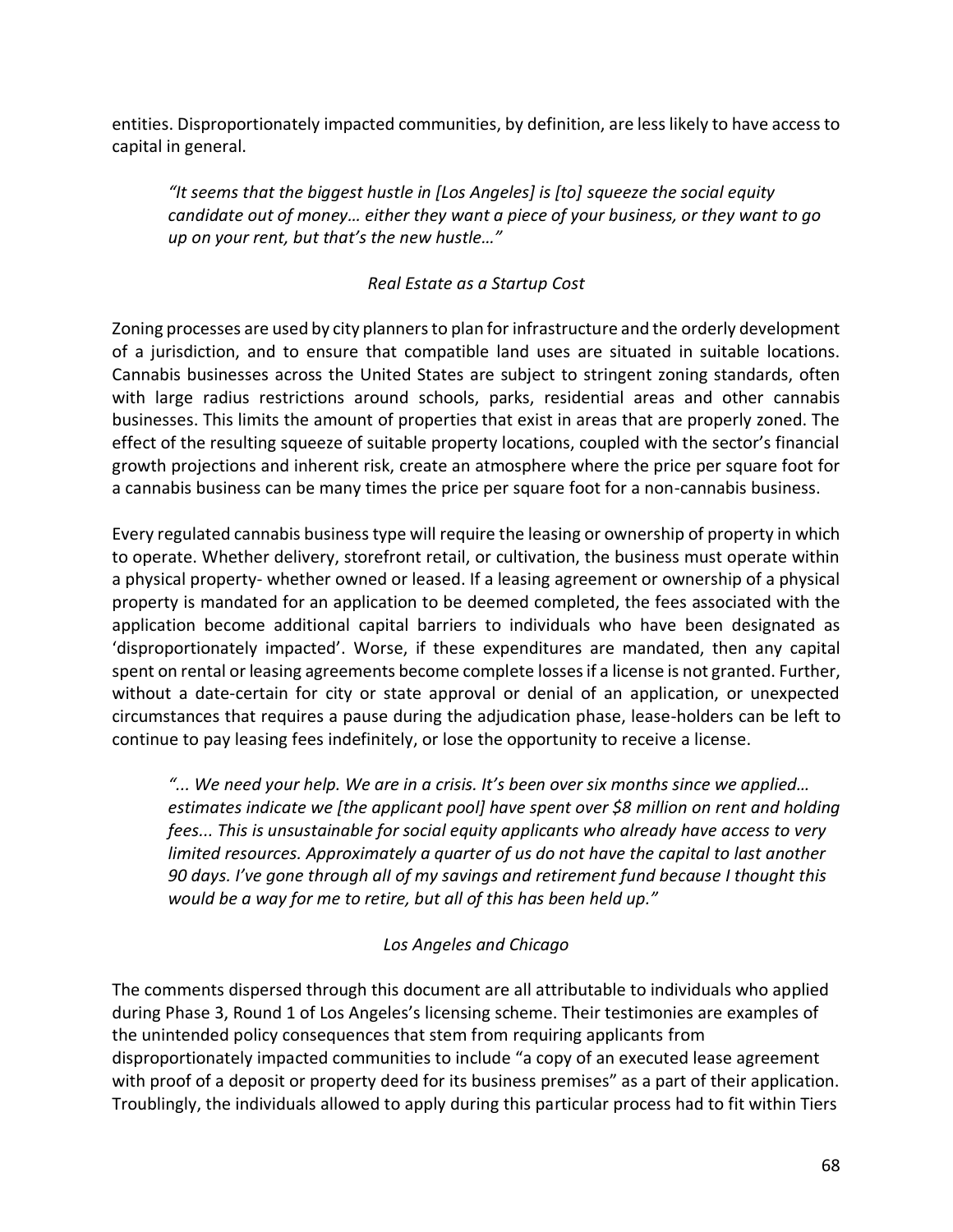1 or 2 of Los Angeles' social equity program qualifications, both of which mandate "low income" as a qualifier. The Phase 3 Round 1 application process opened on September 3, 2019, while the comments are from March 5, 2020. Due to concerns stemming from multiple breaches of the City's electronic application processes, the process was halted while an audit was conducted by order of Mayor Garcetti. Conversely, the City of Chicago has divided the City into seven geographic cannabis districts, and will allow for the securing of property within those districts after licenses are provisionally awarded.

Policy Considerations:

- Determine a date-certain on which to adjudicate cannabis applications and make this date clear to all applicants via community outreach.
- Do not require a lease as a part of the cannabis application process for social equity applicants. Instead, continue to require business, security, and proposed floor plans.
- Provide provisional licenses to successful applicants that include a finite time period to secure a properly-zoned premises. This will grant those who receive provisional approval more leverage with property owners who wish to secure a higher price per square foot because of the cannabis boom. The alternative creates an atmosphere where property owners may gouge prospective applicants, or make predatory deals because of the necessity of the lease for a completed application. Additionally, in this scenario, any funding secured and spent for an unsuccessful application is completely lost.
- If a lease is deemed a necessity for a completed application, directly provide capital assistance or vet and designate trusted lenders. Issue guidance detailing reasonable interest rates and sound loan education so that social equity applicants do not fall victim to capital providers looking to take advantage of the applicant's designation in a predatory manner.
- Assist prospective licensees in understanding and preparing for any build outs and inspections necessary for the property to be up-to-code. Reduce or remove any fees associated with inspections by city or state entities.
- If able, incentivize or mandate property owners in the most desirable and highly trafficked areas to accommodate prospective social equity businesses. This can be accomplished by provisioning a ratio of licenses across all zones between social equity and general cannabis businesses.

### *Closing*

Disproportionately impacted communities are commonly defined as geographic areas where cannabis prohibition has been disproportionately enforced, the individual or an immediate family member has been directly impacted by a cannabis offense, and/or income and economic factors. It is less than ideal to qualify a person as disproportionately impacted (and therefore eligible for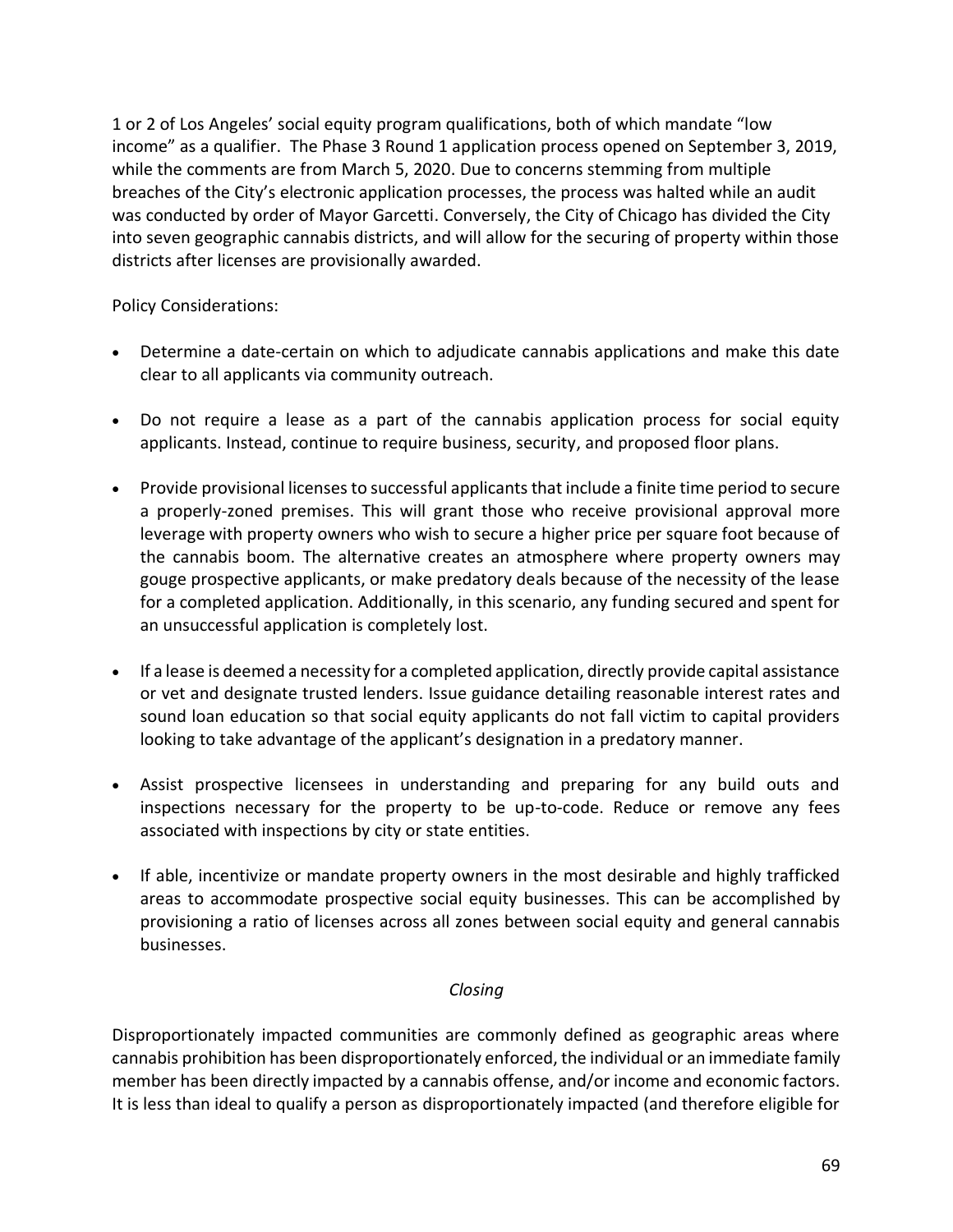a social equity program), recognize the financial barriers associated with starting a cannabis business, and then require the individual to enter into and subsidize a leasing agreement as a mandated portion of the application process. Though a physical property is required to operate a regulated cannabis business, it does not have to be mandated during the application process. Each barrier that a state or local government can lower or delay will alleviate the financial burdens associated with applying for and owning a cannabis business.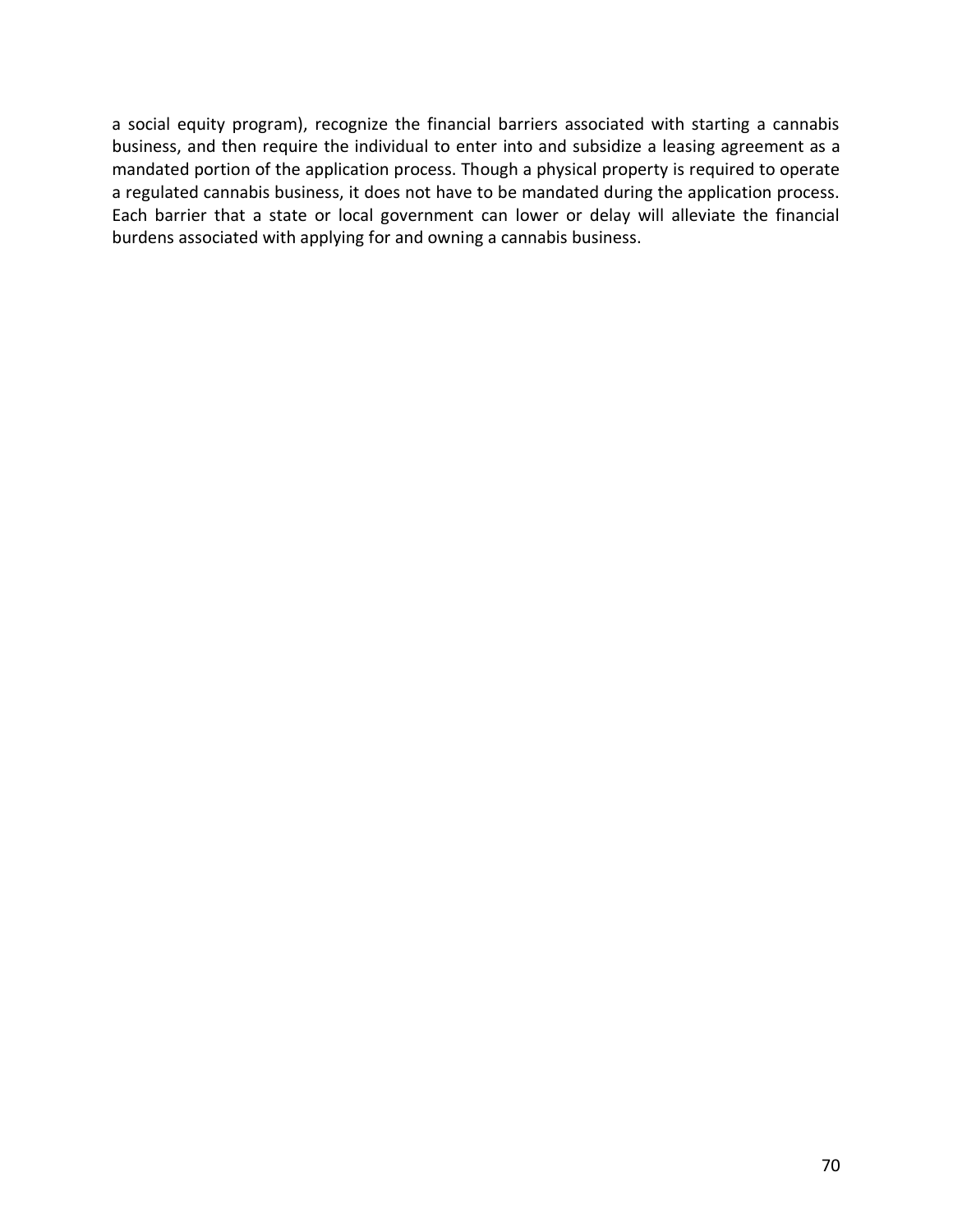# **Mentorship**

### *Brandon L. Wyatt & Todd Hughes*

Less than 40 years ago, the government of Atlanta adopted sweeping and bold economic development policies to stabilize the city's economy and expand business and job opportunities. This model is applicable today in the award of over a Billion dollars of federal and state funding to minority business entrants. Through the examination of the history of the City of Atlanta program, there are multiple key insights and considerations that exist pervasively regarding the disparities facing minorities entering the cannabis market.

Then-mayor Maynard Jackson, Jr., the first African American mayor of a major United States city, championed the Equal Economic Opportunity (EEO) Program, opening municipal procurement to the more than half of the business population previously locked out of city business due to discriminatory policies and practices based on race and gender. His leadership changed the economic fabric of the city for black people, other minorities, and women and set a standard for business mentorship.

Through years of study and diligence, the City of Atlanta has found that African American, Female, Hispanic, and Asian American owned businesses have suffered the effects of racial and gender discrimination in both public and private markets, resulting in the disproportionate award of contract dollars to non-minority or non-female businesses.

Fast forward two generations, Atlanta continues to combat the systemic effects of a developing protected activity and EEO landscape, the City has adopted the findings and conclusions of the Executive Summary of Dr. Ian Ayres and the findings and conclusions of the 2015 disparity report prepared by Keen Independent Research, LLC.

"Although not perfect, the City of Atlanta model reverses the centuries-old history of discrimination against women and African Americans in business and seeks to empower them to succeed and contribute as employers, taxpayers and civic leaders."

- Shirley C. Franklin, Former Mayor, City of Atlanta, Georgia.

The study which created the Equal Economic Opportunity Program uncovered two very distinct barriers to the success of minorities within business.

### *Institutional / Structural Injustice*

Institutional or structural injustice is a characterization of institutional racism as structurally constructed differential access to societal opportunities, goods, and services can be applied to the characterization of institutional workplace injustice. This injustice is "normative, sometimes legalized" and "structural, having been codified in our institutions of custom, practice, and law, so there need not be an identifiable perpetrator". Institutional injustice can persist even after levels of individual injustice have lessened in a society.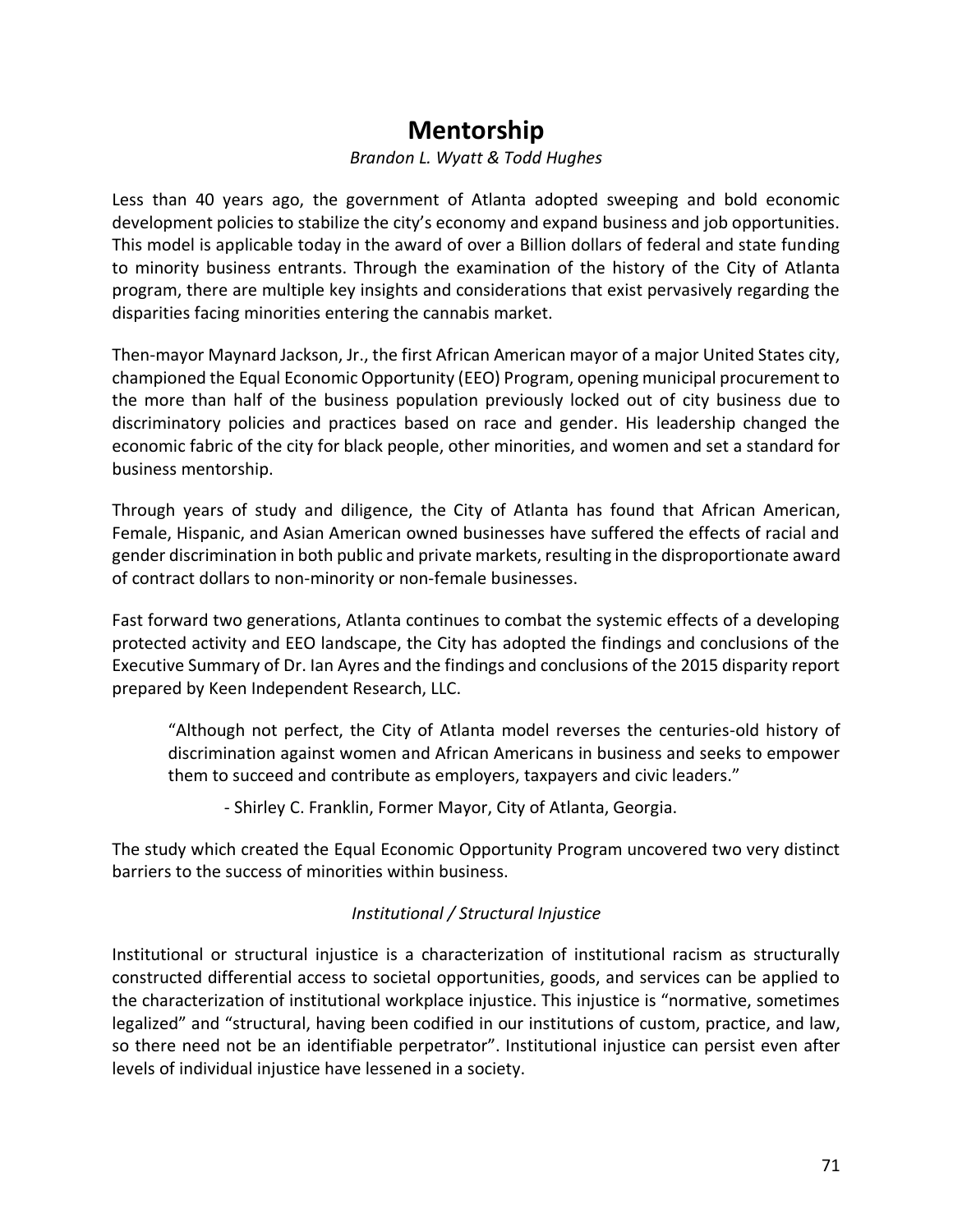### *Interpersonal Injustice*

At the individual/interpersonal level, workplace injustice can be intentional or unintentional and encompasses acts of commission and omission. Studies have documented a range of such unfair practices faced by vulnerable workers, from isolating or excluding socially/economically disadvantaged workers from workplace events and activities to subjecting them to overtly hostile actions and behaviors (e.g. being subjected to insults and jokes related to one's race/ethnicity). Studies suggest that African-American and other racial/ethnic minority workers are more likely to report being targets of derogatory comments and having their work duties and activities made difficult by others. Within the business and workplace context, interpersonal injustice is often executed at the hands of individual actors with a widespread influence.

### *Combating Injustice with Mentorship*

"The way to stop discrimination on the basis of race is to stop discriminating on the basis of race."

– Supreme Court Chief Justice John Roberts

Decades of injustice cannot be cured by solely setting aside business opportunities or "ratios" for minorities. Simply stated, a businessperson who has been devoid of meaningful access to participate in a market, will reasonably lack the experience to succeed in the market without assistance and opportunity to educate themselves on the internal dynamics of the market. As a result of these still relevant truths, the City of Atlanta engaged upon a mission to create a Mentor-Protege program which would help ensure that seasoned businesses would offer support to new minority market entrants.

Decades of psychological research have demonstrated that the most insidious form of racial bias is actually implicit and subconscious. Moreover, research has consistently shown that such racial bias--termed "implicit racial bias" by psychological literature is capable of affecting conscious behavior and exists independently of individuals' conscious and explicit beliefs about racial equality.

Many entrepreneurs and small business owners need access to skills, but often-training initiatives are not focused enough on their actual needs and time constraints. More, when left to open market competition there is little assurance or guidance for the success of minority entrants against seasoned veterans, even if there were no implicit bias or discrimination. Considering, the City codified a requirement for all contract recipients to include: a minority entrant, mentorship, required business development ratios with minority entrants, submission of all corporate documents, and quarterly reporting. Even more, the City established an office to oversee compliance, which was revolutionary at the time.

The City of Atlanta Office of Contract Compliance is responsible for monitoring SBE participation levels on projects throughout the duration of a contract. Contractors violating contract provisions regarding SBE participation are subject to sanction.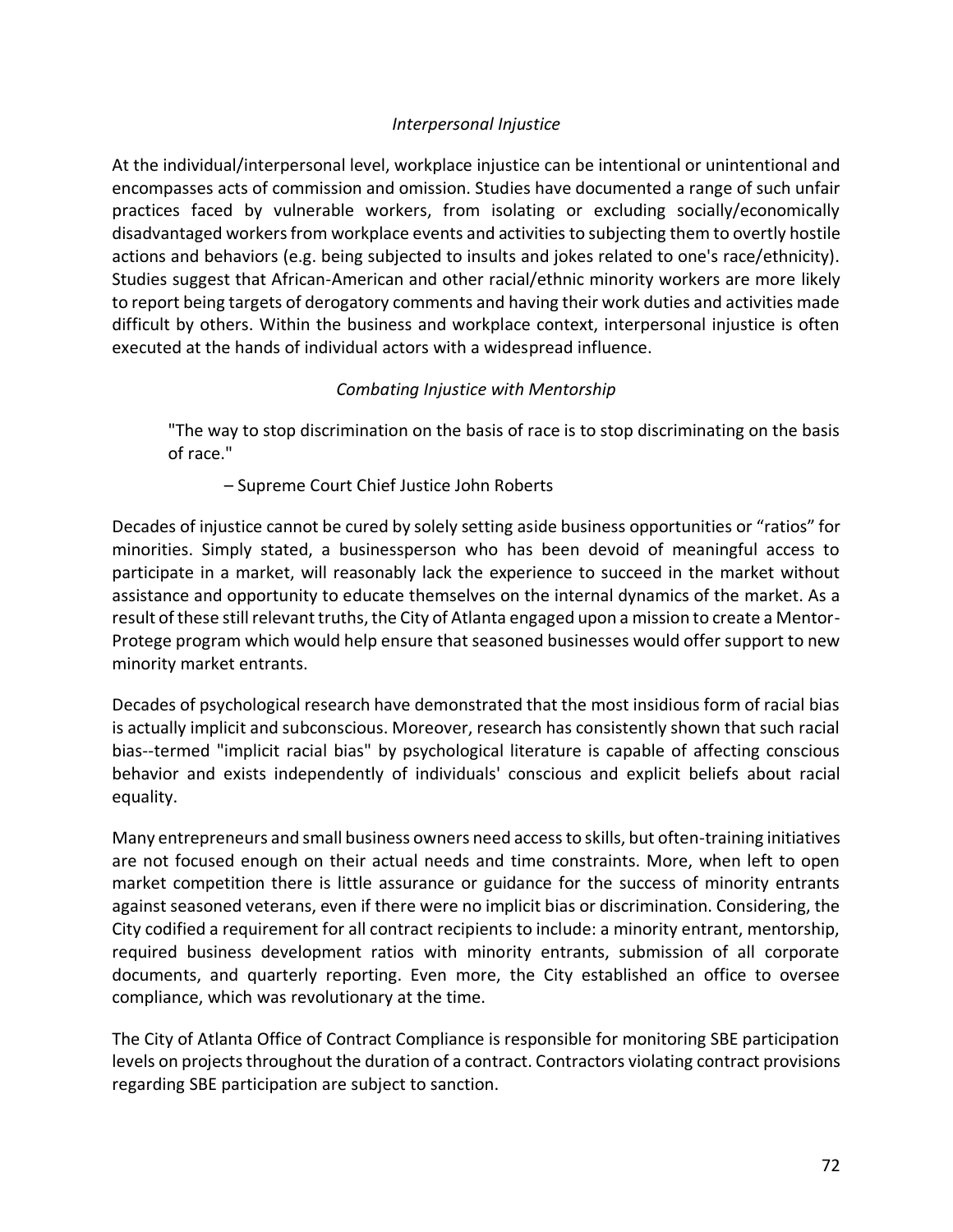More, the Office of Contract Compliance is empowered to investigate, including on-site investigation if necessary, African American, Asian Pacific American, Hispanic American, and female business ownership arrangements beyond formal documents submitted by such businesses. During the term of the contract the mentor and protégé businesses must each provide to the Office of Contract Compliance a quarterly summary of the mentor skills provided to the protégé, which shall include:

- The time spent between mentor and protégé businesses in furtherance of the mentorprotégé relationship.
- The nature and extent of managerial, technical, financial and/or bonding assistance provided.

The level of effort required to properly engage remedial measures for a discriminatory market has been well versed and documented. There is a prevailing need for each state and the federal government during cannabis legalization to lean toward the existing mentor protege programs, legal frameworks, and establishment of statutory compliance agencies is imperative. To go against this notion would cause the loss of over forty years of case law and expert guidance regarding eliminating barriers for minority business entrants.

# *Mentorship Without Financial Resources*

Academic research has found that minority business owners, and women in general, are more risk averse than men, especially when taking on financial risk. More has been discovered that female business owners are less likely to engage in risky business ventures and tend to minimize risk in their business operations. This is consistent with a growing body of research that suggests women are more risk averse than men along a number of dimensions.

Despite positive statistics indicating the resoundingly positive financial habits of women owned businesses, minority-owned businesses are approximately three times as likely to be denied loans as are comparable nonminority businesses. Financial considerations and inability to obtain capital, are true barriers for all minority business owners.

From multiple disparity reports and studies, access to and use of financing for business start-up and subsequent operations were found to be key in explaining differences between women- and men-owned businesses. The fact that women-owned firms have lower levels of financial capital both at start-up and at later stages helps explain why their business outcomes are typically lower relative to men-owned firms. These statistics increase exponentially in disparity if the woman owned business is also a member of a racial minority.

# *The Role of Incubators and Accelerators*

Over the last decade entrepreneurial startup activity has increased significantly with estimates ranging from 300 to over 2,000 business incubators and accelerators, spanning six continents. Through all of this startup activity, entrepreneurs of color in the United States remain underrepresented and continue to have lower rates of entrepreneurship than their white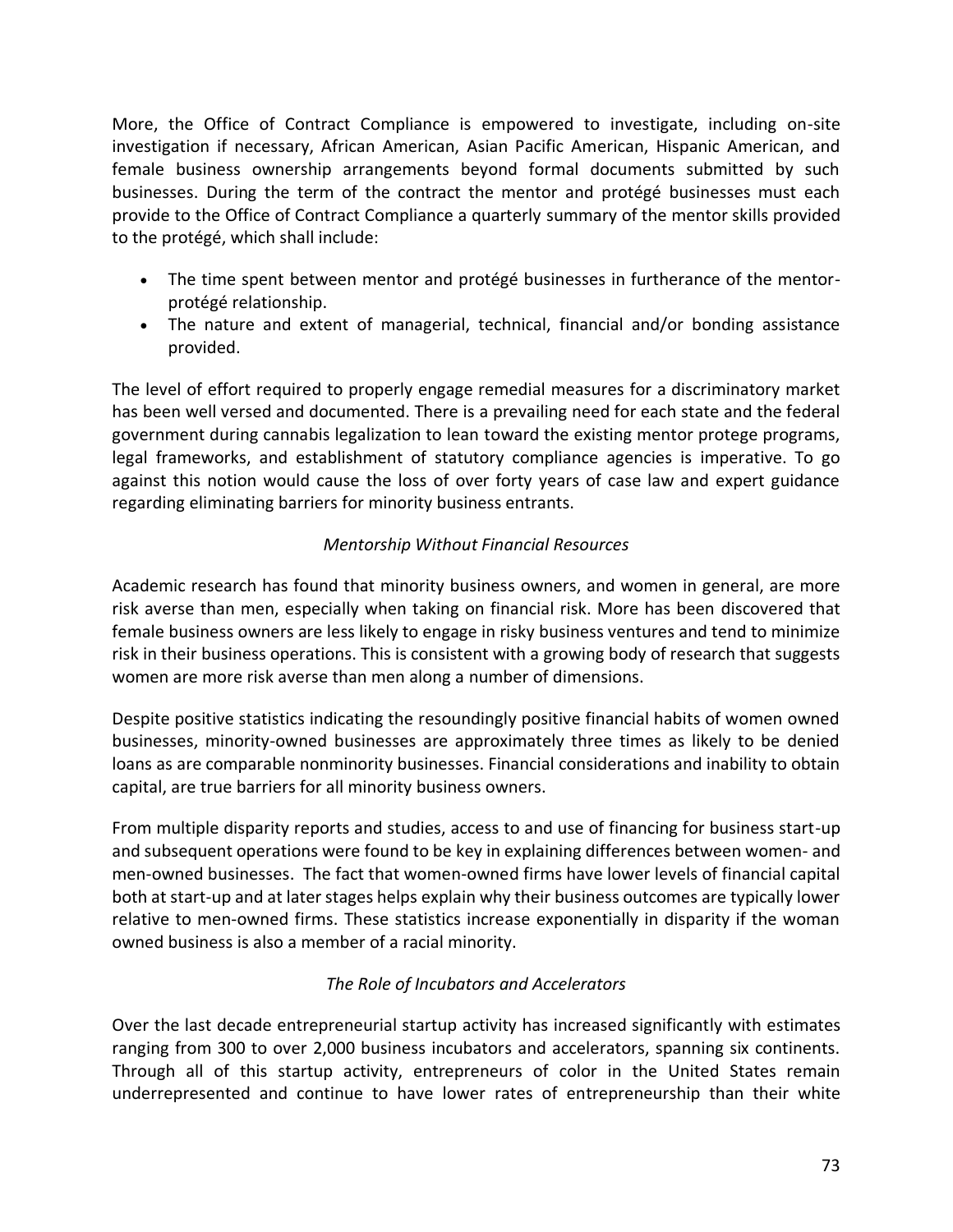counterparts. The Annual Survey of Entrepreneurs shows that minorities own 19.8% of all businesses in the United States and only 5.3% of these businesses have paid employees.

For cannabis-based businesses the percentage of minority ownership is much lower. According to Marijuana Business Daily's 2016 report, minorities own 4.7% percent of all cannabis businesses. Minority-owned in this context means that the companies are at least 51% owned by minorities. This statistic is broken down by ethnicity, race, disability, and veteran status showing further disparities.

Unfortunately, barriers to entry remain and continue to impede minority progress in the cannabis industry. States are not relaxing arduous licensing processes, stringent compliance regulations, high taxes, and steep capital requirements. One could posit that limited opportunities for experience and mentorship, specifically for minorities in cannabis, can lead to a lack of the critical knowledge, network and capital necessary to startup and sustain business.

According to the Grand View Research Inc's analysis on the industry, the global legal cannabis market size is expected to reach USD 73.6 billion by 2027. This is due to the growing adoption of cannabis as a pharmaceutical product for treating severe medical conditions, such as cancer, arthritis, and Parkinson's disease and Alzheimer's disease among other neurological conditions. Moreover, increasing need for pain management therapies along with the growing disease burden of chronic pain among the elderly and the opening of more recreational markets is expected to boost the product demand.

Given the opportunity to participate in this market expansion, minority-owned companies could significantly benefit from the economic potential of the industry and begin the process of mending the wounds caused by the war on drugs. Thus, it is imperative for policymakers to consider the role of state-funded programs such as inclusive incubators and accelerators as practical tools for social equity.

### *Best Practices*

The measurable impact incubators and accelerators have on business performance varies widely— not all programs are created equal. There is also a lack of substantial empirical evidence on the efficacy of these programs, but qualitative studies show promise. A Nesta research survey of incubator and accelerator participants shows that 66% of respondents consider incubators and accelerators as significant or vital to their success. In any case, it is worthwhile to evaluate key components of successful and failed programs and explore lessons learned to help better inform decisions.

"Learning-by-doing is vital to the process of scaling ventures, and the point of accelerators is to accelerate that process. In this way, founders compress years' worth of learning into a period of a few months."

- Brad Felds, Co-Founder, TechStars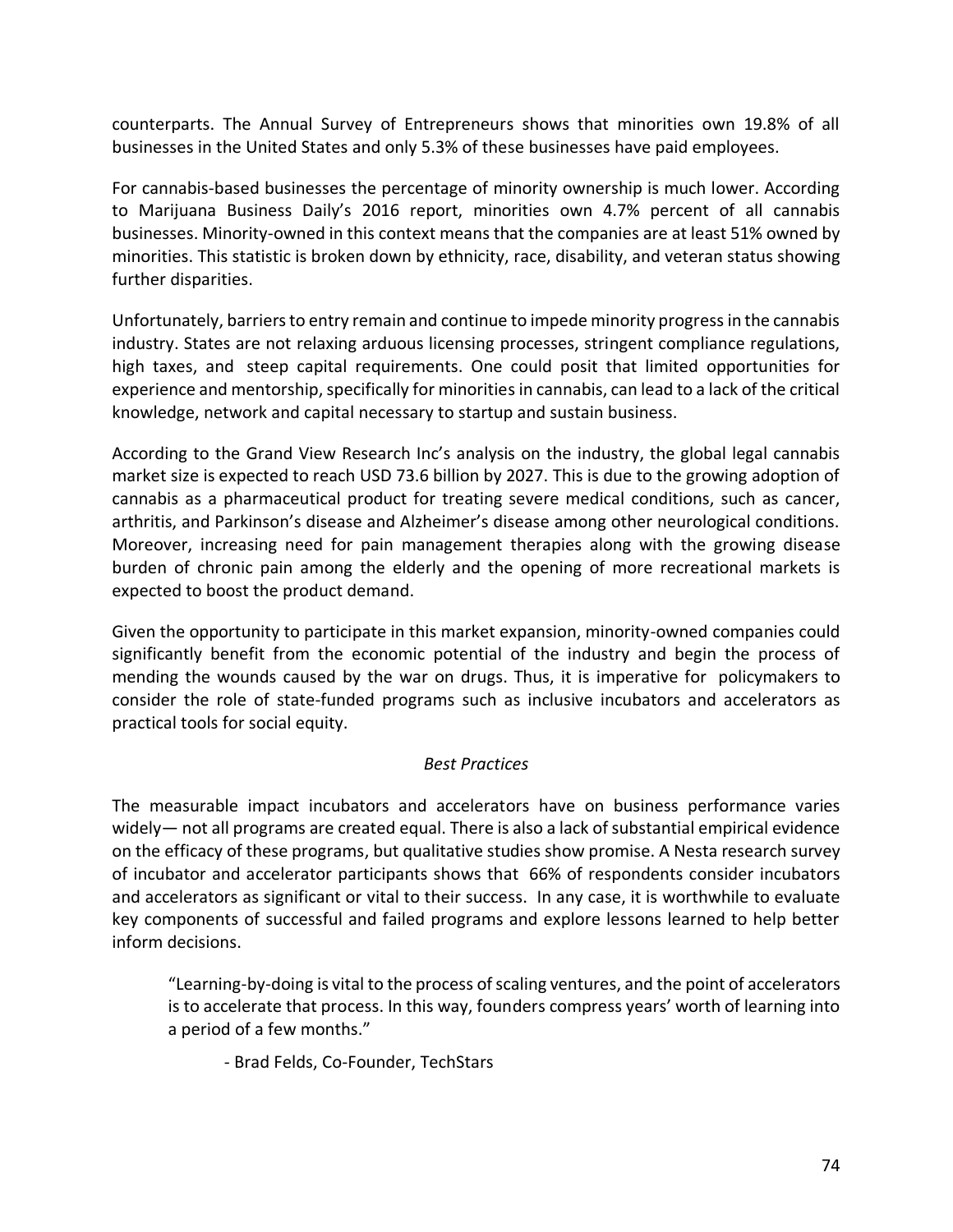Incubators and accelerators are typically used to facilitate innovation in a particular industry. Most incubator and accelerator programs create an ecosystem for accelerated education and immersion. They allow for the cultivation and transfer of tacit knowledge. Over a short duration, participants are commonly granted access to peers and mentors, as well as given technical assistance, business skills development, and opportunities to obtain financing. These programs show great promise in supporting minority businesses and establishing a strong foundation for scaling.

Two key factors emerge from the research as best practices that future programs should consider. The first is establishing a clear framework for mentor engagement over the duration of the program. Second, create an ecosystem for fundraising.

## *Mentor Engagement*

Bone et al. concluded that mentoring, and the network provided by the mentors, is one of the most valuable elements of an accelerator. Furthermore, Cohen proclaims that what she calls "mentor overload", an intense period of communications with different mentors generating conflicting opinions, leads to the transfer of tacit knowledge. Ultimately, founders began to break down their preconceptions about their businesses and strategy and start to find common themes between apparently contradictory mentor feedback. This mentor overload allows founders to expedite the process of learning lessons from experienced entrepreneurs, which leads to a transfer of wisdom. More, mentorship is necessary for anyone that desires to enter the cannabis space. Ownership of a plant-touching company requires a unique set of characteristics, experience, and sometimes even luck.

### *Financing*

The second factor that incubator and accelerator programs provide to entrepreneurs is the establishment of an ecosystem that results in opportunities for fundraising and obtaining financing. Most accelerators not only provide an initial stipend, they also convene an assortment of angel investors and business owners in order to cultivate relationships for later investment or acquisition. This is even more relevant to business owners in the capital intensive cannabis industry.

Steve Hawkins, executive director of the Marijuana Policy Project suggests that Equity provisions may help make licensing more possible, but if people don't have the capital to actually operationalize, they may win a license and later discover that they lack sufficient resources to get their business up and running.

Financing from incubator and accelerator programs and their investors can provide the bridge needed for minority entrepreneurs to successfully matriculate the startup phase of business. One caveat is that these programs, especially state-funded programs, should incorporate protections and technical assistance to minimize the impact of predatory lending and investment. Programs should establish evaluation criteria and checklists for entrepreneurs to leverage in assessing financing options.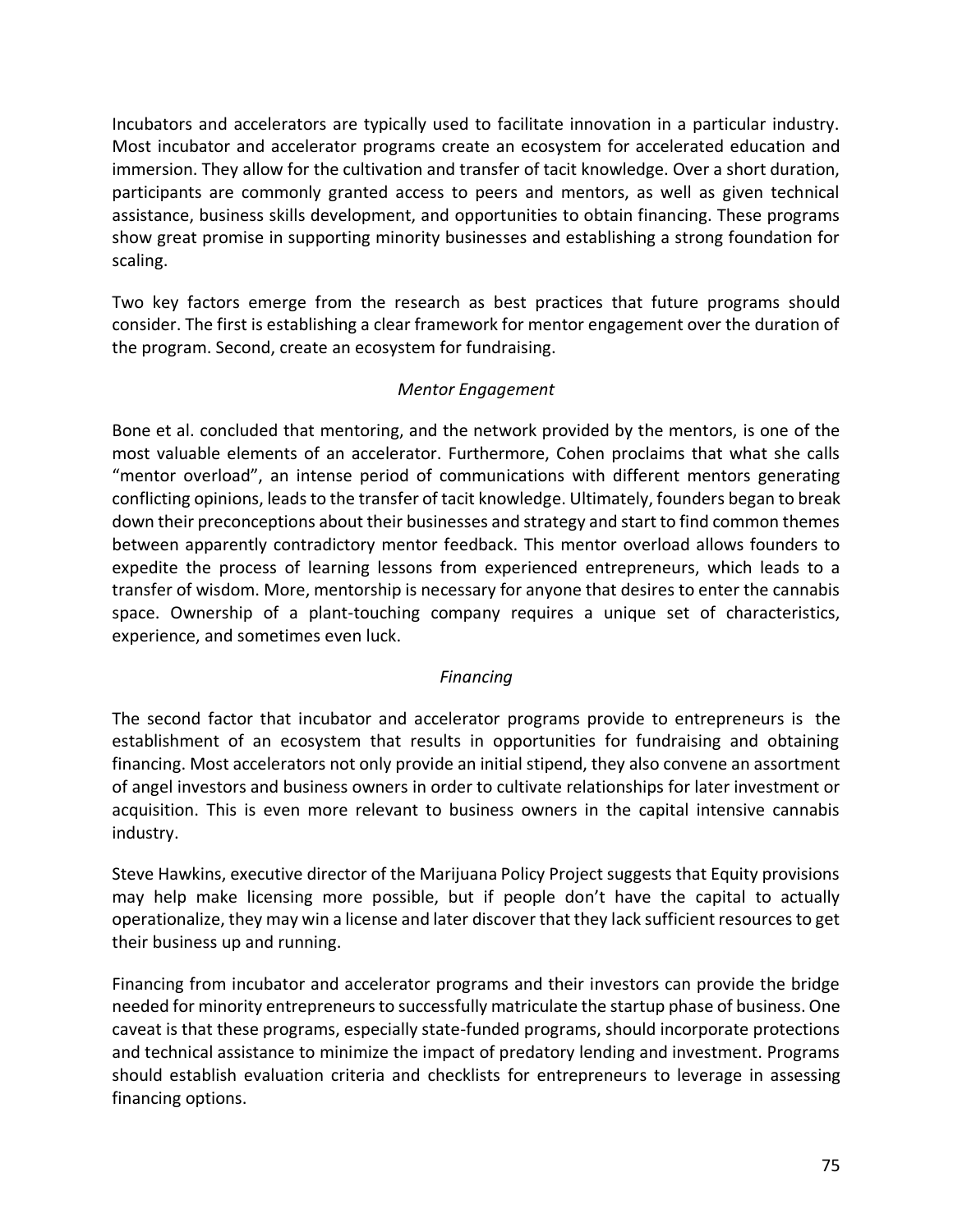#### *Acceleration in Practice*

In 2019, the Minority Cannabis Business Association and EntreVation, a Washington, DC-based business accelerator, partnered with private equity firm Merida Capital Partners to empower and fast-track the development of sizable minority businesses in the burgeoning cannabis sector. The program was called the Industry Inclusive (i2) Accelerator. The program resulted in five minority-owned businesses receiving over \$500,000 in capital infusions and obtaining meaningful executive mentorship from partnering organizations. Winner, Luis Angel Vega, mentioned that his company, Wepa Farms, has increased revenue by 10x since participating in the program. Another winner, Chef Swan of CannaBistro, was able to open a second restaurant location in Atlanta, Georgia and Sammie Rogers, of Michigan, was able to kick off a plant touching cannabis training program that helps educate people eager to obtain careers in the space. This one program significantly impacted underserved communities and has provided a framework for public and private organizations to mimic. More, entrants to the i2 Accelerator program only gave up no more than 3% equity in their businesses in exchange for financing, as well as the opportunity to network with the broader private equity community.

Similarly, programs such as the Hood Incubator are working to increase the participation of Black and Brown communities in the legal cannabis industry. Their main focus areas are community organizing, policy advocacy, and economic development. Multi-state operators are also supporting minority business owners. Cresco Labs' SEED (Social Equity and Education Development) initiative is designed to ensure that all members of society have the skills, knowledge, and opportunity to work in and own businesses in this industry. The SEED program was initiated in Illinois to support social equity applicants in navigating the startup process.

Lastly, the State of Maryland developed training programs that educated the community on business ownership in the cannabis industry with the Educational and Business Development Training Program, established by the Natalie M. LaPrade Medical Cannabis Commission Reform Act. The General Assembly established the grant program to provide training and assistance to small, minority, and women business owners and entrepreneurs interested in becoming licensed as a medical cannabis grower, processor, or dispensary. The goal of this grant opportunity was to reduce barriers to entry into the medical cannabis industry faced by small, minority-, and womenowned businesses. The grant program is one manner in which the Maryland Medical Cannabis Commission actively sought to encourage and promote participation by diverse groups in the Maryland medical cannabis industry.

These programs have laid the foundation for business incubation and acceleration in cannabis, but more work is required to truly remedy the damage caused by the war on drugs and enable further diversity in the industry. Furthermore, policymakers should explore public-private partnerships to facilitate social equity and find ways to incentivize legacy operators to join the regulated market through funded mentorship programs. Much more research, passion, and execution is required to truly remedy the harms caused by prohibition of cannabis, specifically for the people most impacted from faulty policies of old.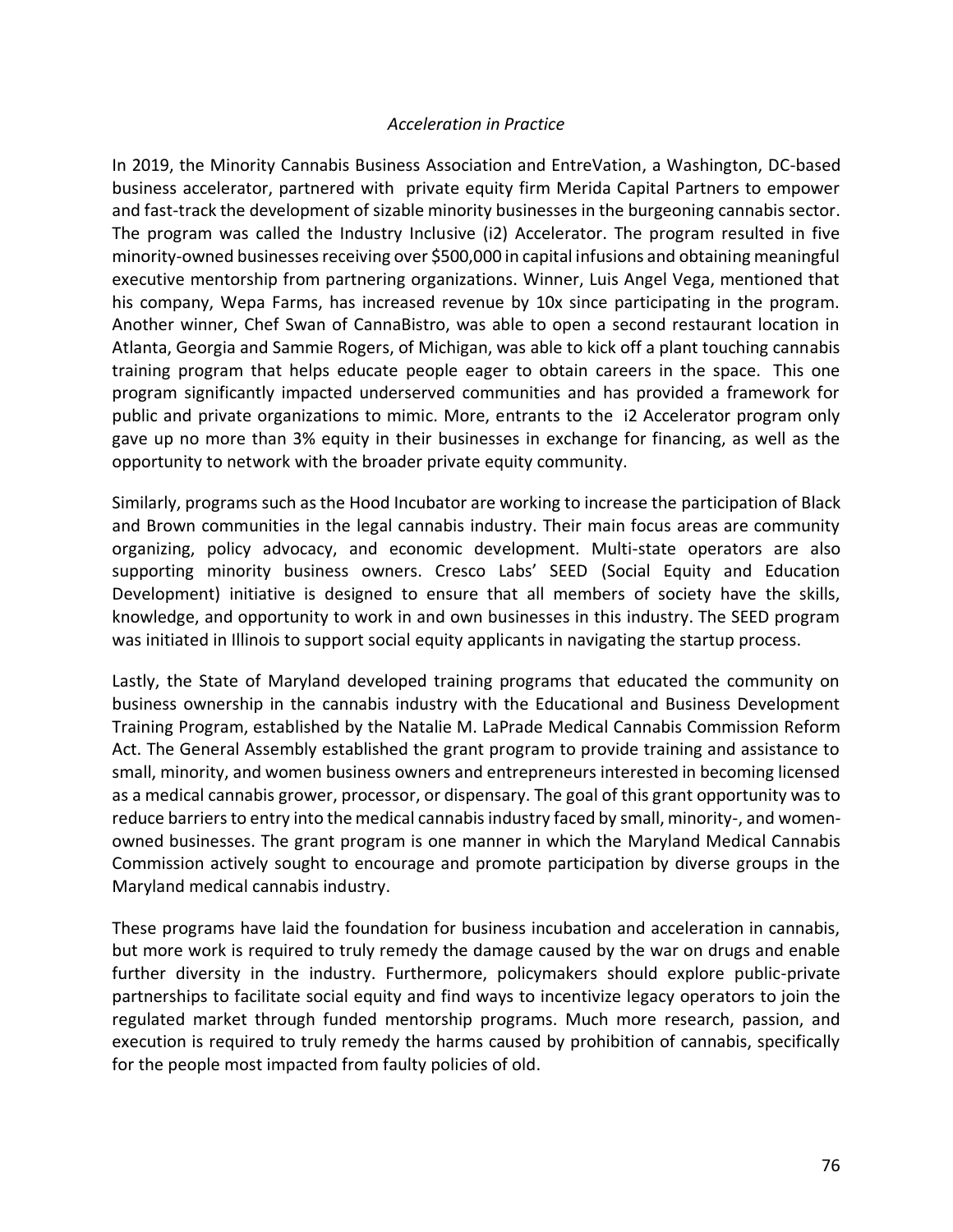# **Business Incubators**

*Jessica F. Gonzalez, Esq.*

### "We all have possibilities we don't know about" – Dale Carnegie

Entering the cannabis industry is quite unlike opening a business in an established industry with precedent. The maps are still being prepared, the roads are still being paved and the guideposts are temporary. At the core of social equity programs should be the very real thought that without education, without access to capital, and without access to an incubator program, social equity applicants are walking a barely chartered, unpaved road with unreliable guideposts. For these reasons, states must take on the responsibility to offer (1) cannabis business education, (2) capital, and (3) incubator/mentorship programs. For the purposes of this section, I will focus on incubator programs and their ability to reveal possibilities through ongoing mentorship.

As Dale Carnegie stated: "We all have possibilities we don't know about. We can do things we don't even dream we can do." After working with multiple startup companies looking to get involved in the cannabis space, having my own startup firm centered on cannabis, and being an instructor at a cannabis licensing bootcamp, I have witnessed firsthand what lack of proper guidance leads to. Without guideposts and a knowledgeable tour guide comes discouragement, despair and disappointment.

Learning about how to start and manage a cannabis company through books, presentations, webinars etc. is one thing, but being able to learn from an experienced cannabis operator whose responsibility it is to look over the launch and viability of your business is another thing. Everyone's perspective derives from their personal experiences and sometimes those personal experiences create limitations. Incubator programs with built in mentorship reveals possibilities (both positive and negative) to social equity applicants who may not be able to see all the opportunities and challenges littered along the way.

# *Highlights of an Incubator*

An incubator is a company that assists startup companies in their initial stages typically in return for equity in the startup company. Incubator programs vary in their execution but for the most part, incubator programs provide mentorship, education, comradery, business development, access to investors, access to capital, and, in some cases, a low-cost workplace. Incubator programs have been around since the late 1950's but didn't fully have their day until the 1980's during the tech boom.

Now there are various incubators in the U.S. and around the world geared towards assisting startup companies in various industries. Every business owner needs assistance when they're getting up and running, especially given the unforgiving nature of owning a company. According to reports, 90% of startup companies fail (with varying lifespans) and about 10% of startup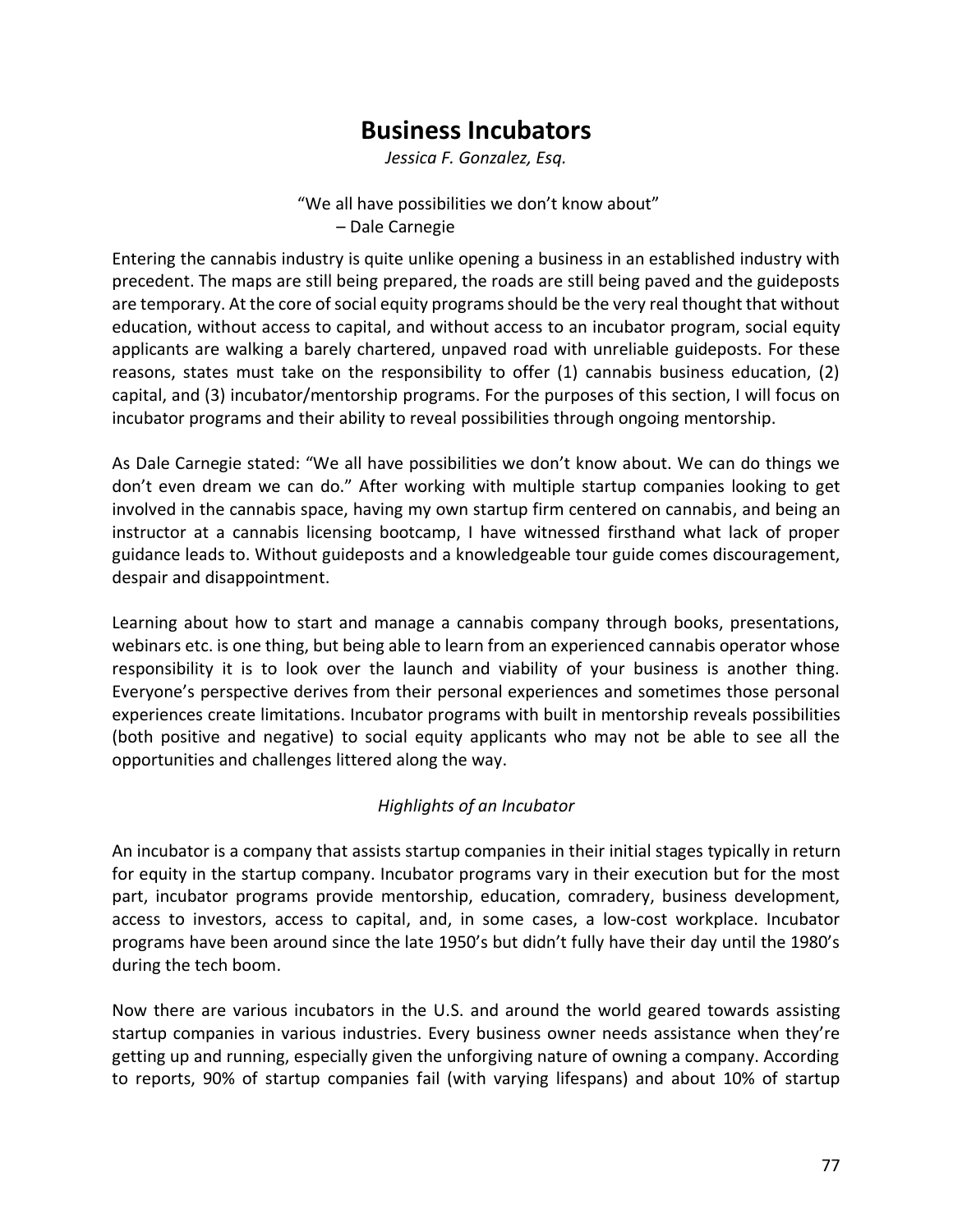companies fail within their first year. Regardless of industry, failure and survival rates across all industries tend to be the same.

## *Access to Professional Services*

Though these statistics are discouraging, they highlight the exact reason cannabis incubators are necessary for social equity applicants. Given the nascent nature of the cannabis industry, startup cannabis companies bear an enormous amount of scrutiny at the state level to comply with state laws and regulations or risk federal interference. With higher stakes comes higher costs, and, without proper guidance, comes a higher probability of loss. To begin preparing an application for a state cannabis license, a startup company must have a team of service professionals to properly advise them and that comes in the forms of lawyers, accountants, consultants, etc. Not only is financial capital important but human capital as well.

An entrepreneur who has never started a company may not even know where to begin looking for these professional and the process of searching and pursuing professional services can also come at a high cost. Incubator programs can help bridge this gap by providing startups with access to a vast network of vetted experienced professionals with a track record of successfully assisting startup companies. While I encourage each company to do their own due diligence on the professionals it works with, incubators can help facilitate introductions to professionals best suited for its goals. In addition, by virtue of the company's involvement with the incubator program, professionals are more likely to take the company on as clients because the company has been vetted prior to its induction to the incubator program. Just like any other industry, there are smoke and mirrors and the last thing any company should do is gamble with its service providers.

### *Access to Investors*

In addition to human capital, incubators also assist in connecting startups to investors. Cannabis companies do not have the luxury of being able to apply for a bank loan and are explicitly cut off from traditional funding mechanisms. This leaves cannabis companies only one avenue of funding and that is private investors. Raising capital can take months to years and in such a high risk industry where profits are years away from being realized (shoutout to 280E), how can a start up company with little to no experience in the cannabis industry convince investors to invest in their company?

The lack of traditional avenues of funding coupled with the reality that only 1% of Black founders received private funding and only 1.8% of Latino founders received private funding in the past five years, while a staggering 77% of private investments were allocated to white founders paints a bleak picture for social equity applicants who are typically people of color. As such, social equity applicants must make do without the automatic presumption of competence typically afforded to white founders.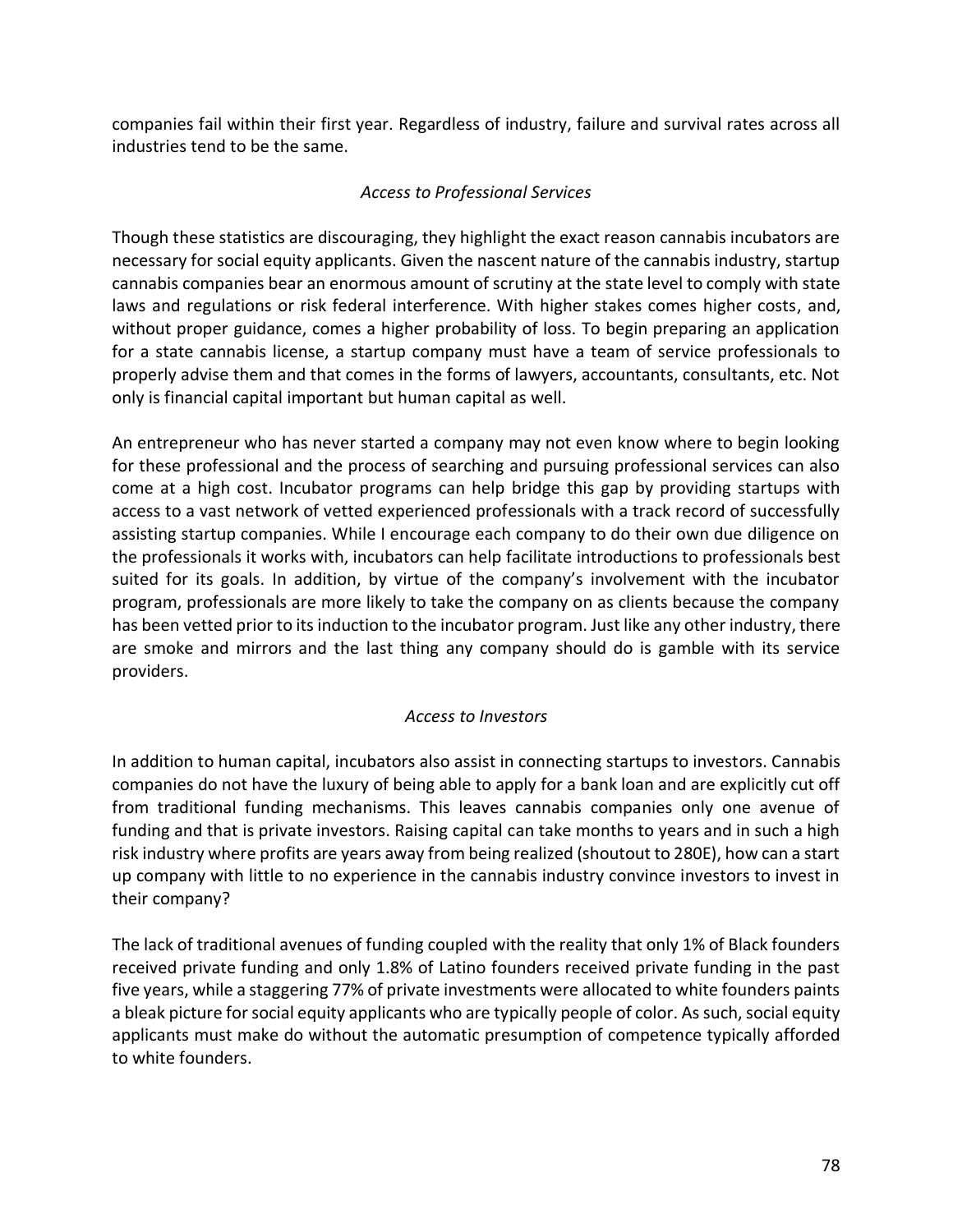Once again, the pursuit of private investors is both timely and costly and can take an endless amount of time if a company has no experience garnering investments, which social equity applicants typically do not. Incubator programs can assist in bridging this gap as well by connecting startups to investors they have relationships with, helping to level the playing field. Incubators can also assist with business plan, pro formas and in fine tuning the investor pitch. A pretty business plan and promising financial projections are no doubt necessary but without a tailored pitch and a well thought out narrative, a company may find that their pitch falls on deaf ears.

According to Forbes, important considerations such as the time of year, detailedness of the data and value of a pitch deck are the strongest factors affecting the amount of funding a company receives. Given that 82% of businesses in 2018 went under due to cash flow problems, garnering investments is crucial for any company but even more so for social equity applicants that are commonly overlooked.

## *Experience and Mentorship*

Every state that has legalized cannabis for medicinal or adult use purposes is betting on the longevity and success of the cannabis industry. In order to maximize the probability of success, states heavily weigh the experience of the applicant looking to apply for a state cannabis license. Let us think about that catch-22—how is a social equity applicant supposed to have experience operating a cannabis business in a state that recently legalized cannabis?

It therefore comes as no surprise that experienced multi-state operators have enormous advantages when it comes to conquering state licenses. Social equity applicants are not equipped with experience but are instead *applying* for the *chance* to gain such experience in a regulatory scheme that favors experienced operators. Without experience on their side, the uphill battle becomes even steeper for social equity applicants.

Incubators can assist with this catch-22 in two ways: (1) providing access to experienced partners and (2) providing ongoing mentorship. According to the Harvard Business Review, experience alone does not make a team successful, but soft skills such as "entrepreneurial passion" and "shared strategic vision" are required as well. By forming a "we" with the incubator, social equity applicant's have a higher chance of succeeding with a proper guide to walk the shaky ground of the cannabis industry. Due to an incubator's experience, it can showcase a solid vision of the path that lies ahead and marker the challenges and opportunities likely to reveal themselves along the way.

As John Crosby stated, "Mentoring is a brain to pick, an ear to listen, and a push in the right direction." Anticipation is always the strongest competitive advantage a company can have, but the ability to anticipate what comes next comes with experience. In an industry that is constantly in flux, given the state and federal interplay, attempting to figure out what happens next is not an easy feat by any means. Therefore, as the dynamic nature of the cannabis industry persists, the art of pivoting becomes essential. A proactive approach will always beat a reactive approach